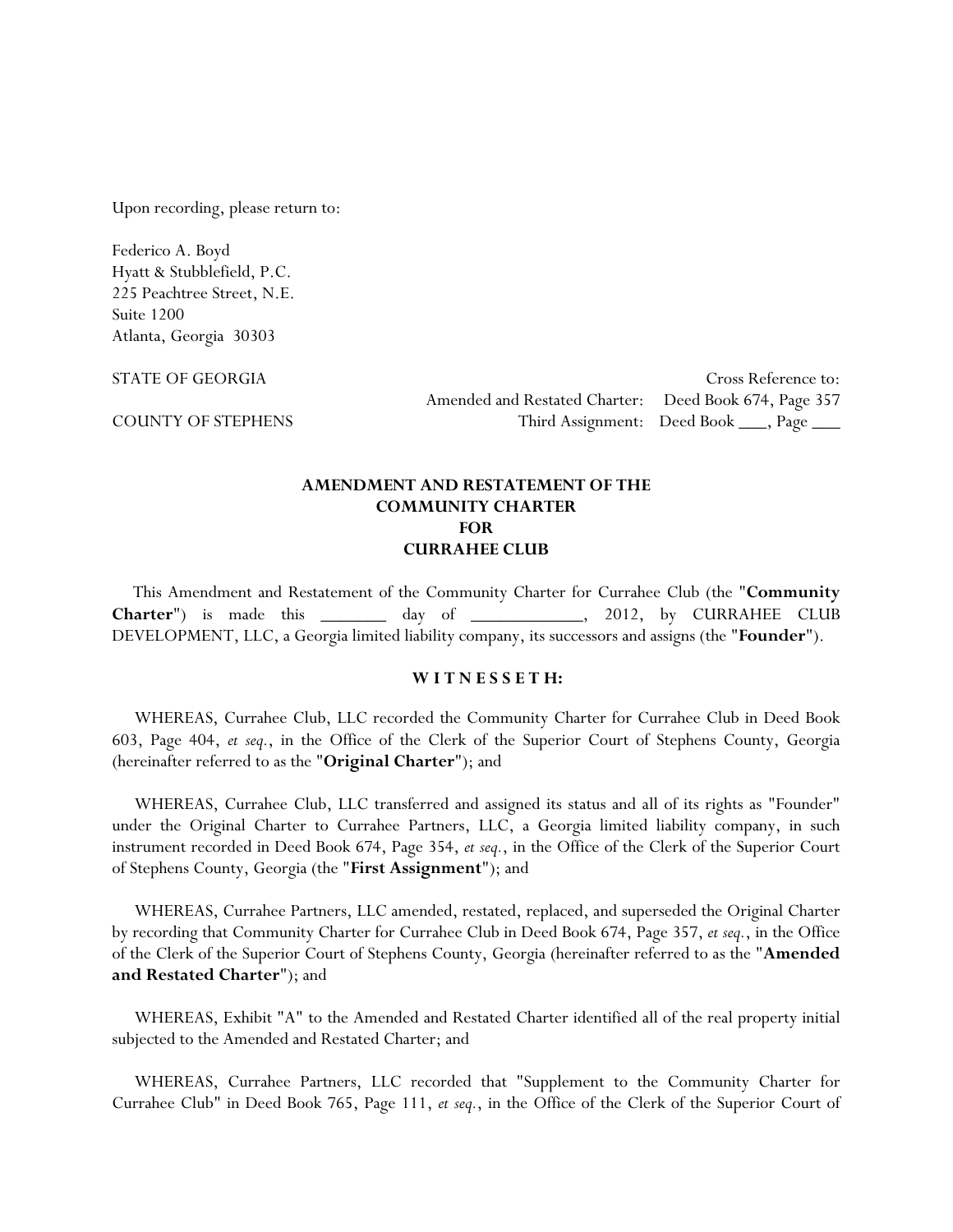Stephens County, Georgia ("**First Supplement**"), which subjected the property described therein to the Amended and Restated Charter; and

WHEREAS, Currahee Partners, LLC recorded that "Supplement to the Community Charter for Currahee Club (Parcel X – Coneflower Lane Cottages)" in Deed Book 873, Page 1, *et seq.*, in the Office of the Clerk of the Superior Court of Stephens County, Georgia ("**Second Supplement**"), which subjected the property described therein to the Amended and Restated Charter and imposed additional covenants and easements on such property; and

WHEREAS, Currahee Partners, LLC transferred and assigned its status and all of its rights as "Founder" under the Amended and Restated Charter to Real Property Holding – Toccoa, GA, LLC, a Delaware limited liability company, pursuant to that Deed Under Power of Sale recorded in Deed Book 935, Page 349, *et seq.*, in the Office of the Clerk of the Superior Court of Stephens County, Georgia (the "**Second Assignment**"); and

WHEREAS, Real Property Holding – Toccoa, GA, LLC transferred and assigned its status and all of its rights as "Founder" under the Amended and Restated Charter to Founder in an instrument recorded in Deed Book \_\_\_\_\_, Page \_\_\_\_\_, *et seq.*, in the Office of the Clerk of the Superior Court of Stephens County, Georgia (the "**Third Assignment**"); and

WHEREAS, Founder recorded that "Supplement to the Community Charter for Currahee Club" in Deed Book \_\_\_\_\_, Page \_\_\_\_\_, *et seq.*, in the Office of the Clerk of the Superior Court of Stephens County, Georgia ("**Third Supplement**"), which subjected the property described therein to the Amended and Restated Charter; and

 WHEREAS, pursuant to Section 21.1 of the Amended and Restated Charter, Founder, until termination of the Founder Control Period, may unilaterally amended the Amended and Restated Charter for any purpose; and

 WHEREAS, pursuant to Section 10.6 of the "By-Laws of Currahee Club Property Owners Association, Inc." ("**By-Laws**"), Founder, until termination of the Founder Control Period, may unilaterally amended the By-Laws; and

WHEREAS, the Founder Control Period has not yet terminated; and

 WHEREAS, Founder desires to further amend and restate the Amended and Restated Charter to reflect the change of the Founder in accordance with the Third Assignment and other purposes; and

 WHEREAS, Founder also desires to amend the By-Laws to reflect chanted made to the Amended and Restated Charter and other purposes;

 NOW THEREFORE, the Amended and Restated Charter is hereby amended, restated, replaced, and superseded in its entirety by and with the attached Community Charter for Currahee Club as supplemented by the First Supplement, Second Supplement, and Third Supplement which shall remain in full force and effect. Furthermore, the By-Laws are hereby amended, restated, replaced, and superseded in its entirety by and with the By-Laws attached as Exhibit "E" to the attached Community Charter for Currahee Club: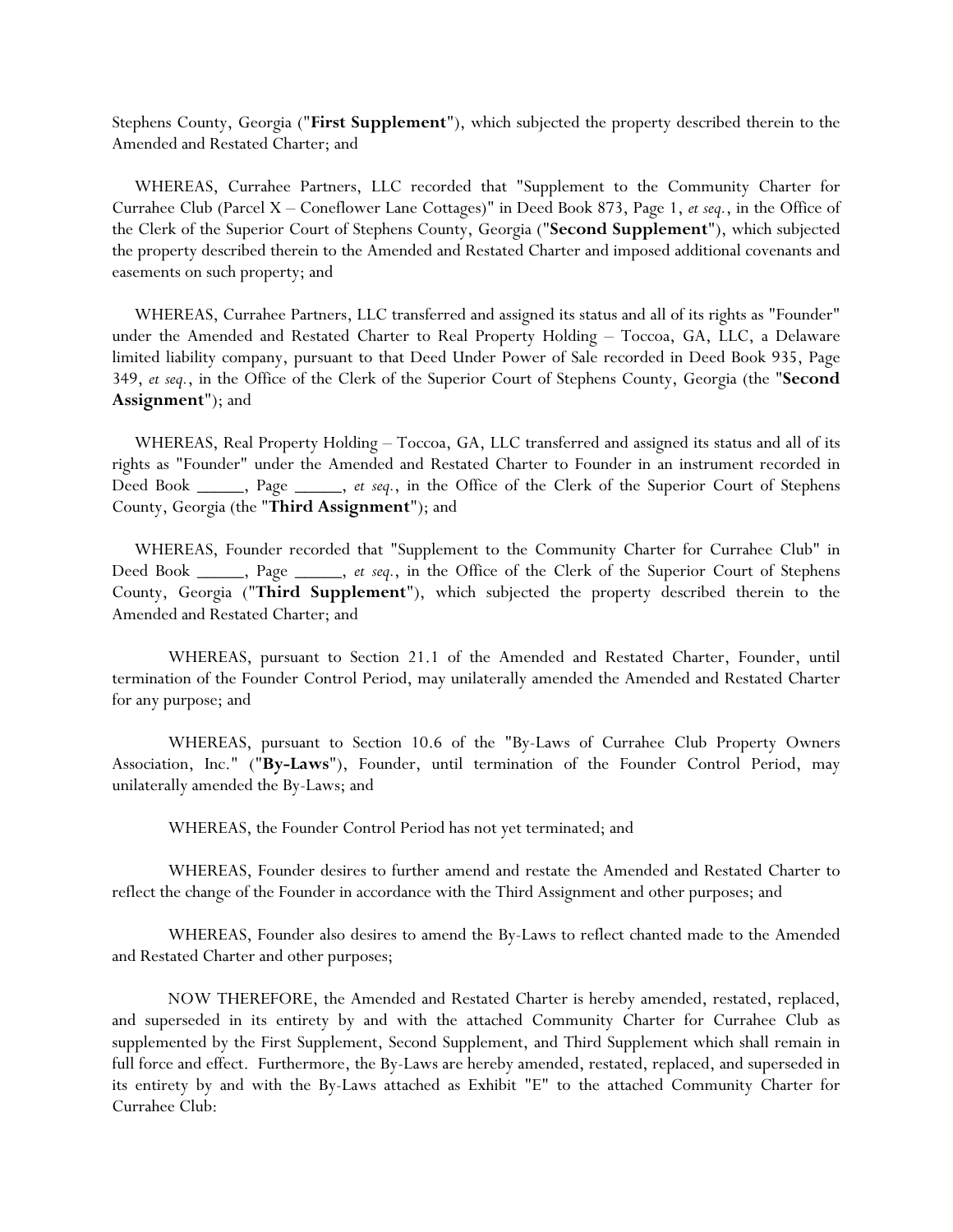# **COMMUNITY CHARTER**

# **FOR**

# **CURRAHEE CLUB**



HYATT & STUBBLEFIELD, P.C. Attorneys and Counselors 1200 Peachtree Center South Tower 225 Peachtree Street, N.E. Atlanta, Georgia 30303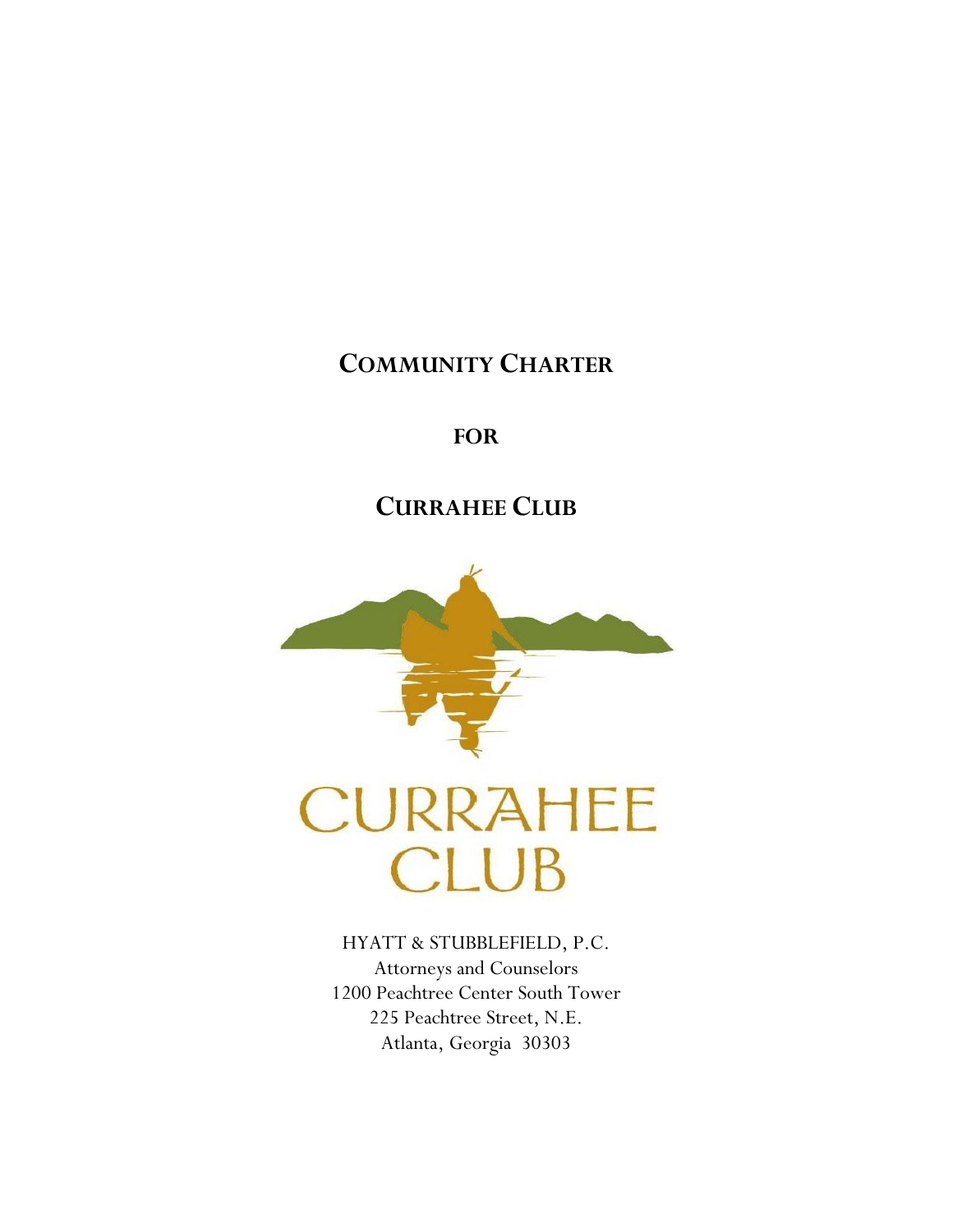| <b>Chapter 1</b>                                     |                                                       |  |  |
|------------------------------------------------------|-------------------------------------------------------|--|--|
| 1.1.<br>1.2.<br>1.3.<br>1.4.<br>1.5.                 |                                                       |  |  |
| <b>Chapter 2</b>                                     |                                                       |  |  |
| 2.1.<br>2.2.<br>2.3.<br>2.4.<br>2.5.<br>2.6.<br>2.7. |                                                       |  |  |
| <b>Chapter 3</b>                                     |                                                       |  |  |
| 3.1.<br>3.2.<br>3.3.                                 |                                                       |  |  |
| <b>Chapter 4</b>                                     |                                                       |  |  |
| 4.1.<br>4.2.                                         |                                                       |  |  |
|                                                      |                                                       |  |  |
| <b>Chapter 5</b>                                     | Architecture, Landscaping and Aesthetic Standards  14 |  |  |
| 5.1.<br>5.2.<br>5.3.<br>5.4.<br>5.5.<br>5.6.         |                                                       |  |  |
| 5.7.                                                 | .19                                                   |  |  |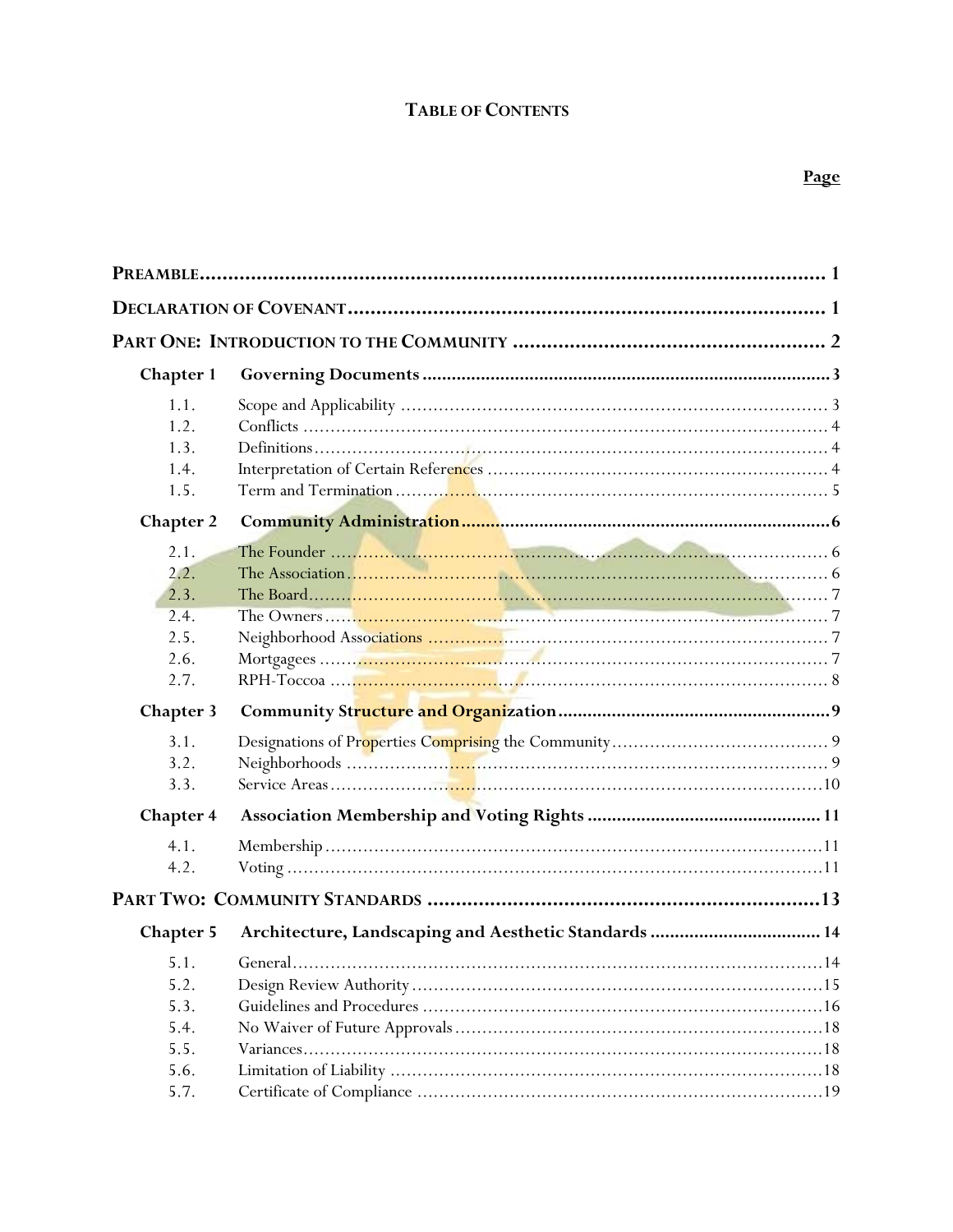(continued)

| <b>Chapter 6</b>  |                                                                |
|-------------------|----------------------------------------------------------------|
| 6.1.              |                                                                |
| 6.2.              |                                                                |
| 6.3.              |                                                                |
| 6.4.              | Maintenance and Repair of Party Walls and Similar Structures21 |
| <b>Chapter 7</b>  |                                                                |
| 7.1.              |                                                                |
| 7.2.              |                                                                |
| 7.3.              |                                                                |
| 7.4.              |                                                                |
| 7.5.              |                                                                |
| 7.6.              |                                                                |
| <b>Chapter 8</b>  |                                                                |
| 8.1.              |                                                                |
| 8.2.              |                                                                |
| 8.3.              |                                                                |
| 8.4.              |                                                                |
| 8.5.              |                                                                |
| 8.6.              |                                                                |
|                   |                                                                |
| <b>Chapter 9</b>  |                                                                |
| 9.1.              |                                                                |
| 9.2.              |                                                                |
| 9.3.              |                                                                |
| 9.4.              |                                                                |
| 9.5.              |                                                                |
| <b>Chapter 10</b> |                                                                |
| 10.1.             |                                                                |
| 10.2.             |                                                                |
| 10.3.             |                                                                |
| <b>Chapter 11</b> |                                                                |
| 11.1.             |                                                                |
| 11.2.             |                                                                |
| 11.3.             |                                                                |
| 11.4.             |                                                                |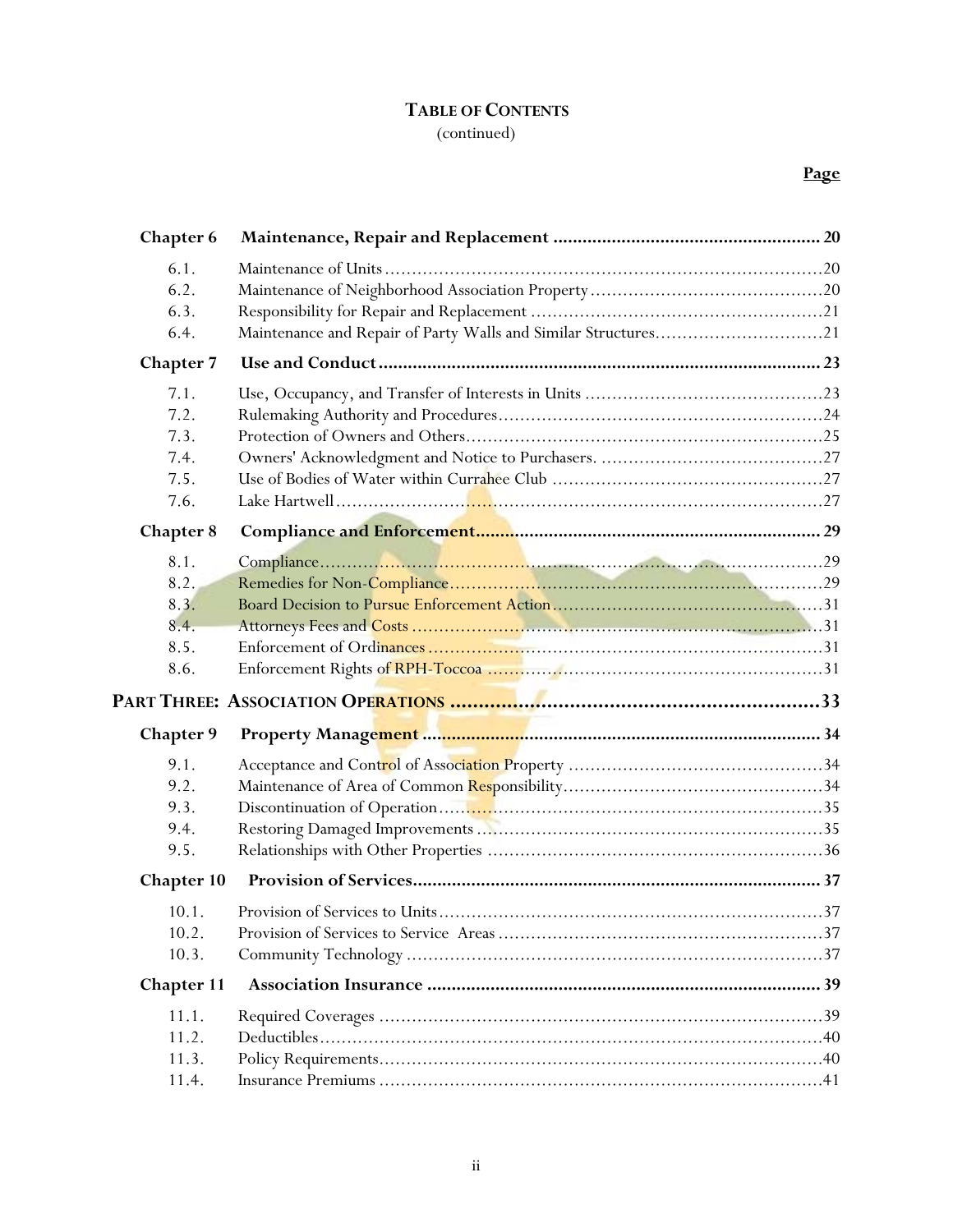(continued)

| <b>Chapter 12</b> |                                                              |
|-------------------|--------------------------------------------------------------|
| 12.1.             |                                                              |
| 12.2.             |                                                              |
| 12.3.             |                                                              |
| 12.4.             |                                                              |
| 12.5.             |                                                              |
| 12.6.             |                                                              |
| 12.7.             |                                                              |
| 12.8.             |                                                              |
| 12.9.             |                                                              |
| 12.10.            |                                                              |
|                   | PART FOUR: RELATIONSHIPS WITHIN AND OUTSIDE THE COMMUNITY 48 |
| Chapter 13        |                                                              |
| 13.1.             |                                                              |
| 13.2.             |                                                              |
| 13.3.             |                                                              |
| 13.4.             |                                                              |
| 13.5.             |                                                              |
| 13.6.             | Easements for Lake and Pond Maintenance and Flood Water 51   |
| 13.7.             |                                                              |
| 13.8.             |                                                              |
| 13.9.             |                                                              |
| Chapter 14        |                                                              |
| 14.1.             |                                                              |
| 14.2.             |                                                              |
| 14.3.             |                                                              |
| 14.4.             |                                                              |
| 14.5.             |                                                              |
| 14.6.             |                                                              |
| 14.7.             |                                                              |
| Chapter 15        |                                                              |
| 15.1.             |                                                              |
| 15.2.             |                                                              |
| 15.3.             |                                                              |
| 15.4.             |                                                              |
| 15.5.             |                                                              |
| 15.6.             |                                                              |
| 15.7.             |                                                              |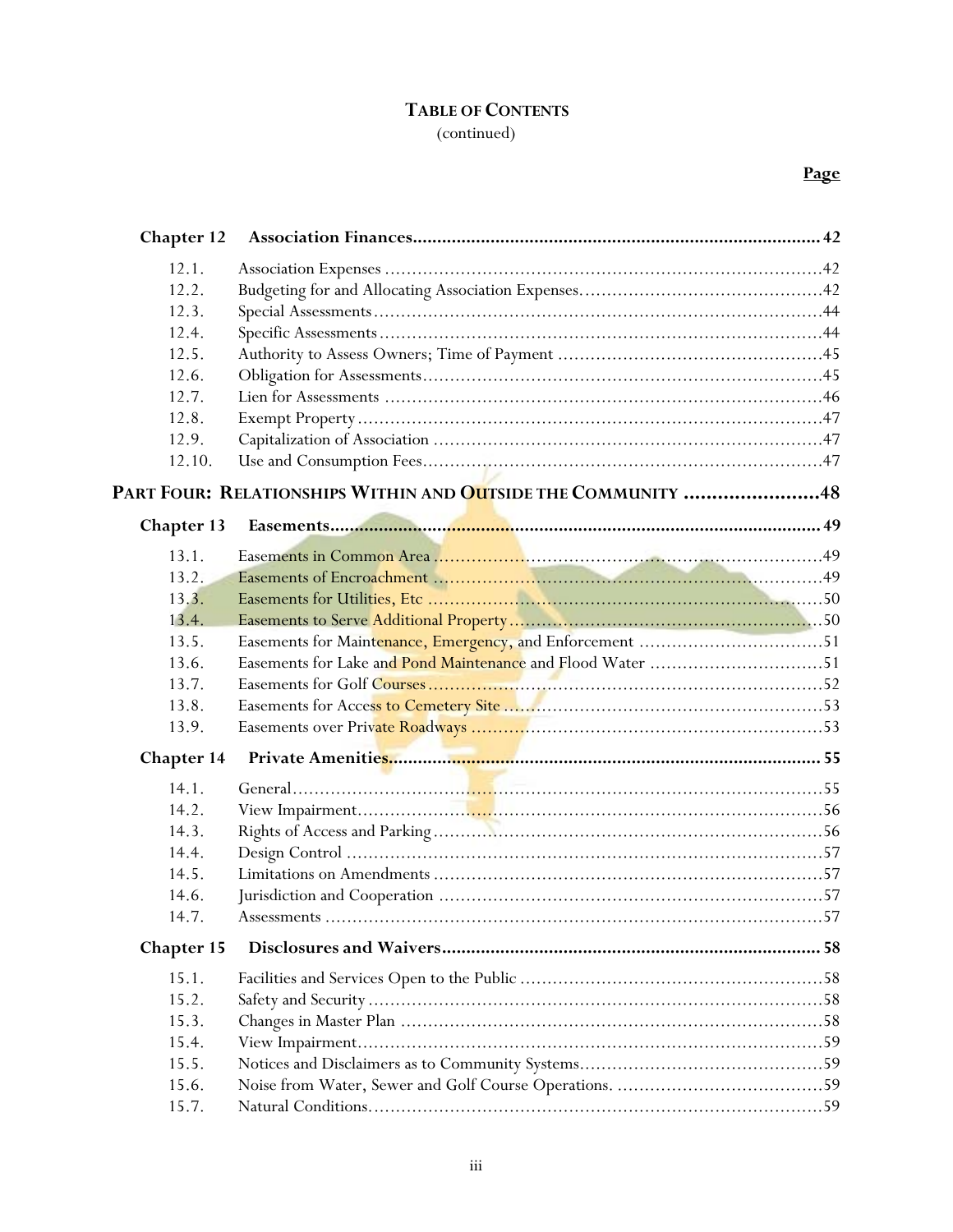(continued)

| 15.8.             |  |  |
|-------------------|--|--|
| Chapter 16        |  |  |
| 16.1.             |  |  |
| 16.2.             |  |  |
| 16.3.             |  |  |
| 16.4.             |  |  |
|                   |  |  |
| <b>Chapter 17</b> |  |  |
| 17.1.             |  |  |
| 17.2.             |  |  |
| 17.3.             |  |  |
| 17.4.             |  |  |
| <b>Chapter 18</b> |  |  |
| 18.1.             |  |  |
| 18.2.             |  |  |
| 18.3.             |  |  |
| 18.4.             |  |  |
| 18.5.             |  |  |
| 18.6.             |  |  |
| 18.7.             |  |  |
| 18.8.             |  |  |
| 18.9.             |  |  |
| 18.10.            |  |  |
| 18.11.            |  |  |
|                   |  |  |
| Chapter 19        |  |  |
| 19.1.             |  |  |
| 19.2.             |  |  |
| 19.3.             |  |  |
| <b>Chapter 20</b> |  |  |
| 20.1.             |  |  |
| 20.2.             |  |  |
| 20.3.             |  |  |
| 20.4.             |  |  |
| 20.5.             |  |  |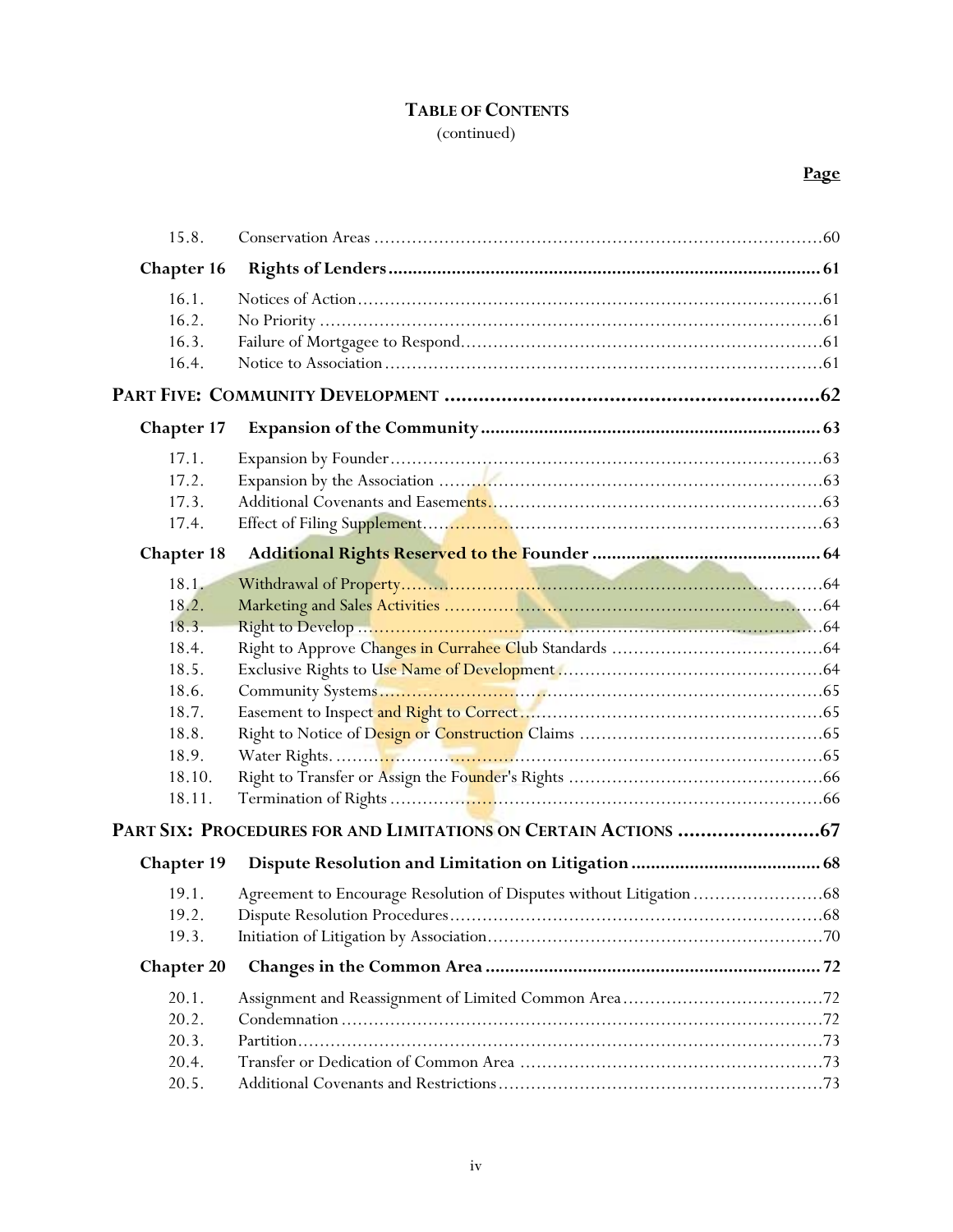(continued)

## **Page**



# **TABLE OF EXHIBITS**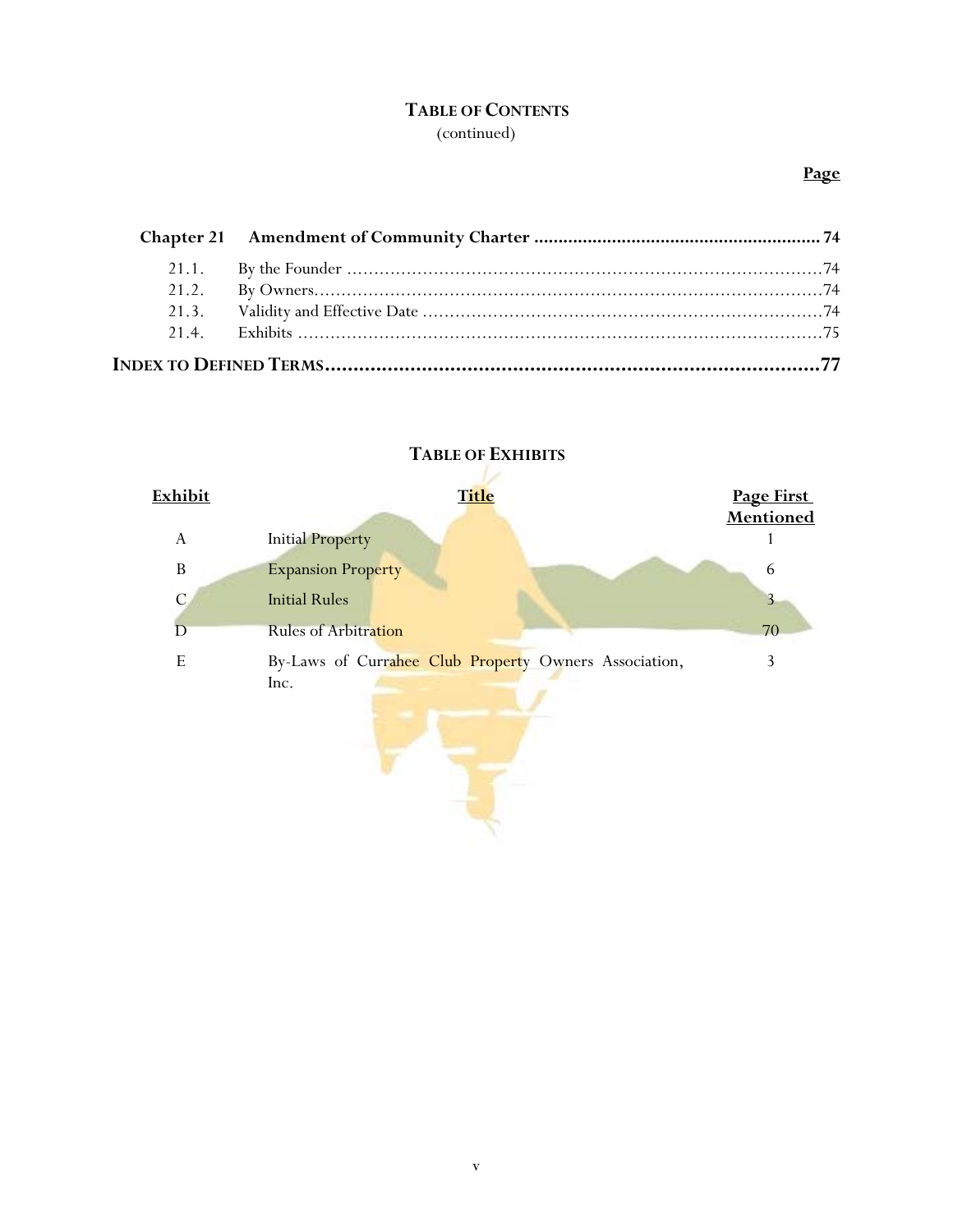# **COMMUNITY CHARTER FOR CURRAHEE CLUB**

### **PREAMBLE**

**CURRAHEE CLUB DEVELOPMENT, LLC**, a Georgia limited liability company, as the founder of Currahee Club, has established and recorded this Community Charter ("**Community Charter**" or "**Charter**") to provide a governance structure and a flexible system of standards and procedures for the overall development, expansion, administration, operation, maintenance, and preservation of Currahee Club as a master planned community. The term "Community Charter" is purely a term of art and the provisions set forth herein are to be given the same force and effect as if the Charter had been called by its more commonly recognized and archaic name of a "Declaration of Covenants, Conditions, and Restrictions." An integral part of the development plan is the Currahee Club Property Owners Association, Inc., a Georgia nonprofit corporation (the "**Association**"), whose membership consists of all owners of real property in Currahee Club, formed to own, operate and/or maintain various common areas and community improvements and to administer and enforce this Charter and the other Governing Documents referenced in this Charter.

#### **DECLARATION OF COVENANT**

The "**Community**" referred to in this Charter consists of the property described in Exhibit "A" and any additional property made subject to this Charter in the future by amendment or supplement, as provided for in the following Chapters. This Charter shall run with the title to such property, binding not only Currahee Club Development, LLC, a Georgia limited liability company, its successors and assigns (the "**Founder**"), but also the future owners of any portion of the property, their respective heirs, successors, successors-in-title, and assigns, and any other person or entity that now or hereafter has any legal, equitable, or beneficial interest in any portion of such property. This Charter shall also be binding upon the Association, its successors and assigns.

**THIS COMMUNITY CHARTER DISCLOSES SOME IMPORTANT INFORMATION ABOUT THE COMMUNITY FOR THE BENEFIT OF PROSPECTIVE PURCHASERS OF REAL PROPERTY IN THE COMMUNITY. EACH OWNER, BY ACCEPTING A DEED TO PROPERTY IN THE COMMUNITY, ALSO ACCEPTS AND AGREES TO THE MATTERS SET FORTH IN THIS COMMUNITY CHARTER.**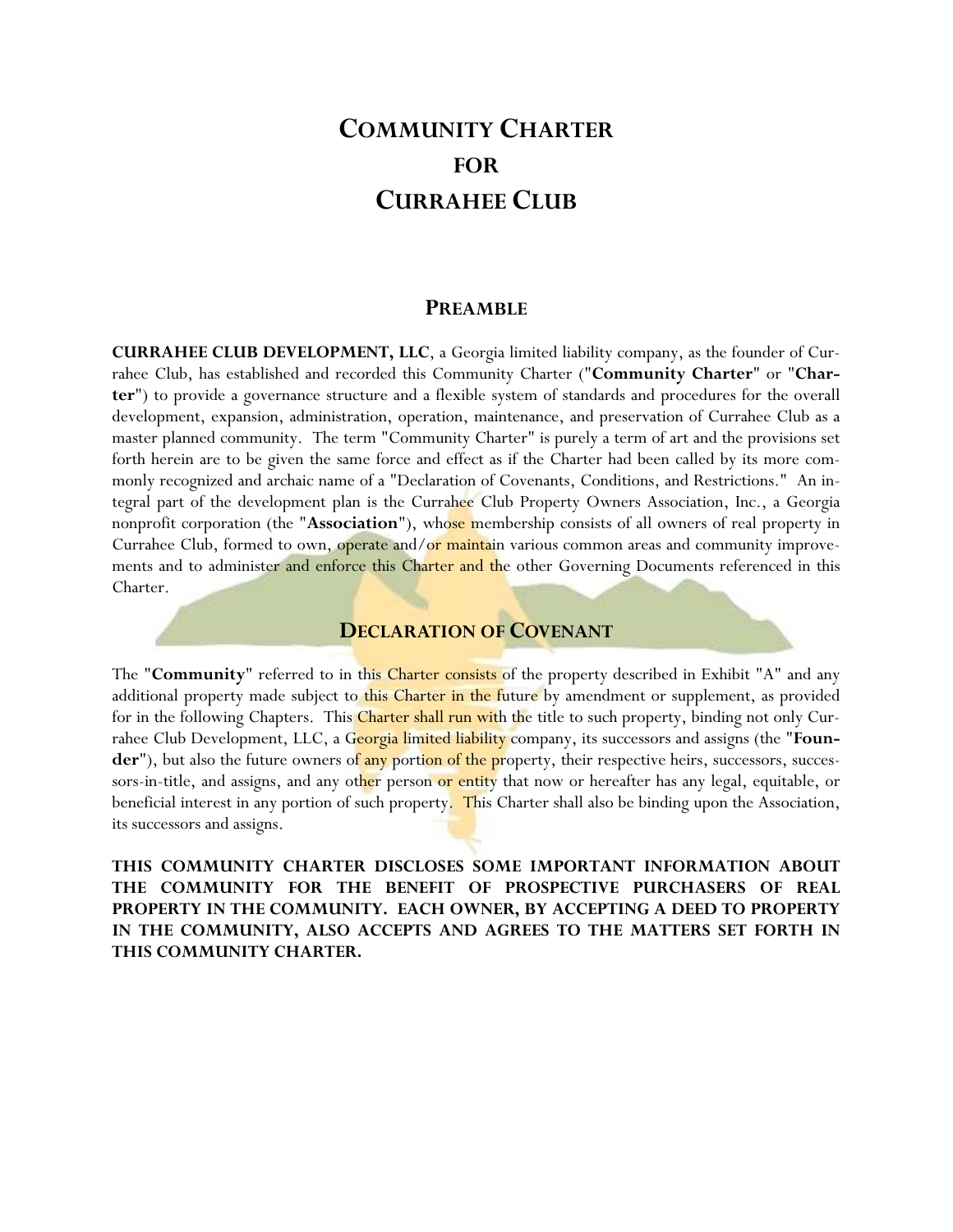# **PART ONE: INTRODUCTION TO THE COMMUNITY**

*To accomplish great things, we must not only act, but also dream; not only plan, but also believe. Anatole France* 

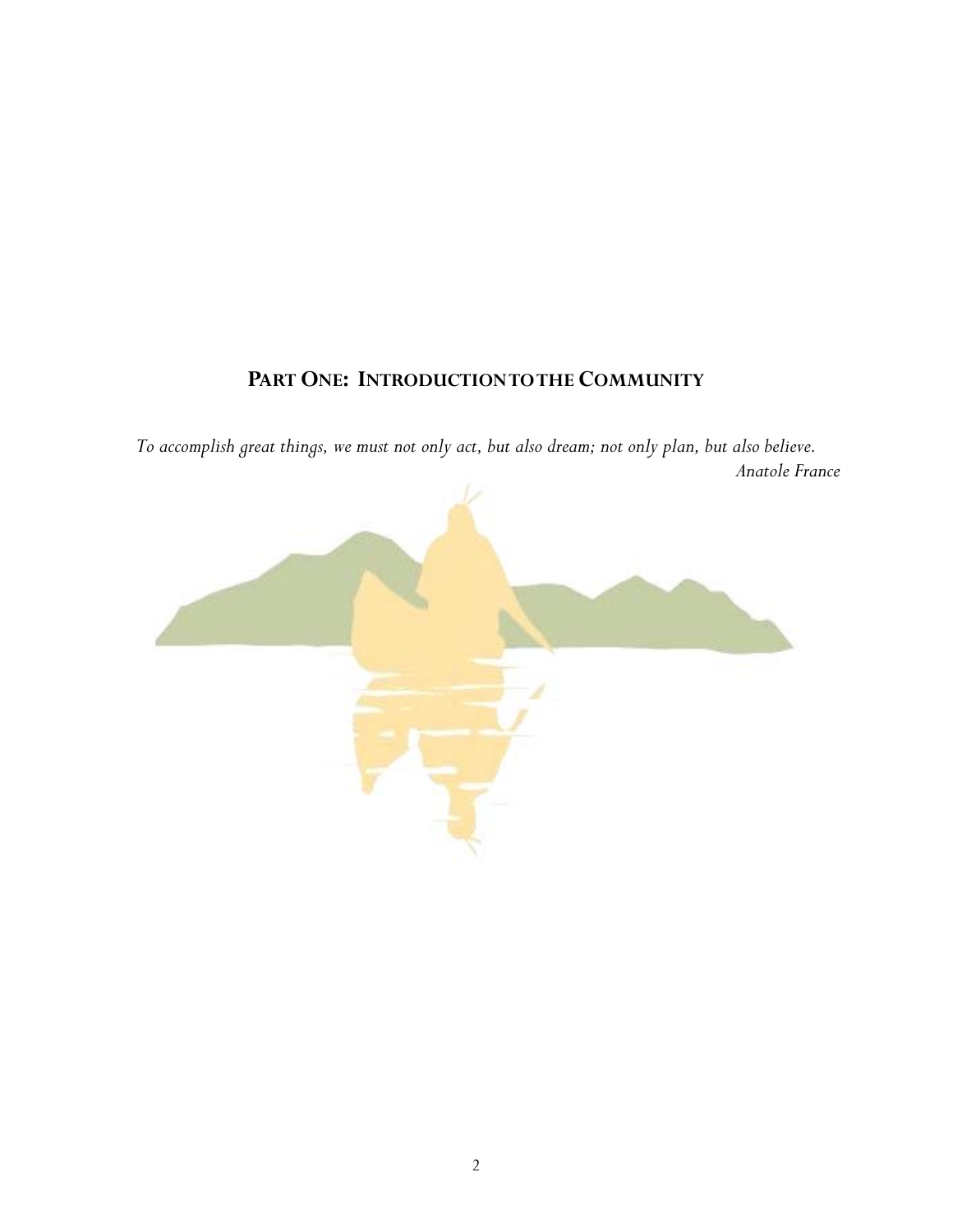# **Chapter 1** \_\_\_\_\_\_\_\_\_\_\_\_\_\_\_\_\_\_\_\_\_\_\_\_\_\_\_\_\_\_\_\_\_\_\_\_\_\_\_\_\_\_\_\_\_\_\_\_\_ **Governing Documents**

*A community is guided and governed by certain principles that each owner and resident, by choosing to own property or reside in the community, agrees to uphold. Those principles are set forth in the community's governing documents, which serve as a tie that binds the community together, give it structure, and provide guidance to all who participate in its growth and evolution.* 

#### **1.1. Scope and Applicability**

The Community has been established and is administered pursuant to various documents that have a legal and binding effect on all owners and occupants of property in the Community, as well as on anyone else that may now or in the future have an interest in any portion of the property comprising the Community. Such documents, referred to in this Charter as the "**Governing Documents**," include this Charter and the other documents described in Table 1.1, as they may be amended. All owners and occupants, as well as their tenants, guests, and invitees, are required to comply with the Governing Documents.

| <b>GOVERNING DOCUMENTS</b>                                                   |                                                                                                                                                                                                                                                                                                                |  |  |
|------------------------------------------------------------------------------|----------------------------------------------------------------------------------------------------------------------------------------------------------------------------------------------------------------------------------------------------------------------------------------------------------------|--|--|
| <b>Community Charter:</b><br>(recorded)                                      | this Community Charter for Currahee Club, which creates obligations that are bind-<br>ing upon the Association and all present and future owners of property in Currahee<br>Club                                                                                                                               |  |  |
| Supplement:<br>(recorded)                                                    | a recorded Supplement to this Charter, which may submit additional property to this<br>Charter, create easements over the property described in the Supplement, impose<br>additional obligations or restrictions on such property, designate Service Areas or<br>Limited Common Areas, or any of the foregoing |  |  |
| Articles of Incorporation:<br>(filed with the Georgia Secretary of<br>State) | the Articles of Incorporation of Currahee Club Property Owners Association, Inc., as<br>they may be amended, which establish the Association as a nonprofit corporation<br>under Georgia law                                                                                                                   |  |  |
| <b>By-Laws:</b><br>(attached as Exhibit "E")                                 | the By-Laws of Currahee Club Property Owners Association, Inc. adopted by its<br>Board of Directors, as they may be amended, which govern the Association's internal<br>affairs, such as voting, elections, meetings, etc.                                                                                     |  |  |
| <b>Design Guidelines:</b><br>(Founder adopts)                                | the design standards and architectural and aesthetics guidelines adopted pursuant to<br>Chapter 5, as they may be amended, which govern new construction and modifica-<br>tions to Units, including structures, landscaping, and other items on Units                                                          |  |  |
| <b>Rules:</b><br>(initial set attached as Exhibit "C")                       | the rules of the Association adopted pursuant to Chapter 7, which regulate use of<br>property, activities, and conduct within Currahee Club                                                                                                                                                                    |  |  |
| <b>Board Resolutions:</b><br>(Board adopts)                                  | the resolutions which the Board adopts to establish rules, policies, and procedures for<br>internal governance and Association activities and to regulate the operation and use of<br>the property which the Association owns or controls                                                                      |  |  |
| <b>Recreational Covenant:</b>                                                | the recorded or to be recorded Declaration of Recreational Covenant for Currahee<br>Club which sets forth specific rights and obligations of the Owners with respect to<br>The Currahee Club                                                                                                                   |  |  |

Table 1.1 – Governing Documents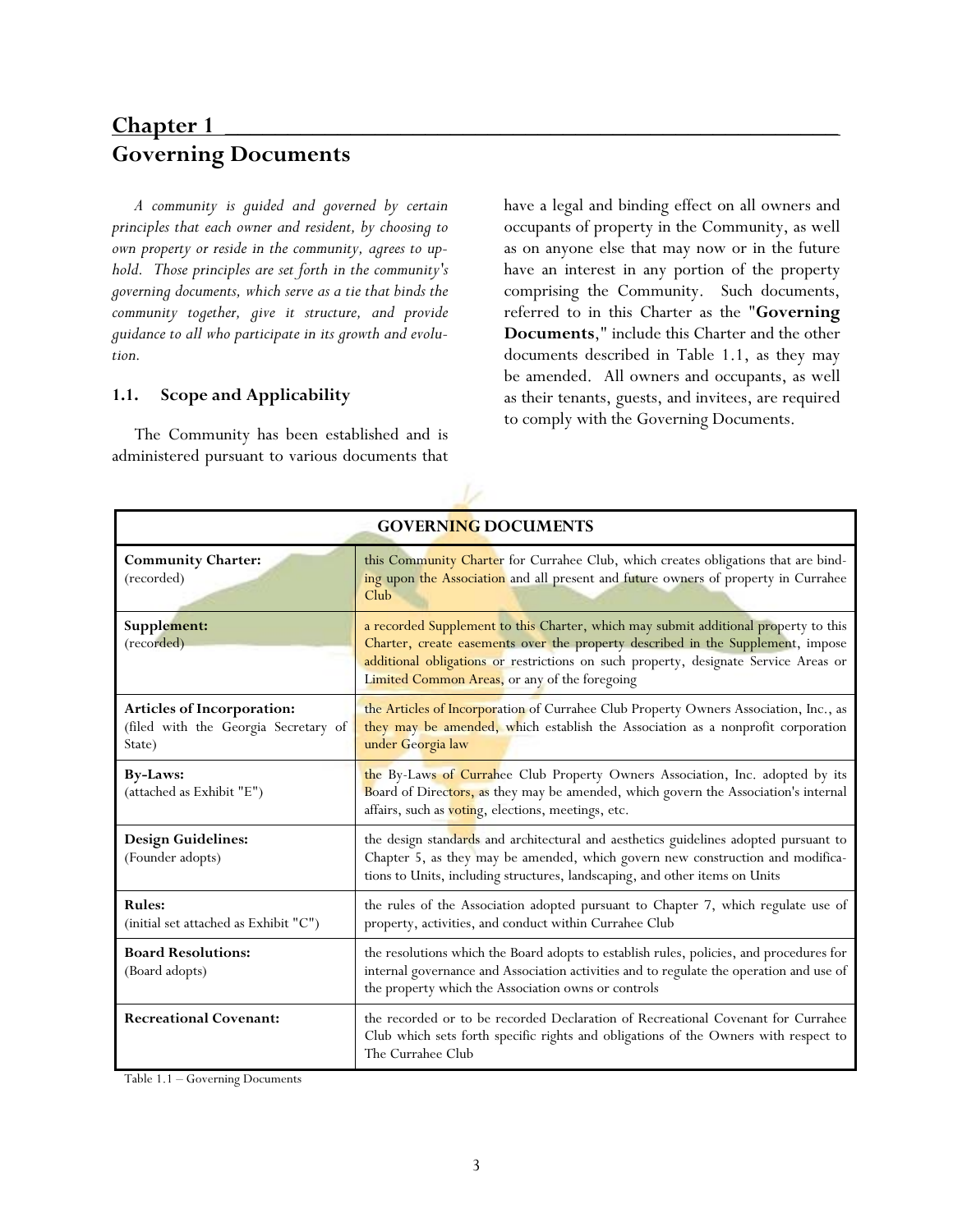### **1.2. Conflicts**

If there are conflicts between any of the Governing Documents and Georgia law, Georgia law shall control. If there are conflicts between or among any of the Governing Documents, then the Charter, the Articles, and the By-Laws (in that order) shall control. If there is a conflict between the Governing Documents and any additional covenants recorded on any property within the Community (or the rules or policies adopted pursuant to any such additional covenants), the Governing Documents will control.

Diagrams, tables, and explanatory text (text set apart in boxes with "key" icons) are used in the Governing Documents to illustrate concepts and assist the reader. If there is a conflict between any diagram or table and the text of the Governing Documents, the text shall control. The explanatory text set apart in the boxes are mere summaries of legal principles or explanations and have no legal force or effect.

Space has been set aside throughout this Charter to allow the reader to make notes. Those spaces and the heading that denotes the spaces are not part of this Charter and have no legal or binding effect.

If any court determines that any provision of this Charter is invalid, or invalid as applied in a particular instance, such determination shall not affect the validity of other provisions or applications of such provision in other instances.

## **1.3. Definitions**

Capitalized terms used in the Governing Documents have the meaning described in the paragraph where they first appear in bold print. An index to defined terms may be found at the end of this Charter. All other terms used in the Governing Documents have their natural, commonly accepted definitions.

### **1.4. Interpretation of Certain References**

*Consent or Approval*. All references in the Governing Documents to "**consent**" or "**approval**" shall refer to permission or approval, which unless otherwise expressly qualified in the specific provision, may be granted or withheld in the discretion of the Person whose consent or approval is required.

*Discretion and Determination*. All references in the Governing Documents to "**discretion**" or to the right to "determine" any matter shall refer to the sole and absolute power or right to decide or act. Unless otherwise expressly limited in the Governing Documents or by law, any one authorized in the Governing Documents to exercise its discretion or make a determination may do so without regard to the reasonableness of, and without the necessity of justifying, the decision, determination, action or inaction.

**Person.** References in the Governing Documents to a "**Person**" or "**Persons**" shall refer to an individual, a corporation, a partnership, a limited liability company, or any other legal entity.

*Recording*. All references in the Governing Documents to a "**recorded**" legal instrument, or to recordation or the recording of a legal instrument, shall refer to an instrument filed or the filing of a legal instrument in the official records of Stephens County, or such other place designated as the official location for filing documents affecting title to real estate in Stephens County in order to make them a matter of public record.

*Community-Wide Standard*. Where the Governing Documents require compliance with the "**Community-Wide Standard**," the standard to be applied is the highest of: (a) the standard of use, conduct, architecture, landscaping, or aesthetic matters generally prevailing in the Community, or (b) the minimum standards described in this Charter, the Design Guidelines, the Rules, and Board resolutions. The Commu-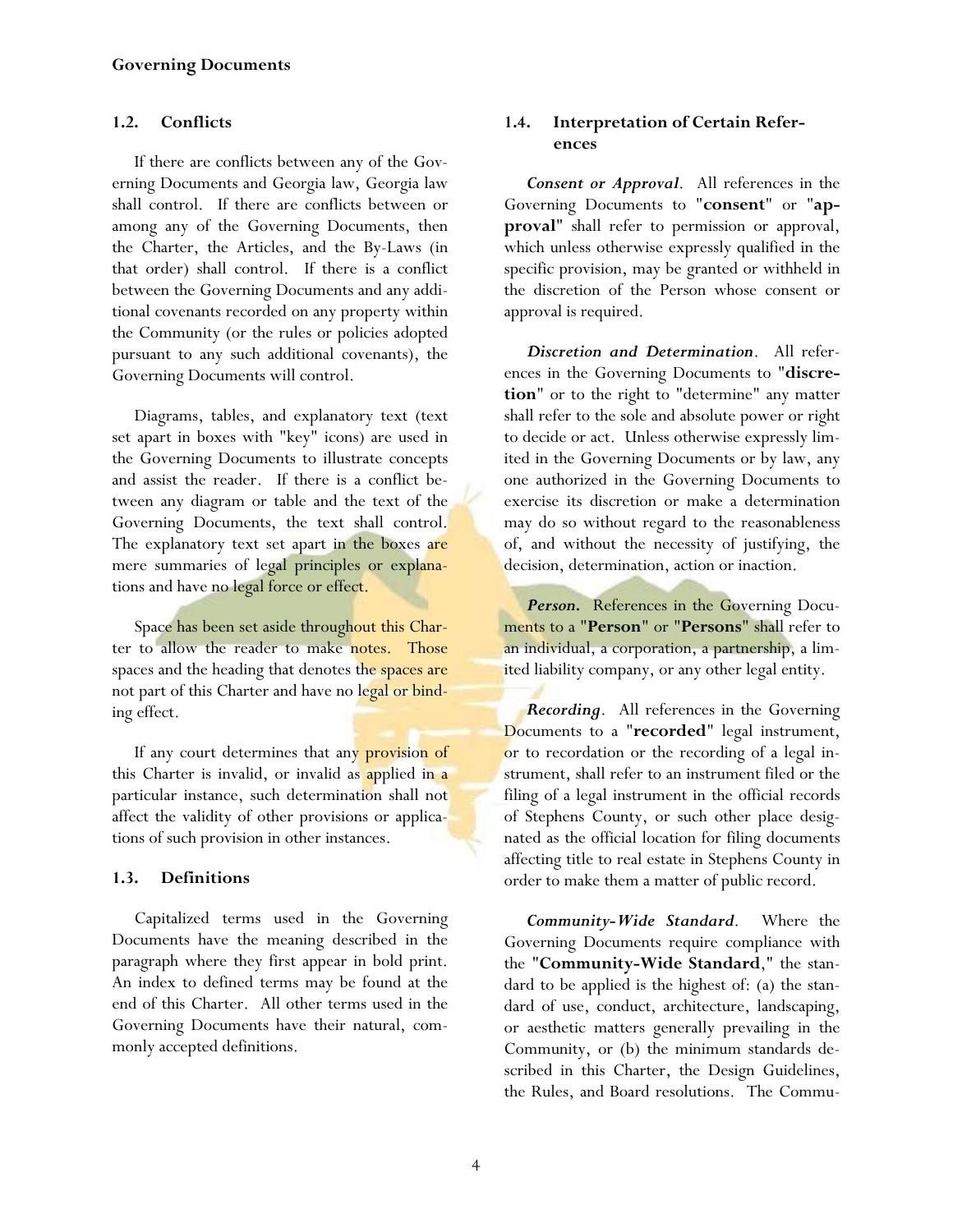#### **Governing Documents**

nity-Wide Standard may contain objective elements, such as specific maintenance requirements, and subjective elements, such as matters subject to the Board's or the Reviewer's (as defined in Section 5.2) discretion. The Community-Wide Standard may or may not be set out in writing. The Founder initially shall establish such standard; however, the Community-Wide Standard may evolve as development progresses and as Currahee Club changes.

*Maintenance***.** All references in this Charter to "**maintenance**" shall refer to maintenance, repair, rehabilitation, and renewal.

#### **1.5. Term and Termination**

There is an old concept of law known as the "Rule Against Perpetuities" that restricts how long covenants can affect the title to land. Many jurisdictions no longer observe such rule; however, Georgia does, therefore, the term of the covenants cannot exceed 21 years after the death of a named person who is living at the time the covenants are recorded.

This Charter shall be effective for a period of 20 years from the date it is recorded. This Charter shall be extended automatically for successive 20-year periods unless at least  $90\%$  of the then Owners and the Founder during the "Development and Sale Period," as such term is defined in Section 2.1, sign a document stating that the Community Charter is terminated and that document is recorded within the year before any extension. In such case, this Charter shall terminate on the date specified in the termination document.

If any provision of this Charter would be unlawful, void, or voidable by reason of any rule restricting the period of time that covenants can affect title to property, that provision shall expire 21 years after the death of the last survivor of the now living descendants of Elizabeth II, Queen of England.

This Section shall not permit termination of any easement created in this Charter without the consent of the holder of such easement.

*That is the best government which desires to make the people happy, and knows how to make them happy. Thomas McCauley* 

#### **NOTES AND THOUGHTS**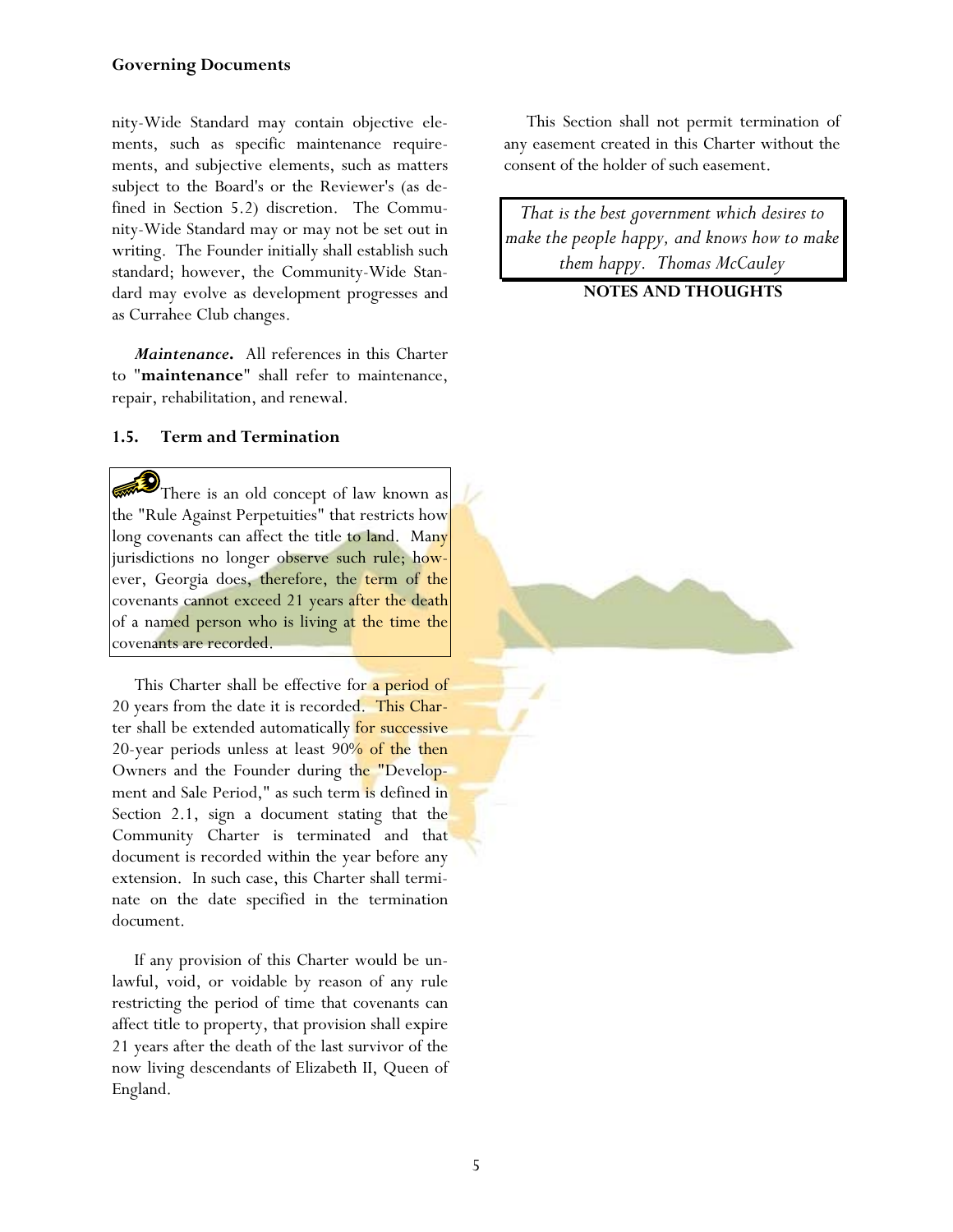# **Chapter 2 \_\_\_\_\_\_\_\_\_\_\_\_\_\_\_\_\_\_\_\_\_\_\_\_\_\_\_\_\_\_\_\_\_\_\_\_\_\_\_\_\_\_\_\_\_\_\_\_\_ Community Administration**

*Vibrant communities depend upon all of their stakeholders working together to uphold community standards and achieve the vision and goals for the community. The Founder, the Association, the owners, the builders, and others have a role in the functioning of the community and in helping to fulfill that vision. This Chapter identifies these stakeholders and describes their roles in administering the Community.* 

#### **2.1. The Founder**

The Founder has established the vision for the Community and, through the Governing Documents, has set forth the founding principles that will guide the Community during the initial period of development and sale and thereafter. The Founder's proposed plan for development of the Community is described in the land use  $plan(s)$ for Currahee Club approved by the Stephens County, Georgia Board of Commissioners, as it may be supplemented and amended, which encompasses all of the property described in Exhibit "A" and all or a portion of the property described in Exhibit "B" (the "**Master Plan**"). However, the Founder is not obligated to submit property shown on the Master Plan to this Charter. In addition, the Founder may submit property to this Charter that is not shown on the Master Plan.

The Founder has reserved various rights in the Governing Documents with respect to development and administration of the Community. The Founder may exercise certain of these rights throughout the "**Development and Sale Period**," which is the period of time during which the Founder owns real property in the Community or has an unexpired option to expand the Community pursuant to Chapter 17.

Other rights may be exercised only during the "**Founder Control Period**," which is the period of time that the Founder is entitled to appoint a majority of the members of the Association's board of directors ("**Board**"). It begins on the date of the Association's incorporation and terminates upon the first of the following to occur:

(a) December 31, 2042; or

(b) when, in its discretion, the Founder so determines and declares in a recorded instrument.

The Founder has certain approval rights for a limited period after the termination of the Founder Control Period.

The Founder may assign its status and rights as the Founder under the Governing Documents to any person who takes title to any portion of the property described in Exhibit "A" or "B" for the purpose of development and/or sale. Such assignment shall be made only in a recorded instrument signed by both parties.

#### **2.2. The Association**

The Founder has established the Association as the primary entity responsible for administering Currahee Club in accordance with the Governing Documents. On most matters, the Association acts through the Board. However, in some instances the Governing Documents or applicable law limit the Board's ability to act without the approval of the Association's members. Unless the Governing Documents or Georgia law specifically provide otherwise, the Board may exercise the Association's rights and powers without a vote of the membership.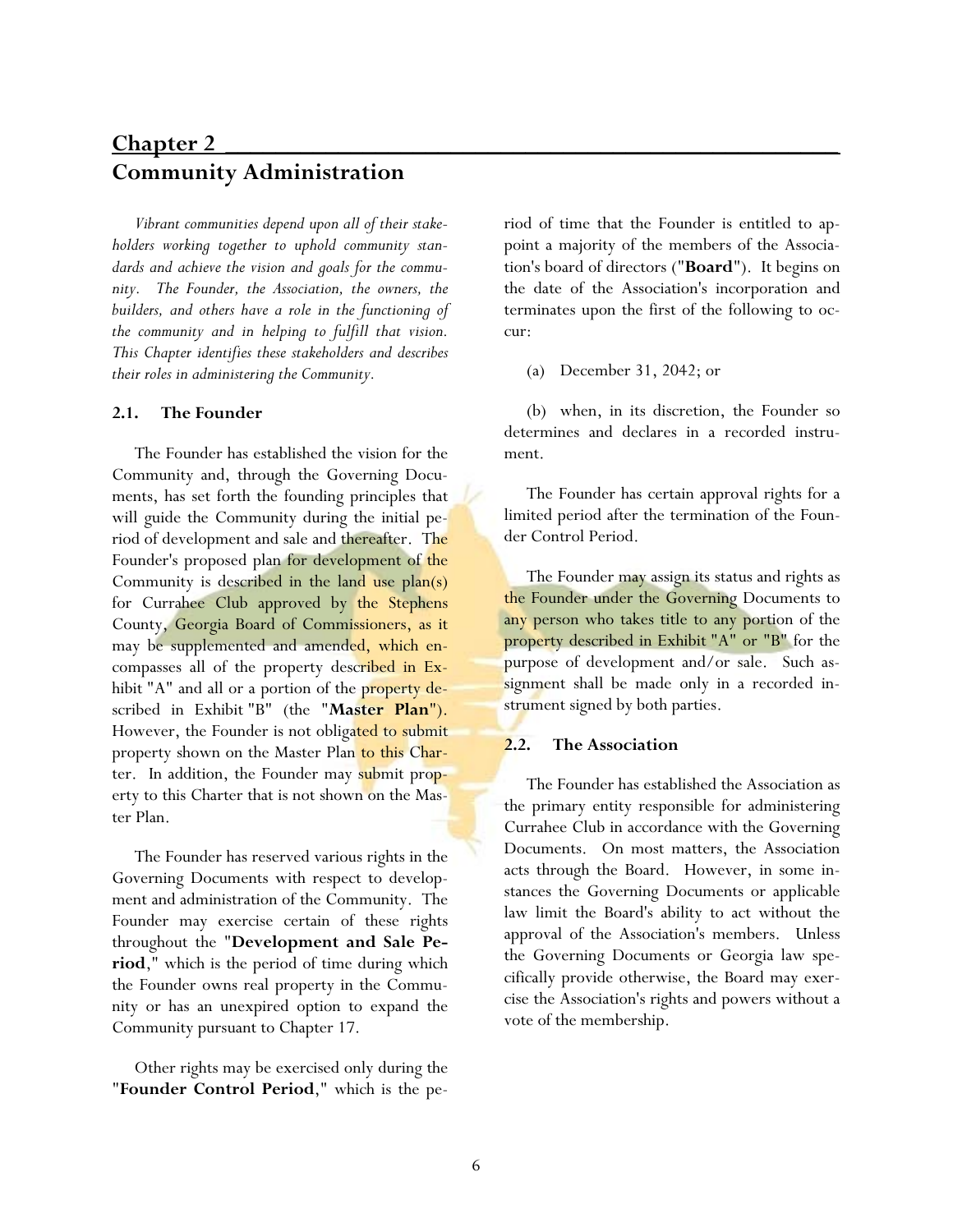#### **2.3. The Board**

The Association may exercise all rights and powers which the Governing Documents and Georgia expressly grant to it, as well as any rights and powers that may reasonably be implied under the Governing Documents. It may also take any action reasonably necessary to effectuate any such right or privilege.

The Board may institute, defend, settle, or intervene on behalf of the Association in mediation, binding or non-binding arbitration, litigation, or administrative proceedings in matters pertaining to the Area of Common Responsibility, enforcement of the Governing Documents, or any other civil claim or action. However, the Board has no legal duty to institute litigation or any other proceeding on behalf of or in the name of the Association or its members.

In exercising the Association's rights and powers, making decisions on the Association's behalf (including, without limitation, deciding whether to file a lawsuit or take other legal action under any circumstances) and conducting the Association's affairs, Board members and the Association's officers are required to comply with, and shall be judged by, the standards set forth in the By-Laws.

#### **2.4. The Owners**

Each Person that holds record title to a Unit, as defined in Section 3.1, is referred to in the Governing Documents as an "**Owner**." However, a Person who holds title merely as security for the performance of an obligation (such as a lender holding a mortgage or similar security instrument) is not considered an "Owner." If a Unit is sold under a recorded contract of sale, and the contract specifically so states, the purchaser (rather than the holder of fee simple title) will be considered the Owner. If a Unit has more than one Owner, all Co-Owners are jointly and severally obligated to perform the responsibilities of the Owner under the Governing Documents.

Every Owner has a responsibility to comply with the Governing Documents and uphold the community standards described in Part Two of this Charter. Each Owner also has an opportunity to participate in the administration of the Community through membership in the Association and through service to the Community in various committee and leadership roles, as described in Chapters 3 and 4 and in the By-Laws.

### **2.5. Neighborhood Associations**

Portions of the Community may be developed under a condominium form of ownership or may have special requirements that lead to the establishment of a separate homeowners association to administer additional covenants applicable to that particular area ("**Neighborhood Association**"). However, nothing in this Charter requires the creation of a Neighborhood Association, and the jurisdiction of any Neighborhood Association shall be subordinate to that of the Association.

Neighborhood Associations, if any, are responsible for administering the additional covenants applicable to the property within their jurisdiction and for maintaining, in accordance with the Community-Wide Standard, any property which they own or which their respective covenants designate as being for the common benefit of their members.

## **2.6. Mortgagees**

If a Unit is made subject to a mortgage or other form of security instrument affecting title to a Unit ("**Mortgage**"), then the holder or beneficiary of that Mortgage ("**Mortgagee**") also has an interest in the administration of the Community. The Governing Documents contain various provisions for the protection of Mortgagees, including those set forth in Chapter 16.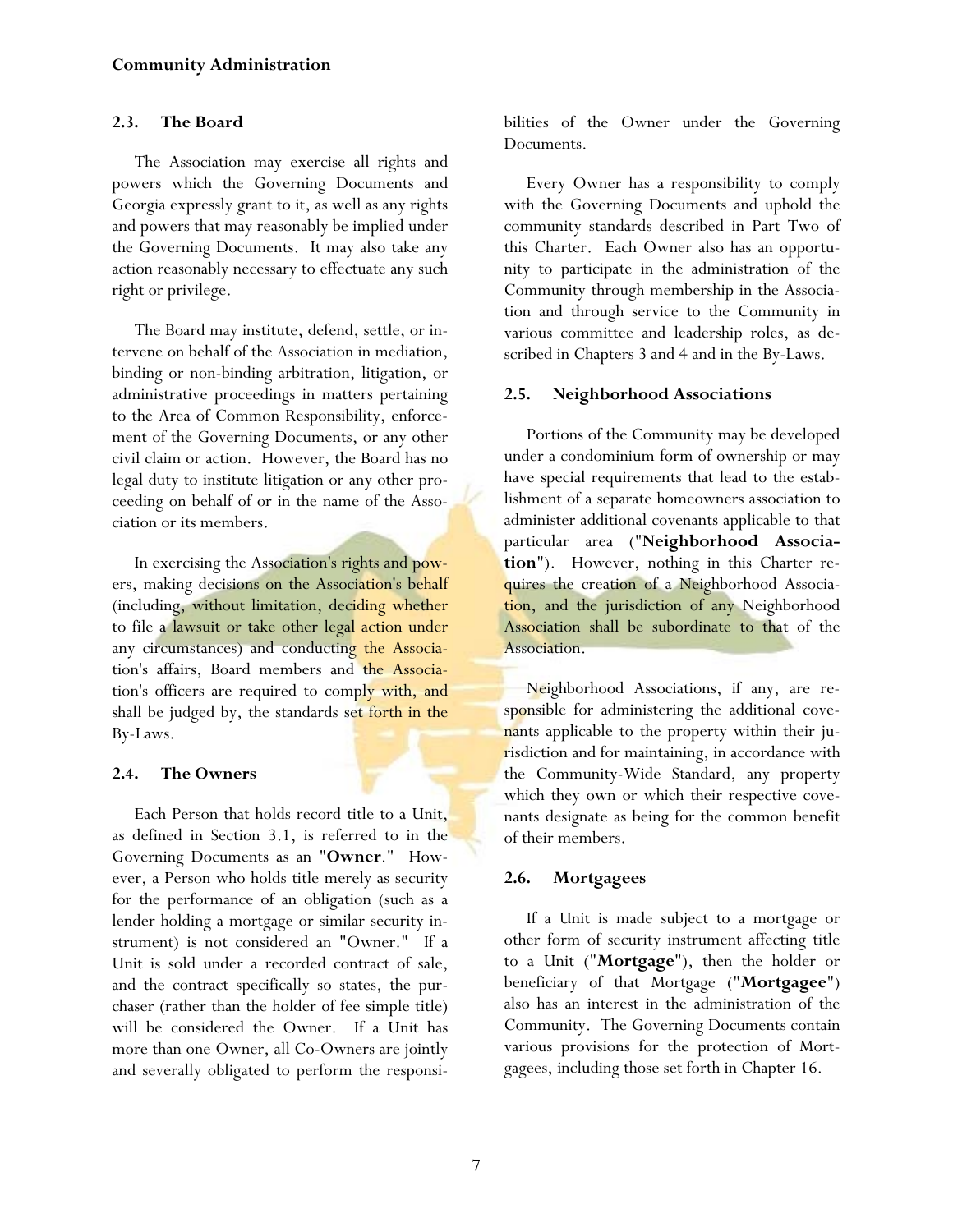#### **Community Administration**

#### **2.7. RPH-Toccoa**

Real Property Holding – Toccoa, GA, LLC, a Delaware limited liability company, or its successors and assigns ("**RPH-Toccoa**"), is granted specific rights throughout the Charter which are solely for the benefit of RPH-Toccoa. RPH-Toccoa may exercise such rights in its sole and absolute discretion without necessitating the input of any Owners and without regards to their affect on any Owner, Owner's Unit, or the Association. RPH-Toccoa may transfer or assign any rights set forth in this Charter in its sole and absolute discretion.

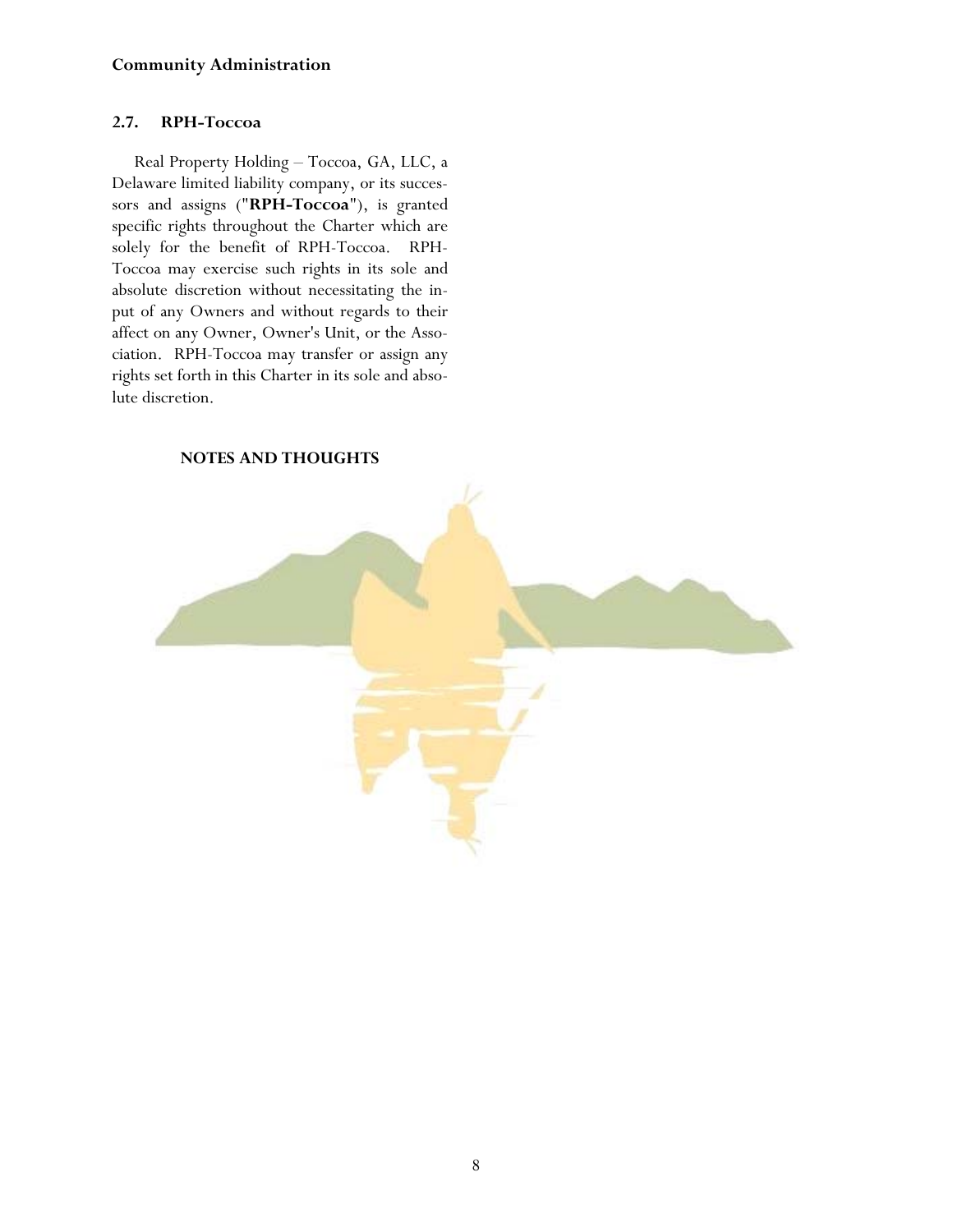# **Chapter 3** \_\_\_\_\_\_\_\_\_\_\_\_\_\_\_\_\_\_\_\_\_\_\_\_\_\_\_\_\_\_\_\_\_\_\_\_\_\_\_\_\_\_\_\_\_\_\_\_\_ **Community Structure and Organization**

*The Community consists of parcels of property, referred to as Units, which are intended for the exclusive use of the Owner and other occupants of such parcel, as well as property that is intended for common use. Units are grouped into Neighborhoods to facilitate voting on Association matters. Units may be assigned to Service Areas to permit the Association to provide special services and benefits to, and at the expense of, particular areas of the Community.* 

### **3.1. Designations of Properties Comprising the Community**

*Units*. The Governing Documents refer to the homes and home sites in Currahee Club as "**Units**." A Unit is a portion of Currahee Club, depicted as a separately identified unit, lot or parcel on a recorded subdivision plat, survey, or condominium instrument, which may be independently owned and conveyed and is zoned or otherwise intended for development, use, and occupancy as a residence for a single family. The term "Unit" refers to the land, if any, which is part of the Unit, as well as to any structures or other improvements on the Unit. In the case of a building within a condominium or other structure containing multiple dwellings, each dwelling shall be deemed to be a separate Unit. A parcel of land is considered a single Unit until such time as a subdivision plat, survey, or condominium instrument is recorded subdividing it into more than one Unit. The term does not include Common Areas, common property of any Neighborhood Association, or property dedicated to the public.

*Common Area*. Any property and facilities that the Association owns or in which it otherwise holds possessory or use rights for the common use or benefit of more than one Unit is referred to as "**Common Area**." The Common Area also includes any property that the Association holds under a lease and any easements in favor of the Association.

*Limited Common Area*. Certain portions of the Common Area may be designated as "**Limited Common Area**" and assigned for the exclusive use or primary benefit of one or more Units in specified portions of the Community. Limited Common Areas might include such things as entry features, common driveways, and landscaped medians and cul-de-sacs, among other things.

The Founder may designate property as Limited Common Area and assign it to particular Units on the recorded plat depicting such property, in the deed conveying such property to the Association, or in the Supplement by which the property is submitted to the terms of this Charter. At any time during the Development and Sale Period, the Founder may assign use of the same Limited Common Area to additional Units.

*Area of Common Responsibility*. All of the properties and facilities for which the Association has responsibility under the Governing Documents, or for which the Association otherwise agrees to assume responsibility, are collectively referred to in the Governing Documents as the "**Area of Common Responsibility**," regardless of who owns them. The Area of Common Responsibility includes all of the Common Area and may also include Units or portions of Units and property dedicated to the public, such as public rights-of-way. The initial Area of Common Responsibility is described in Chapter 9.

#### **3.2. Neighborhoods**

Units will be grouped into "**Neighborhoods**" to facilitate a system of representative voting on matters as to which the Governing Documents require approval of the Association's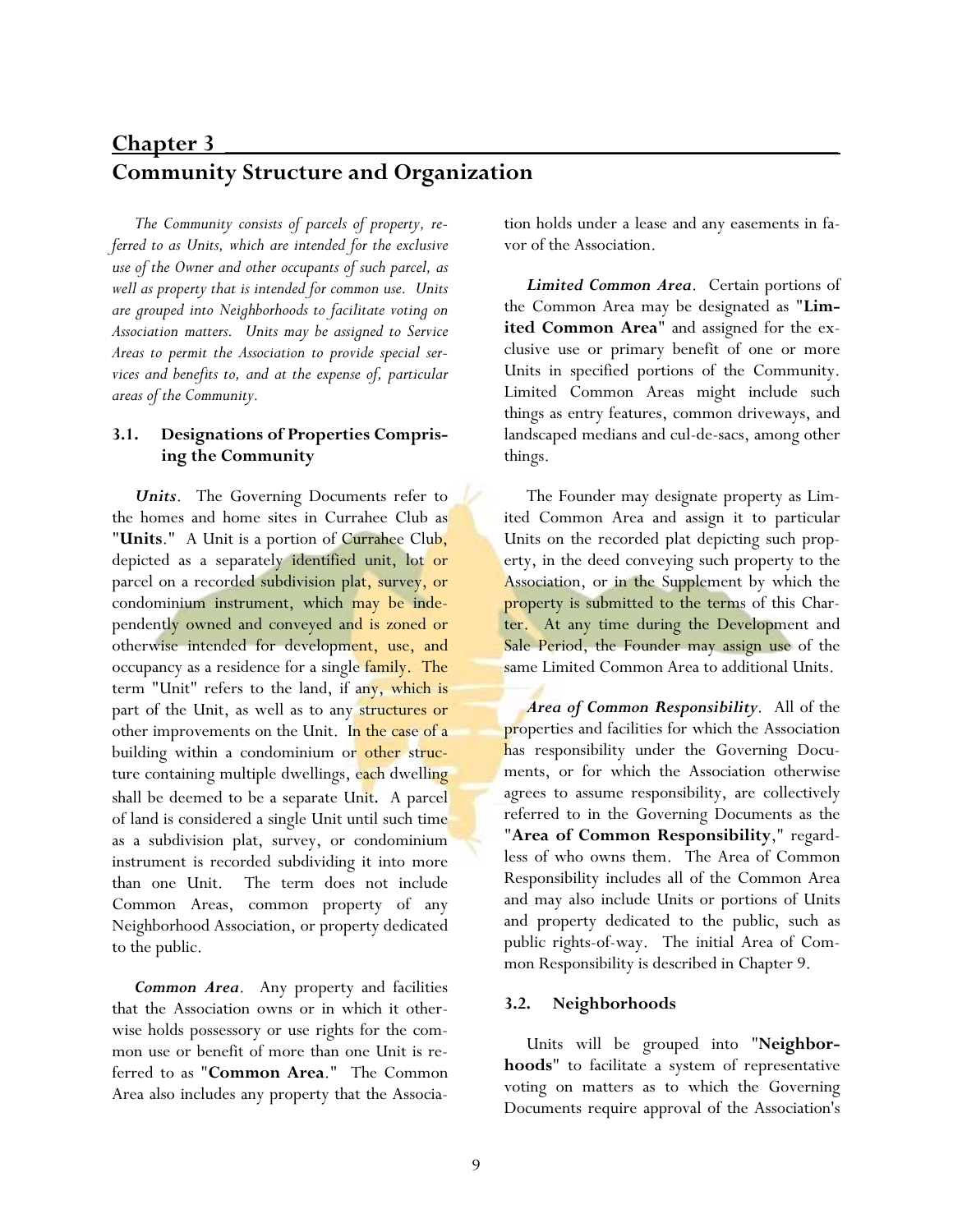#### **Community Structure and Organization**

membership. A Neighborhood may be comprised of any number of Units and may include Units of more than one housing type, as well as Units that are not contiguous to one another. Each Neighborhood will elect one "Voting Delegate" to cast the votes allocated to Units in that Neighborhood on matters requiring a vote of the Owners, as described in Chapter 4.

The Founder will assign Units to a specific Neighborhood (by name or other identifying designation) either in Exhibit "A" or in a Supplement. Until such time as Neighborhoods are established by Founder, all Units will be part of the same Neighborhood. During the Development and Sale Period, the Founder may unilaterally record a Supplement, or an amendment to this Charter or any previously recorded Supplement, to designate or change Neighborhood boundaries. Thereafter, the Board may amend this Charter or any Supplement to re-designate Neighborhood boundaries; however, the Board may not combine two or more existing Neighborhoods without the consent of Owners of a majority of the Units in the affected Neighborhoods.

#### **3.3. Service Areas**

Units may also be part of one or more "**Service Areas**" in which the Units share Limited Common Areas or receive special benefits or services from the Association that it does not provide to all Units within the Community. A Unit may be assigned to more than one Service Area, depending on the number and types of special benefits or services it receives. A Service Area may be comprised of Units of more than one housing type and may include Units that are not contiguous.

The Founder may initially designate Service Areas (by name or other identifying designation) and assign Units to a particular Service Area either in Exhibit "A" or in a Supplement. During the Development and Sale Period, the Founder may unilaterally amend this Charter or any Supplement to change Service Area boundaries.

In addition, the Board may, by resolution, designate Service Areas and assign Units to them upon petition of Owners of at least 67% of the Units affected by the proposed designation pursuant to Section 10.2.

The Owners of Units within each Service Area may elect a "**Service Area Committee**" in accordance with the By-Laws to represent and act on behalf of the Owners with respect to the services and benefits that the Association provides to the Service Area. References to Service Areas in the Governing Documents shall also refer to such Service Area Committees, if appropriate from the context.

*Chaos is the law of nature; order is the dream of men. Henry Adams* 

#### **NOTES AND THOUGHTS**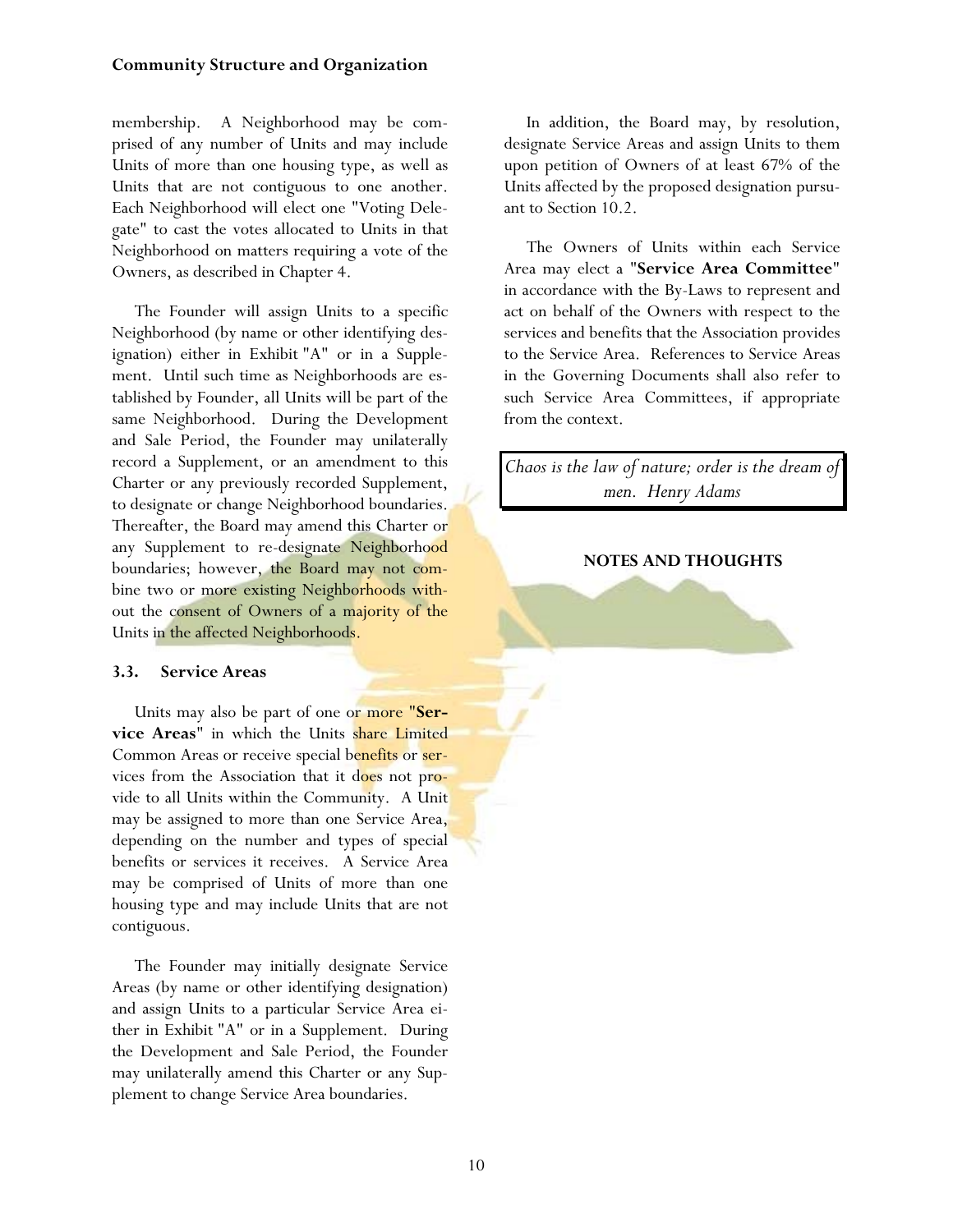# **Chapter 4** \_\_\_\_\_\_\_\_\_\_\_\_\_\_\_\_\_\_\_\_\_\_\_\_\_\_\_\_\_\_\_\_\_\_\_\_\_\_\_\_\_\_\_\_\_\_\_\_\_ **Association Membership and Voting Rights**

*The Association is an entity through which each Owner can participate in the governance and administration of Currahee Club. While many powers and responsibilities are vested in the Board to facilitate dayto-day management and operation, the membership and voting rights vested in the Owners allow the Owners to participate in administration of the Community and influence the outcome of major decisions.* 

#### **4.1. Membership**

The Association initially has two classes of membership: the Owner membership, which is comprised of all Owners, and the Founder membership, which consists solely of the Founder.

**(a)** *Owner Membership*. Every Owner is automatically a member of the Association. However, there shall be only one membership per Unit. Thus, if a Unit has more than one Owner, all co-Owners of the Unit shall share the privileges of such membership, subject to reasonable Board regulation and the restrictions on voting set forth below and in the By-Laws. If an Owner is a corporation, a partnership, or other legal entity, its membership rights may be exercised by any officer, director, partner, or trustee, or by an individual the Owner designates from time to time in a writing to the Association's Secretary, except that only the individuals residing in the Unit shall be entitled to use any Common Area recreational facilities available for use by members.

**(b)** *Founder Membership*. The Founder holds the sole Founder membership. The Founder membership shall terminate twenty years after expiration of the Founder Control Period, or on such earlier date as the Founder determines and declares in a recorded instrument.

#### **4.2. Voting**

Each Unit is assigned one equal vote, subject to the limitations on voting set forth in this Charter and the other Governing Documents. No vote shall be exercised for any property exempt from assessment under Section 12.8. Further, during such time as there is a Founder membership, no vote shall be exercised for Units that the Founder owns; rather, the Founder's consent shall be required for various actions of the Board, the membership, and committees, as specifically provided elsewhere in the Governing Documents.

Due to the number of Units that may be developed in Currahee Club, the Governing Documents provide for a representative system of voting. The Owners of Units in each Neighborhood elect a "**Voting Delegate**" and an alternative Voting Delegate, in the manner provided in the By-Laws, to cast the votes of all Units in the Neighborhood on matters requiring a vote of the membership, except where the governing documents specifically require a vote of the Owners. However, until such time as the Board first calls for election of a Voting Delegate for a particular Neighborhood, each Owner of a Unit in such Neighborhood shall be considered a "Voting Delegate" and may personally cast the vote allocated to such Owner's Unit on any issue requiring a vote of the Voting Delegates under the Governing Documents.

The Voting Delegate or, in his or her absence, the alternative Voting Delegate, attends Association meetings and casts all votes allocated to Units in the Neighborhood that he or she represents on any matters as to which such Voting Delegate is entitled to vote under the Governing Documents. A Voting Delegate shall vote all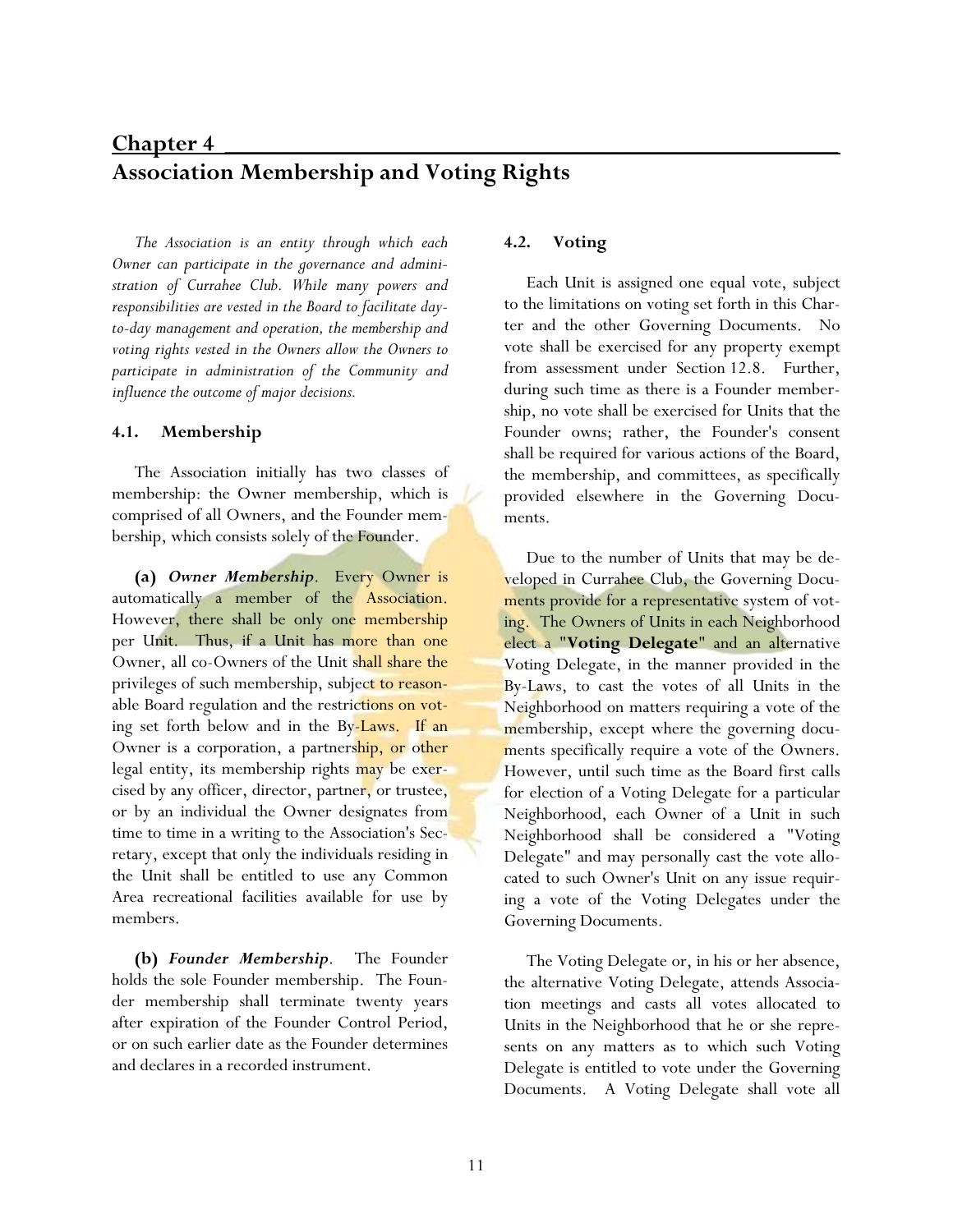### **Association Membership and Voting Rights**

votes it is entitled to cast in accordance with the results of a poll of the Owners of Units in the Neighborhood which he or she represents prior to voting. The Voting Delegate shall cast the votes in accordance with the result of the poll. Any votes not accounted for in the poll shall be cast in the same proportion as dictated by the poll (*e.g.,* if 60% of the responses received are in favor of a provision, 60 % of the votes not received shall be cast in favor of the provision). The Voting Delegate shall not be entitled to fractionalize any single vote.

Voting Delegates are subordinate to the Board, and their responsibility and authority does not extend to policymaking, supervising, or otherwise being involved in Association governance beyond voting on matters put to a vote of the membership.

In any situation in which an Owner is entitled personally to exercise the vote for his or her Unit, if there is more than one Owner of a Unit, the vote for such Unit shall be exercised as the co-Owners determine among themselves. Any co-Owner may cast the vote for the Unit and majority agreement shall be conclusively presumed unless another co-Owner of the Unit protests promptly to the President or other person presiding over the meeting or the balloting, in the case of a vote taken outside of a meeting. In the absence of majority agreement, the Unit's vote shall be suspended if two or more co-Owners seek to exercise it independently.

*If you don't like something, change it. If you can't change it, change your attitude. Don't complain. Maya Angelou* 

**NOTES AND THOUGHTS**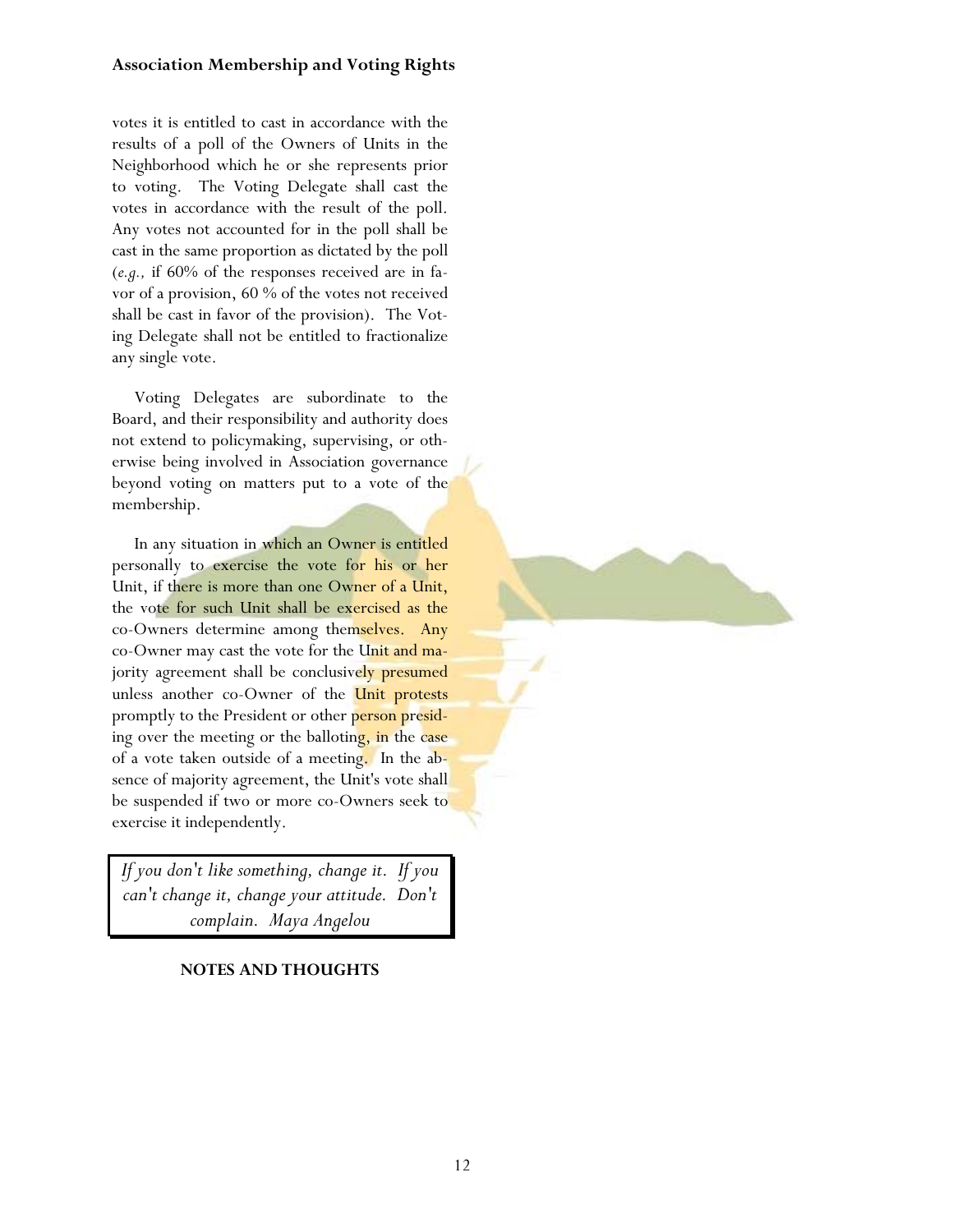# **PART TWO: COMMUNITY STANDARDS**

*A people that values its privileges above its principles soon loses both.* 

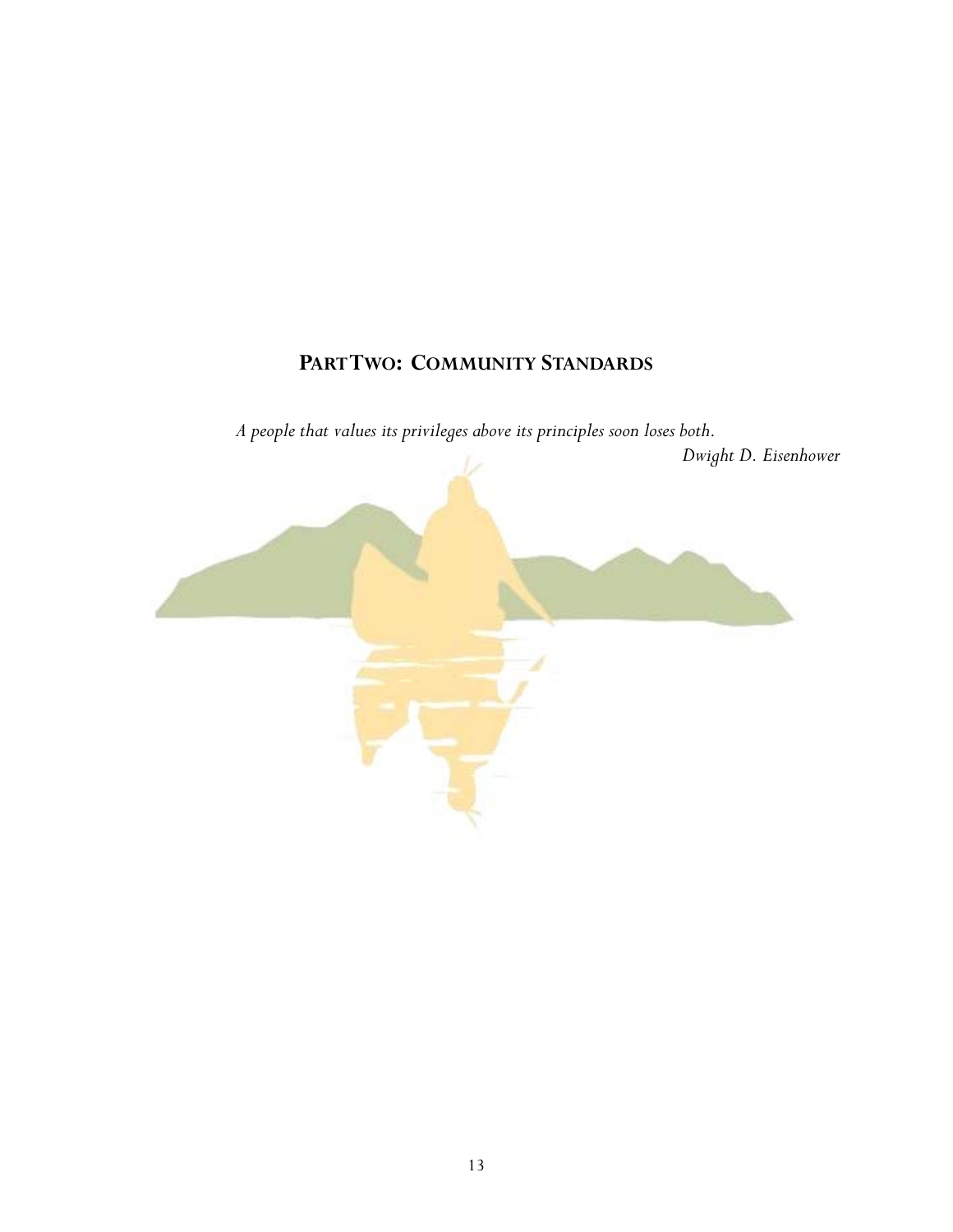# **Chapter 5** \_\_\_\_\_\_\_\_\_\_\_\_\_\_\_\_\_\_\_\_\_\_\_\_\_\_\_\_\_\_\_\_\_\_\_\_\_\_\_\_\_\_\_\_\_\_\_\_\_ **Architecture, Landscaping and Aesthetic Standards**

*The Community derives its unique character from a mix of compatible architectural styles and from the cooperation of all builders and Owners in upholding minimum design, landscaping and aesthetic standards. This Chapter explains how those standards are established and how they are applied and maintained through a process requiring prior approval for construction on and exterior modifications to improvements on Units.* 

#### **5.1. General**

All site work, landscaping, structures, improvements, and other items placed on a Unit in a manner or location visible from outside of any existing structures on the Unit ("**Improvements**") are subject to standards for design, landscaping and aesthetics adopted pursuant to this Chapter ("**Design Guidelines**") and the approval procedures set forth in this Chapter, except as this Chapter or the Design Guidelines may otherwise specify.

To preserve the natural environment and to protect the natural landscape and resources within Currahee Club, all Improvements to a Unit shall be confined to the allowable building area of the Unit ("**Building Envelope**"). The Building Envelope for each Unit shall be determined by the Founder in its sole and absolute discretion.

No Improvements shall be made to a Unit, and the Reviewer, as defined below, shall not review an application under Section 5.3(b) until Founder determines the Building Envelope. Only the Founder, in its sole and absolute discretion, may modify the Building Envelope. Except with the prior written approval of the Reviewer, all areas of a Unit outside the Building Envelope shall remain undisturbed and shall remain in their natural state unless selective clearing or other changes to the natural landscape are mandated by any governmental agency.

Notwithstanding any other provision set forth in the Governing Documents or in the approval of any governmental agency, no dock or dock like structure (collectively referred to hereafter as a "dock") shall be constructed, erected, or placed, permanently or temporarily, on the outside portion of a Unit, over the Common Area, over the Area of Common Responsibility or over any real property (including any body of water) adjacent to Currahee Club, without the prior written consent and approval of Founder or its designee. Such approval may be granted or withheld by Founder, or its designee, in its sole and absolute discretion. Founder, in its sole and absolute discretion, shall determine whether anything so constructed, erected, or placed is a dock.

Founder shall grant or withhold such consent and approval only after reviewing all plans and specifications (including, colors, lighting, furnishings, and any other information it may require) submitted by or on behalf of the Owner of the Unit.

Without the prior written consent of Founder, nothing shall be constructed, erected, or placed, temporarily or permanently, on any dock (including barbecue grills, cooking areas, furniture and umbrellas) and a dock may not be modified in any manner.

Founder may prohibit specific types of activities on or from any dock, including, but not limited to, parties or other gatherings which radiate an unacceptable level of light or noise. Founder may also impose standards regulating the condition, appearance, maintenance, and operation of watercraft moored or operated from any dock, including, but not limited to, prohibiting water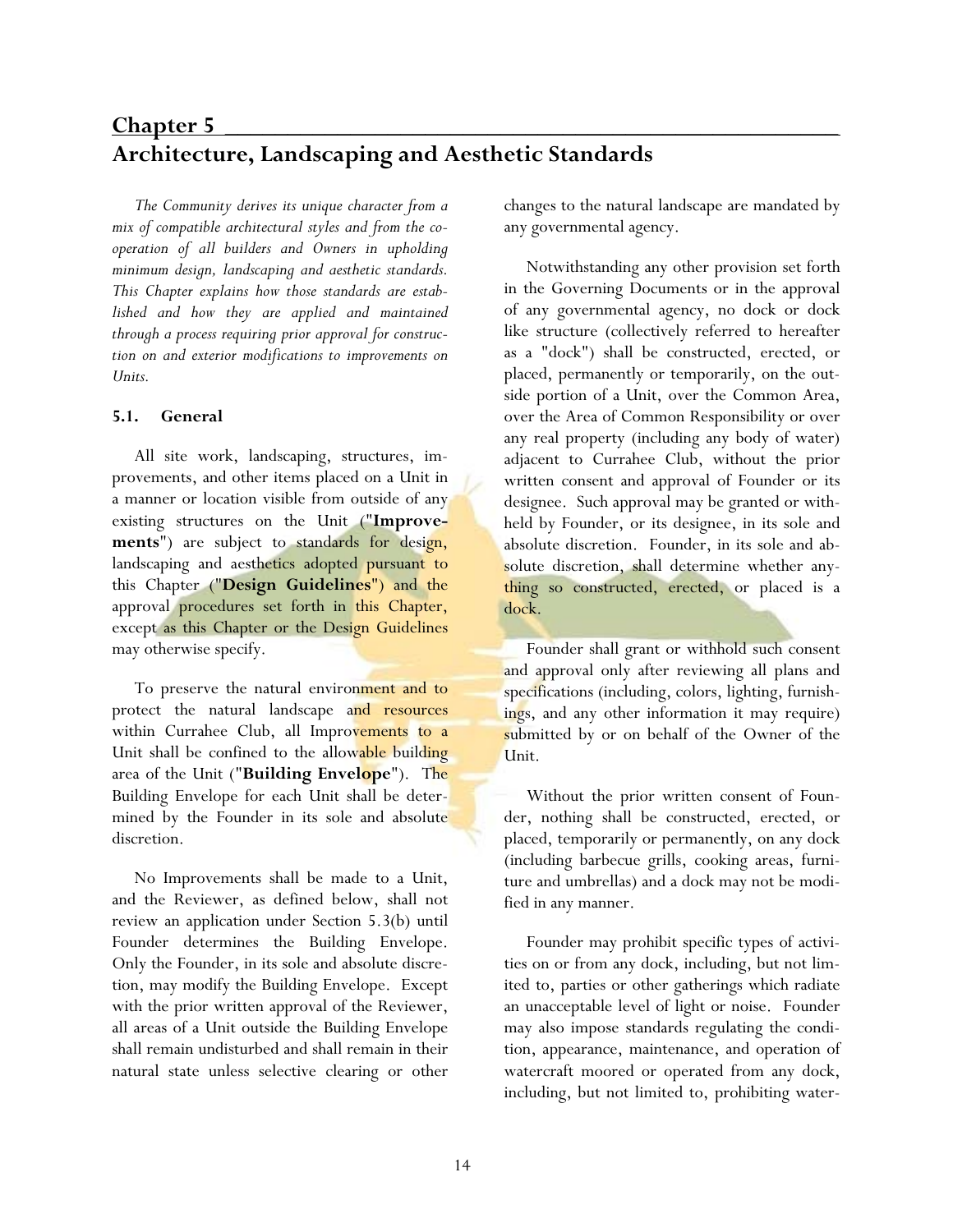craft which emit excessive noise and personal watercraft.

All docks shall be properly maintained and not permitted to fall into a state of disrepair. Founder, in its sole and absolute discretion, shall determine the appropriate maintenance level and repair of any and all dock or dock like structures.

No prior approval from the Reviewer is necessary to repaint the exterior of structures on any Unit using the most recently approved color scheme or to rebuild or restore any damaged structures on a Unit in a manner consistent with the plans and specifications most recently approved for such structures so long as undertaken in accordance with the procedures set forth in this Chapter. Generally, no approval is required for work done to the interior of a structure; however, modifications to the interior of screened porches, patios, and any other portions of a Unit visible from outside a structure do require prior approval.

Any dwelling constructed on a Unit shall be designed by and built in accordance with the plans and specifications of a licensed architect.

Approval under this Chapter is not a substitute for any approvals or reviews required by Stephens County or any municipality or governmental agency or entity having jurisdiction over architectural or construction matters. However, Owner shall obtain all approvals required pursuant to this chapter and the Design Guidelines prior to seeking any approvals or permits required by Stephens County or any municipality or governmental agency or entity having jurisdiction over architectural or construction matters.

This Chapter shall not apply to the Founder's design and construction activities or to the Association's activities during the Founder Control Period.

#### **5.2. Design Review Authority**

Until the Founder gives up such right, it will review applications for proposed Improvements and determine whether they should be approved. Once the Founder gives up such review right, the Board of Directors will appoint an Architectural Review Board to review applications for proposed improvements. The Founder or the Architectural Review Board is referred to as the "Reviewer." The Reviewer sets fees for reviewing applications.

**(a)** *Founder***.** The Founder shall have exclusive authority to review and act upon all applications for review of proposed Improvements until the later of the termination of the Founder Control Period or the Development and Sale Period. The Founder may designate one or more persons to act on its behalf in reviewing any application. In reviewing and acting upon any request for approval, the Founder and its designee act solely in the Founder's interest and owe no duty to any other Person.

From time to time, the Founder may delegate any or all of its rights under this Chapter to other Persons or committees, including the committee appointed pursuant to Section  $5.2(b)$ . Any such delegation shall be in writing, shall specify the scope of responsibilities delegated, and shall be subject to (i) the Founder's right to revoke such delegation at any time and reassume its prior control, and (ii) the Founder's right to veto any decision which it determines, in its discretion, to be inappropriate or inadvisable. So long as the Founder has any rights under this Chapter, the jurisdiction of others shall be limited to such matters as the Founder specifically delegates.

**(b)** *Architectural Review Board*. Upon the Founder's delegation of authority pursuant to Section  $5.2(a)$ , or upon termination of the Founder's rights under this Chapter, the Board shall appoint an Architectural Review Board ("**Architectural Review Board**" or "**ARB**") to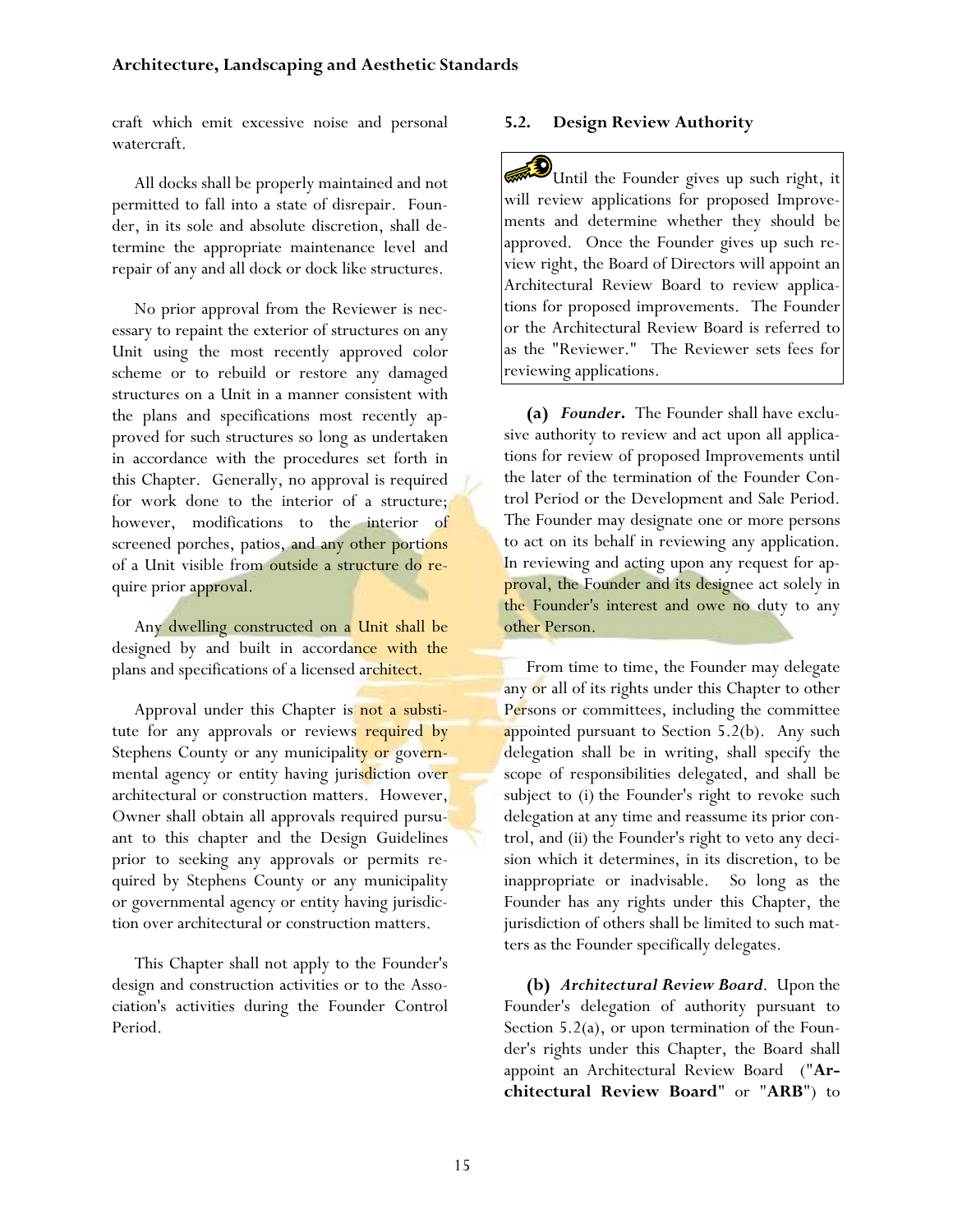assume jurisdiction over matters within the scope of the delegated authority or this Chapter, respectively. The ARB shall consist of at least three, but not more than seven, persons, who shall serve and may be removed and replaced in the Board's discretion. ARB members need not be Owners or representatives of Owners. At least one member of the ARB shall be an architect licensed in the State of Georgia and one member shall be a landscape architect licensed in the State of Georgia. The Association may, but shall not be compelled to, compensate ARB members in such manner and amount, if any, as the Board may determine appropriate.

Until expiration of the Founder's rights under this Chapter, the ARB shall notify the Founder in writing within three business days of any action (*i.e.,* approval, partial approval, or disapproval) it takes under this Chapter. A copy of the application and any additional information the Founder may require shall accompany the notice. The Founder shall have 10 business days after receipt of such notice to veto any such action, in its sole discretion, by written notice to the ARB.

Unless and until such time as the Founder delegates all or a portion of its reserved rights to the ARB or the Founder's rights under this Chapter terminate, the Association shall have no jurisdiction over architectural matters.

**(c)** *Reviewer***.** For purposes of this Chapter, the entity having jurisdiction in a particular case shall be referred to as the "**Reviewer**."

**(d)** *Fees; Assistance***.** The Reviewer may establish and charge reasonable fees for its review of applications and may require that such fees be paid in advance. Such fees may also include reasonable costs incurred in having professionals review any application. The Board may include the compensation of such persons in the Association's annual operating budget.

The Reviewer may also require the posting of a construction deposit to ensure that any wear

and tear on the infrastructure of the Community is repaired once construction is complete.

### **5.3. Guidelines and Procedures**

The purpose of the Design Guidelines is to maintain a consistent character and quality of appearance for the Improvements within the community and to ensure that Improvements are constructed in an orderly manner. The Design Guidelines may describe what types of building materials and design elements are preferred and others that are discouraged. The Design Guidelines also provide a specific procedure for submitting applications for proposed Improvements and describe how to carry out the construction of the Improvements once approval has been received.

**(a)** *Design Guidelines***.** The Founder has prepared the initial Design Guidelines, which may contain general provisions applicable to all of Currahee Club as well as specific provisions that vary among uses or locations within the Community. The Design Guidelines are intended to provide guidance to Owners and contractors regarding matters of particular concern to the Reviewer. The Design Guidelines are not the exclusive basis for the Reviewer's decisions, and compliance with the Design Guidelines does not guarantee approval.

The Founder shall have sole and full authority to amend the Design Guidelines for so long as it has review authority under Section 5.2(a). The Founder's right to amend the Design Guidelines shall continue even if it delegates reviewing authority to the ARB, unless the Founder also delegates the power to amend to the ARB. Upon termination or delegation of the Founder's right to amend, the ARB may amend the Design Guidelines with the Board's consent.

Amendments to the Design Guidelines shall apply prospectively only. They shall not require modifications to or removal of any structures previously approved once the approved construc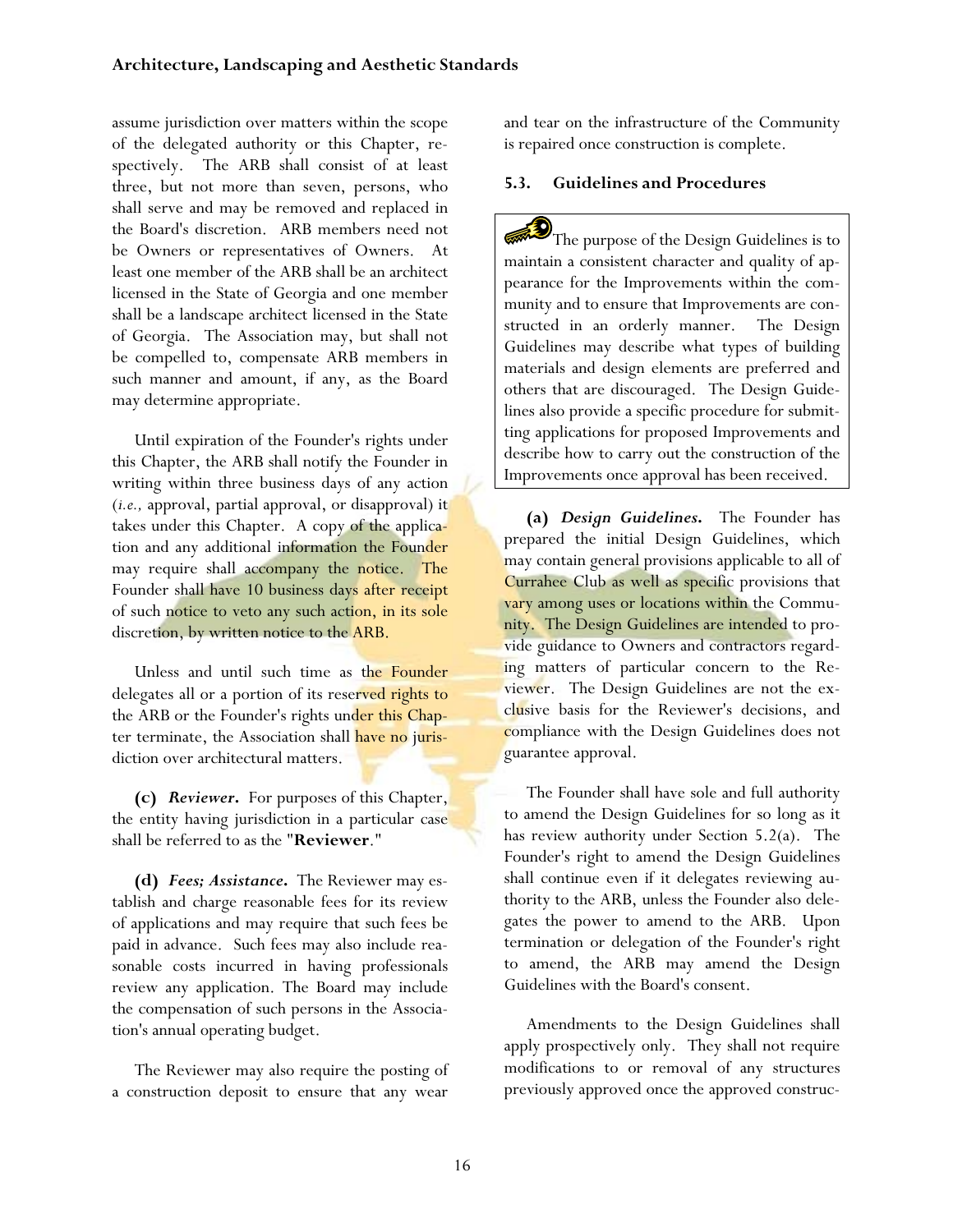tion or modification has begun. However, any new work on such structures must comply with the Design Guidelines as amended. There shall be no limitation on the scope of amendments to the Design Guidelines, and such amendments may remove requirements previously imposed or otherwise make the Design Guidelines less restrictive.

The Reviewer shall make the Design Guidelines available to Owners and their contractors upon request. In the Founder's discretion, such Design Guidelines may be recorded, in which event the recorded version, as it may be amended from time to time, shall control in the event of any dispute as to which version of the Design Guidelines was in effect at any particular time.

**(b)** *Procedures***.** Unless the Design Guidelines provide otherwise, no activities described in Section 5.1 may begin on any portion of Currahee Club until a written application is submitted to and approved by the Reviewer. The application must be accompanied by plans and specifications and such other information as the Reviewer or the Design Guidelines require.

In reviewing each application, the Reviewer may consider any factors it deems relevant, including, without limitation, harmony of the proposed external design with surrounding structures and environment. Decisions may be based on purely aesthetic considerations. Each Owner acknowledges that such determinations are purely subjective and that opinions may vary as to the desirability and/or attractiveness of particular improvements.

The Reviewer shall have the sole discretion to make final, conclusive, and binding determinations on matters of aesthetic judgment, and such determinations shall not be subject to review.

The Reviewer shall make a determination on each application after receipt of a completed application with all required information. The Reviewer may permit or require that an application be submitted or considered in stages, in which case a final decision shall not be required until after the final, required submission. The Reviewer may (i) approve the application with or without conditions; (ii) approve a portion of the application and disapprove other portions; or (iii) disapprove the application.

The Reviewer shall notify the applicant in writing of the final determination on any application no later than 30 business days after its receipt of a completed application and all required submissions; however, with respect to any ARB determination subject to the Founder's veto right under Section 5.2(b), the Reviewer shall notify the applicant of the final determination within 40 business days after its receipt of the final determination and all required submissions. Notice shall be deemed given at the time the envelope containing the response is deposited in the U.S. mail. Hand delivery, facsimile, electronic mail, or similar delivery of such written notice also shall be sufficient and shall be deemed given at the time of confirmed delivery to the applicant.

If the Reviewer fails to respond within the applicable time period, as stated above, approval shall be deemed given. However, no approval, whether expressly granted or deemed granted, shall be inconsistent with the Design Guidelines unless a written variance has been granted pursuant to Section 5.5.

Construction shall commence within 120 days of the date the final approval is granted by the Reviewer. If construction does not commence within such 120-day period, the approval shall expire, and the Owner must reapply for approval and shall be obligated to pay the review fee being charged at such time before commencing any activities unless the Reviewer, in its discretion, grants an extension in writing. Once construction is commenced, it shall be diligently pursued to completion. All work shall be completed within 18 months of commencement unless otherwise specified in the notice of approval or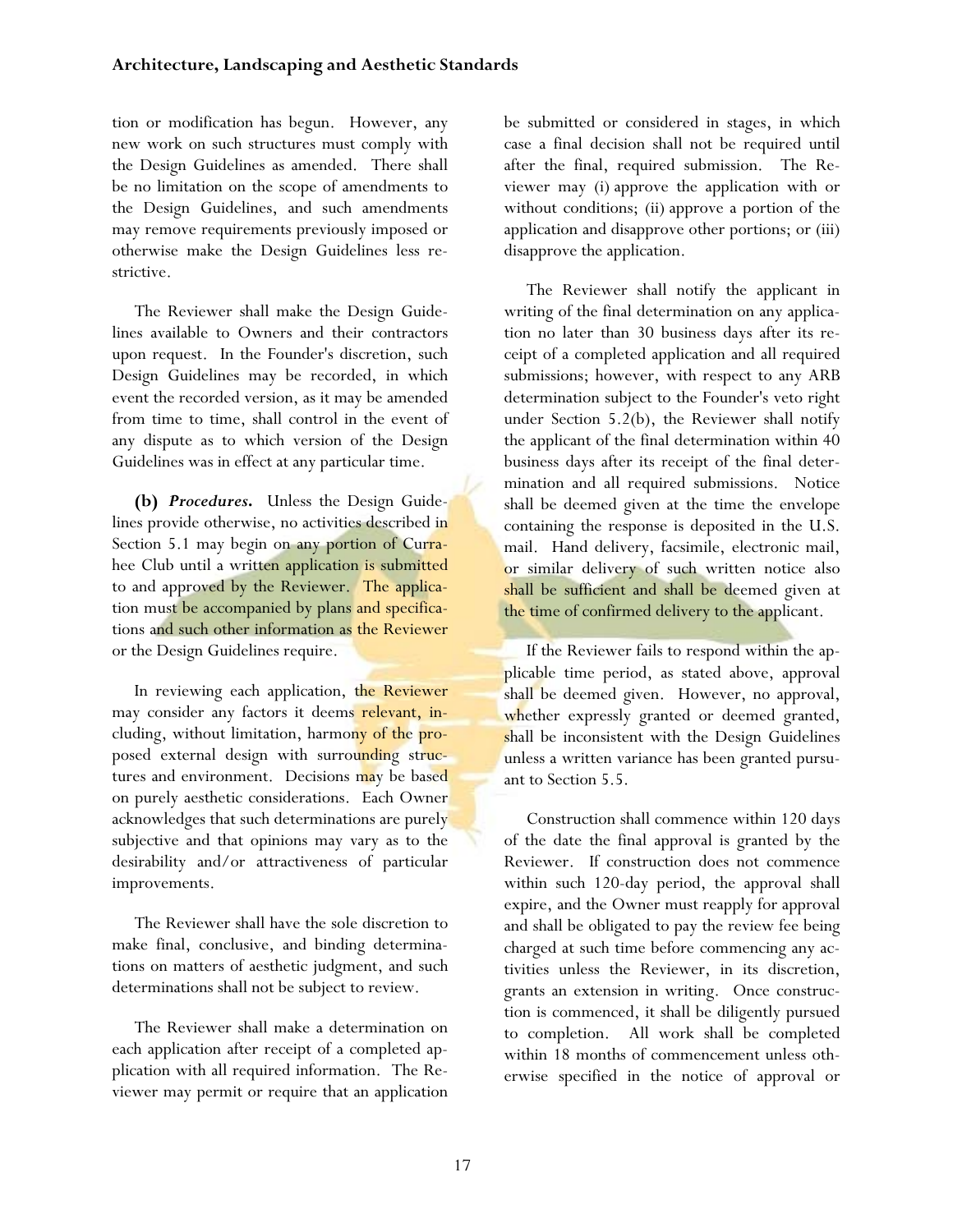unless the Reviewer, in its discretion, grants an extension in writing.

The Reviewer may exempt certain activities from the application and approval requirements of this Chapter, if such activities are undertaken in compliance with the Design Guidelines and the Community-Wide Standard.

**(c)** *Appeals Process.*After the Board's appointment of the ARB, an applicant may appeal any disapproval of its application by the ARB to the Board. To request an appeal, the applicant must submit to the Association's Secretary, no later than 15 days after the delivery of the notification of disapproval, a copy of the original application, the notification of disapproval, and a letter requesting review of the decision. The appeal request shall also contain a response to any specific concerns or reasons for disapproval listed in the notification of disapproval. The Board may (i) affirm the ARB's decision, (ii) affirm a portion and overturn a portion of the ARB's decision, or (iii) overturn the ARB's entire decision. The Board shall notify the applicant and the ARB in writing of its decision no later than 30 days after its receipt of the request for appeal with all required information. The Board's decision shall include a description of its reasons for overturning the ARB's decision. During the appeal process the Owner shall not commence any work requiring approval hereunder.

## **5.4. No Waiver of Future Approvals**

The people reviewing applications under this Chapter will change from time to time, and opinions on aesthetic matters, as well as interpretation and application of the Design Guidelines, may vary accordingly. It may not always be possible to identify objectionable features until work is completed. In such cases, the Reviewer may elect not to require changes to objectionable features. However, the Reviewer may refuse to approve similar proposals in the future. Approval of applications or plans shall not constitute a waiver of the right to withhold approval as to

any similar applications, plans, or other matters subsequently or additionally submitted for approval.

#### **5.5. Variances**

 $\mathbf{y}_{\text{In some circumstances, an Owner may}}$ find it difficult or impossible to comply with the requirements of the Design Guidelines. In that case, the Owner can file a request with the Reviewer to be excused from complying with the Design Guidelines. The Reviewer has the discretion to grant or deny the request.

The Reviewer may authorize variances from compliance with any of the Design Guidelines and any procedures when circumstances such as topography, natural obstructions, hardship, or aesthetic or environmental considerations require. No variance shall (a) be effective unless in writing; (b) be contrary to this Charter; (c) permit any Improvement to be constructed outside of the Building Envelope except with the prior approval of Founder; or (c) prevent the Reviewer from denying a variance in other circumstances. A variance requires the Founder's written consent during the Development and Sale Period and, thereafter, requires the Board's written consent.

## **5.6. Limitation of Liability**

This Chapter establishes standards and procedures as a mechanism for maintaining and enhancing the overall aesthetics of Currahee Club; they **do not** create any duty to any Person. Review and approval of any application pursuant to this Chapter may be based purely on aesthetic considerations. The Reviewer is not responsible for the structural integrity or soundness of approved construction or modifications, for compliance with building codes and other governmental requirements, or for ensuring that all dwellings are of comparable quality, value, size, or design, or are aesthetically pleasing or otherwise acceptable to other Owners.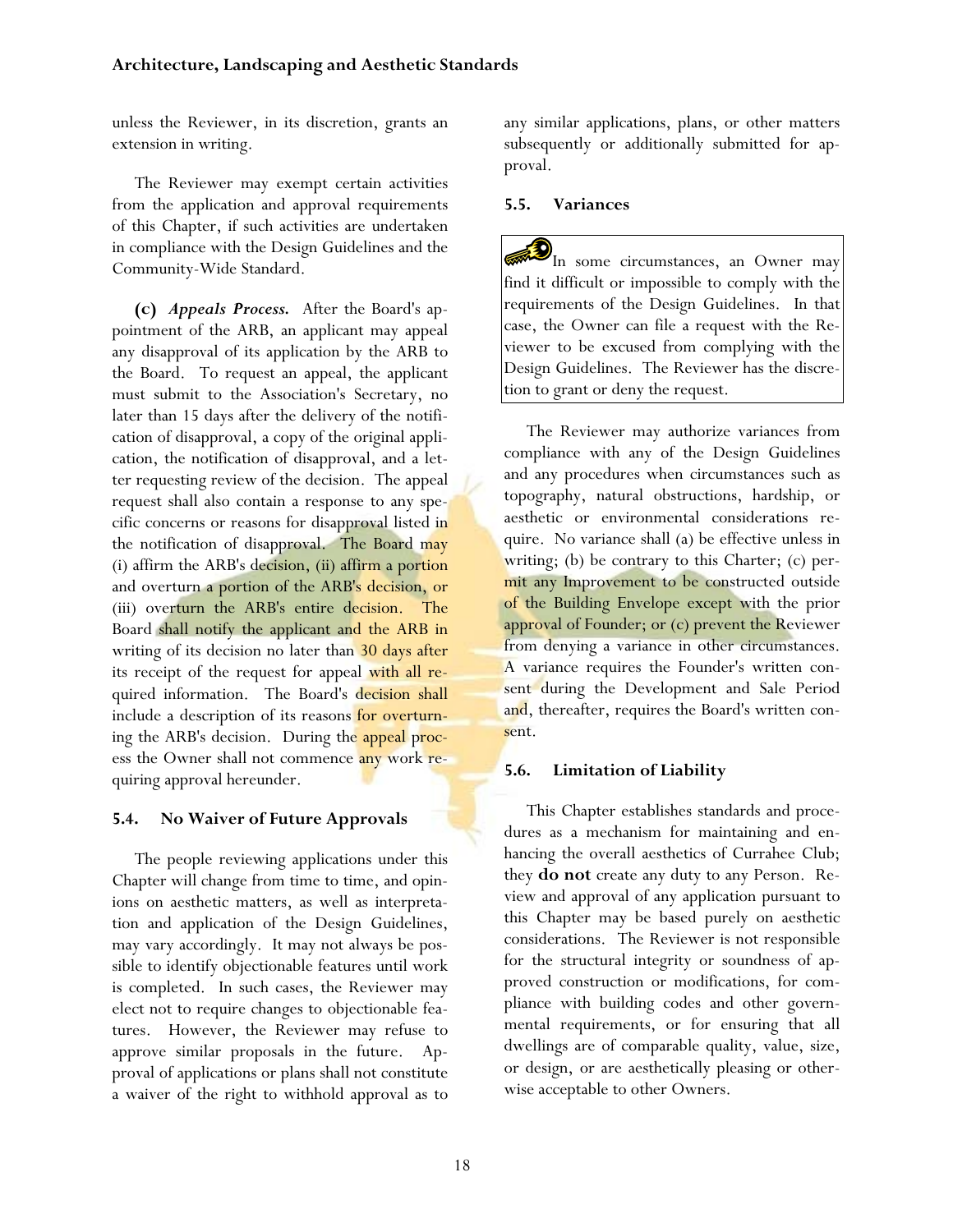#### **Architecture, Landscaping and Aesthetic Standards**

The Founder, any of its officers, directors, or partners or any officer or director of any partner, the Association, its officers, the Board, any committee, and a member of any of the foregoing shall not be liable for (a) soil conditions, drainage, or other general site work; (b) any defects in plans revised or approved hereunder; (c) any loss or damage arising out of the action, inaction, integrity, financial condition, or quality of work of any contractor or its subcontractors, employees, or agents, whether or not the Founder has approved or featured such contractor to construct Improvements with Currahee Club; or (d) any injury, damages, or loss arising out of the manner or quality or other circumstances of approved construction on or modifications to any Unit. In all matters, the Association shall defend and indemnify the Founder, any of its officers, directors, or partners or any officer or director of any partner, the Board, the ARB, and the members of each as provided in the By-Laws.

### **5.7. Certificate of Compliance**

Any Owner may request in writing that the Reviewer issue a certificate of compliance certifying that there are no known violations of this Chapter or the Design Guidelines. The Association shall either grant or deny such written request within 30 days after receipt and may charge a reasonable administrative fee. Issuance of such a certificate shall prevent the Association from taking enforcement action against an Owner for any condition known to the Association on the date of such certificate.

*We shape our buildings and our buildings shape us. Winston Churchill* 

#### **NOTES AND THOUGHTS**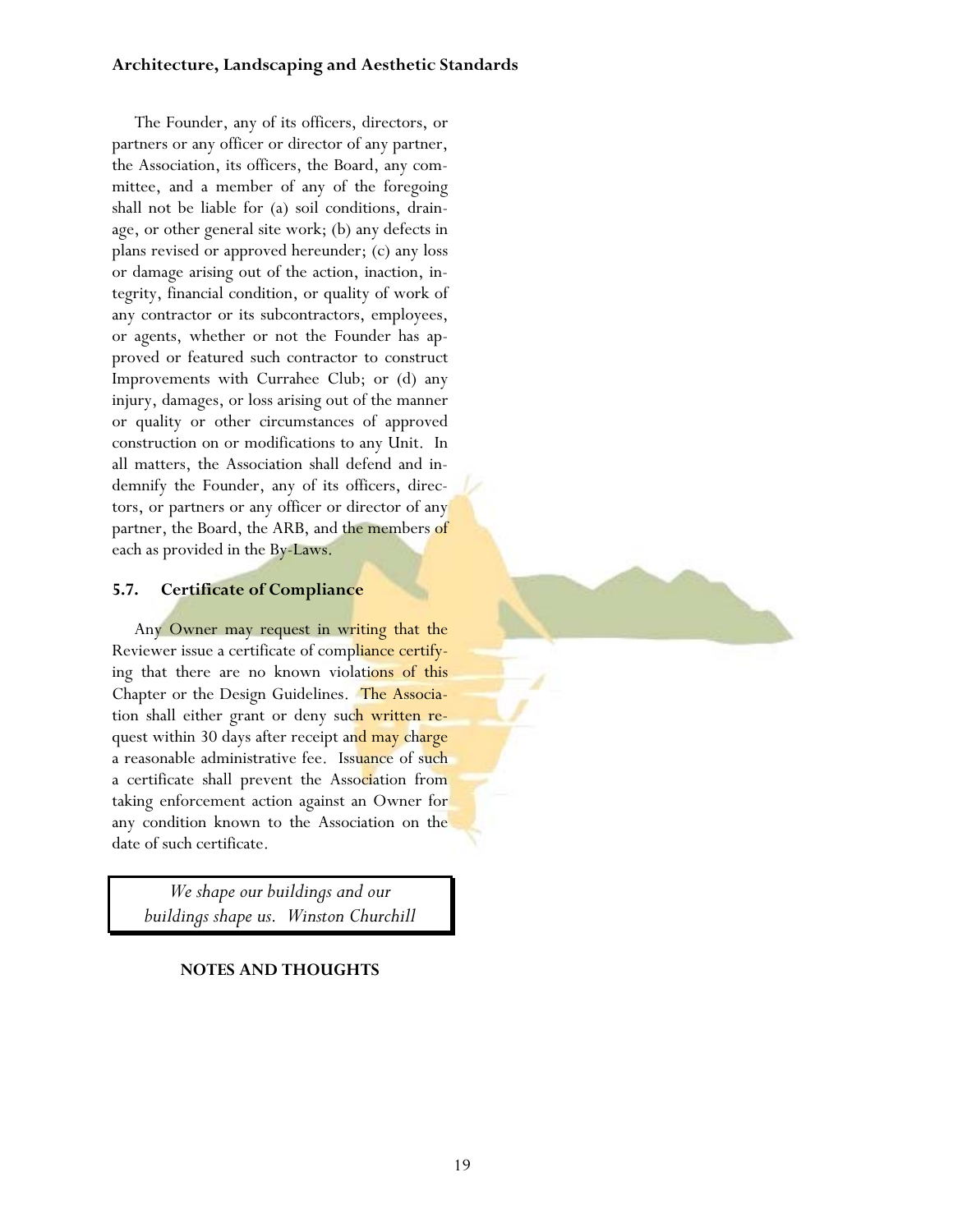# **Chapter 6** \_\_\_\_\_\_\_\_\_\_\_\_\_\_\_\_\_\_\_\_\_\_\_\_\_\_\_\_\_\_\_\_\_\_\_\_\_\_\_\_\_\_\_\_\_\_\_\_\_ **Maintenance, Repair and Replacement**

*One of the benefits of owning property in a planned community is the commitment among neighbors to maintain their property in a neat, attractive and welllandscaped condition to enhance the overall beauty and aesthetic appeal of the community. This Chapter describes the Owners' responsibilities for maintenance and repair of their Units and for insuring their Units against property damage so that funds will be available for repair and restoration if needed.* 

#### **6.1. Maintenance of Units**

Each Owner shall maintain his or her Unit, including all structures, landscaping, and other improvements comprising the Unit, in a manner consistent with the Governing Documents and the Community-Wide Standard, unless such maintenance responsibility is otherwise assumed by or assigned to the Association or a Neighborhood Association pursuant to this Charter, any Supplement, or by law. In the event such entity fails to maintain a Unit, the Owner of the unit shall be responsible for such maintenance.

Each Owner shall also be responsible for maintaining and irrigating the landscaping within that portion of any adjacent Common Area or public right-of-way lying between the Unit boundary and any wall, fence, or curb located on the Common Area or public right-of-way within 10 feet of the Unit boundary. However, Owners may not remove trees, shrubs, or similar vegetation from this area without prior approval pursuant to Chapter 5.

The Owner of any Unit on which there is located utility facilities or equipment for electricity, cable, telephone, or similar utilities serving the Community, shall install and maintain landscaping around such utility facilities or equipment in accordance with such landscape guidelines as may be established pursuant to Chapter 5. Such landscaping shall be maintained at a standard which shall permit access to such utility facilities or equipment for maintenance, repair, and replacement.

### **6.2. Maintenance of Neighborhood Association Property**

A Neighborhood Association shall maintain its common property and any other property for which it has maintenance responsibility in a manner consistent with the Governing Documents, the Community-Wide Standard, and all applicable covenants.

Any Neighborhood Association shall also be responsible for maintaining and irrigating the landscaping within that portion of any adjacent Common Area or public right-of-way lying between the boundary of its common property and any wall, fence, or curb located on the Common Area or public right-of-way within 10 feet of its boundary. A Neighborhood Association shall not remove trees, shrubs, or similar vegetation from this area without prior approval pursuant to Chapter 5.

The Association may assume maintenance responsibility for property in any Neighborhood Association, either upon designation of the Neighborhood Association as a Service Area pursuant to Section 3.3 or upon the Board's determination, pursuant to Chapter 8, that the level and quality of maintenance then being provided is not consistent with the Community-Wide Standard. Such maintenance shall be assessable against all Units in the benefited Neighborhood Association as a Service Area Assessment, as provided in Section 12.2(c). The Association need not treat all similarly situated Neighborhood Associations the same.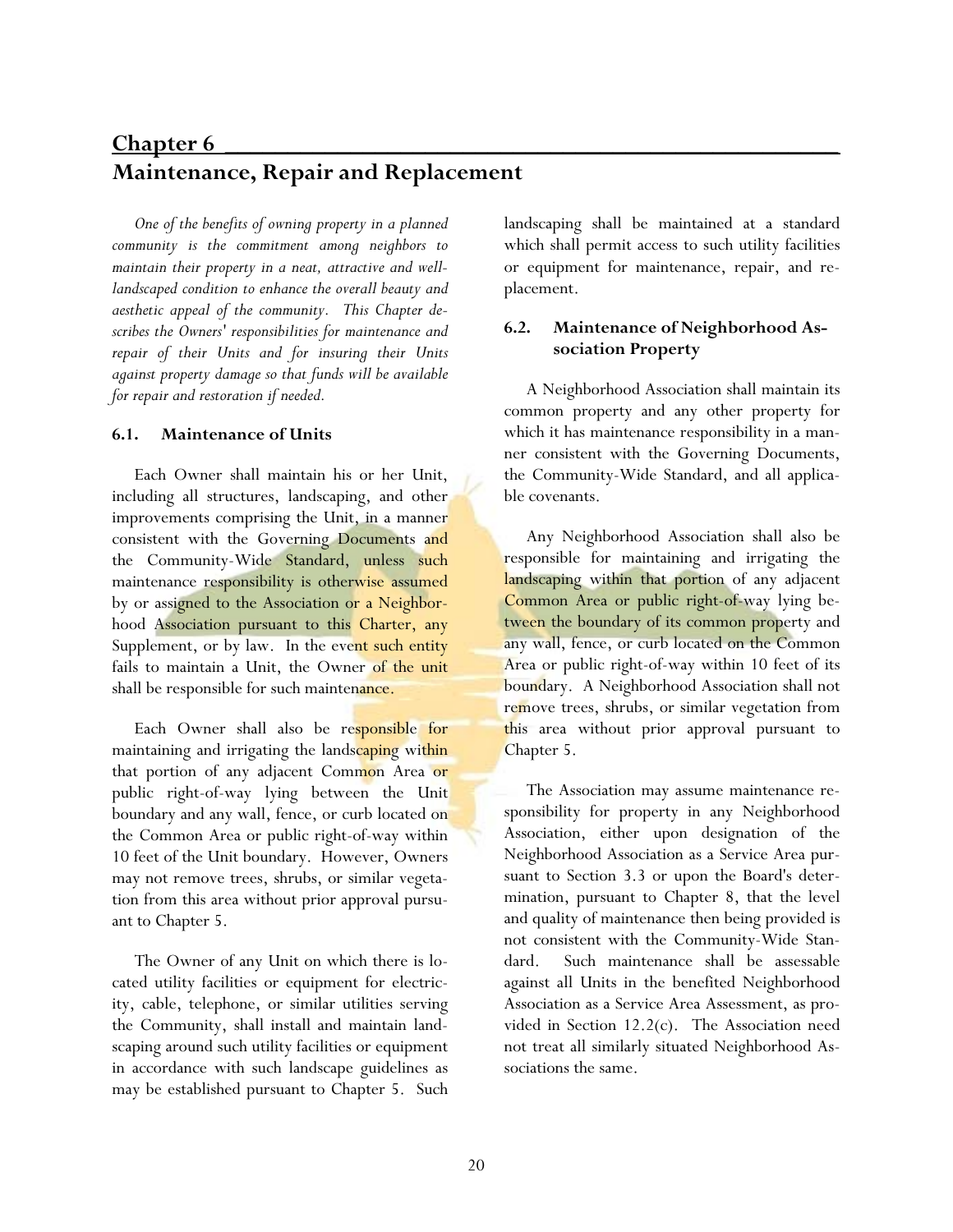# **6.3. Responsibility for Repair and Replacement**

Unless otherwise specifically provided in the Governing Documents or in other instruments creating and assigning maintenance responsibility, responsibility for maintenance shall include responsibility for repair and replacement necessary to maintain the property to a level consistent with the Community-Wide Standard.

Each Owner shall carry property insurance for the full replacement cost of all insurable improvements on his or her Unit, less a reasonable deductible, unless either a Neighborhood Association (if any) or the Association carries such insurance (which they may but are not obligated to do). If the Association assumes responsibility for insuring a Unit, the premiums for such insurance shall be levied as a Specific Assessment against the benefited Unit and the Owner.

As soon as possible, but under no circumstances more than three months after any damage to or destruction of a structure on a Unit, the Unit's Owner shall promptly repair or reconstruct in a manner consistent with the original construction or such other plans and specifications as are approved pursuant to Chapter 5 unless the Board, in its discretion, agrees to extend such period. Alternatively, the Owner shall clear the Unit of debris and maintain it in a neat and attractive landscaped condition consistent with the Community-Wide Standard. The Owner shall pay any costs that insurance proceeds do not cover.

Additional recorded covenants applicable to any Neighborhood Association or Service Area may establish additional insurance requirements and more stringent standards for rebuilding or reconstructing structures on Units and for clearing and maintaining the Units in the event the structures are not rebuilt or reconstructed.

This Section shall apply to a Neighborhood Association with respect to common property within the Neighborhood Association in the same manner as if the Neighborhood Association was an Owner and the common property was a Unit.

# **6.4. Maintenance and Repair of Party Walls and Similar Structures**

Each wall, fence, driveway, or similar structure built as part of the original construction on the Units that serves and/or separates any two adjoining Units shall be considered a party structure. The cost of reasonable repair and maintenance of a party structure shall be shared equally by the Owners who use the party structure.

If a party structure is destroyed or damaged by fire or other casualty, then to the extent that such damage is not covered by insurance and repaired out of the proceeds of insurance, any Owner who has used the structure may restore it. If other Owners thereafter use the structure, they shall contribute to the restoration cost in equal proportions. (As an example, and not a limitation, this provision would apply in the event a party fence is destroyed and is subsequently rebuilt by one Owner. Such Owner would not have the right to seek contribution from the adjacent Owner unless such adjacent Owner subsequently used such rebuilt party fence). However, such contribution will not prejudice the right to call for a larger contribution from the other users under any rule of law regarding liability for negligent or willful acts or omissions.

The right to and the obligation of contribution for party walls and similar structures between Owners, as provided in this Section, shall be appurtenant to the land and shall pass to such Owner's successor-in-title.

To the extent not inconsistent with the provisions of this Section, the general rules of law regarding party walls and liability for property damage due to negligence or willful acts or omissions shall apply to any party structure. Any dis-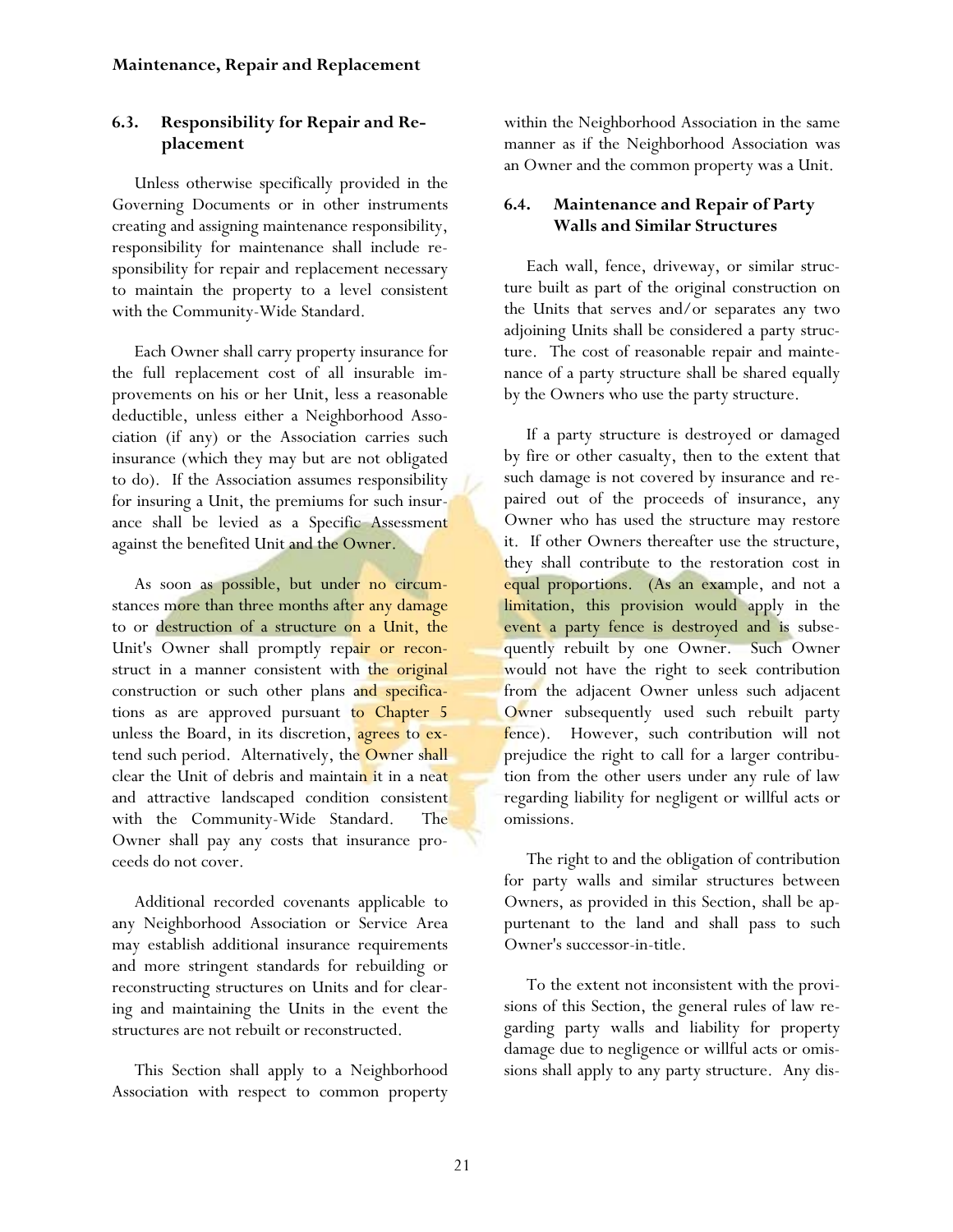# **Maintenance, Repair and Replacement**

pute concerning a party structure shall be subject to the provisions of Chapter 19.

*Any activity becomes creative when the doer cares about doing it right, or doing it better. John Updike* 

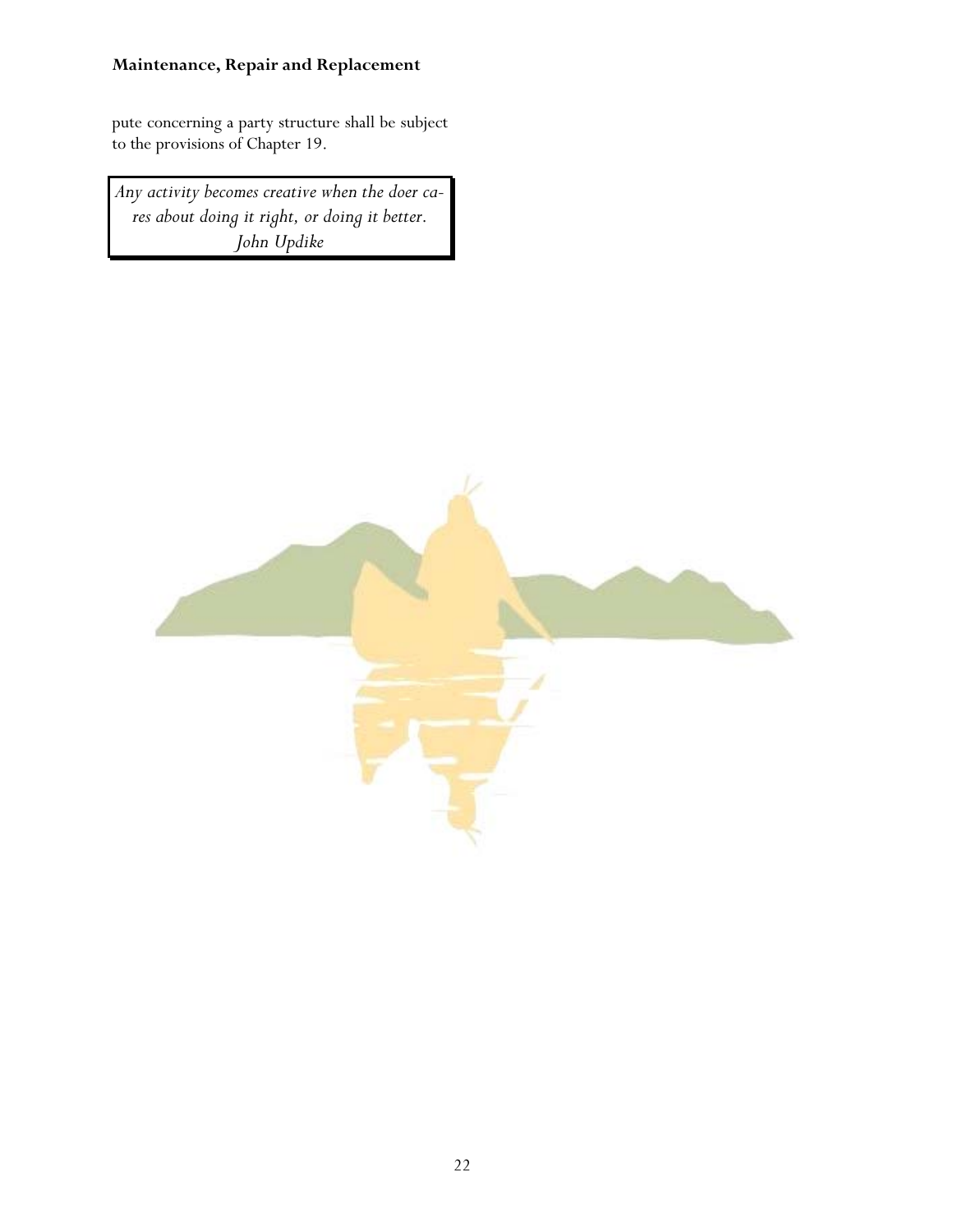# **Chapter 7** \_\_\_\_\_\_\_\_\_\_\_\_\_\_\_\_\_\_\_\_\_\_\_\_\_\_\_\_\_\_\_\_\_\_\_\_\_\_\_\_\_\_\_\_\_\_\_\_\_ **Use and Conduct**

*To maintain a residential environment that encourages respect for and courtesy among neighbors and minimizes the potential for disputes, this Chapter sets forth basic standards regarding use, occupancy and transfer of interests in Units. In addition, it provides a procedure by which the Board and the membership can adopt and change rules regulating use, conduct and activities within the Community to address particular needs and desires of the Community over time.* 

#### **7.1. Use, Occupancy, and Transfer of Interests in Units**

**(a)** *Residential and Related Uses*. Units may be used only for residential and related purposes, except as Founder may otherwise authorize with respect to construction, marketing, and sale activities of the Founder and Builders it designates. A business activity shall be considered "related" to a residential use and thus permitted under this Section only if conducted by a person or persons residing in the Unit and only if the business activity:

(i) is not apparent or detectable by sight, sound, or smell from outside of a permitted structure;

 (ii) complies with applicable zoning requirements;

 (iii) does not involve regular visitation of the Unit by employees who do not reside in the Unit, clients, customers, suppliers, or other business invitees, or door-to-door solicitation within the Community; and

 (iv) is consistent with the Community's residential character and does not constitute a nuisance or a hazardous or offensive use, or threaten the security or safety of others, as the Board determines in its discretion.

"Business" shall have its ordinary, generally accepted meaning and shall include, without limitation, any occupation, work, or activity undertaken on an ongoing basis which involves providing goods or services to Persons other than the family of the producer and for which the producer receives a fee, compensation, or other form of consideration, regardless of whether (i) such activity is engaged in full or part time; (ii) such activity is intended to or does generate a profit; or (iii) a license is required.

Leasing a Unit for residential purposes shall not be considered a "business" within the meaning of this subsection, provided that the Owner and any other Owners to whom such Owner is related or with whom such Owner is affiliated do not collectively lease or offer for lease more than one Unit at any time. This provision shall not preclude an institutional lender from leasing a Unit upon taking title following foreclosure of its security interest in the Unit or upon acceptance of a deed in lieu of foreclosure. Furthermore, this provision shall not preclude the leasing of a Unit owned by or under the control of Founder and the leasing of any Unit owned by Founder's designees and assigns. Any such leasing activity by Founder and Founder's designees and assigns shall not be considered a "business" within the meaning of this subsection.

**(b)** *Leasing*. For purposes of this Charter, the terms "**Lease**" and "**Leasing** shall refer to the regular, exclusive occupancy of a Unit by any Person other than the Owner, for which the Owner receives any consideration or benefit. Any dwelling that is leased shall be leased only in its entirety; separate rooms, floors, or other areas within a dwelling may not be separately leased. In addition, any detached "in-law suite" or "guest house" situated on a Unit may not be leased separately from the main dwelling. Notwithstanding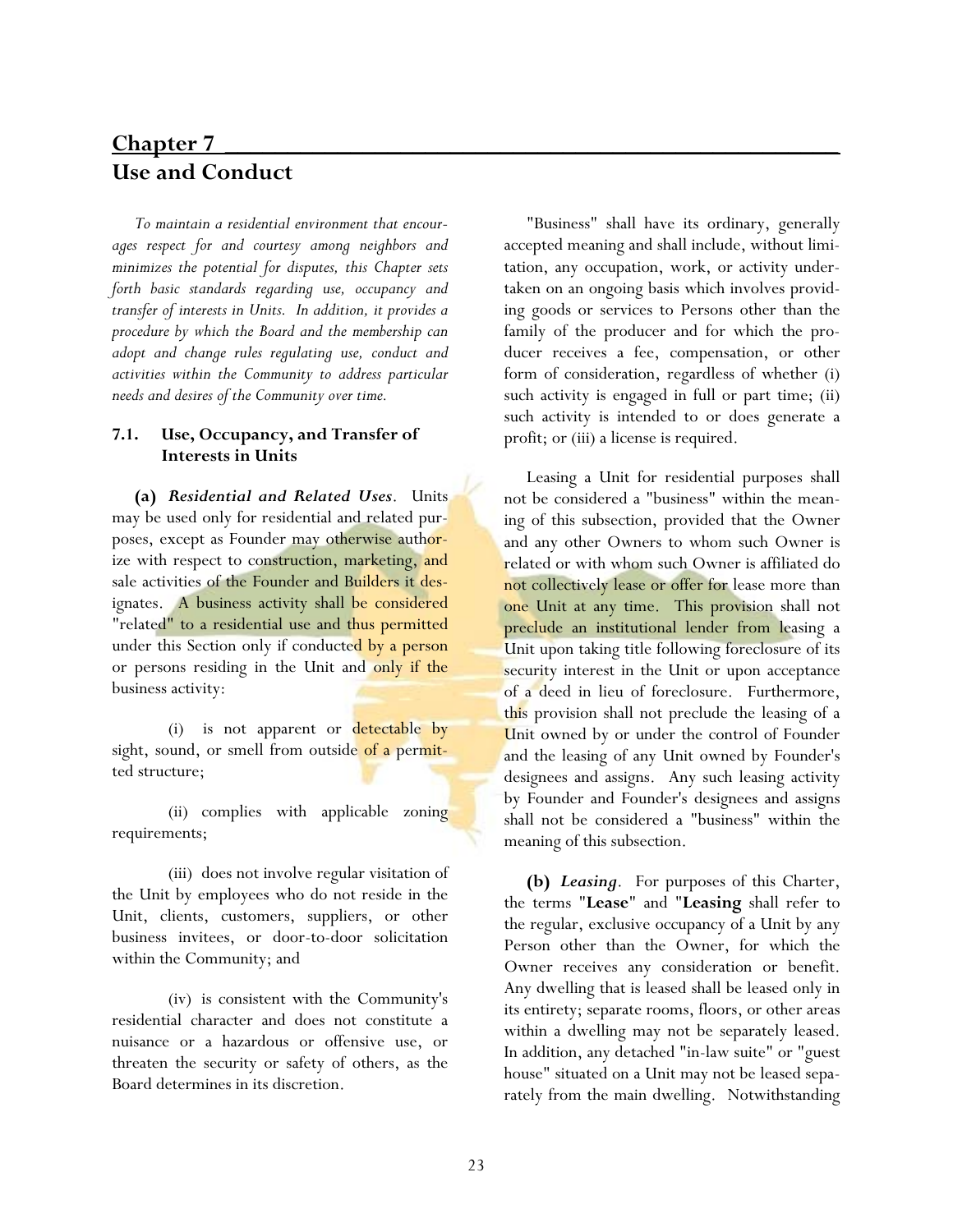the preceding, any detached "in-law suite" or "guest house" situated on a Unit owned by or under the control of Founder or a Unit owned by Founder's designees and assigns may be leased separately from the main dwelling.

**All leases shall be in writing and shall disclose that the tenants and all occupants of the leased Unit are bound by and obligated to comply with the Governing Documents. However, the Governing Documents shall apply regardless of whether such a provision is specifically set forth in the lease.**

Within 10 days of a lease being signed, the Owner of the leased Unit, other than a Unit owned by or under the control of Founder and any Unit owned by Founder's designees and assigns, shall notify the Board or the Association's managing agent of the lease and provide any additional information the Board may reasonably require. The Owner must give the tenant copies of the Governing Documents. In addition to, but consistent with this Subsection, the Association or the Board may adopt Rules governing leasing and subleasing.

The operation of a timesharing, fractionsharing, or similar program within a Unit authorized pursuant to Section  $7.1(e)$  shall not be deemed the lease or leasing of a Unit and any leasing limitations shall not be applicable to such Unit.

**(c)** *Transfer of Title*. Any Owner selling or otherwise transferring title to his or her Unit shall give the Board at least seven days' prior written notice of the name and address of the purchaser or transferee, the date of such transfer of title, and such other information as the Board may reasonably require. The Person transferring title shall continue to be jointly and severally responsible with the Person accepting title for all obligations of the Owner, including assessment obligations, until the date upon which the Board receives such notice, notwithstanding the transfer of title.

**(d)** *Subdivision and Combination of Units*. No Person other than the Founder or with the Founder's consent during the Founder Control Period shall subdivide or change the boundary lines of any Unit or combine Units without the Board's prior written approval. Any such action that the Board approves shall be effective only upon recording of a plat or other legal instrument reflecting the subdivision or new boundaries of the affected Unit(s). With the prior written consent of the Founder during the Founder Control Period, and the Board thereafter, the Owner of two or more contiguous Units may consolidate the Units for the sole purpose of constructing a single family dwelling thereon, subject to any and all requirements of any governmental entity. In the event of such consolidation, and notwithstanding anything to the contrary in this Charter or elsewhere, such consolidated Units shall continue to be treated as separate Units for the purpose of voting and assessment, even though subsequently such Units may be replatted to create one Unit for all other legal purposes.

**(e)** *Timesharing*. No Unit shall be used for operation of a timesharing, fraction-sharing, or similar program whereby the right to exclusive use of the Unit rotates among participants in the program on a fixed or floating time schedule over a period of years, unless such program is established by the Founder or with the Founder's prior written approval.

### **7.2. Rulemaking Authority and Procedures**

 $\mathbf{S}$  Since it is impossible to foresee all potential situations and problems that may arise within the community, the Association has the authority to adopt and modify rules as needed to address these changing circumstances.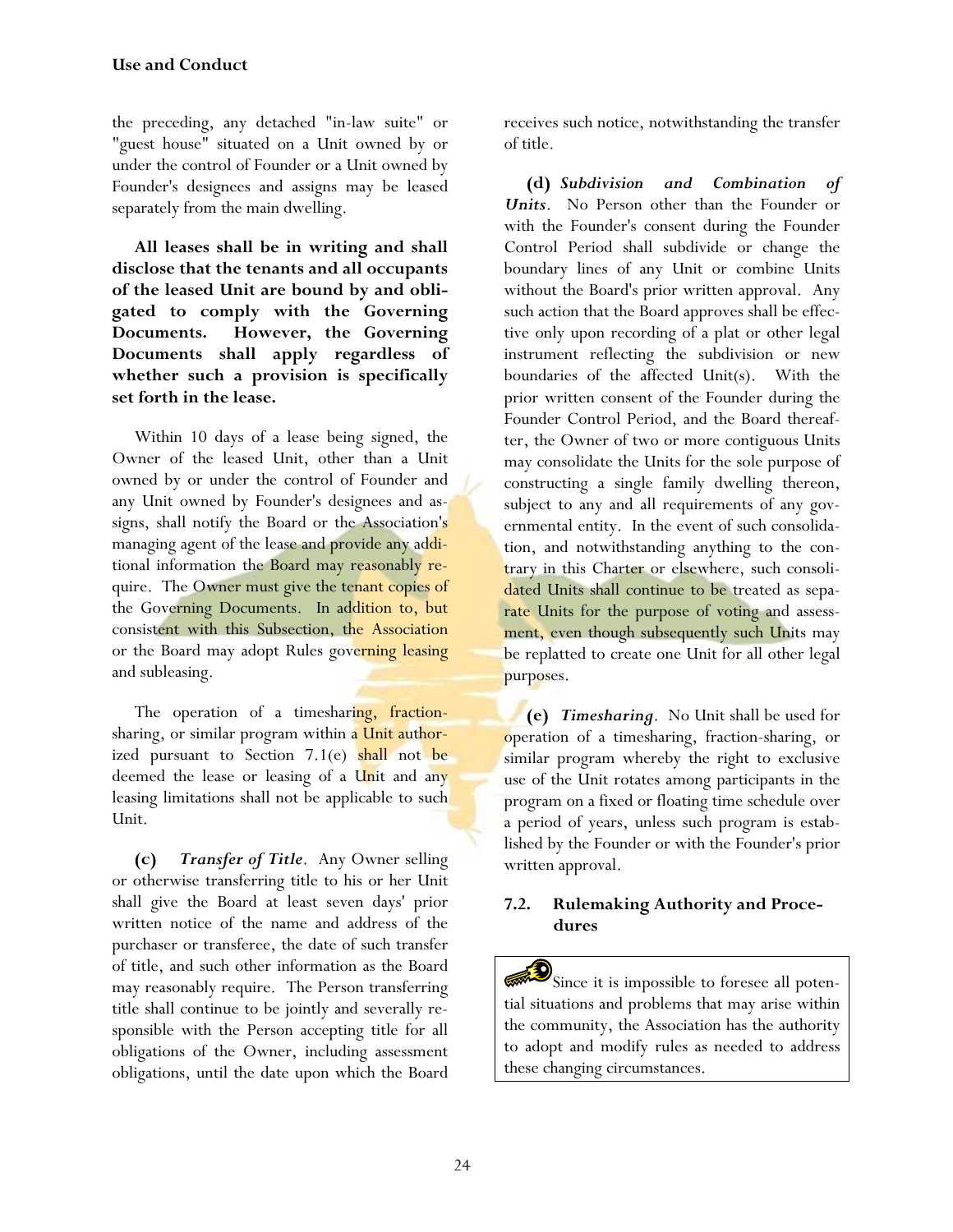### **Use and Conduct**

The Governing Documents establish a framework of covenants and conditions that govern the Community. The initial Rules attached as Exhibit "C" are a part of that framework. However, within that framework, the Association must be able to respond to unforeseen issues and changes affecting the Community. Therefore, the Board and the Voting Delegates are authorized to change the Rules in accordance with the following procedures, subject to the limitations set forth in Section 7.3.

**(a)** *Board Authority*. Subject to the notice requirements in Subsection (c) and the Board's duty to exercise judgment and reasonableness on behalf of the Association and its members, the Board may adopt new Rules and modify or rescind existing Rules by majority vote of the directors at any Board meeting.

**(b)** *Membership Authority*. Subject to the notice requirements in Subsection (c), the Voting Delegates representing at least a majority of the total votes in the Association may also adopt new Rules and modify or rescind existing Rules at any meeting of the Association duly called for such purpose, regardless of the manner in which the original Rule was adopted. However, as long as the Founder membership exists, any such action shall also be subject to the Founder's approval.

**(c)** *Notice*. The Board shall send notice to all Owners concerning any proposed Rule change at least five business days prior to the meeting of the Board or the Voting Delegates at which such action is to be considered. At any such meeting, Voting Delegates shall have a reasonable opportunity to be heard before the proposed action is put to a vote.

This notice requirement does not apply to administrative and operating policies that the Board may adopt relating to the Common Areas, such as hours of operation of a recreational facility, speed limits on the private roads, and the method of allocating or reserving use of a facility (if permitted) by particular individuals at particular times, notwithstanding that such policies may be published as part of the Rules.

**(d)** *Effective Date*. A Rules change adopted under this Section shall take effect 30 days after the date on which written notice of the Rules change is given to the Owners.

**(e)** *Conflicts*. No action taken under this Section shall have the effect of modifying or repealing the Design Guidelines or any provision of this Charter other than the Rules. In the event of a conflict between the Design Guidelines and the Rules, the Design Guidelines shall control. In the event of a conflict between the Rules and any provision of this Charter (exclusive of the Rules), the Charter shall control.

#### **7.3. Protection of Owners and Others**

Except as may be set forth in this Charter (either initially or by amendment) or in the initial Rules set forth in Exhibit "C," all Rules shall comply with the following provisions:

**(a)** *Similar Treatment*. Similarly situated Units shall be treated similarly; however, the Rules may vary by Neighborhood Association, Service Area, or any designated conservation area.

**(b)** *Displays*. No Rule shall abridge an Owner's right to display political, religious or holiday symbols and decorations inside dwellings on their Units of the kinds normally displayed in residences located in single-family residential neighborhoods so long as not visible from outside the Unit. Owners may also display on the exterior of their residences and on their Units seasonal, religious and holiday signs, symbols, and decorations normally displayed in single-family residential neighborhoods, that are consistent with the Community-Wide Standard, are of reasonable size and scope, and do not disturb other Owners and residents by excessive light or sound emission or by causing an unreasonable amount of spectator traffic. Permitted decorations may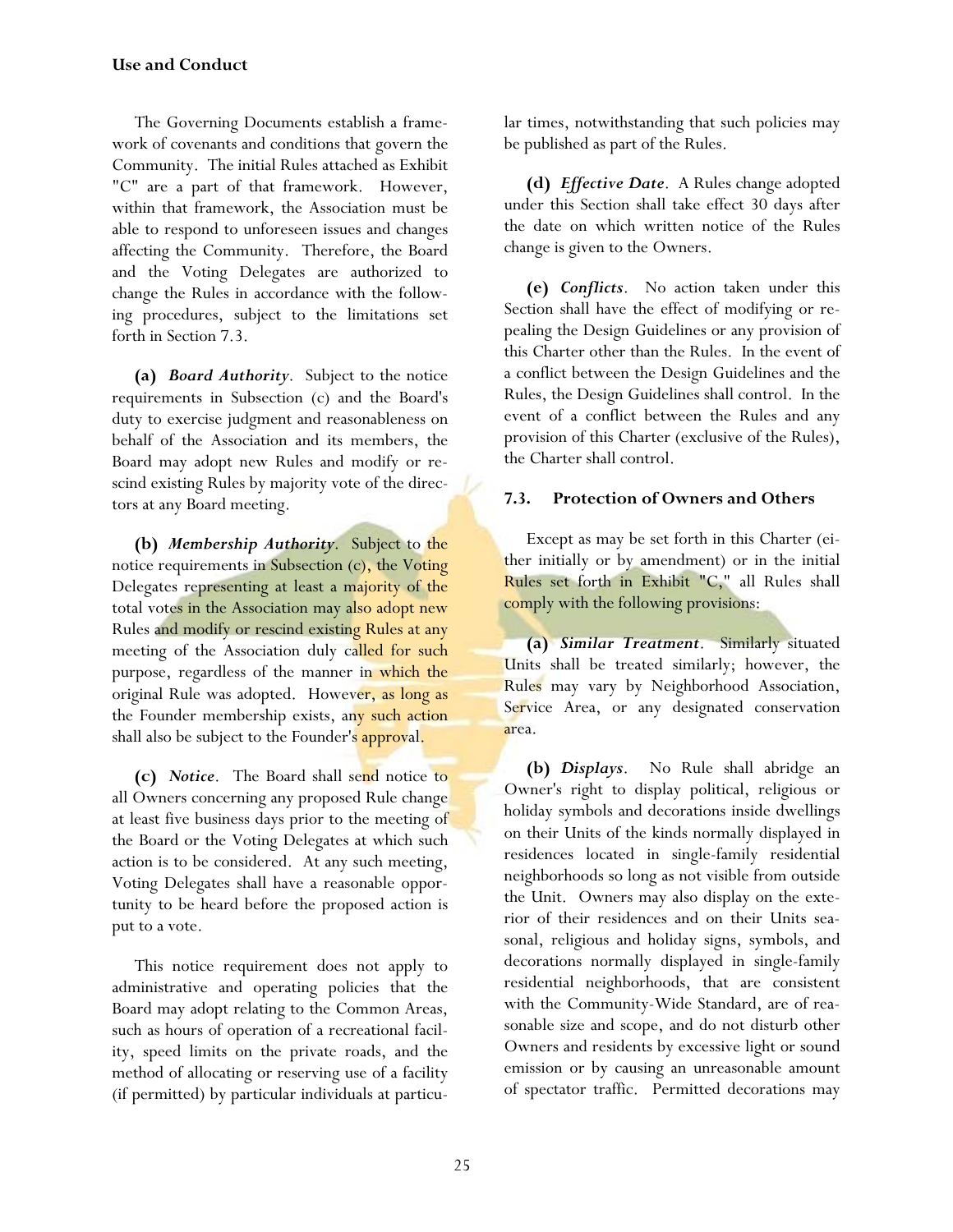be displayed for such periods as are normal and customary for comparable single-family residential neighborhoods, as determined in the Board's sole discretion.

Signs, including "for sale" or "for lease" signs, banners, posters, placards, billboards, advertisements, bulletins, announcements, symbols, displays, or any other manifestation of a message, slogan, or symbol of any kind **shall not** be displayed upon or visible from the outside of a Unit or placed or displayed anywhere within the Community; provided those signs installed during the initial construction of the Community by Founder, those signs required by Georgia law, and those signs permitted pursuant to the Design Guidelines shall be permitted.

**(c)** *Household Composition*. No Rule shall interfere with an Owner's freedom to determine household composition, except that the Association may impose and enforce reasonable occupancy limitations and conditions based on Unit size and facilities and its fair share use of the Common Area.

**(d)** *Activities within Dwellings*. No Rule shall interfere with the activities carried on within a dwelling, except that the Association may, but is not obligated to, prohibit activities not normally associated with residential property. It may also restrict or prohibit activities that create monetary costs for the Association or other Owners, that create a danger to anyone's health or safety, that generate excessive noise or traffic, that create unsightly conditions visible from outside the dwelling, or that are an unreasonable source of annoyance.

**(e)** *Allocation of Burdens and Benefits*. No Rule shall alter the allocation of financial burdens among the various Units or rights to use the Common Area to the detriment of any Owner over that Owner's objection expressed in writing to the Association. Nothing in this provision shall prevent the Association from changing the Common Area available, from adopting generally applicable rules for use of Common Area, or from denying use privileges to those who are delinquent in paying assessments, abuse the Common Area, or violate the Governing Documents. This provision does not affect the right to increase the amount of assessments as provided in Chapter 12.

**(f)** *Leasing and Transfer of Units*. No Rule shall prohibit the leasing or transferring of any Unit or require approval prior to leasing or transferring a Unit; however, the Rules may require a minimum lease term which may vary by Neighborhoods, Neighborhood Associations, or Service Areas. Except as set forth below, the leasing of a Unit improved with a single family residence may be leased only once in a 12-month period for a minimum term of at least six months; except in such areas, if any, a shorter lease term is specifically authorized by an applicable Supplement; provided, however, a Unit improved with a single family residence may be leased to the same tenant multiple successive periods within a 12-month period. Notwithstanding the preceding, any Unit owned by or under the control of Founder and any Unit owned by Founder's designees and assigns may be leased for short term stays during the Development and Sale Period. The Rules may also require that Owners, other than Founder and Founder's designees and assigns, use Board-approved lease forms (or include specific lease terms), and may impose a reasonable review or administrative fee in connection with the Board's review of a lease.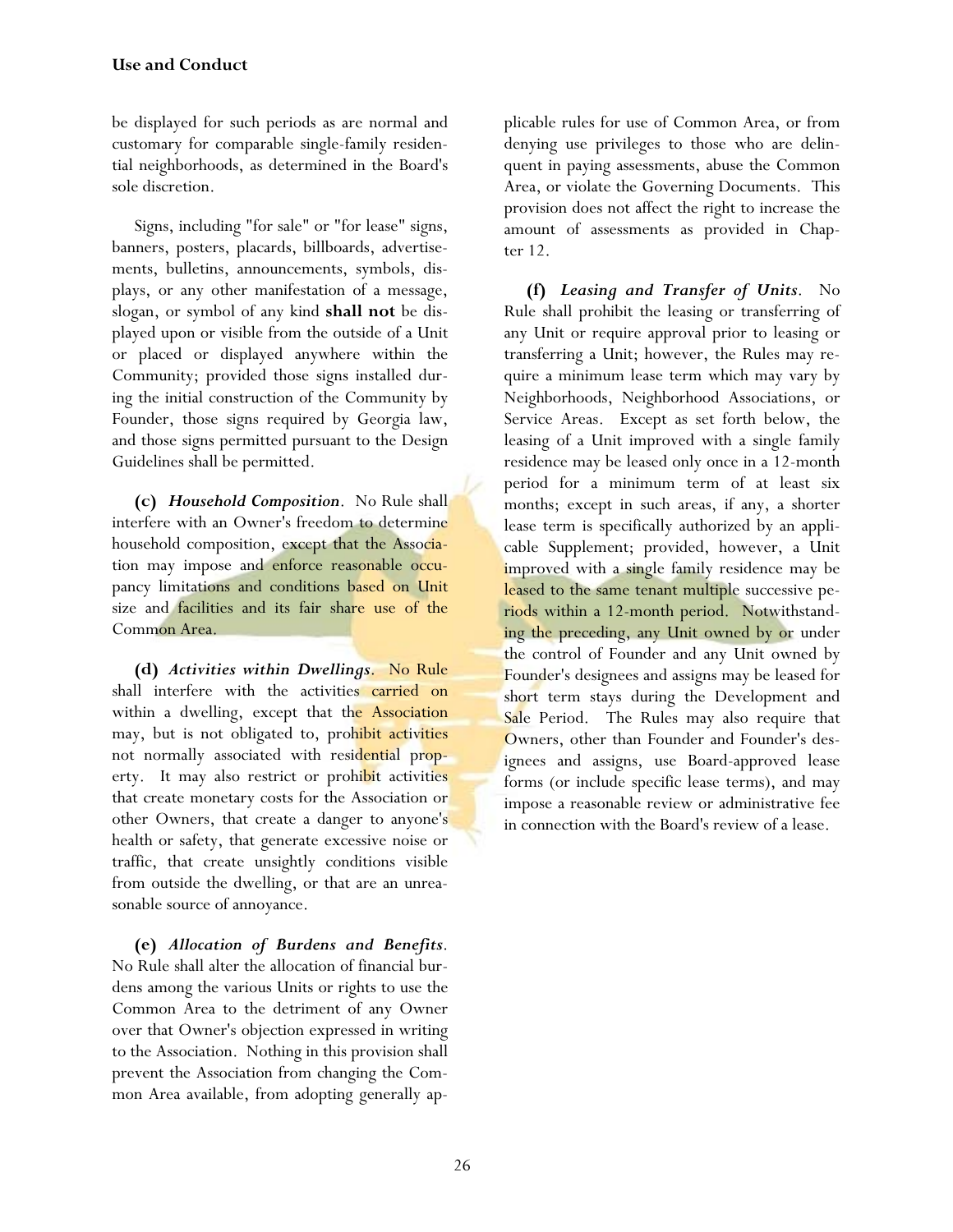The following provision protects the existing personal property of Owners. It is intended to prevent a situation in which a specific thing was allowed, the Board or the Community decided to prohibit it, and then an Owner is forced to dispose of the thing that was previously allowed. For example, if basketball goals are allowed in driveways and then a Rule is passed prohibiting basketball goals, the Board cannot force the Owners who have basketball goals at that time to remove them. However, it can enforce this Rule against any other Owner desiring to install one. In addition, if an Owner sells his or her Unit and takes down their basketball goal, the new Owner cannot install another.

**(g)** *Abridging Existing Rights*. No Rule shall require that an Owner dispose of personal property kept in or on a Unit in compliance with the Rules in effect at the time such personal property was brought onto the Unit. This exemption shall apply only during the period of such Owner's ownership of the Unit and shall not apply to subsequent Owners who take title to the Unit after adoption of the Rule.

**(h)** *Reasonable Rights to Develop*. No Rule may unreasonably interfere with the Founder's ability to develop, market and sell property in Currahee Club.

**(i)** *Interference with Easements*. No Rule may unreasonably interfere with the exercise of any easement.

**(j)** *Interference with Private Amenity*. No Rule or action by the Association or Board shall interfere with the use or operation of any property owned or administered by a Private Amenity.

## **7.4. Owners' Acknowledgment and Notice to Purchasers.**

**By accepting a deed, each Owner acknowledges and agrees that the use, enjoyment, and marketability of his or her**  **Unit is limited and affected by the Rules, which may change from time to time. All Unit purchasers are hereby notified that the Association may have adopted changes to the Rules and that such changes may not be set forth in a recorded document**. A copy of the current Rules and all administrative policies are available from the Association upon request. The Association may charge a reasonable fee to cover its reproduction cost.

## **7.5. Use of Bodies of Water within Currahee Club**

There shall be no fishing, swimming, boating, use of personal floatation devices, or other active use of lakes, ponds, streams, or other bodies of water within Currahee Club except in strict compliance with rules the Founder or the Association adopt. Neither the Founder, any of its officers, directors, or partners or any officer or director of any partner, nor the Association shall be responsible for any loss, damage, injury, or death to any Person or property arising out of the authorized or unauthorized use of such bodies of water within Currahee Club.

# **7.6. Lake Hartwell**

By accepting a deed to a Unit, each Owner acknowledges that neither Founder nor the Association is responsible for the maintenance or operation of the navigable body of water adjacent to the Community more commonly known as Lake Hartwell. All Persons are hereby advised that no representations or warranties have been or are made by the Founder, the Association, or by any Person acting on behalf of any of the foregoing with regard to the maintenance or operation of Lake Hartwell including, but not limited to, the ability to fish, swim, boat, or otherwise use Lake Hartwell for any purpose, including the construction or use of any dock, or the water level of Lake Hartwell, which may be raised or lowered at any time by the U.S. Corp of Engineers. Neither Founder nor the Association shall be respon-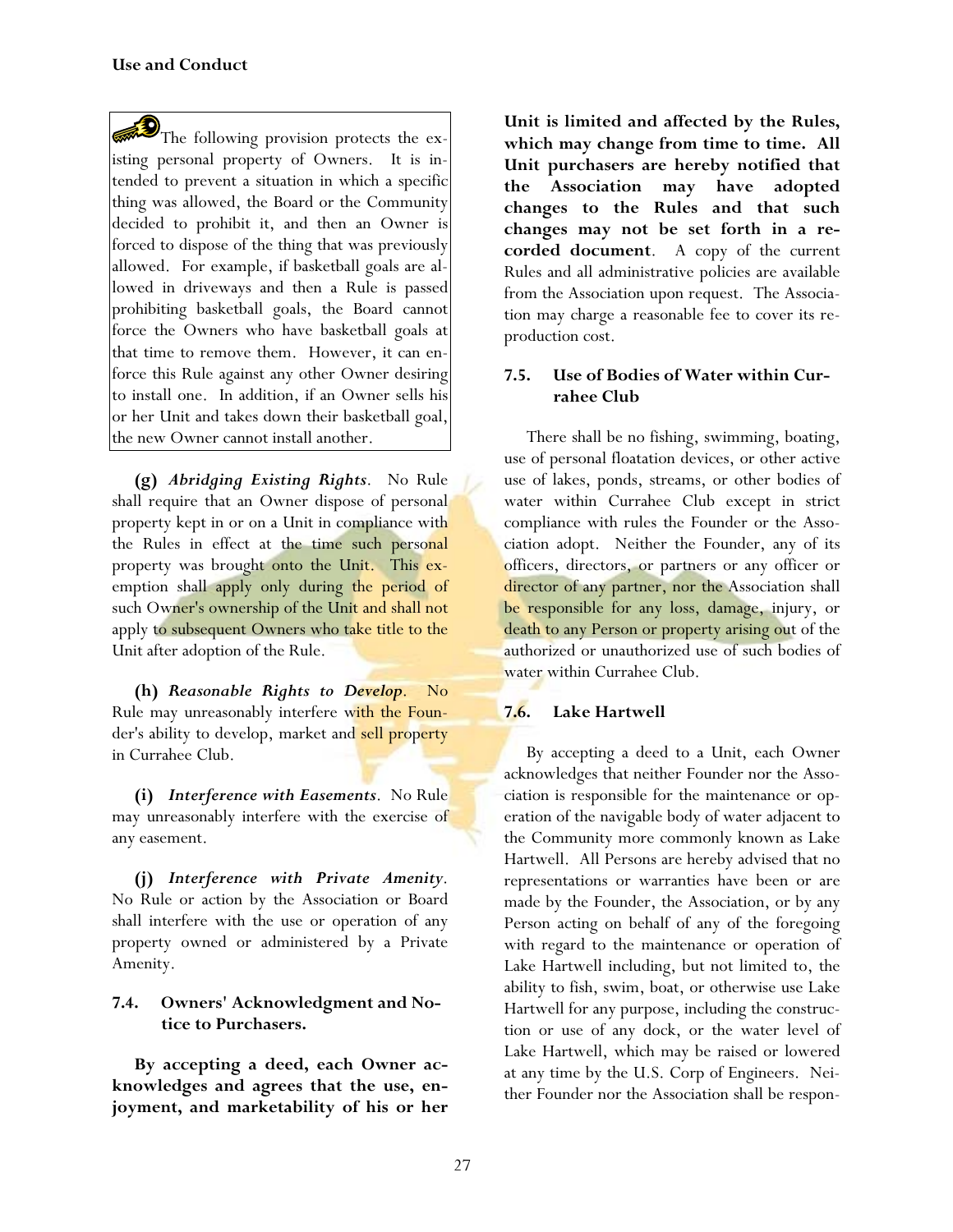# **Use and Conduct**

sible for any loss, damage, injury, or death to any Person or property arising out of the authorized or unauthorized use of Lake Hartwell.

*A few strong instincts and a few plain rules suffice us. Ralph Waldo Emerson* 

# **NOTES AND THOUGHTS**

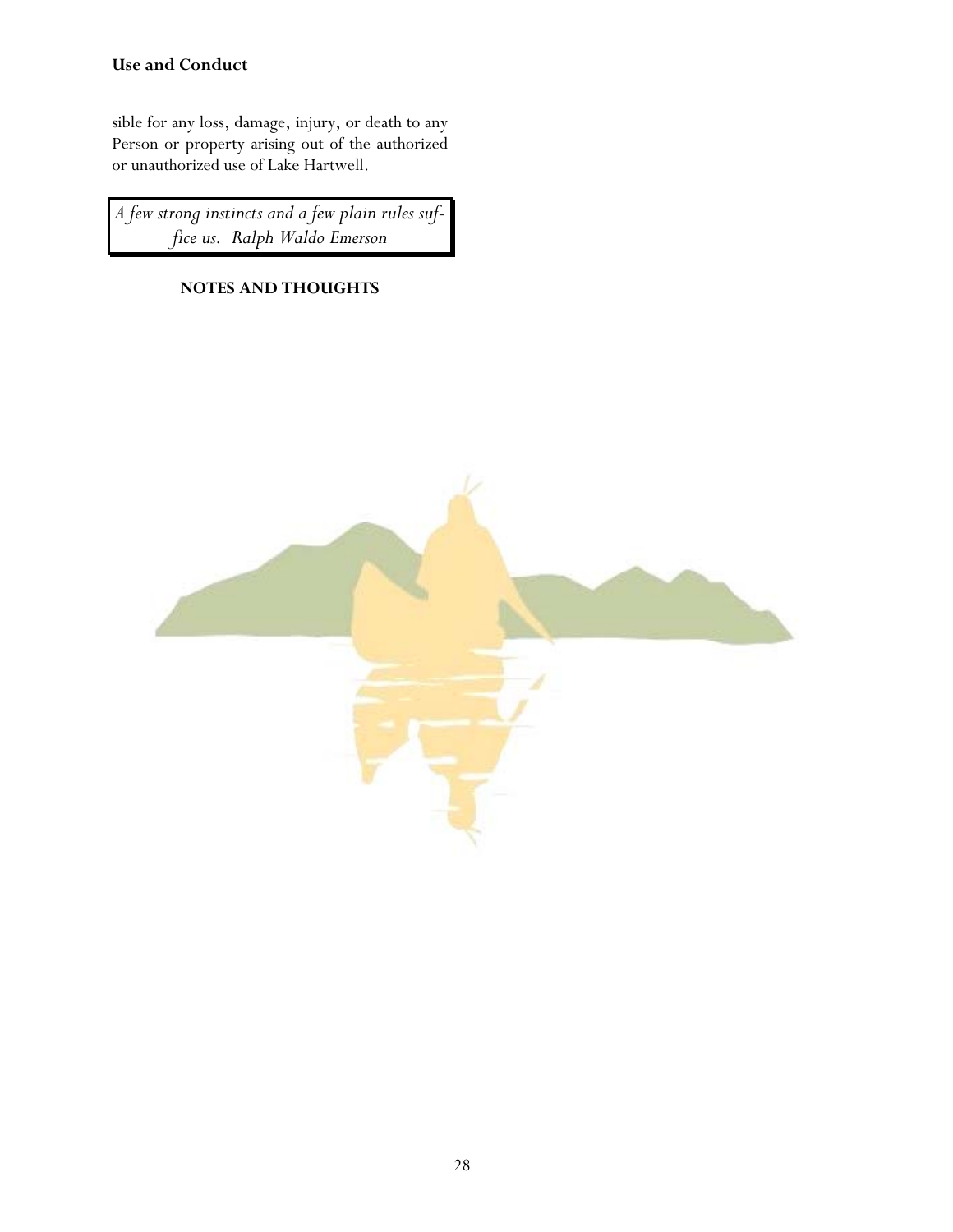# **Chapter 8** \_\_\_\_\_\_\_\_\_\_\_\_\_\_\_\_\_\_\_\_\_\_\_\_\_\_\_\_\_\_\_\_\_\_\_\_\_\_\_\_\_\_\_\_\_\_\_\_\_ **Compliance and Enforcement**

*The covenants, standards and rules set forth in the Governing Documents are for the benefit of all Owners and occupants of the Community. However, if they are to have any real meaning, there must be a commitment by the stakeholders in the Community to comply with them and there must be a mechanism in place to enforce that compliance in the event that someone fails or refuses to do so. This Chapter sets forth the obligation to comply and the remedies available to the Association for noncompliance.* 

#### **8.1. Compliance**

All Owners and occupants, as well as their tenants, guests, and invitees, are required to abide by the Governing Documents. If any of the above fail or refuse to obey the Governing Documents, the Owner may be subject to various penalties, including fines and the loss of the right to use the Common Areas.

Every Owner and occupant and their tenants, guests, and invitees to a Unit must comply with the Governing Documents and shall be subject to sanctions for violations as described in this Chapter. In addition, each Owner shall be responsible for, and may be sanctioned for, all violations of the Governing Documents by the occupants, tenants, guests, or invitees to their Units, and for any damage to the Area of Common Responsibility that such persons may cause.

#### **8.2. Remedies for Non-Compliance**

The Association, the Founder and every affected Owner shall have the right to file suit at law or in equity to enforce the Governing Documents. In addition, the Board may impose sanctions for violation of the Governing Documents, including those listed below and any others described elsewhere in the Governing Documents.

**(a)** *Sanctions Requiring Prior Notice and Hearing*. After written notice and an opportunity for a hearing in accordance with the By-Laws, the Board may:

 (i) impose reasonable monetary fines (which may include daily fines), which shall constitute a lien upon the violator's Unit. In the event that any occupant, tenant, guest, or invitee of a Unit violates the Governing Documents and a fine is imposed, the fine may, but need not, first be assessed against the violator; provided, if the fine is not paid by the violator within the time period set by the Board, the Owner shall pay the fine upon notice from the Board);

 (ii) suspend an Owner's right to vote (except that no notice or hearing is required if the Owner is more than 90 days delinquent in paying any Base or Special Assessment);

 (iii) suspend any Person's right to use any Common Area facilities (A) for any period during which any charge against such Owner's Unit remains delinquent, and (B) for a period not to exceed 30 days for a single violation or for a longer period in the case of any continuing violation (except that no notice or hearing is required if the Owner is more than 60 days delinquent in paying any assessment or other charge owed the Association); provided, nothing herein shall authorize the Board to limit ingress or egress to or from a Unit;

 (iv) suspend services the Association provides (except that no notice or hearing is required if the Owner is more than 60 days delinquent in paying any assessment or other charge owed to the Association);

 (v) exercise self-help or take action to abate any violation of the Governing Documents in a non-emergency situation (including remov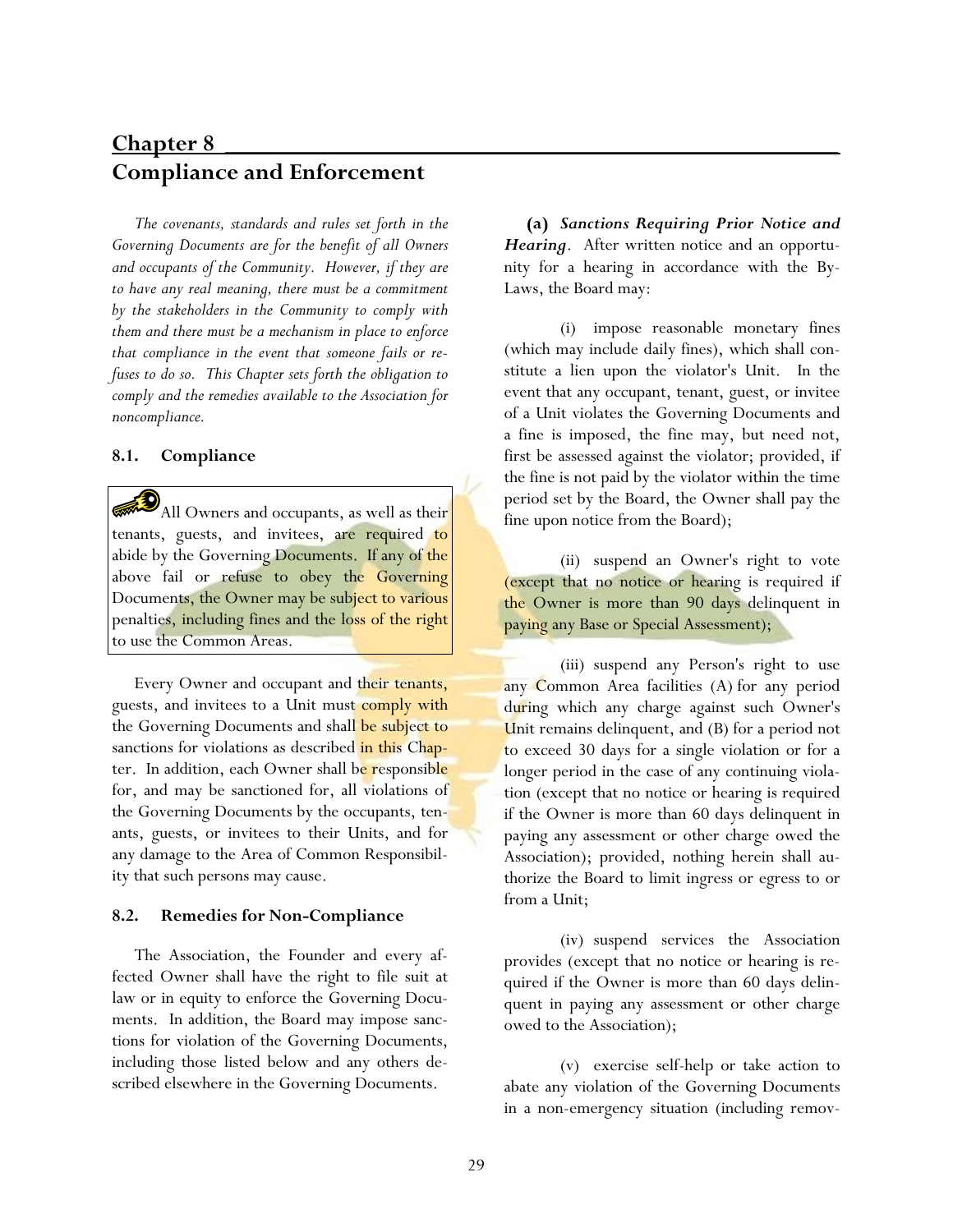ing personal property that violates the Governing Documents);

 (vi) without liability to any Person, preclude any contractor, subcontractor, agent, employee or other invitee of an Owner who fails to comply with the terms and provisions of Chapter 5, including the Design Guidelines, from accessing Currahee Club and continuing or performing any further activities in Currahee Club;

 (vii) levy Specific Assessments to cover costs the Association incurs in bringing a Unit into compliance with the Community-Wide Standard or other requirements under the Governing Documents; and

 (viii) record a notice of violation with respect to any Unit on which a violation exists.

**(b)** *Other Sanctions*. The Board may take the following actions to obtain compliance with the Governing Documents without prior notice or a hearing:

 (i) exercise self-help or take action to abate a violation on a Unit in any situation which requires prompt action to avoid potential injury or damage or unreasonable inconvenience to other persons or their property (specifically including, but not limited to, the towing of vehicles that are in violation of parking rules and regulations);

 (ii) exercise self-help or take action in the event of an emergency or to abate a violation on the Common Area under any circumstances;

 (iii) require an Owner or a Neighborhood Association, at its own expense, to perform maintenance or to remove any structure or improvement on such Owner's Unit or on the Neighborhood Association's property, respectively, that is in violation of the Community-Wide Standard or other requirements under the Governing Documents and to restore the property to its previous condition;

 (iv) enter the property and exercise selfhelp to remove or cure a violating condition if an Owner or Neighborhood Association fails to take action as required pursuant to Subsection (iii) above within 10 days after receipt of written notice to do so, and any such entry shall not be deemed a trespass;

 (v) bringing suit at law for monetary damages or in equity to stop or prevent any violation, or both; or

 (vi) notify the Club, as such term is defined in Chapter 14, if the Owner is more than 60 days delinquent in paying any assessment or other charge owed the Association and the Club, in its discretion, may deny such Owner access to any of the facilities of the Club.

**(c)** *Additional Powers Relating to Neighborhood Associations*. In addition to the foregoing sanctions, the Association shall have the power to veto any action that a Neighborhood Association proposes to take if the Board reasonably determines the proposed action to be adverse to the interests of the Association or its members or inconsistent with the Community-Wide Standard. The Association also shall have the power to require specific action to be taken by any Neighborhood Association in connection with its obligations and responsibilities, such as requiring specific maintenance or repairs or aesthetic changes to be effectuated and requiring that a proposed budget include certain items and that expenditures be made therefor.

A Neighborhood Association shall take appropriate action required by the Association in a written notice within the reasonable time frame set by the Association in the notice. If the Neighborhood Association fails to comply, the Association shall have the right to effect such action on behalf of the Neighborhood Association and levy Specific Assessments to cover the costs, as well as an administrative charge and sanctions.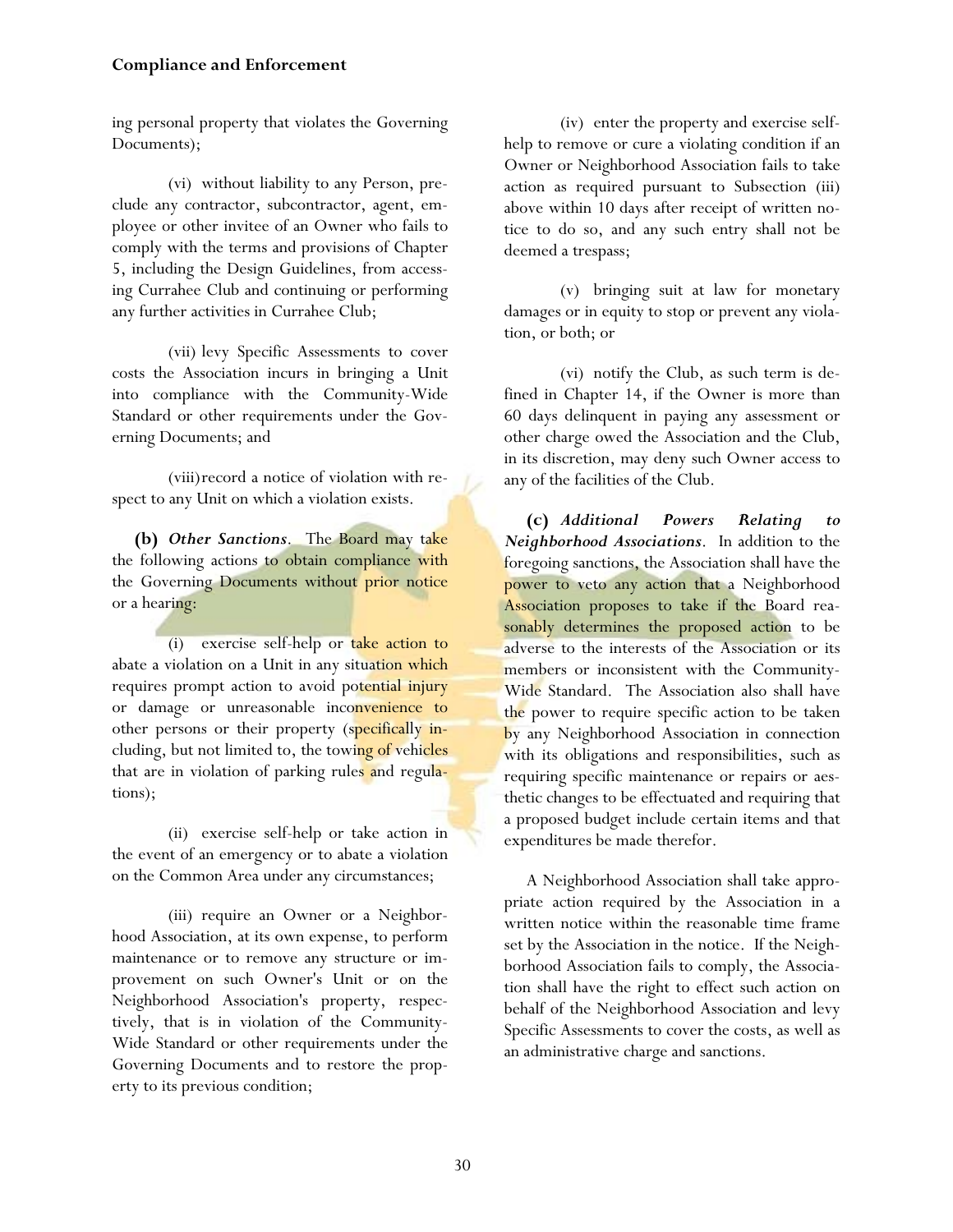# **8.3. Board Decision to Pursue Enforcement Action**

The decision to pursue enforcement action in any particular case shall be left to the Board's discretion, except that the Board shall not be arbitrary or capricious in taking enforcement action. For example, the Board may determine that, in a particular case:

(a) the Association's position is not strong enough to justify taking any or further action;

(b) the covenant, restriction or rule being enforced is, or is likely to be construed as, inconsistent with applicable law;

(c) although a technical violation may exist or may have occurred, it is not of such a material nature as to be objectionable to a reasonable person or to justify expending the Association's resources; or

(d) that it is not in the Association's best interests, based upon hardship, expense, or other reasonable criteria, to pursue enforcement action.

A decision not to enforce a particular provision shall not prevent the Association from enforcing the same provision at a later time or prevent the enforcement of any other covenant, restriction, or rule.

# **8.4. Attorneys Fees and Costs**

In any action to enforce the Governing Documents, if the Association prevails, it shall be entitled to recover all costs, including, without limitation, administration fees and costs and attorneys fees and court costs, reasonably incurred in such action.

### **8.5. Enforcement of Ordinances**

The Association, by contract or other agreement, may enforce applicable county ordinances. In addition, Stephens County, Georgia, may enforce ordinances within Currahee Club.

### **8.6. Enforcement Rights of RPH-Toccoa**

So long as RPH-Toccoa owns any property identified on the Master Plan or owns any Private Amenity containing a golf course adjacent or near any boundary of Currahee Club, RPH-Toccoa may enforce the provisions of the Governing Documents at law or in equity. RPH-Toccoa may exercise self-help to cure any violation of the Governing Documents, including, but not limited to, violations relating to docks in accordance with Section 5.1.

RPH-Toccoa may also levy fines for failure to comply with the Governing Documents. RPH-Toccoa shall have a lien against each Unit and the Common Area to secure payment of such fine, as well as interest (computed from its due date at a rate of 18% per annum, subject to the limitations of Georgia law) and any costs of collection (including attorneys fees). Such lien shall have the same priority as Association liens, as provided in Section 12.7, except that RPH-Toccoa's liens shall be superior to the Association's lien; provided, such lien shall not be superior to the lien or charge of any recorded Mortgage made in good faith and for value having first priority over any other Mortgages on the Unit or the Common Area. RPH-Toccoa may enforce its lien by suit, judgment, and judicial or non-judicial foreclosure in the same manner as the Association under Chapter 12. In addition, the payment of such fine shall be secured by the Association's lien for assessments under Section 12.7.

RPH-Toccoa may not exercise such remedies until it has given written notice to the Association and the violating Owner setting forth the violation and the requisite cure and the Association and/or the Owner has been given the opportunity to effectuate such cure which shall be undertaken no more than seven days after such written notice has been received by the Association and the Owner.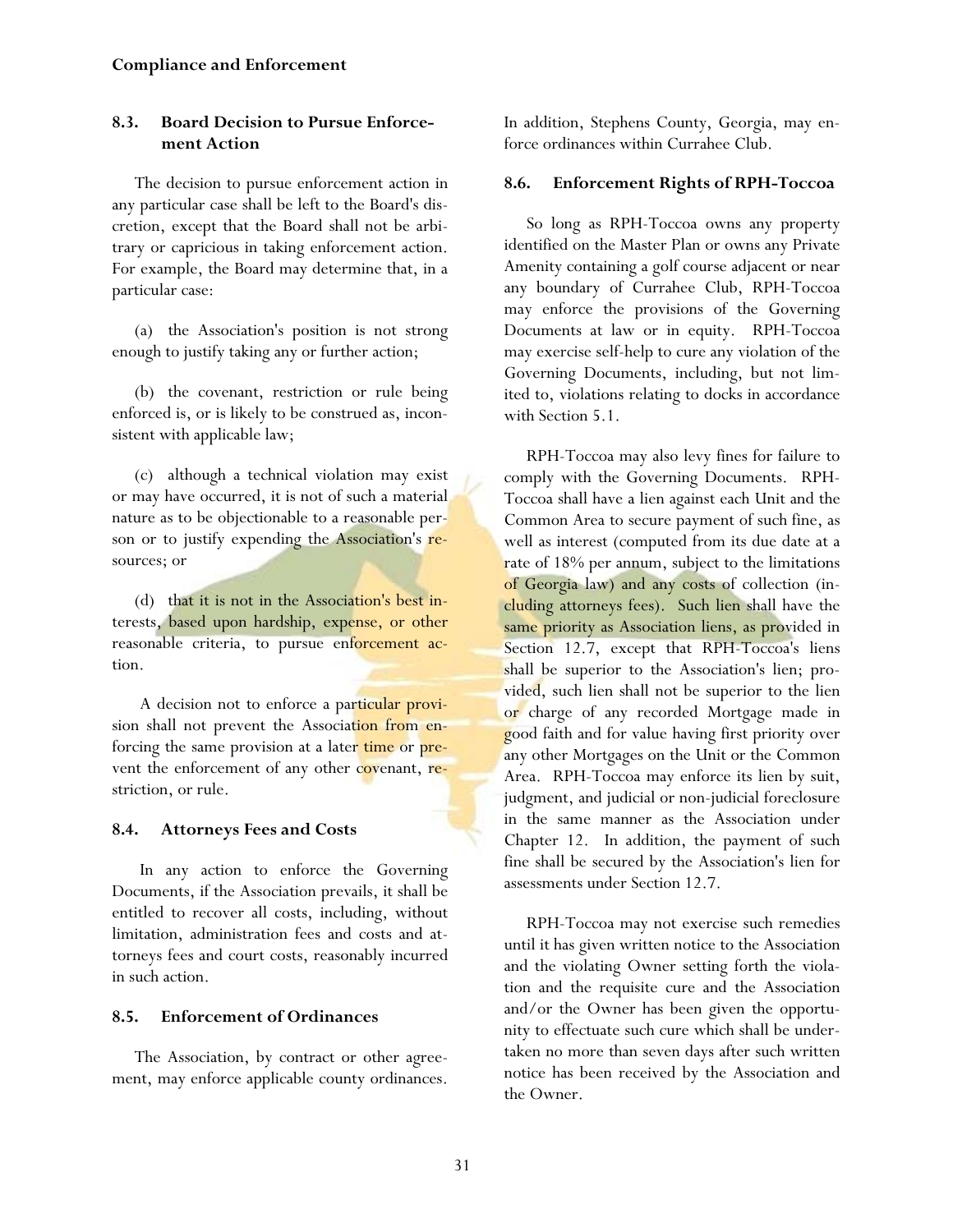#### **Compliance and Enforcement**

In the event neither the Association nor the Owner cures the violation and RPH-Toccoa exercises its right of self-help, RPH-Toccoa shall be entitled to recover from the Association all costs expended in curing the violation. The Association shall promptly reimburse RPH-Toccoa for all such costs and such amounts shall be a Specific Assessment levied against the Unit of the Owner violating the Governing Documents in accordance with Chapter 12.

In the event RPH-Toccoa, no longer owns any property identified in the Master Plan and conveys the ownership of any Private Amenity containing a golf course adjacent or near any boundary of Currahee Club, RPH-Toccoa, may, but shall not be obligated to, assign the rights set forth in this Section to the transferee of the Private Amenity.

*People need to be reminded more often than they need to be instructed. Samuel Johnson* 

#### **NOTES AND THOUGHTS**

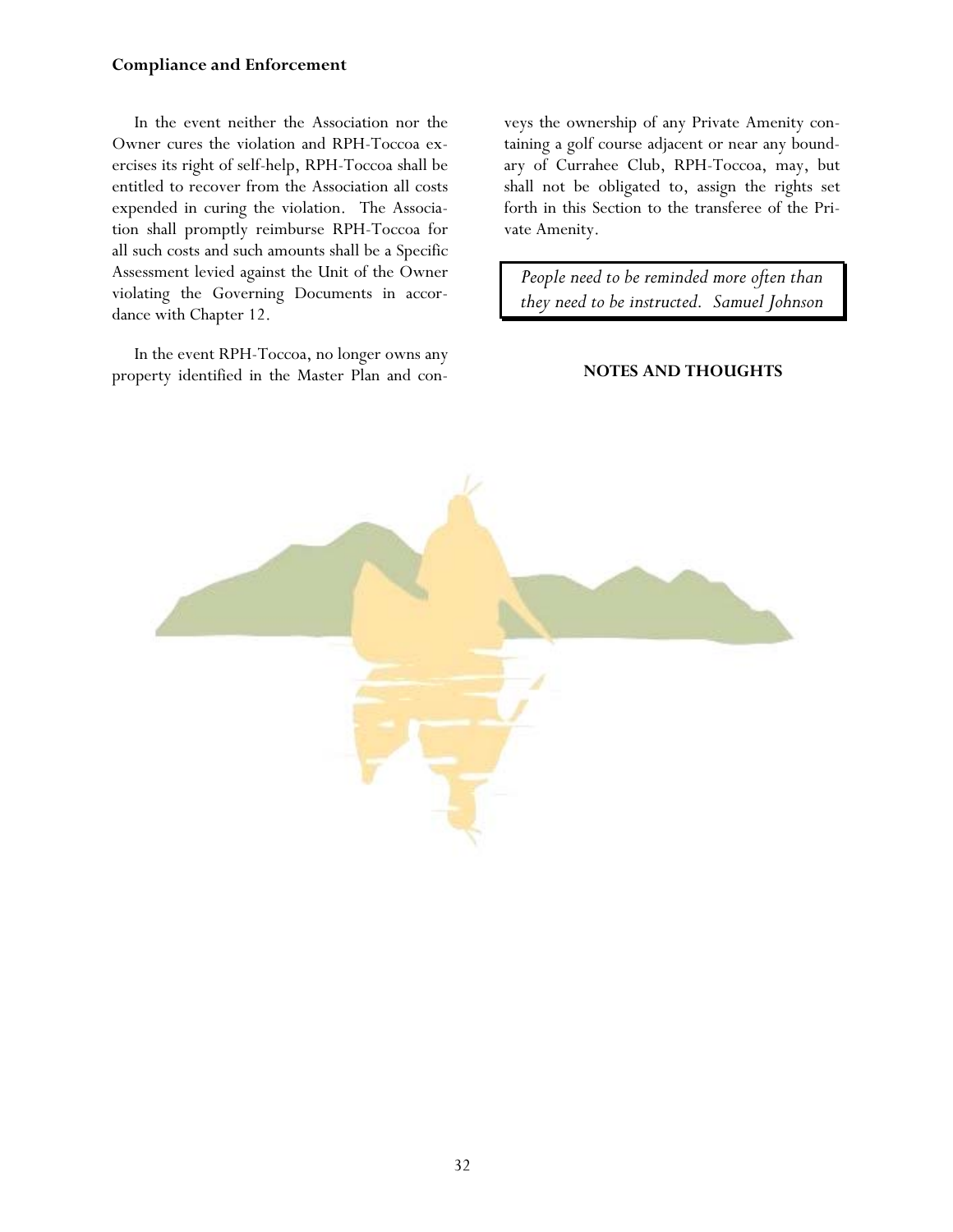# **PART THREE: ASSOCIATION OPERATIONS**

*Do what you can, with what you have, where you are.* 

 *Theodore Roosevelt* 

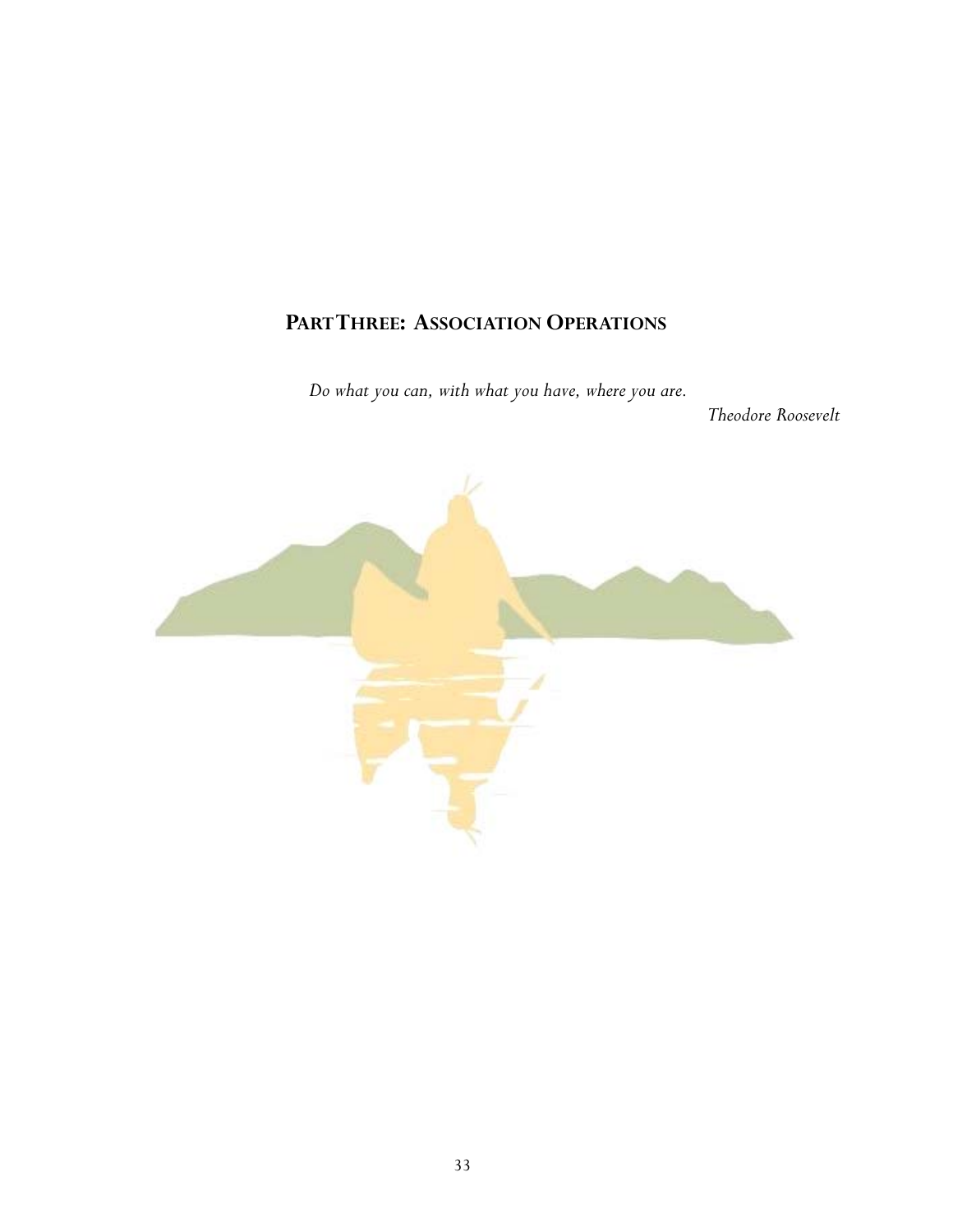# **Chapter 9** \_\_\_\_\_\_\_\_\_\_\_\_\_\_\_\_\_\_\_\_\_\_\_\_\_\_\_\_\_\_\_\_\_\_\_\_\_\_\_\_\_\_\_\_\_\_\_\_\_ **Property Management**

*One of the Association's primary functions is maintaining and operating property and facilities for the common benefit of the Owners and residents of Currahee Club. This Chapter establishes the Association's obligation to accept property that the Founder designates as Common Area or Limited Common Area and to maintain, operate, and insure it, along with certain other properties, for the benefit of Currahee Club.* 

# **9.1. Acceptance and Control of Association Property**

**(a)** *Transfers and Conveyances by Founder*. The Founder and its designees may transfer or convey to the Association interests in real or personal property within or for the benefit of the Community, and the Association shall accept such transfers and conveyances. Such property may be improved or unimproved and may consist of fee simple title, easements, leases, licenses, or other real or personal property interests. **All such property shall be accepted by the Association "AS IS" without any representation or warranty, express or implied, in fact or by law, with respect thereto, or with respect to the improvements thereon or thereto, and without any representations or warranties regarding future repairs or regarding the condition, construction, accuracy, completeness, design, adequacy of the size or capacity in relation to the utilization, date of completion, or the future economic performance or operations of, or the materials which has been or will be used in such property or repairs.**

Upon the Founder's written request, the Association shall reconvey to the Founder any unimproved real property that the Founder originally conveyed to the Association for no payment, to the extent conveyed in error or needed to make minor adjustments in property lines or accommodate changes in the development plan.

**(b)** *Management and Control*. The Association is responsible for management, operation, and control of the Common Area, subject to any covenants set forth in the deed or other instrument transferring the property to the Association. The Association may enter into leases, licenses, or operating agreements with respect to portions of the Common Area, for payment or no payment, as the Board deems appropriate. The Association may permit use of Common Area facilities by persons other than Owners and occupants of Units and may charge use fees, in such amount as the Board may establish, for such use.

# **9.2. Maintenance of Area of Common Responsibility**

The Association shall maintain the Area of Common Responsibility in accordance with the Community-Wide Standard. The Area of Common Responsibility includes, but is not limited to:

(a) the Common Area, including, but not limited to, all landscaping and other flora, natural formations, fences, if any, parks, ponds and lakes (including stocking such ponds and lakes with fish as it deems appropriate), structures, entry gates and other improvements, any private streets shown as such on a recorded plat, biking, walking, and hiking pathways/trails, situated upon the Common Area, a Unit, or abutting the Community;

(b) landscaping within public rights-of-way within or abutting Currahee Club;

(c) such portions of any additional property as may be dictated by the Founder, this Charter, any Supplement, or any covenant or agreement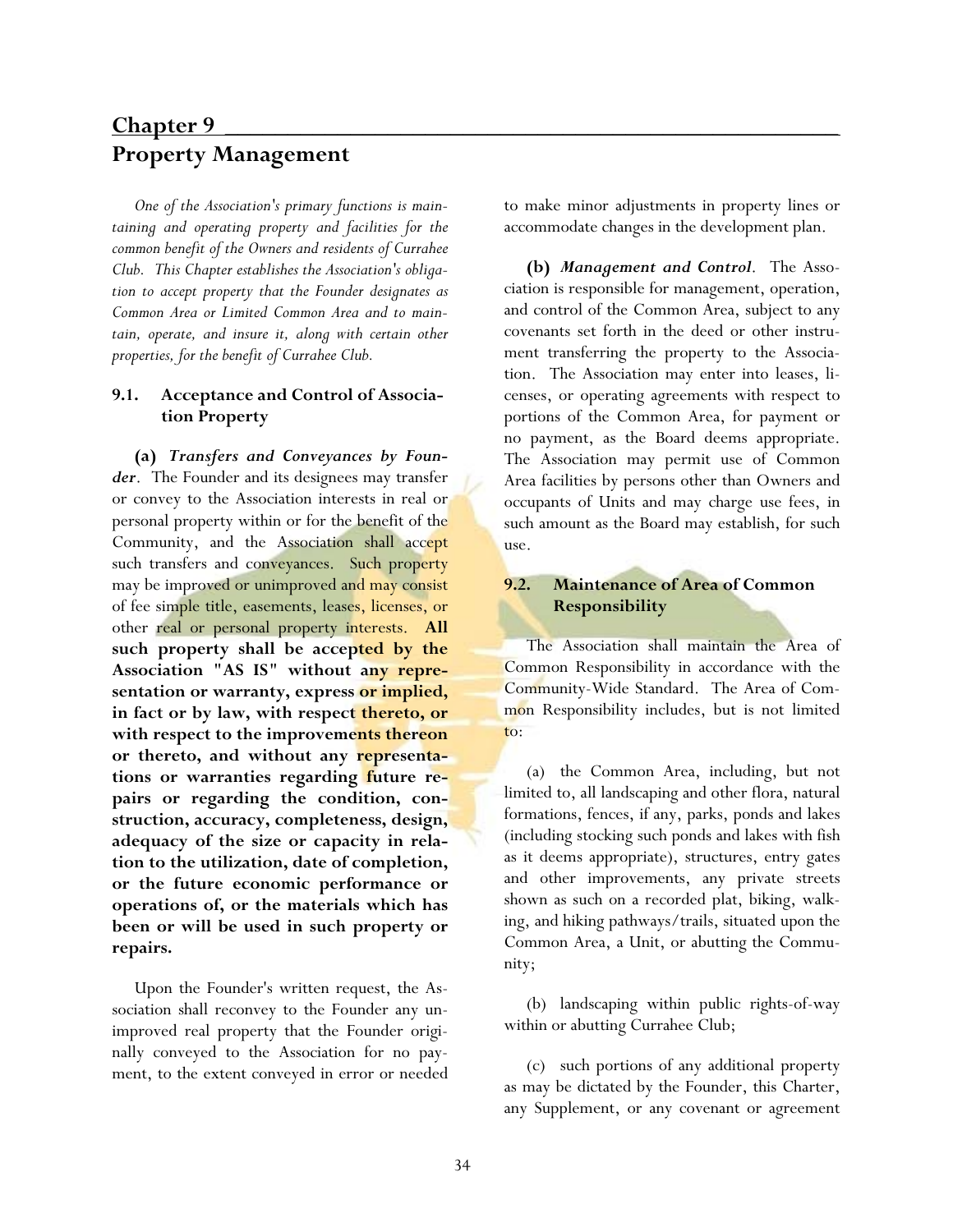for maintenance entered into by, or otherwise binding on the Association (including any agreement with any governmental and quasigovernmental entity); and

(d) any property and facilities that the Founder owns and makes available, on a temporary or permanent basis, for the primary use and enjoyment of the Association and its Members. The Founder shall identify any such property and facilities by written notice to the Association, and they shall remain part of the Area of Common Responsibility until the Founder revokes such privilege of use and enjoyment by written notice to the Association.

The Association shall also be responsible for proper functioning of the stormwater drainage system serving the Community, including maintenance, repair and replacement, as needed, of pipes, culverts, and other structures and equipment comprising the system. It shall have no responsibility for landscaping or other maintenance of Units burdened by stormwater drainage easements unless otherwise specifically set forth in a Supplement or in a recorded agreement or plat.

The Association may maintain other property it does not own, including, without limitation, Units, property dedicated to the public, or property owned or maintained by a Neighborhood Association, if the Board determines that such maintenance is necessary or desirable to maintain the Community-Wide Standard. The Association shall not be liable for any damage or injury occurring on, or arising out of the condition of, property it does not own except to the extent that it has been negligent in performing its maintenance responsibilities.

The Association may, but shall not be required, provide insect, pest, and aquatic control to the extent that it is necessary or desirable to supplement any such control provided by state or local governmental body. The Association shall have a perpetual easement over the Community for the purpose of dispensing pesticides and to

take other action is necessary or desirable to control insects or vermin.

# **9.3. Discontinuation of Operation**

The Association shall maintain the Common Area facilities in continuous operation unless the Founder, during the Development and Sale Period, and Voting Delegates representing 75% of the total votes in the Association consent in writing to discontinue such operation. If the property is Limited Common Area, any discontinuation shall also require the approval in writing of at least 75% (or such higher percentage as a Supplement may require) of the Owners to whom such Limited Common Area is assigned. This paragraph shall not restrict the Board's ability to establish reasonable operating hours, which may vary by season, the right to close seasonally any of the Common Areas, nor to preclude temporary closures or interruptions in operation as the Board may determine appropriate to perform maintenance or repairs.

# **9.4. Restoring Damaged Improvements**

This provision ensures that desirable Common Area improvements will be replaced if destroyed, but it also makes it possible *not* to repair or rebuild if the Owners who benefit from the Common Area do not want it anymore.

In the event of damage to or destruction of portions of the Area of Common Responsibility for which the Association has insurance responsibility, the Board or its duly authorized agent shall file and adjust all insurance claims and obtain reliable and detailed estimates of the cost of repairing or restoring the property to substantially its condition prior to the damage, allowing for changes or improvements necessitated by changes in applicable use or building codes.

The Association shall repair or reconstruct damaged Common Area improvements unless the Founder, during the Development and Sale Period, and Voting Delegates representing at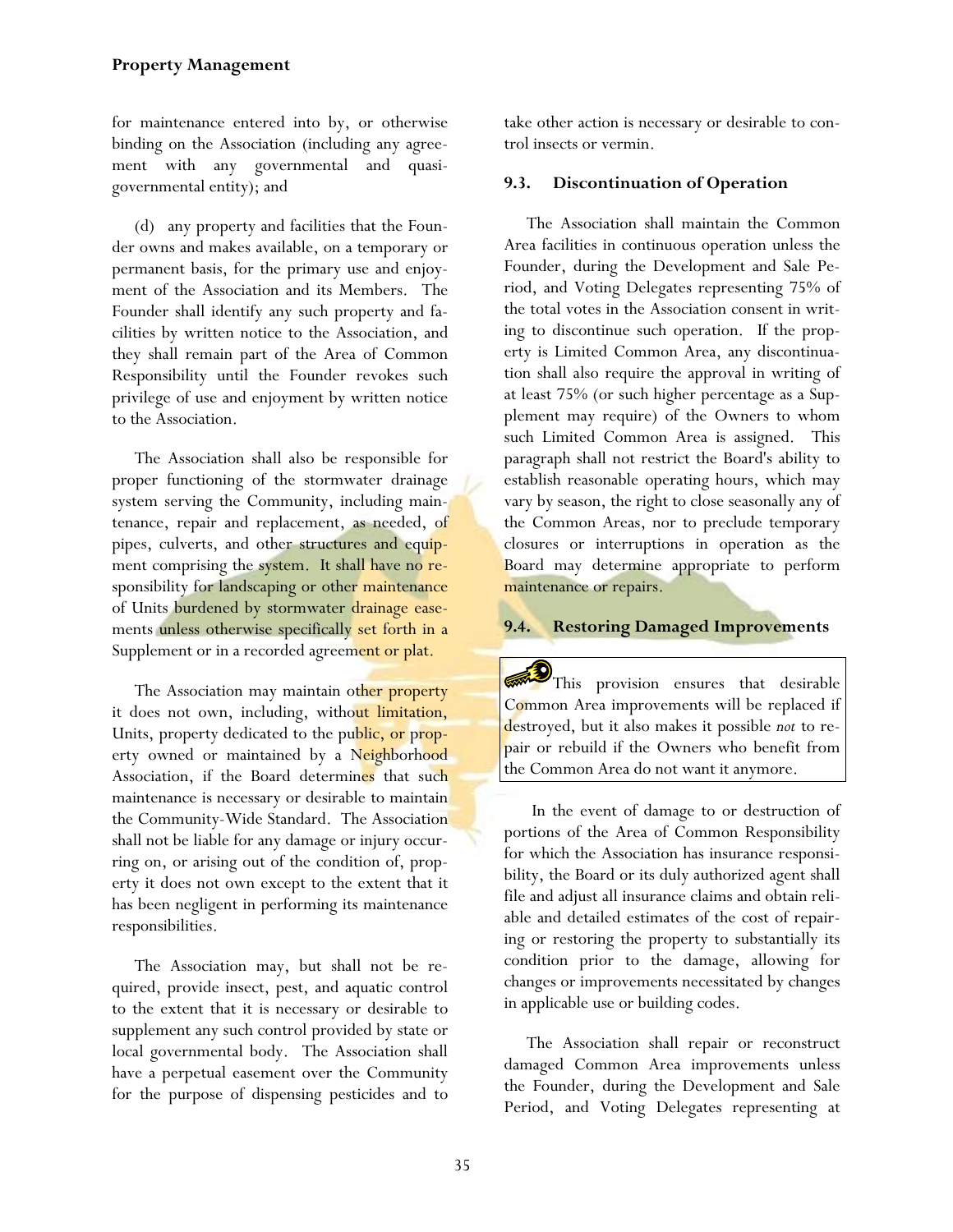# **Property Management**

least 75% of the total votes in the Association, decide within 60 days after the loss not to repair or reconstruct. If the damage is to Limited Common Area or Units within a Service Area, any decision not to restore the damaged improvements shall also require the approval of at least 75% of the Owners of Units in the affected Service Area. If either the insurance proceeds or estimates of the loss, or both, are not available to the Association within such 60-day period, then the period shall be extended until such funds or information are available. No Mortgagee shall have the right to participate in determining whether the damage or destruction to the Common Area shall be repaired or reconstructed.

If a decision is made not to restore the damaged improvements and no alternative improvements are authorized, the affected property shall be cleared of all debris and ruins and thereafter shall be maintained by the Association in a neat and attractive condition consistent with the Community-Wide Standard.

The Association shall retain and place in a capital improvements account for the benefit of all Owners, or the Owners of Units within the affected Service Area, as appropriate, any insurance proceeds remaining after paying the costs of repair or reconstruction or after such settlement as is necessary and appropriate. This is a covenant for the benefit of Mortgagees and may be enforced by the Mortgagee of any affected Unit.

If insurance proceeds are insufficient to cover the costs of repair or reconstruction, the Board may, without a vote of the Voting Delegates, levy Special Assessments to cover the shortfall against those Owners responsible for the premiums for the applicable insurance coverage under Section 11.4.

# **9.5. Relationships with Other Properties**

The Association may contract with the owner of any neighboring property or Private Amenity to provide for sharing of costs associated with (a) maintenance and operation of mutually beneficial properties or facilities, or (b) provision of mutually beneficial services.

*We cannot escape the responsibility of tomorrow by evading it today. Abraham Lincoln*

## **NOTES AND THOUGHTS**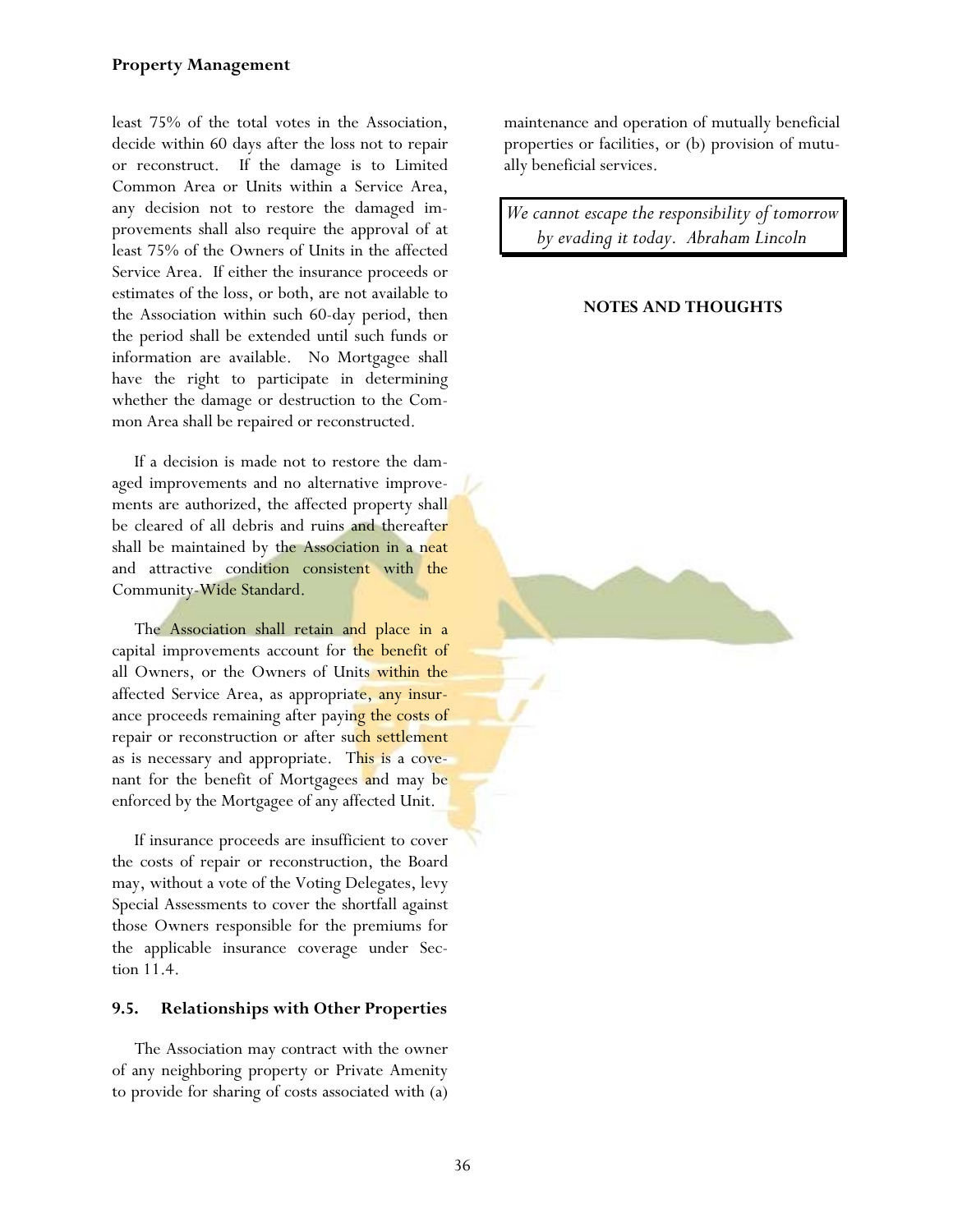# **Chapter 10** \_\_\_\_\_\_\_\_\_\_\_\_\_\_\_\_\_\_\_\_\_\_\_\_\_\_\_\_\_\_\_\_\_\_\_\_\_\_\_\_\_\_\_\_\_\_\_\_ **Provision of Services**

*In addition to its property management role, the Association is a vehicle for providing a variety of services for the benefit of the Community at large and individual Units. This Chapter describes some of the services the Association may provide and the mechanism by which it may provide varying levels and types of services to different areas of the Community.* 

#### **10.1. Provision of Services to Units**

The Association may, but is not obligated to, arrange for or provide services to Owners and their Units, directly or through contracts with the Founder or other third parties. The Association may enter into bulk service agreements by which a particular service is provided to all Units, or it may offer various services at the option of each Owner, or both. By way of example and not limitation, such services might include such things as cable television, utilities, fire protection, security, trash collection, landscape maintenance, pest control, caretaker services and technology services.

Any Association contract for services may require individual Owners or occupants to execute separate agreements directly with the Persons providing components or services in order to gain access to or obtain specified services. Such contracts and agreements may contain terms and conditions that, if violated by the Owner or occupant of a Unit, may result in termination of services provided to such Unit. Any such termination shall not relieve the Owner of the continuing obligation to pay assessments for any portion of the charges for such service that are assessed against the Unit as a Common Expense or Service Area Expense pursuant to Chapter 12.

In its discretion, the Board may discontinue offering particular services and may modify or cancel existing contracts for services, subject to the contract terms and any provision that may exist elsewhere in the Governing Documents requiring the Association to provide such services.

## **10.2. Provision of Services to Service Areas**

**(a)** *Service Areas Designated by Founder*. The Association shall provide services to Units within any Service Area designated by the Founder pursuant to Section 3.3 as required by the terms of any Supplement applicable to the Service Area.

**(b)** *Service Areas Designated by Board*. In addition to Service Areas which the Founder may designate pursuant to Section 3.3, any group of Owners may petition the Board to designate their Units as a Service Area for the purpose of receiving from the Association (i) special benefits or services which are not provided to all Units, or (ii) a higher level of service than the Association otherwise provides. Any such petition shall be signed by Owners of a majority of the Units within the proposed Service Area. Upon receipt of such petition, the Board shall investigate the terms upon which the requested benefits or services might be provided and notify the Owners in the proposed Service Area of such terms and the initial fees for providing the requested service, which may include a reasonable administrative charge. If Owners of at least 67% of the Units within the proposed Service Area approve the proposal in writing, the Board shall designate the Units as a Service Area and include the fees for such service as a line item in the Service Area budget pursuant to Section 12.2(c).

## **10.3. Community Technology**

**(a)** *Community Systems*. Without limiting the generality of Sections 10.1 and 10.2, the As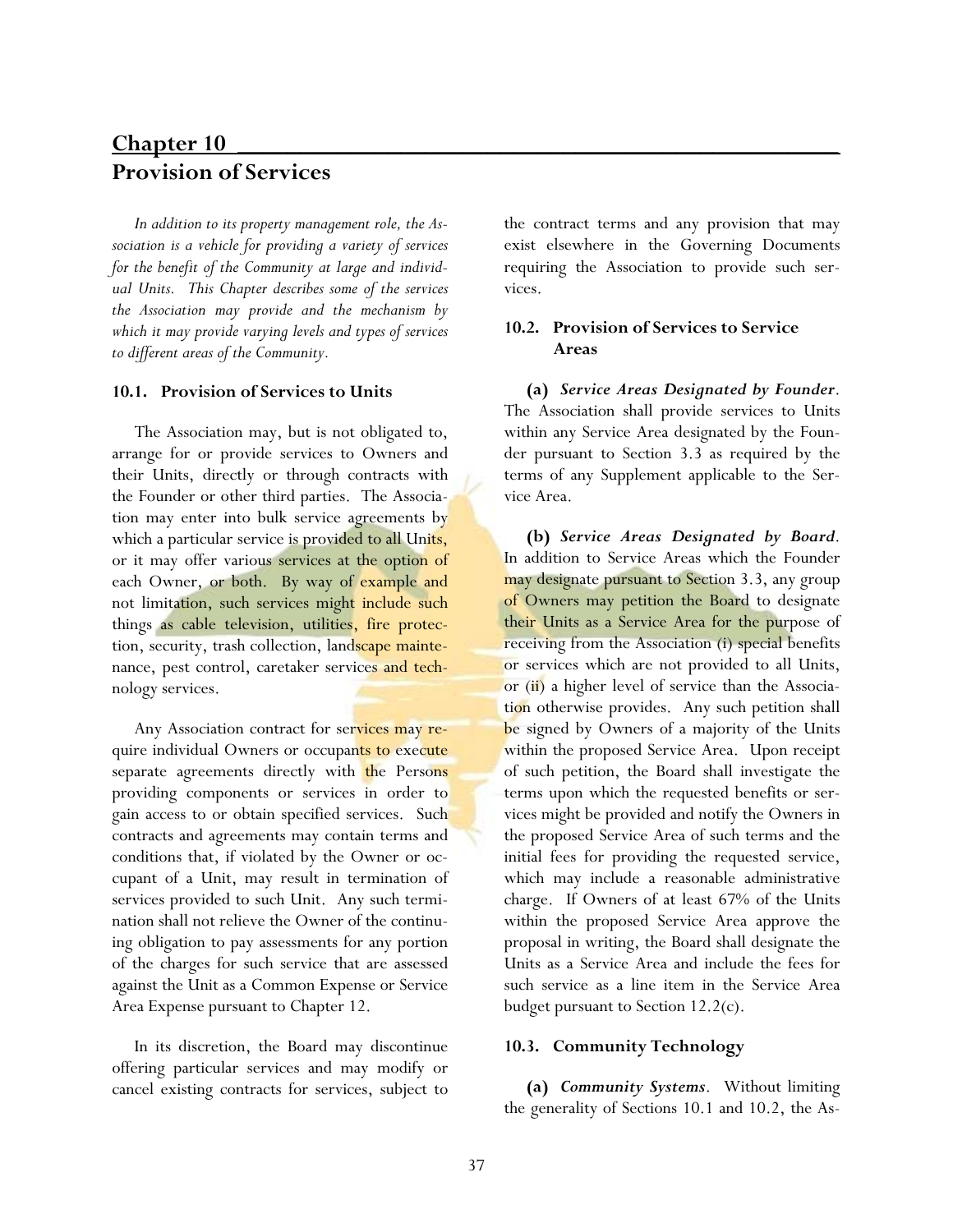sociation is specifically authorized, **but is not obligated to**, to provide, or to enter into contracts with other Persons to provide, central telecommunication receiving and distribution systems (*e.g.*, cable television, high speed data/Internet/intranet services, and security monitoring) and related components, including associated infrastructure, equipment, hardware, and software, to serve the Community ("**Community Systems**"). Any such contracts may provide for installation, operation, management, maintenance and upgrades or modifications to the Community Systems as the Board determines appropriate. The Association shall have no obligation to utilize any particular provider(s). However, except for cause (as defined by written agreement with the provider), the Association may not, without the Founder's consent, terminate or refuse to renew any contract entered into during the Founder Control Period.

**(b)** *Opportunities for Community Interaction*. The Association may make use of computers, the Internet, and expanding technology to facilitate community interaction and encourage participation in Association activities. For example, the Association may create and maintain a community intranet or Internet home page, maintain an "online" newsletter or bulletin board, and offer other technology-related services and opportunities for Owners and occupants to interact and participate in Associationsponsored activities. To the extent Georgia law permits, and unless otherwise specifically prohibited in the Governing Documents, the Association may send notices by electronic means, hold Board or Association meetings and permit attendance and voting by electronic means, and send and collect assessment and other invoices by electronic means.

*I think there is a world market for maybe five computers. Thomas Watson, Chairman of IBM, 1943*

# **NOTES AND THOUGHTS**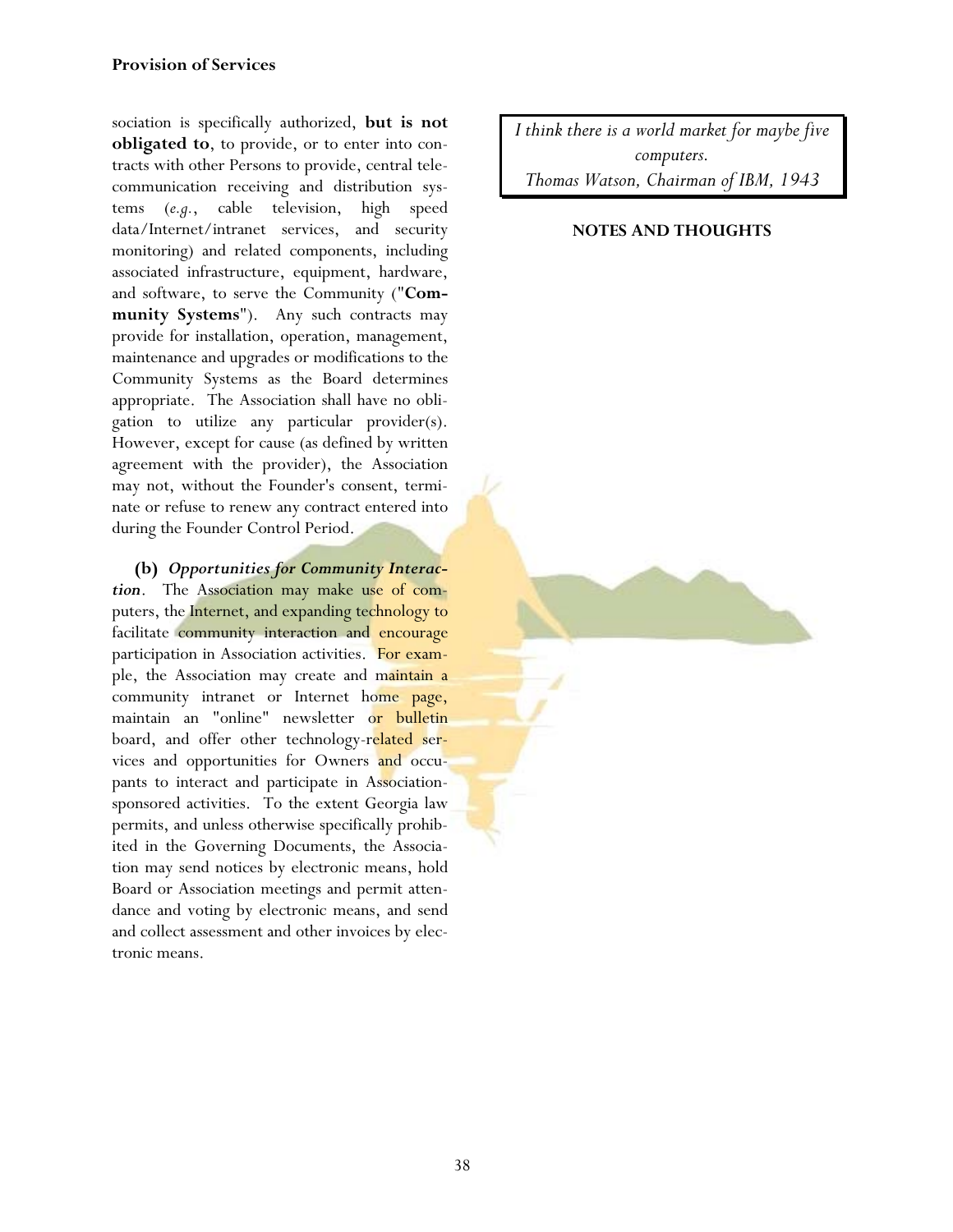# **Chapter 11** \_\_\_\_\_\_\_\_\_\_\_\_\_\_\_\_\_\_\_\_\_\_\_\_\_\_\_\_\_\_\_\_\_\_\_\_\_\_\_\_\_\_\_\_\_\_\_\_ **Association Insurance**

*The Association is responsible for insuring against various types of risks, including property damage, personal injury, and liability. This Chapter describes the minimum types and amounts of coverage that the Association must obtain, the specific requirements for such policies, and the handling of deductibles and premiums for such insurance.* 

### **11.1. Required Coverages**

The Association at all times shall obtain and maintain in effect the following insurance coverage, if reasonably available, or if not reasonably available, the most nearly equivalent coverage as is reasonably available:

(a) Blanket property insurance covering "risks of direct physical loss" on a "special form" basis (or comparable coverage by whatever name denominated) for all insurable improvements on;

(i) the Common Area;

 (ii) other portions of the Area of Common Responsibility, to the extent that the Association has responsibility for repair or replacement in the event of a casualty; and

 (iii) any Service Area, to the extent specified or authorized by any applicable Supplement.

If such coverage is not generally available at reasonable cost, then "broad form" coverage may be substituted. The limits of Association property insurance policies shall be sufficient to cover the full replacement cost of the insured improvements under current building ordinances and codes.

In addition, if a Supplement so specifies, the Association shall obtain and maintain property insurance on the insurable improvements within a Service Area, which insurance shall comply with the above requirements.

(b) Commercial general liability insurance on the Area of Common Responsibility, insuring the Association and its Members for damage or injury caused by the negligence of the Association or any of its Members, employees, agents, or contractors while acting on its behalf. If generally available at reasonable cost, such coverage shall have a limit of at least \$2,000,000.00 per occurrence with respect to bodily injury, personal injury, and property damage. Such coverage may be provided through a combination of primary and umbrella policies. However, if additional coverage and higher limits are available at reasonable cost that a reasonably prudent person would obtain, the Association shall obtain such additional coverages or limits;

(c) Workers compensation insurance and employers liability insurance, if and to the extent required by law;

(d) Directors and officers liability coverage; and

(e) Commercial crime insurance, including fidelity insurance covering all Persons responsible for handling Association funds in an amount determined in the Board's business judgment but not less than an amount equal to one-sixth of the annual Base Assessments on all Units plus reserves on hand. Fidelity insurance policies shall contain a waiver of all defenses based upon the exclusion of Persons serving without compensation.

The Association shall arrange for an annual review of the sufficiency of its insurance coverage by one or more qualified Persons, at least one of whom must be familiar with insurable replacement costs in the Toccoa, Georgia area. In the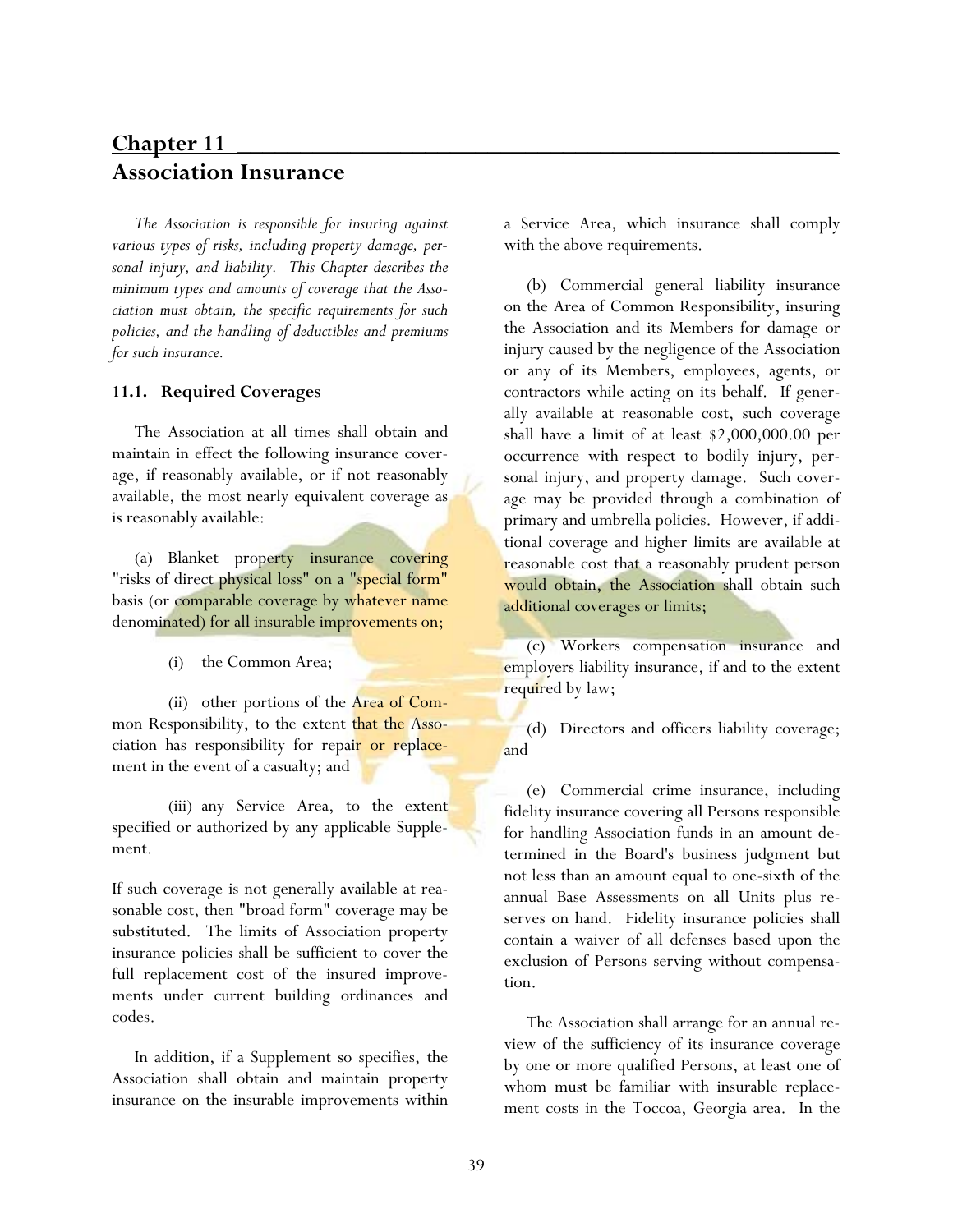### **Association Insurance**

exercise of its business judgment, the Board may obtain additional insurance coverage and higher limits than this Section requires.

# **11.2. Deductibles**

Persons who cause damage to insured improvements can be charged for the insurance deductible amount by the Board. This ensures that the Association need not pay for such damages.

The Association's policies may contain a reasonable deductible, which shall not be subtracted from the face amount of the policy in determining whether the policy limits satisfy the requirements of Section 11.1. In the event of an insured loss, the deductible shall be treated as a Common Expense or a Service Area Expense in the same manner as the premiums for the applicable insurance coverage. However, if the Board reasonably determines, after notice and an opportunity to be heard in accordance with the By-Laws, that the loss is the result of the negligence or willful misconduct of one or more Owners, their guests, invitees, or lessees, then the Board may assess the full amount of such deductible against such Owner(s) and their Units as a Specific Assessment.

# **11.3. Policy Requirements**

Subrogation is a legal concept which means the substitution of one person in the place of another with respect to a certain lawful claim, demand, or right so that the person who is substituted stands in the place and receives the rights of the other person in relation to the claim, demand, or right. For example, insurance companies generally have the right to step into the shoes of the party whom they compensate and sue any party whom the compensated party could have sued.

All Association policies shall provide for a certificate of insurance to be furnished to the Association and, upon request, to each Owner.

To the extent available at reasonable cost and terms, all Association insurance shall:

(a) be written with a company authorized to do business in Georgia which satisfies the requirements of the Federal National Mortgage Association, or such other secondary mortgage market agencies or federal agencies as the Board deems appropriate;

(b) be written in the name of the Association as trustee for the benefited parties. All policies shall be for the benefit of the Association and its members, except that policies on Limited Common Area shall be for the benefit of the Owners of Units within the Service Area to which the Limited Common Area is assigned and their Mortgagees, as their interests may appear;

(c) not be brought into contribution with insurance purchased by Owners, occupants, or their Mortgagees individually;

(d) contain an inflation guard endorsement;

(e) include an agreed amount endorsement, if the policy contains a co-insurance clause;

(f) provide that each Owner is an insured person with respect to liability arising out of such Owner's status as a member of the Association;

(g) provide a waiver of subrogation against any Owner or household member of an Owner; and

(h) include an endorsement precluding cancellation, invalidation, suspension, or nonrenewal by the insurer on account of any act or omission of one or more Owners, unless acting on the Association's behalf within the scope of their authority, or on account of any curable defect or violation, without prior written demand to the Association and allowance of a reasonable time to cure the defect or violation.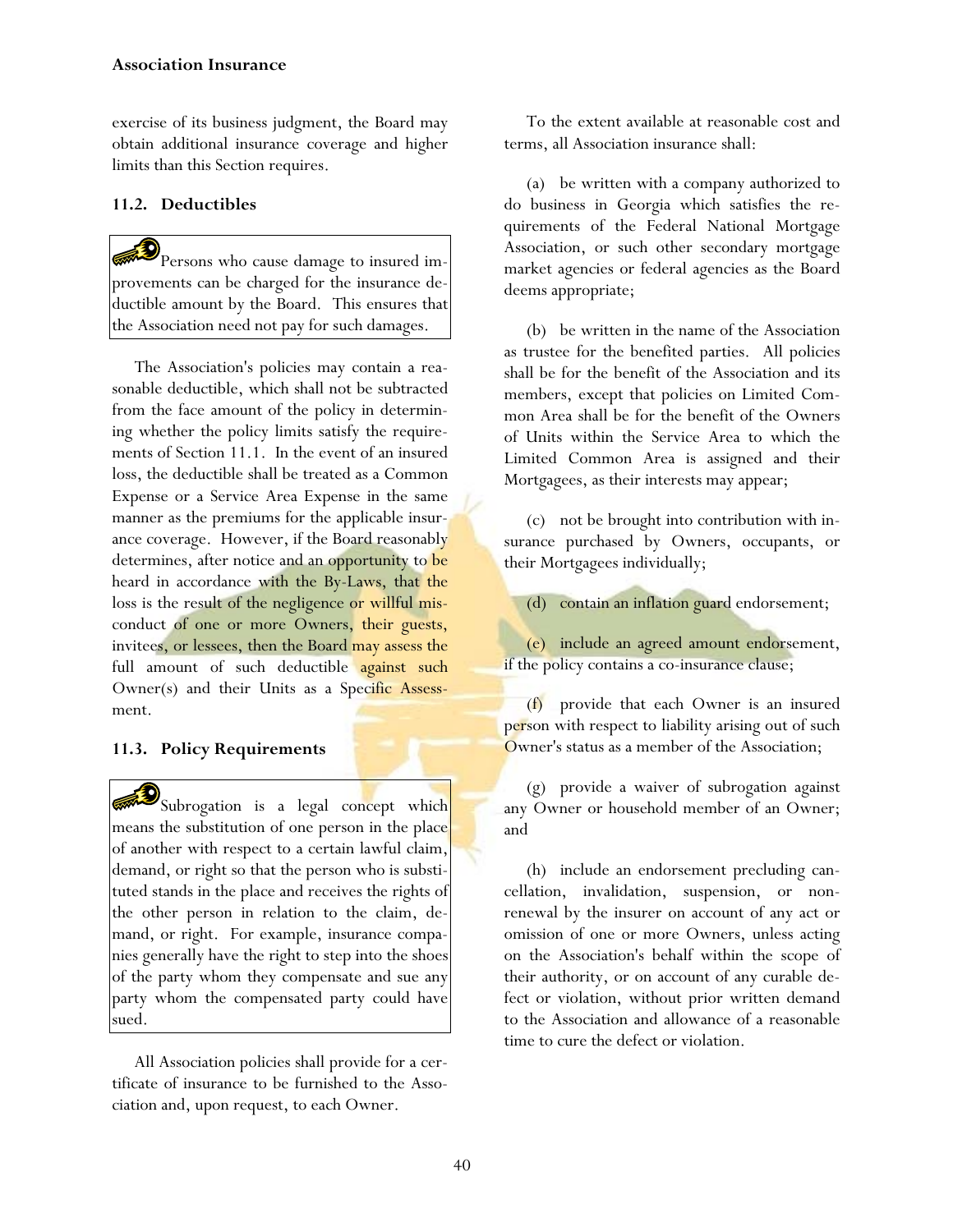### **Association Insurance**

In addition, the Board shall use reasonable efforts to secure insurance policies that list the Owners as additional insureds and provide:

(a) a waiver of subrogation as to any claims against the Association's directors, officers, employees, and manager;

(b) a waiver of the insurer's right to repair and reconstruct instead of paying cash;

(c) an endorsement excluding Owners' individual policies from consideration under any "other insurance" clause;

(d) an endorsement requiring at least 30 days' prior written notice to the Association of any cancellation, substantial modification, or non-renewal;

(e) a cross liability provision; and

(f) a provision vesting in the Board exclusive authority to adjust losses. However, Mortgagees having an interest in such losses may not be precluded from participating in the settlement negotiations, if any, related to the loss.

### **11.4. Insurance Premiums**

Premiums for all Association insurance shall be a Common Expense, except that premiums for property insurance on Units within, or Limited Common Areas assigned to, a particular Service Area shall be a Service Area Expense, unless the Board reasonably determines that other treatment of the premiums is more appropriate.

## **NOTES AND THOUGHTS**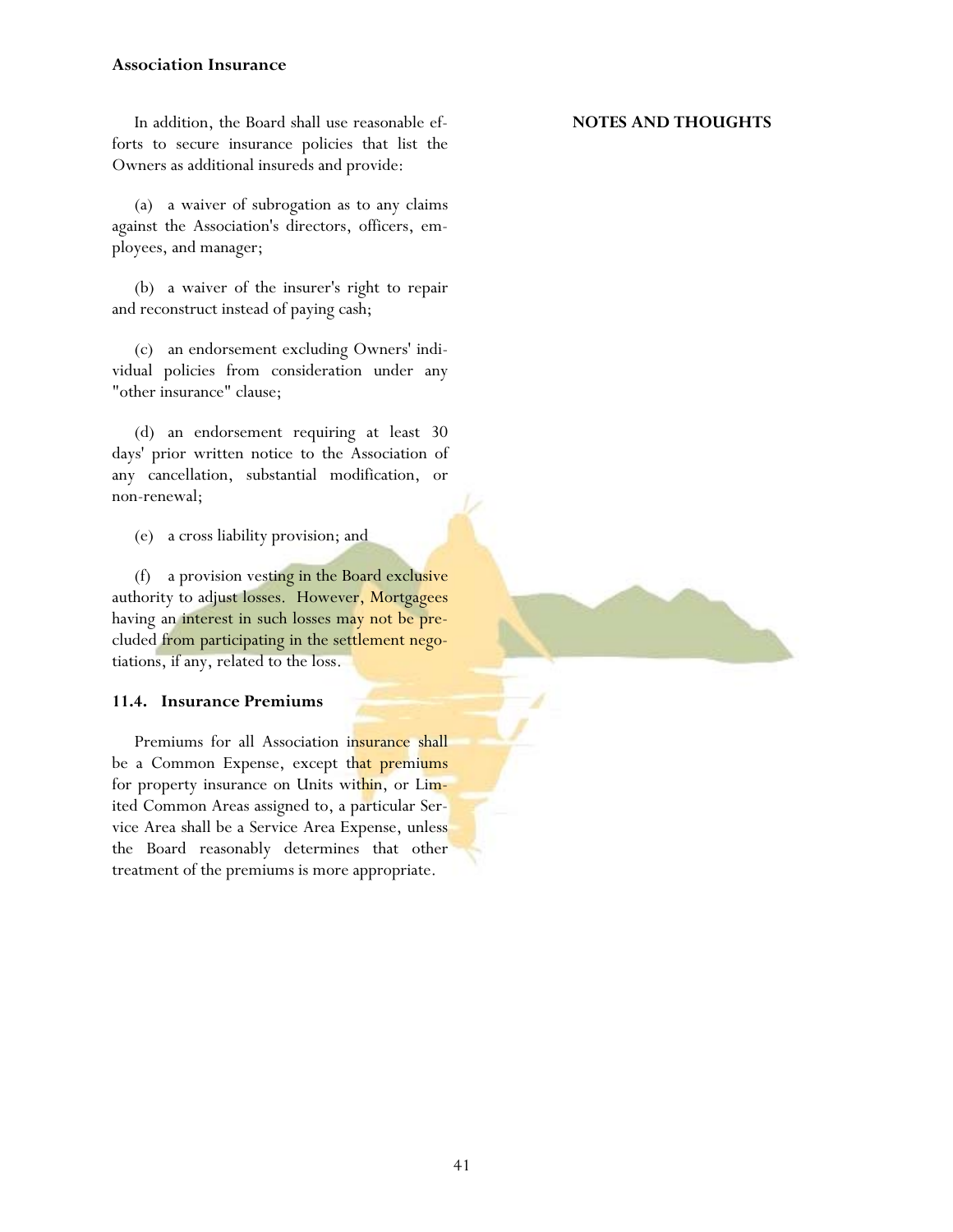# **Chapter 12** \_\_\_\_\_\_\_\_\_\_\_\_\_\_\_\_\_\_\_\_\_\_\_\_\_\_\_\_\_\_\_\_\_\_\_\_\_\_\_\_\_\_\_\_\_\_\_\_ **Association Finances**

*This Chapter provides for various types of funding to cover expenses that the Association incurs or expects to incur in exercising its authority and performing its responsibilities under the Governing Documents. The primary source of funding is the assessments which this Chapter authorizes the Association to levy against the Units and collect from the Owner of each Unit. Assessments are secured by a lien on each Unit as described in this Chapter.* 

### **12.1. Association Expenses**

**(a)** *Common Expenses*. Except as the Governing Documents otherwise specifically provide, all of the expenses that the Association incurs, or expects to incur, in connection with the ownership, maintenance, and operation of the Area of Common Responsibility, and otherwise for the general benefit of the Owners, are considered "**Common Expenses.**" Common Expenses include such operating reserves and reserves for repair and replacement of capital items within the Area of Common Responsibility as the Board finds necessary or appropriate.

Common Expenses shall not include any expenses incurred during the Founder Control Period for initial development or original construction costs unless the Voting Delegates (other than Founder appointees) representing a majority of the total vote in the Association approve such expenditure.Payments due under leases of capital improvements such as streetlights shall not be considered an initial development or original construction cost.

The characterization of a particular expense as a "Common Expense" shall not preclude the Association from seeking reimbursement for, or a contribution toward, such expenses from other Persons who may be responsible for the expenses incurred or for sharing such expenses pursuant to this Charter, any Supplement, or any other recorded covenants or agreements.

**(b)** *Service Area Expenses*. All expenses that the Association incurs or expects to incur in connection with the ownership, maintenance and operation of Limited Common Areas, or in providing other benefits and services to a Service Area, if any, including any operating reserve or reserve for repair and replacement of capital items maintained for the benefit of the Service Area as the Board finds necessary or appropriate, are considered "**Service Area Expenses**." Service Area Expenses may include a reasonable administrative charge in such amount as the Board deems appropriate, provided that any such administrative charge is applied at a uniform rate per Unit among all Service Areas receiving the same service.

# **12.2. Budgeting for and Allocating Association Expenses.**

**(a) Preparation of Budget**. At least 40 days before the beginning of each fiscal year, the Board shall prepare a budget of the estimated Common Expenses for the coming year. In addition, the Board shall prepare a separate budget for each Service Area, if any, reflecting the estimated Service Area Expenses that the Association expects to incur for the benefit of such Service Area in the coming year.

The estimated expenses in each budget may include, in addition to any operating reserves, a reasonable contribution to a reserve fund for repair and replacement of any capital items to be maintained as a Common Expense or as a Service Area Expense of the Service Area for whom the budget is prepared, as applicable, as the board finds necessary or appropriate. In determining the amount of such reserve contribution, the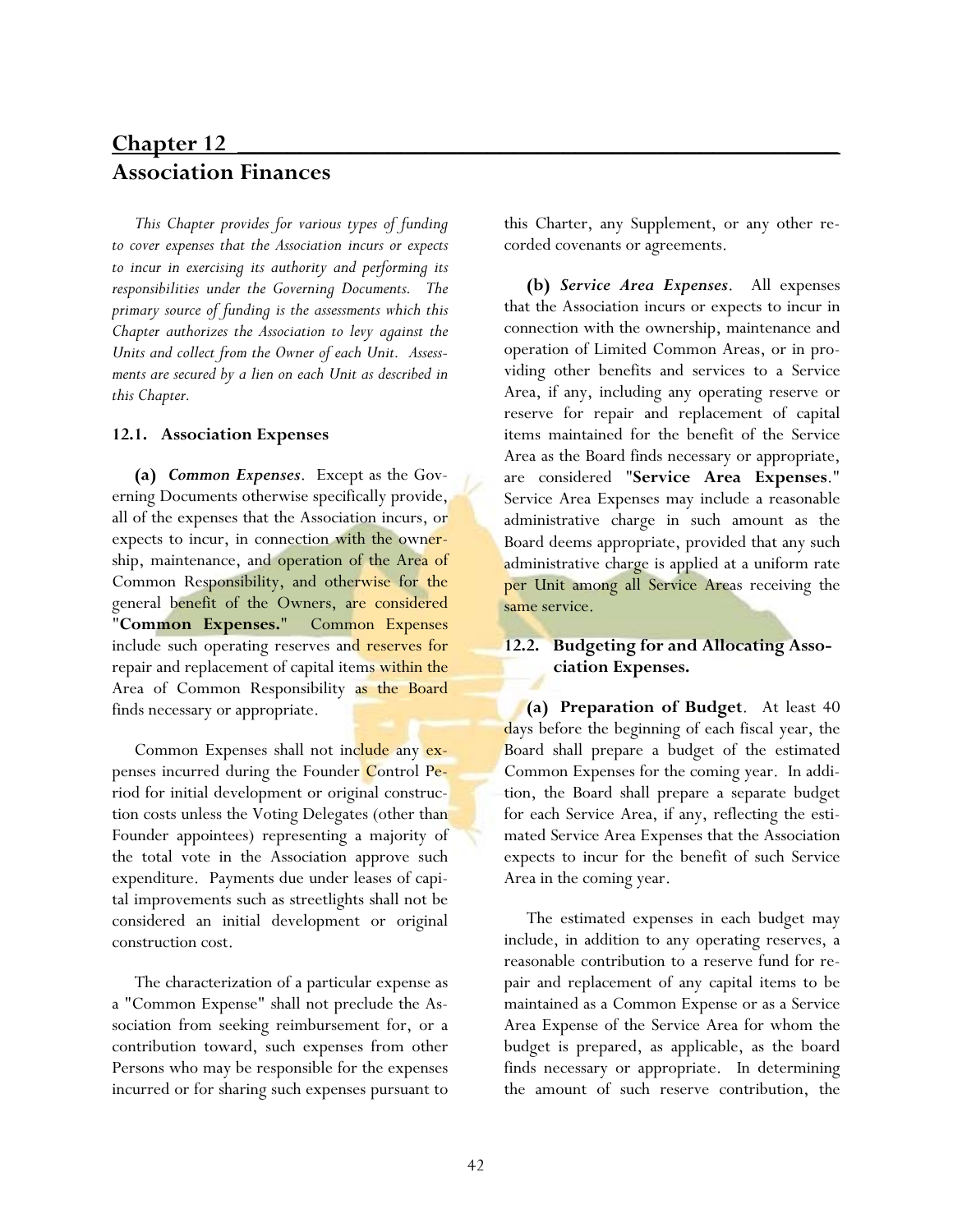Board shall take into account the number and nature of replaceable assets, the expected useful life of each, the expected repair or replacement cost, and the contribution required to fund the projected needs by annual contributions over the useful life of the asset.

Each budget shall also reflect the sources and estimated amounts of funds to cover such expenses, which may include any surplus to be applied from prior years, any income expected from sources other than assessments levied against the Units (including amounts to which the Association is entitled pursuant to any covenant or agreement to share costs), and the amount to be generated through the levy of Base Assessments and Service Area Assessments pursuant to Subsections (b) and (c).

**(b) Calculation of Base Assessments**. The total budgeted Common Expenses, less any surplus in the Common Expense budget from prior years and any income anticipated from sources other than assessments against the Units, shall be allocated equally among all Units subject to assessment under Section 12.5 and levied as a "**Base Assessment**."

The Founder may, but shall not be obligated to, reduce the Base Assessment for any fiscal year by payment of a subsidy (in addition to any amounts paid by the Founder under Section  $12.6(b)$ ). Any such subsidy may be treated as a contribution, an advance against future assessments due from the Founder, or a loan, in the Founder's discretion. Any such subsidy and the characterization thereof shall be conspicuously disclosed as a line item in the income portion of the budget. Payment of such subsidy in any year shall not obligate the Founder to continue payment of such subsidy in future years, unless otherwise provided in a written agreement between the Association and the Founder.

**(c) Calculation of Service Area Assessments**. The total Service Area Expenses budgeted for each Service Area, less any surplus

in such Service Area budget from prior years, shall be allocated among all Units in the Service Area that are subject to assessment under Section 12.4 and levied as a "**Service Area Assessment**." Unless otherwise specified in any Supplement applicable to a Service Area, Service Area Assessments shall be set at a uniform rate per Unit in the Service Area, except that any portion of the assessment intended for exterior maintenance of structures, insurance on structures, or replacement reserves which pertain to particular structures may be levied on each of the benefited Units in proportion to the benefit received, as the Board may reasonably determine.

All amounts the Association collects as Service Area Assessments shall be held in trust for and expended solely for the benefit of the Service Area for which they were collected and shall be accounted for separately from the Association's general funds.

**(d) Notice of Budget and Assessment; Right to Disapprove**. The Board shall send a copy of each applicable budget, together with notice of the amount of the Base Assessment and any Service Area Assessment to be levied pursuant to such budgets, to each Owner at least 30 days prior to the due date of the assessments to be levied pursuant to such budget. The Common Expense budget shall automatically become effective unless disapproved at a meeting by Voting Delegates representing at least 75% of the total votes in the Association and by the Founder Member, if such exists. Each Service Area budget shall automatically become effective unless disapproved at a meeting by Owners of at least 75% of the Units within the Service Area, except that the right to disapprove a Service Area budget shall apply only to those line items which are attributable to services or benefits requested by the Service Area and shall not apply to any item which the Governing Documents require to be assessed as a Service Area Expense.

There shall be no obligation to call a meeting for the purpose of considering any budget except,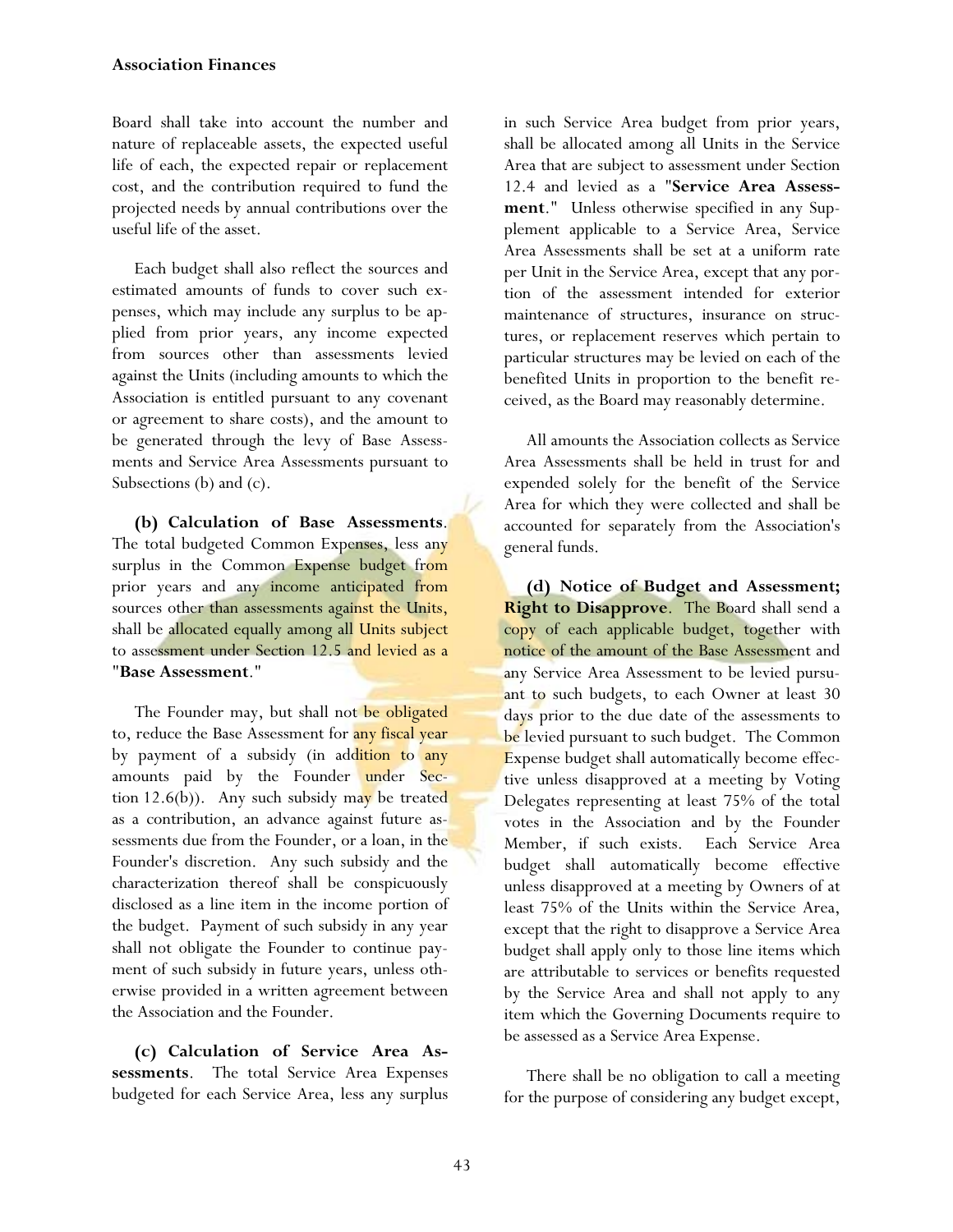in the case of the Common Expense budget, on petition of the Voting Delegates representing at least 67% of the total votes in the Association, and in the case of a Service Area budget, on petition of Owners of at least 67% of the Units within the Service Area. Any such petition must be presented to the Board within 10 days after delivery of the budget and notice of any assessment.

If any proposed budget is disapproved or the Board fails for any reason to determine the budget for any year, then the budget most recently in effect, increased by 10%, shall continue in effect until a new budget is determined.

**(e) Budget Revisions**. The Board may revise the budget and adjust the Base Assessment or Service Area Assessments anytime during the year, subject to the same notice requirements and rights to disapprove set forth in Subsection (d) above.



# **12.3. Special Assessments**

The Association may levy "**Special Assessments**" to cover Common Expenses or Service Area Expenses that are non-routine, unanticipated, or in excess of those anticipated in the applicable budget. Except as otherwise specifically provided in this Charter, any Special Assessment for Common Expenses shall require the affirmative vote or written consent of Voting Delegates representing more than 50% of the votes attributable to Units subject to assessment under Section 12.5 and shall be allocated equally among all such Units. Any Special Assessment for Service Area Expenses shall require the affirmative vote or written consent of Owners representing more than 50% of the total votes allocated to Units in the benefited Service Area and shall be allocated in the same manner as Service Area Assessments under Section 12.1(b). In addition, as long as the Founder membership exists, any Special Assessment shall also be subject to the Founder's written consent. Special Assessments shall be payable in such manner and at such times as the Board determines and may be payable in installments extending beyond the fiscal year in which the Special Assessment is approved.

# **12.4. Specific Assessments**

The Association may levy "**Specific Assessments**" against a particular Unit as follows:

(a) to cover the costs, including overhead and administrative costs, of providing services to the Unit upon request of the Owner pursuant to any menu of optional services which the Association may offer (which might include the items identified in Section 10.1). Specific Assessments for optional services may be levied in advance of the provision of the requested service;

(b) to cover costs incurred in bringing the Unit into compliance with the Governing Documents or costs incurred as a consequence of the conduct of the Owner or occupants of the Unit, their agents, contractors, employees, licensees, invitees, or guests; however, the Board shall give the Unit Owner prior written notice and an opportunity for a hearing in accordance with the By-Laws, before levying any Specific Assessment under this Subsection (b); and

(c) to cover the Unit's pro rata share of any costs that the Association incurs in bringing the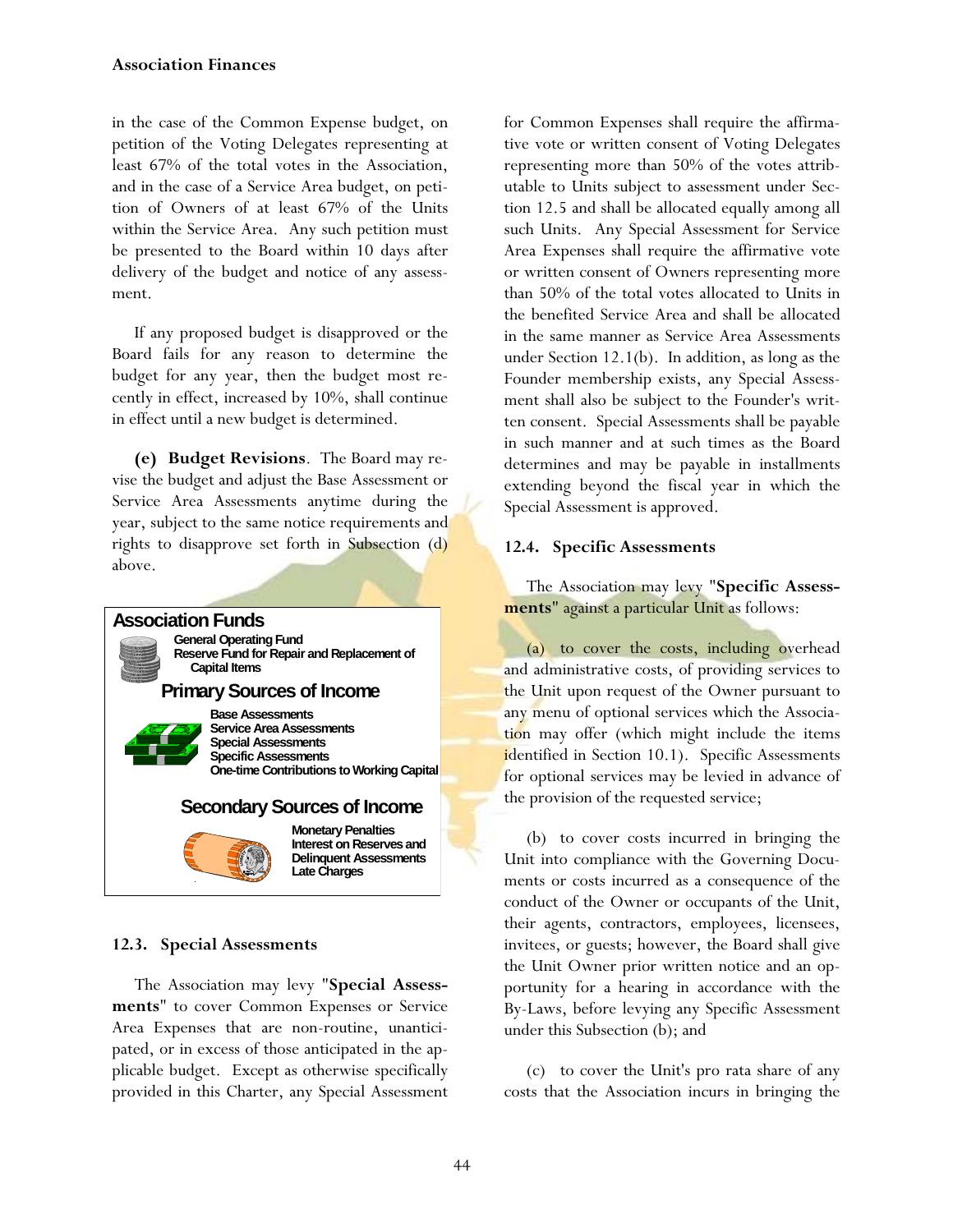#### **Association Finances**

Service Area of which the Unit is a part into compliance with the provisions of the Governing Documents; however, the Board must give prior written notice to the Owners of Units in the Service Area and an opportunity for such Owners to be heard before levying any such assessment.

# **12.5. Authority to Assess Owners; Time of Payment**

The Founder hereby establishes and the Association is hereby authorized to levy assessments as provided for in this Chapter and elsewhere in the Governing Documents. The obligation to pay assessments shall commence as to each Unit on the first day of the month following the date on which the Unit is made subject to the Charter. Until such date on which the dwelling on a Unit is substantially completed, as determined by the Association in its sole discretion, the Unit shall be assessed at the rate of 50% of the Common Expenses Assessment or Service Area Assessment, if any, levied on other Units similarly situated. The first annual Base Assessment and Service Area Assessment, if any, levied on each Unit shall be adjusted according to the number of months remaining in the fiscal year at the time assessments commence on the Unit.

Assessments shall be paid in such manner and on such dates as the Board may establish. The Board may require advance payment of assessments at closing of the transfer of title to a Unit and impose special requirements for Owners with a history of delinquent payment. If the Board so elects, assessments may be paid in two or more installments. Unless the Board otherwise provides, the Base Assessment and any Service Area Assessment shall be due and payable in advance on the first day of each fiscal year. If any Owner is delinquent in paying any assessments or other charges levied on his Unit, the Board may require the outstanding balance on all assessments to be paid in full immediately.

#### **12.6. Obligation for Assessments**

 By buying a Unit in Currahee Club, each Owner agrees to pay all assessments levied against his or her Unit. If the Owner does not pay on time, that Owner will be charged late fees on all past due amounts. Owners may not claim a reduction in their assessments due to action or inaction by the Association.

 In some instances, the Founder may choose to pay the difference between the Association's budgeted and actual expenses, rather than paying assessments on the Units it owns. The Founder is free to do so only during the Founder Control Period.

**(a) Personal Obligation**. By accepting a deed or entering into a recorded contract to purchase any Unit, each Owner covenants and agrees to pay all assessments authorized in the Governing Documents. All assessments, together with interest (computed from its due date at a rate of 18% per annum or such higher rate as the Board may establish, subject to the limitations of Georgia law), late charges as determined by Board resolution, costs, and reasonable attorneys fees, shall be the personal obligation of each Owner and a lien upon each Unit until paid in full. Upon a transfer of title to a Unit, the grantee shall be jointly and severally liable for any assessments and other charges due at the time of conveyance.

The Board's failure to fix assessment amounts or rates or to deliver or mail each Owner an assessment notice shall not be deemed a waiver, modification, or a release of any Owner from the obligation to pay assessments. In such event, each Owner shall continue to pay Base Assessments and Service Area Assessments on the same basis as during the last year for which an assessment was made, if any, until a new assessment is levied, at which time the Association may retroactively assess any shortfall.

No Owner may exempt himself or herself from liability for assessments by non-use of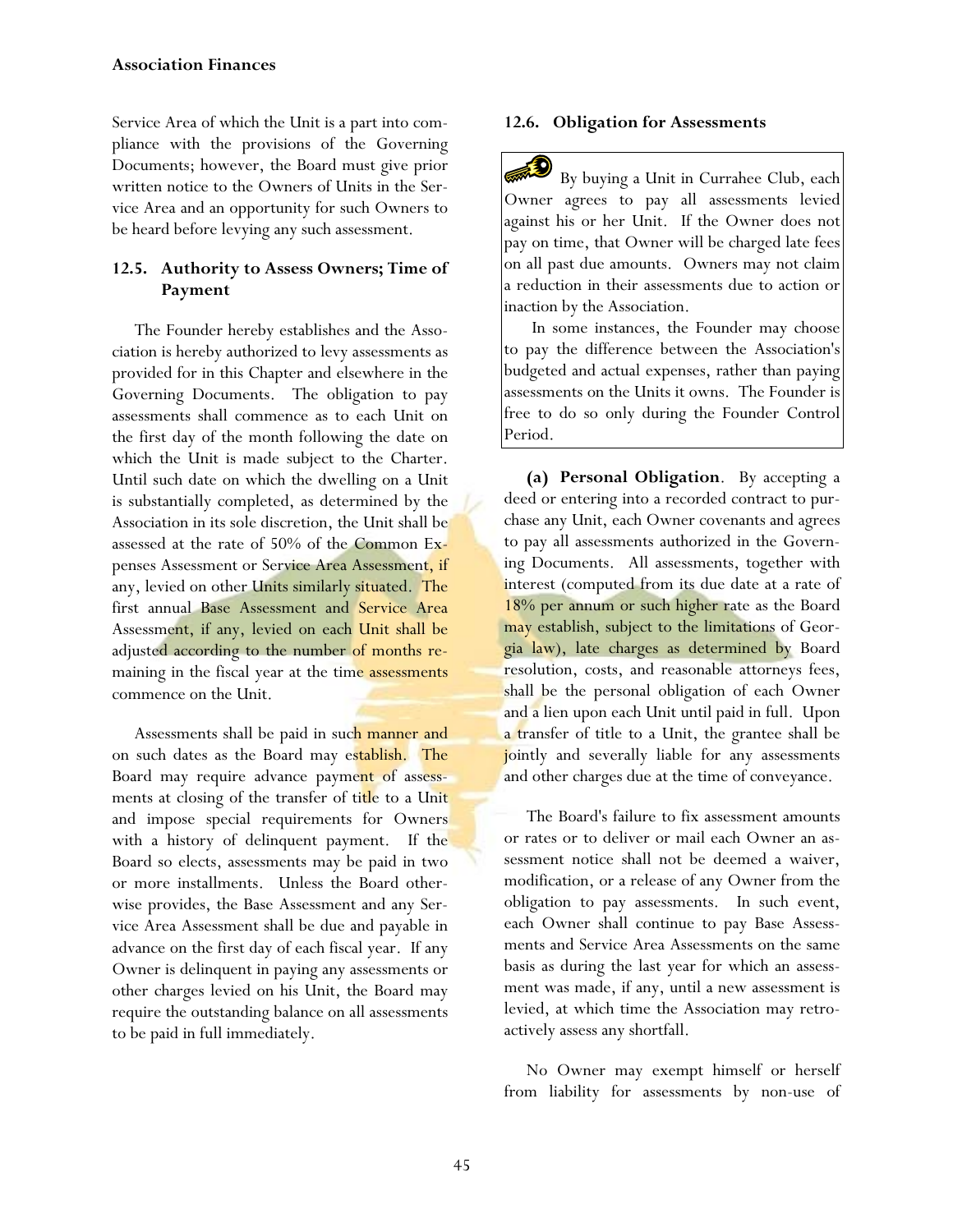Common Area, abandonment of his or her Unit, or non-use of services provided to all Units or to all Units within the Service Area to which the Unit is assigned. The obligation to pay assessments is a separate and independent covenant on the part of each Owner. No diminution or abatement of assessments or set-off shall be claimed or allowed for any alleged failure of the Association or Board to take some action or perform some function required of it, or for inconvenience or discomfort arising from the making of repairs or improvements, or from any other action it takes.

Upon written request, the Association shall furnish to any Owner liable for any type of assessment a certificate signed by an Association officer setting forth whether such assessment has been paid. Such certificate shall be conclusive evidence of payment. The Association may require the advance payment of a reasonable processing fee for the issuance of such certificate.

**(b) Founder's Financial Obligations to Association**. The Founder shall be liable for assessments on any Units it owns that are subject to assessment under this Section, except that during the Founder Control Period, the Founder may satisfy its obligation to pay Base Assessments and Special Assessments for Common Expenses on Units it owns either by paying such assessments in the same manner as any other Owner, or by paying (i) any shortfall under the Common Expense budget resulting from events other than failure of other Owners to pay their assessments, and (ii) any budgeted contributions to reserves in accordance with the Common Expense budget. Unless the Founder otherwise notifies the Board in writing at least 30 days before the beginning of each fiscal year, the Founder shall be deemed to have elected to continue paying on the same basis as during the immediately preceding fiscal year. After termination of the Founder Control Period, the Founder shall pay Base Assessments on any Units it owns that are subject to assessment under Section 12.5 in the same manner as any other Owner liable for such assessments.

Regardless of the Founder's election under this Section, any of the Founder's financial obligations to the Association may be satisfied in the form of cash or by "in kind" contributions of services or materials, or by a combination of these.

# **12.7. Lien for Assessments**

 $\mathcal{D}_{\text{To insure that each Owner pays his or her}}$ assessments, the Association has a lien against the Units when assessments are not paid in a timely fashion. This means that if an Owner does not pay his or her assessments on time, the Association could foreclose the lien, thus causing the Owner's Unit to be sold to pay the past due assessments. Alternatively, the Association may sue an Owner in court to recover past due assessments.

The Association shall have a lien against each Unit to secure payment of assessments, as well as interest, late charges (subject to the limitations of Georgia law), and costs of collection (including attorneys fees and expenses). Such lien shall be superior to all other liens, except (a) the liens of all taxes, bonds, assessments, and other levies which by law would be superior, (b) the lien or charge of any recorded Mortgage made in good faith and for value having first priority over any other Mortgages on the Unit, and (c) the lien to secure the payment of any fine levied by RPH-Toccoa in accordance with Section 8.6.

Although no further action is required to create or perfect the lien, the Association may, as further evidence and notice of the lien, execute and record a document setting forth as to any Unit the amount of the delinquent sums due the Association at the time such document is executed and the fact that a lien exists to secure the repayment thereof. However, the failure of the Association to execute and record any such document shall not affect the validity, enforceability, or priority of the lien.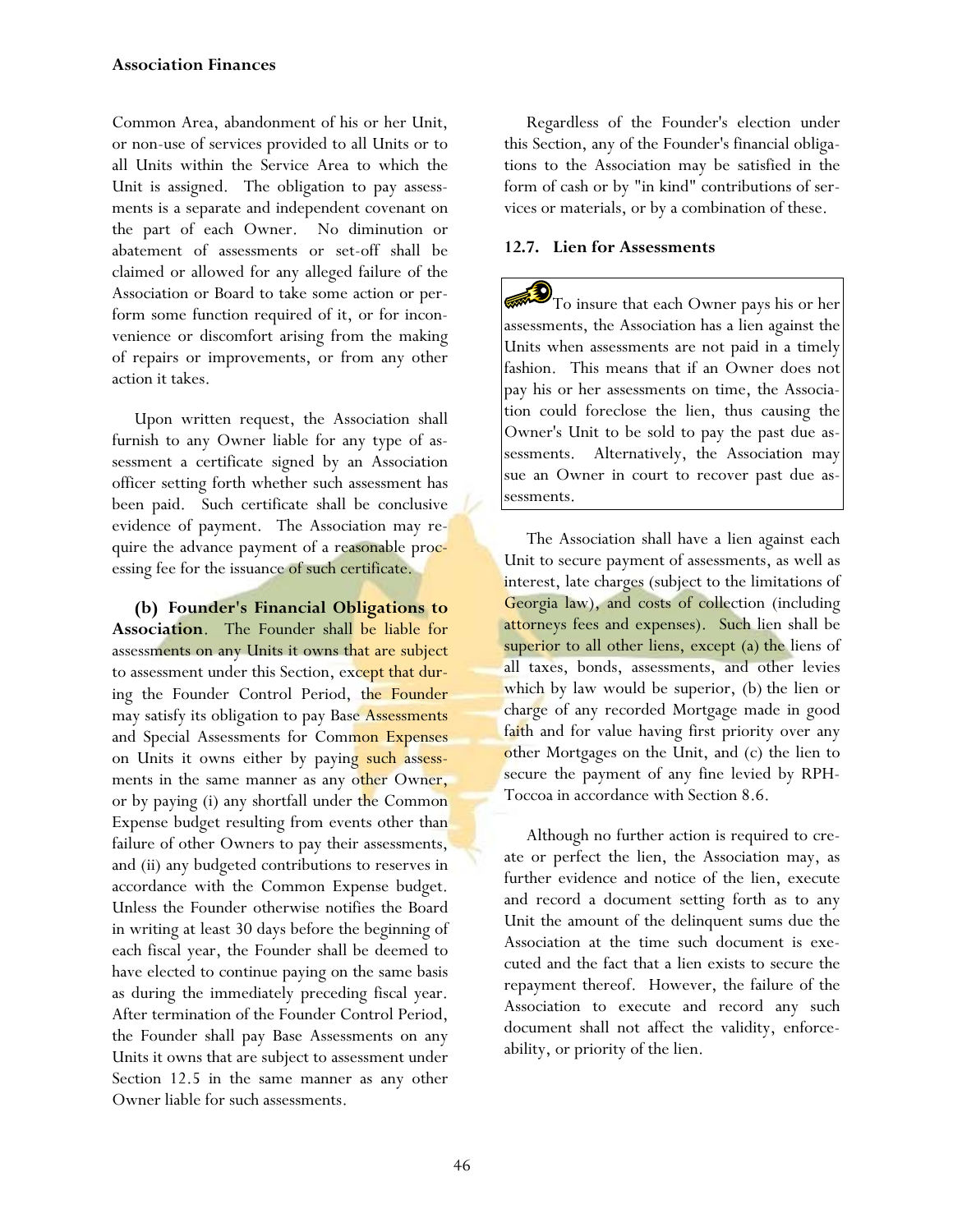## **Association Finances**

The Association may bid for the Unit at the foreclosure sale and acquire, hold, lease, mortgage, and convey the Unit. While a Unit is owned by the Association following foreclosure: (a) no right to vote shall be exercised on its behalf; (b) no assessment shall be levied on it; and (c) each other Unit shall be charged, in addition to its usual assessment, its pro rata share of the assessment that would have been charged such Unit had it not been acquired by the Association. The Association may sue for unpaid assessments and other charges authorized hereunder without foreclosing or waiving the lien securing the same, in addition to pursuing any and all remedies allowed by law to enforce the lien.

Sale or transfer of any Unit shall not affect the assessment lien or relieve such Unit from the lien for any subsequent assessments. However, the sale or transfer of any Unit pursuant to foreclosure of the first Mortgage shall extinguish the lien as to any installments of such assessments due prior to the Mortgagee's foreclosure. The subsequent Owner of the foreclosed Unit shall not be personally liable for assessments on such Unit due prior to such acquisition of title. Such unpaid assessments shall be deemed to be Common Expenses collectible from Owners of all Units subject to assessment under Section 12.6, including such acquirer, its successors and assigns.

# **12.8. Exempt Property**

The following property shall be exempt from payment of Base Assessments, Service Area Assessments, and Special Assessments:

(a) All Common Area and such portions of the property owned by the Founder as are included in the Area of Common Responsibility;

(b) Any property dedicated to and accepted by any governmental authority or public utility; and

(c) Property owned by any Neighborhood Association for the common use and enjoyment of its members, or owned by the members of a Neighborhood Association as tenants-incommon.

In addition, the Association may, by resolution, grant exemptions to certain Persons qualifying for tax-exempt status under Section 501(c) of the Internal Revenue Code so long as such Persons own property subject to this Charter for purposes listed in Section 501(c) of the Internal Revenue Code.

# **12.9. Capitalization of Association**

Upon acquisition of record title to a Unit by any Person other than the Founder, the Owner shall make a contribution to the working capital of the Association in an amount equal to onefourth of the annual Base Assessment per Unit for that year. This amount shall be in addition to, not in lieu of, the annual Base Assessment and any Service Area Assessment levied on the Unit and shall not be considered an advance payment of such assessments. This amount shall be due and payable to the Association immediately upon transfer of title, for its use in covering initial start-up expenses, operating expenses and other expenses which it incurs pursuant to this Charter and the By-Laws.

# **12.10. Use and Consumption Fees**

The Board may charge use and consumption fees to any Person using Association services or facilities and may determine the amount and method of determining such fees. Different fees may be charged to different classes of users (*e.g.,* Owners and non-Owners).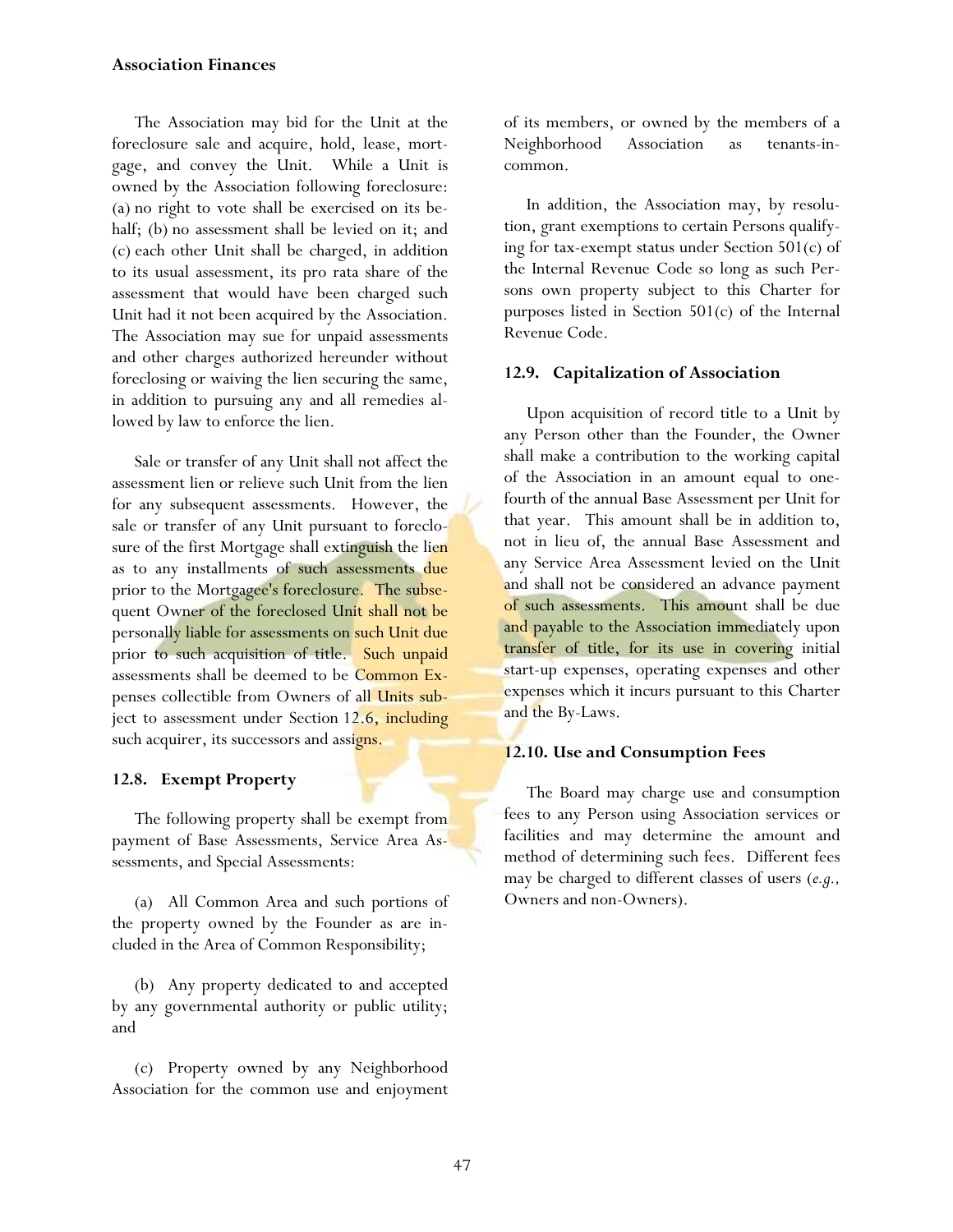# PART FOUR: RELATIONSHIPS WITHIN AND OUTSIDE THE COMMUNITY

*You don't get harmony when everybody sings the same note.* 

 *Doug Floyd* 

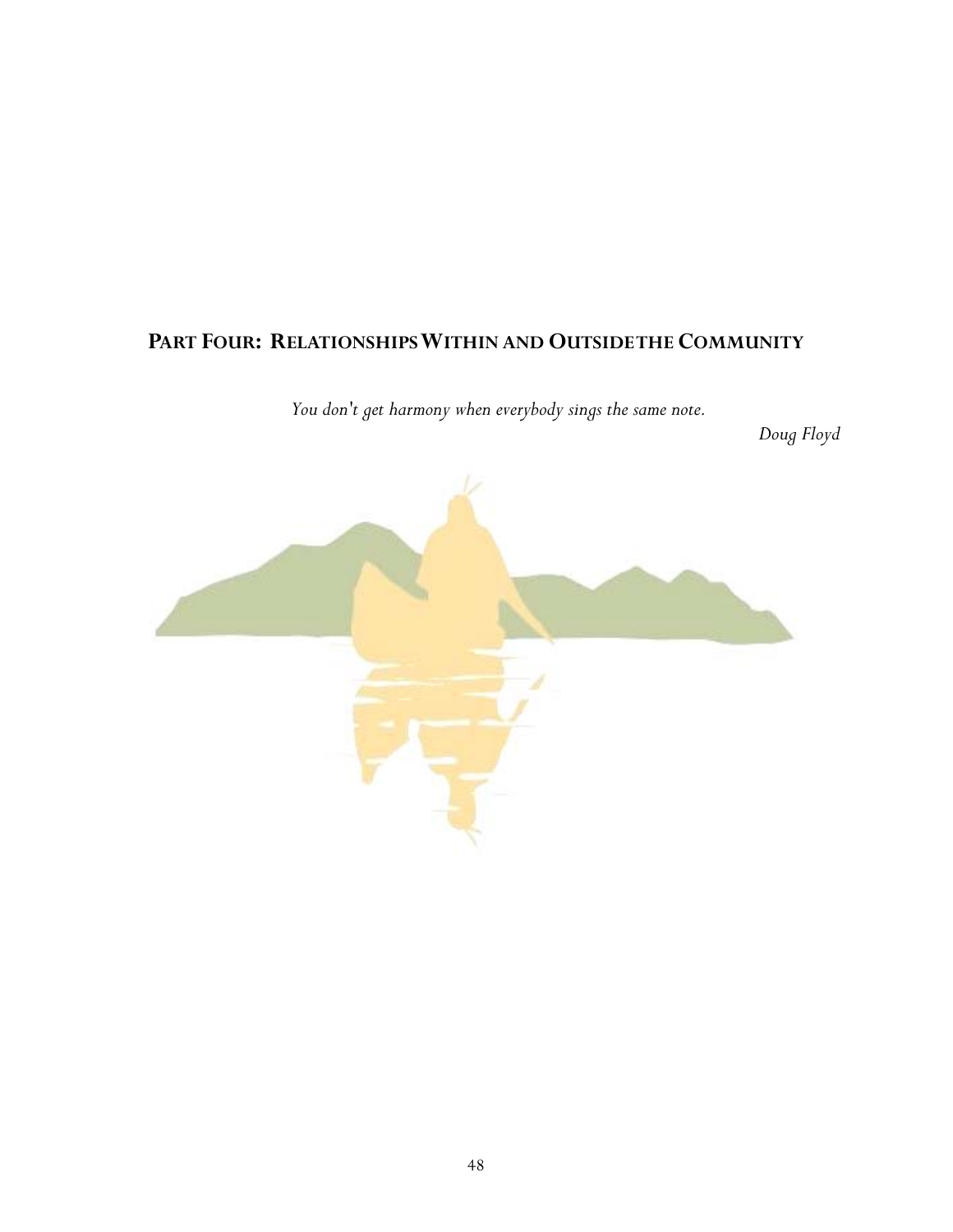# **Chapter 13** \_\_\_\_\_\_\_\_\_\_\_\_\_\_\_\_\_\_\_\_\_\_\_\_\_\_\_\_\_\_\_\_\_\_\_\_\_\_\_\_\_\_\_\_\_\_\_\_ **Easements**

*The easements created in this Chapter establish the rights of Owners to use the Common Area and create various rights for the benefit of owners, the Founder, the Association, and others over property within the Community. Some of these rights are related to development and construction within the Community and on adjacent property, while others relate to the rights of Association to come upon property of others to fulfill its responsibilities and the interrelationships between the Community and the owners of adjacent property.* 

#### **13.1. Easements in Common Area**

An easement is one person's right to go onto the property of another.

The Founder grants to each Owner a nonexclusive right and easement of use, access, and enjoyment in and to the Common Area, subject  $t_0$ .

(a) The Governing Documents and any other applicable covenants;

(b) Any restrictions or limitations contained in any deed conveying such property to the Association;

(c) The Board's right to:

 (i) adopt rules regulating Common Area use and enjoyment, including rules limiting the number of guests who may use the Common Area, and to charge use fees for such use;

 (ii) suspend an Owner's right to use Common Area facilities;

 (iii) dedicate or transfer all or any part of the Common Area, subject to such approval requirements as may be set forth in this Charter;

 (iv) impose reasonable membership requirements and charge reasonable admission or other use fees for the use of any recreational facility situated upon the Common Area;

 (v) rent any portion of the Common Areas on an exclusive or non-exclusive shortterm basis to any Person;

 (vi) permit use of any recreational facilities situated on the Common Area by the general public, which use may be subject to admission charges, membership fees, or other user fees established in the Board's discretion; and

 (vii) mortgage, pledge, or hypothecate any or all of its real or personal property as security for money borrowed or debts incurred; and

(d) Certain Owners' rights to the exclusive use of those portions of the Common Area designated "Limited Common Area."

Any Owner may extend his or her right of use and enjoyment to the members of his or her family, lessees, and social invitees, as applicable, subject to reasonable Board regulation. An Owner who leases his or her Unit shall be deemed to have assigned all such rights to the lessee of such Unit for the period of the lease.

#### **13.2. Easements of Encroachment**

An encroachment occurs when a person's home, fence, or structure of any kind is placed on his or her neighbor's property. This Section provides that minor, inadvertent encroachments are permitted.

The Founder grants reciprocal appurtenant easements of encroachment, and for maintenance and use of any permitted encroachment, between each Unit and any adjacent Common Area and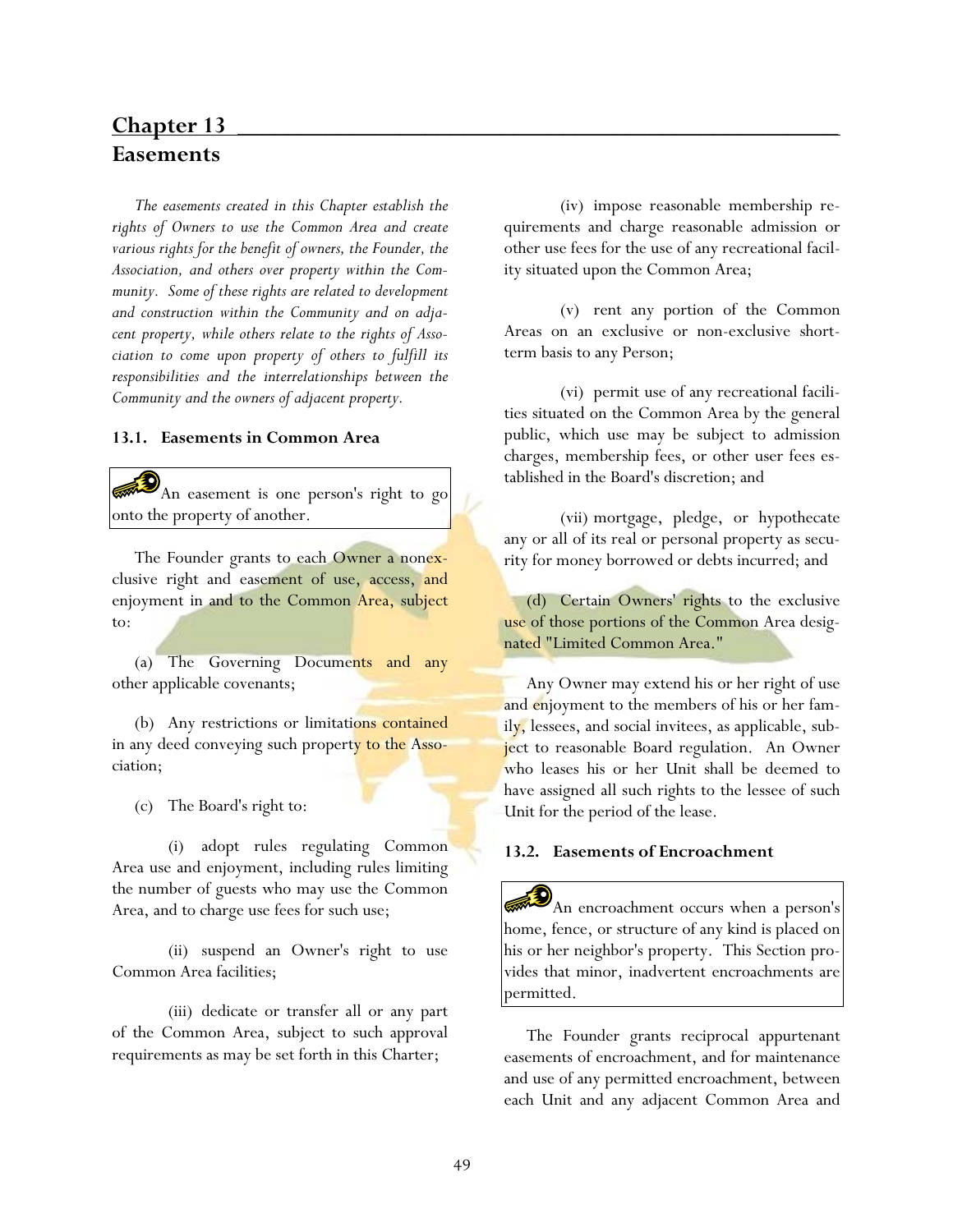# **Easements**

between adjacent Units or any Unit and any Private Amenity. A permitted encroachment is a structure or fixture that extends unintentionally from one person's property onto another's a distance of less than one foot, as measured from any point on the common boundary along a line perpendicular to such boundary. An encroachment easement shall not exist if the encroachment results from willful and knowing conduct on the part of, or with the knowledge and consent of, the Person claiming the benefit of such easement.

## **13.3. Easements for Utilities, Etc**

**(a)** *Installation and Maintenance*. During the Development and Sale Period, the Founder reserves for itself and reserves the right to grant to the Association and all utility providers, perpetual non-exclusive easements throughout Currahee Club (but not through a structure) to the extent reasonably necessary to:

 (i) install utilities and infrastructure, other Community Systems, security and similar systems, and drainage systems to serve Currahee Club;

 (ii) install walkways, pathways and trails, street lights, and signage on property the Founder or the Association owns or within public rights-of-way or easements reserved for such purpose on a recorded plat;

 (iii) inspect, maintain, repair, and replace the utilities, infrastructure, and other improvements described above; and

(iv) access and read utility meters.

Notwithstanding the above, the Founder reserves the right to deny access to any utility or service provider, to the extent permitted by law, or to condition such access on negotiated terms.

**(b)** *Specific Easements*. The Founder also reserves for itself the non-exclusive right and power to grant and record such specific easements as it deems necessary to develop the property described in Exhibits "A" and "B." The location of the easement shall be subject to the written approval of the burdened property Owner, which approval shall not unreasonably be withheld, delayed, or conditioned.

**(c)** *Minimal Interference***.** All work associated with the exercise of the easements described in Subsections (a) and (b) of this Section shall be performed so as to minimize interference with the use and enjoyment of the property burdened by the easement. Upon completion of the work, the Person exercising the easement shall restore the property, to the extent reasonably possible, to the condition existing prior to the commencement of the work. The exercise of these easements shall not extend to permitting entry into the structures on any Unit, nor shall it unreasonably interfere with the use of any Unit and, except in an emergency, entry onto any Unit shall be made only after reasonable notice to the Owner or occupant.

# **13.4. Easements to Serve Additional Property**

The Founder hereby reserves for itself and its duly authorized agents, successors, assigns, and mortgagees, an easement over the Common Area for the purposes of enjoyment, use, access, and development of the property described in Exhibit "B," whether or not such property is made subject to this Charter. This easement includes, but is not limited to, a right of ingress and egress over the Common Area for construction of roads and for connecting and installing utilities on such property. The Person exercising such easement rights shall be responsible for any damage caused to the Common Area as a result of their actions in connection with development of such property.

If the above easement grants permanent access to any property which is not submitted to this Charter, excluding any golf course within or adjacent to the Community, the Founder, or its successors or assigns, shall enter into a reasonable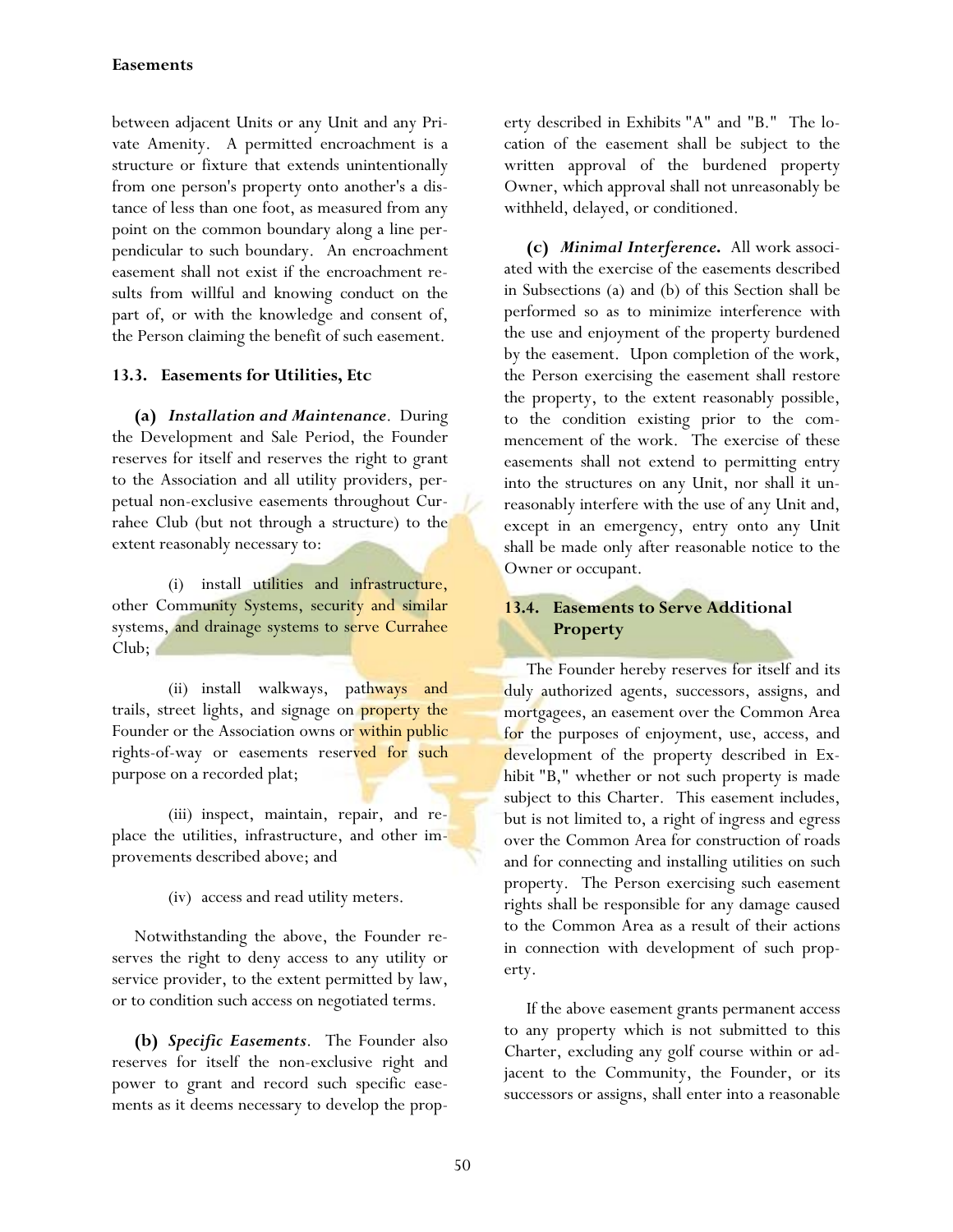# **Easements**

agreement with the Association to share the cost of maintenance that the Association provides for the benefit of the easement holder. The shared maintenance costs may include maintenance to or along any roadway providing access to the benefited property.

# **13.5. Easements for Maintenance, Emergency, and Enforcement**

The Association may come onto the exterior portions of your Unit to do maintenance or to address violations of the covenants. This Section describes the extent of the Association's right in this regard.

By this Charter, the Founder grants to the Association easements over Currahee Club as necessary to enable the Association to fulfill its maintenance responsibilities under Chapter 6 and its enforcement rights under Chapter 8. The Association shall also have the right, but not the obligation, to enter upon any Unit for emergency, security, and safety reasons, to perform maintenance, to inspect for compliance with the Governing Documents, and to enforce the Governing Documents. Any member of the Board and its duly authorized agents and assignees and all emergency personnel in the performance of their duties may exercise such right. Except in an emergency situation, entry shall only be during reasonable hours and after notice to the Owner.

# **13.6. Easements for Lake and Pond Maintenance and Flood Water**

The Founder and the Association have the right to access property bordering water bodies for maintenance and irrigation reasons. They also have the right to cause water bodies in Currahee Club to rise above and fall below their normal banks to perform maintenance.

The Founder reserves for itself, and grants to the Association, and their respective successors, assigns, and designees, the nonexclusive right and easement, but not the obligation, to enter upon bodies of water and wetlands located within the Area of Common Responsibility to (a) install, operate, maintain, and replace pumps to supply irrigation water to the Area of Common Responsibility; (b) construct, maintain, and repair structures and equipment used for retaining water; and (c) maintain such areas in a manner consistent with the Community-Wide Standard. The Founder, the Association, and their successors, assigns, and designees shall have an access easement over and across any of Currahee Club abutting or containing bodies of water or wetlands to the extent reasonably necessary to exercise their rights under this Section.

The Founder further reserves for itself and grants to the Association, and to their respective successors, assigns, and designees, a perpetual, nonexclusive right and easement of access and encroachment over the Common Area and Units (but not the dwellings thereon) adjacent to or within 50 feet of bodies of water and wetlands within Currahee Club, to (a) temporarily flood and back water upon and maintain water over such portions of Currahee Club; (b) alter in any manner, including raising and lowering the water level, and generally maintain the bodies of water and wetlands within the Area of Common Responsibility; and (c) maintain and landscape the slopes and banks pertaining to such areas. All persons entitled to exercise these easements shall use reasonable care in and repair any damage resulting from the intentional exercise of such easements. Nothing herein shall be construed to make the Founder or any other Person liable for damage resulting from flooding due mechanical failure or due to weather events or other natural occurrences.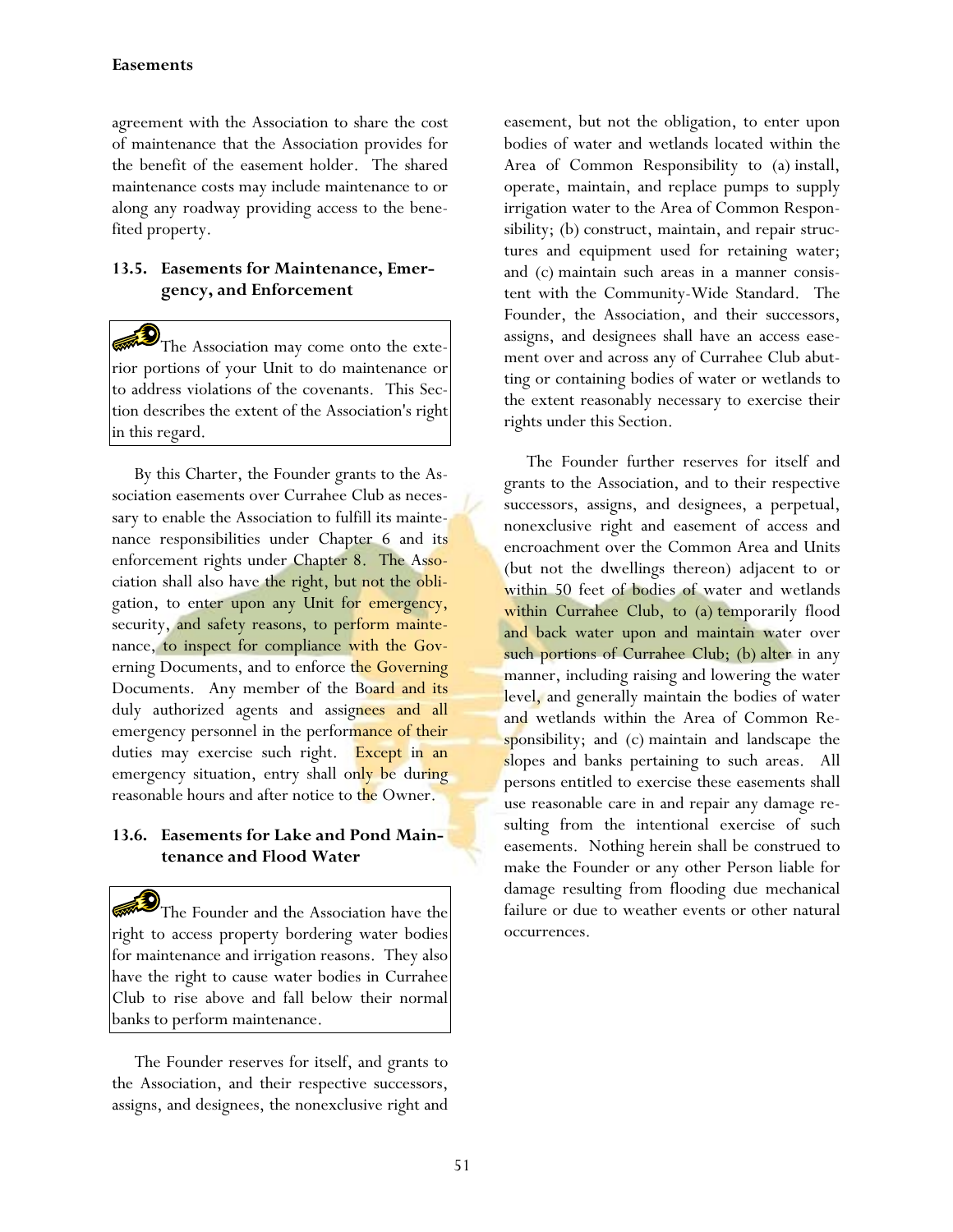# **13.7. Easements for Golf Courses**

 $\mathbf{D}_{\text{If a golf course is close to your Unit, you}}$ can expect that golf balls and people will come on or near your Unit. This Section acknowledges that activities relating to the golf course will affect Units.

The Community is burdened with an easement permitting golf balls unintentionally to come upon areas adjacent to or in the vicinity of a golf course, and for golfers at reasonable times and in a reasonable manner to come upon the Common Area, common property of a Neighborhood Association, or the exterior portions of a Unit to retrieve errant golf balls. However, if any Unit is fenced or walled, the golfer shall seek the Owner's permission before entry. The existence of this easement shall not relieve golfers of liability for damage caused by errant golf balls.

Under no circumstances shall any of the following Persons be held liable for any damage or injury resulting from errant golf balls or the exercise of this easement: the Founder; the Association or its members (in their capacities as such); the owner of a golf course, its successors, successors-in-title to the golf course, or assigns; any builder or contractor (in their capacities as such); any shareholder, officer, director, or partner of any of the foregoing, or any officer or director of any partner.

The owner of any golf course within or adjacent to any portion of Currahee Club, its agents, successors and assigns, shall at all times have a right and non-exclusive easement of access and use over those portions of the Common Areas reasonably necessary to the operation, maintenance, repair, and replacement of its golf course. This easement shall include, but is not limited to, the golf course owner's right to draw water from any lake within the Community as reasonably necessary for the operation, maintenance, repair, and replacement of its golf course.

The Community is hereby burdened with a non-exclusive easement in favor of the adjacent golf course for overspray of water from the irrigation system serving such golf course. Water used to irrigate the golf course may be water drawn from ponds or lakes located within or outside the Community, including Lake Hartwell, or other sources. Such water may or may not be treated, may or may not be potable water, and may be irrigation quality water. **Under no circumstances shall Founder, the Association, or the owner of such golf course be held liable for any damage, injury, or nuisance resulting from such overspray or the exercise of this easement.** 

The owner of any golf course within or adjacent to any portion of Currahee Club, its successors and assigns, shall have a perpetual, exclusive easement of access over Currahee Club for the purpose of retrieving golf balls from bodies of water within the Common Areas lying reasonably within range of golf balls hit from its golf course.

The Community is hereby burdened with easements in favor of the golf course for golf cart paths serving the golf course. Under no circumstances shall the Association or the owner of the golf course, or their respective agents, successors, or assigns, be held liable for any damage or injury resulting from the exercise of this easement.

Furthermore, the owner of any golf course, its respective agents, successors and assigns, as well as its members, guests, invitees, employees, and authorized users of the golf course shall at all times have a right and non-exclusive easement of access and use over the golf cart paths, if any, and located within the Community as reasonably necessary for the use and enjoyment of the golf course. Use of the cart paths for any other purpose than for use and enjoyment of the golf course in accordance with the rules and regulations of the owner of the golf course is prohibited. Such prohibition, includes, without limitation, use of the cart paths for walking, jogging,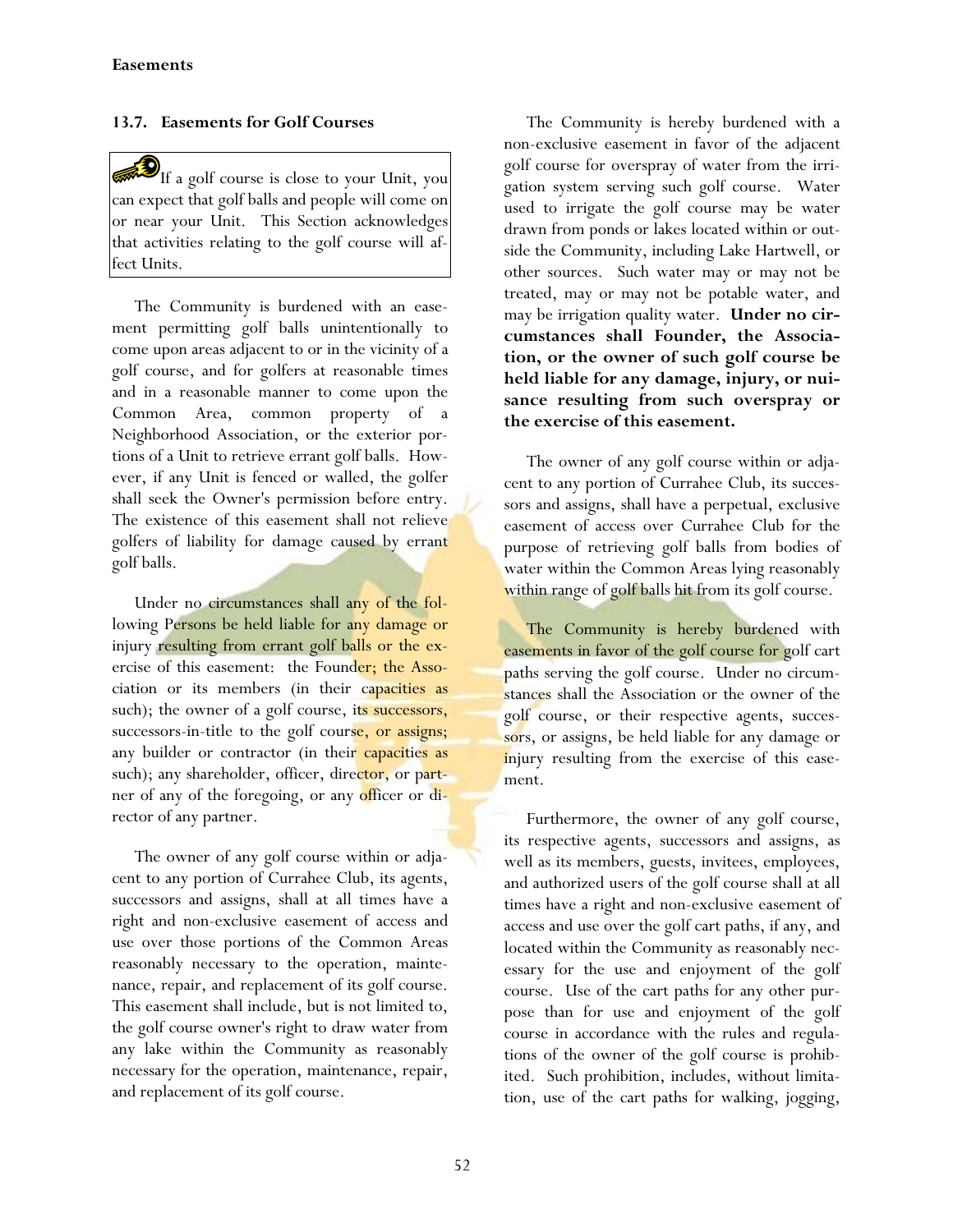# **Easements**

bicycling, skateboarding, rollerskating, rollerblading, and walking animals.

# **13.8. Easements for Access to Cemetery Site**

A cemetery site of historic importance exists within the Common Areas of the Community. The cemetery site shall not be disturbed or removed either by Founder, the Association, or any Owner or occupant of a Unit. The Association shall be obligated to protect and preserve the cemetery in accordance with the Community-Wide Standard. Protection and preservation of the cemetery site may include, but is not limited to, the construction of walls, fences, gates, and barriers and the installation of signs, plants, and other landscaping. The cost of maintaining such protection and preservation measures shall be a Common Expense of the Association.

Founder reserves for itself and the Association a nonexclusive, perpetual easement over the Common Areas to maintain and preserve the cemetery site. Such easement shall affect only such portions of the Common Area as Founder or the Association, as the case may be, deems reasonably necessary for such purposes. Founder further reserves for itself and the Association the right to grant nonexclusive easements over the Common Areas to (a) travel to and from such cemetery site and (b) perform traditional, cultural and/or religious practices at such cemetery site, to any individual who is or may be related to any individual interred at such cemetery site. Both Founder and the Association reserve the right to require proof of the relationship to the interred. Such easements shall affect only such portions of the Common Areas as Founder or the Association, as the case may be, deems reasonably necessary for such purposes and may be subject to such reasonable terms, conditions and restrictions that Founder or the Association may impose. Persons utilizing easements pursuant to this Section should do so in a careful, considerate and conscientious manner and take reasonable steps to avoid disturbing Owners.

## **13.9. Easements over Private Roadways**

(a) Not later than the expiration of the Development and Sale Period, the Founder will transfer the private roadways within the Community ("**Roadways**") to the Association as Common Area, subject to the easements for access described in this Charter, easements previously created for the benefit of property adjacent to the property described on Exhibits "A" and "B," and such additional easements as the Founder deems appropriate. Use of such Roadways shall be subject to and in accordance with any rights and easements shown on the recorded subdivision plats of the Community and such reasonable Use Restrictions and Rules as the Association may adopt from time to time consistent with this Charter, the recorded subdivision plats, and any law, ordinance, or regulation governing the Community.

(b) The Founder hereby reserves for itself, its agents, employees, successors, assigns, and other persons it may designate, an easement over the Roadways for the purpose of constructing, maintaining, repairing, or rebuilding any subdivision improvements installed or to be installed in the Community and for performing any other work within the Community which the Founder deems reasonably necessary, in its discretion, or which the Founder is required to perform pursuant to a contract with any Owner or pursuant to the requirements of any government agency having jurisdiction over the Community. The Founder hereby authorizes the contractors, subcontractors, laborers, materialmen, and other Persons providing construction services and materials to any Unit to exercise this easement for access to such Unit, subject to such rules as the Association may adopt; however, during the Development and Sale Period, the Founder shall have the right to restrict use of all or portions of the Roadways and designate alternate access for such Persons, and to revoke such authorization and prohibit the use of the Roadways by Persons who violate the Governing Documents or any agreement with the Founder.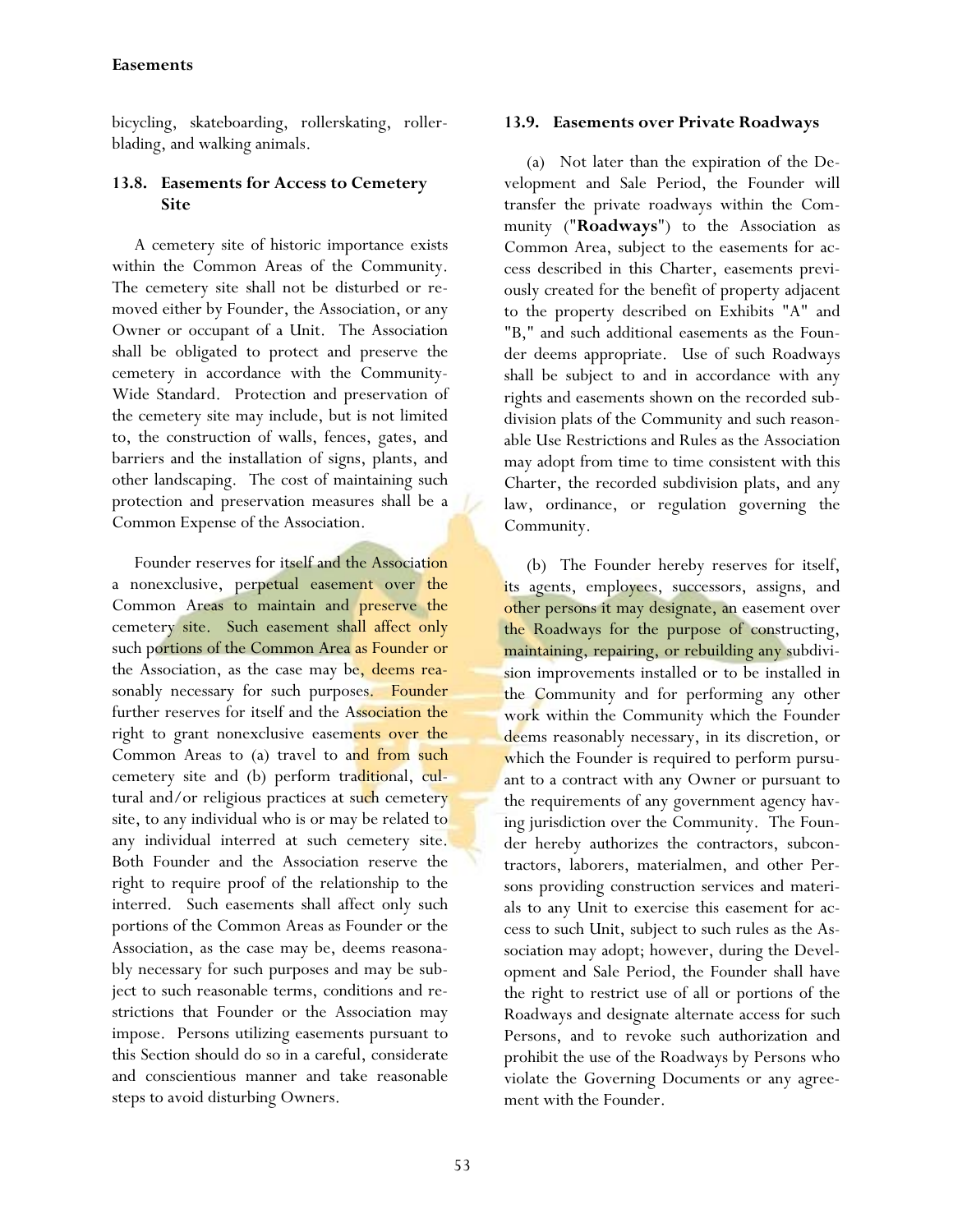# **Easements**

(c) The Founder hereby creates a perpetual, nonexclusive easement for access, ingress, and egress over the Roadways for law enforcement, fire fighting, paramedic, rescue, and other emergency vehicles, equipment, and personnel; for school buses; for U.S. Postal Service delivery vehicles and personnel; utility providers, and for vehicles, equipment, and personnel providing garbage collection service to the Community; however, such easement shall not authorize any such Persons to enter the Community except while acting in their official capacities. The Association shall have the right to limit access for garbage collection purposes to such days of the week as the Board may specify.

(d) Founder reserves for itself and affiliates of Founder a perpetual, non-exclusive easement of access to and use of the Roadways and Common Areas in connection with the marketing and sale of other communities which Founder or any affiliates of Founder may be developing and marketing, in order to show the Community as an example of the Founder's developments.

(e) The Founder hereby establishes for the benefit of the Private Amenities and their members (regardless of whether such members are Owners hereunder), guests, invitees, employees, agents, contractors, and designees, a right and nonexclusive easement of access and use over all Roadways reasonably necessary to travel between the entrance to Currahee Club and the Private Amenities. Without limiting the generality of the foregoing, members of the Private Amenities and guests and invitees of the Private Amenities shall have the right to park their vehicles on the Roadways at reasonable times before, during, and after tournaments and other similar functions held by or at the Private Amenities, to the extent that the Private Amenities have insufficient parking to accommodate such vehicles.

(f) The existence of the easements described in this section shall not preclude the Association from maintaining gates or other devices or systems designed to limit general vehicular access to the Community, provided that the Association at all times maintains systems and/or procedures to permit entry of Persons authorized to exercise the easements granted in this subsection without unreasonable interference or delay.

# **NOTES AND THOUGHTS**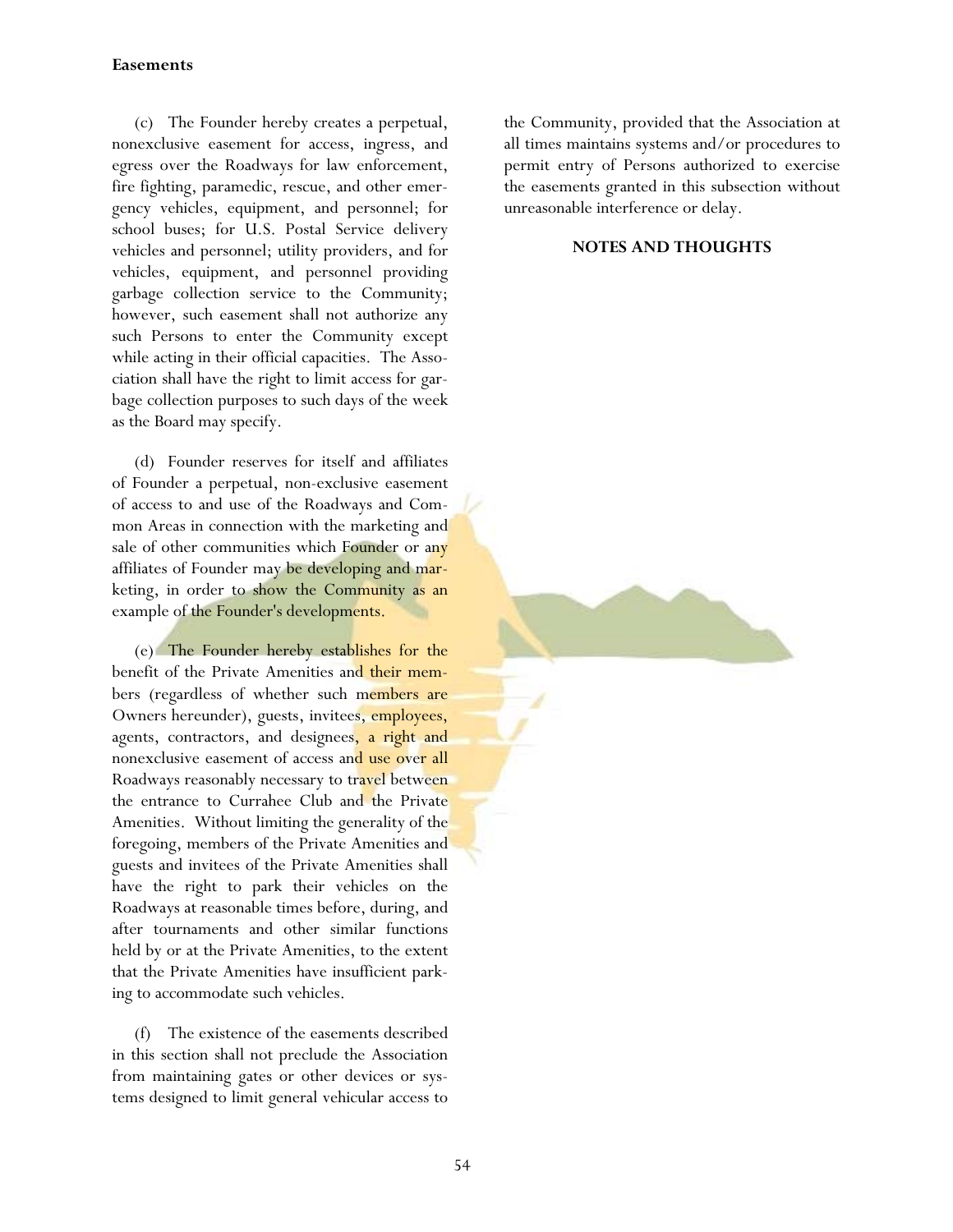# **Chapter 14** \_\_\_\_\_\_\_\_\_\_\_\_\_\_\_\_\_\_\_\_\_\_\_\_\_\_\_\_\_\_\_\_\_\_\_\_\_\_\_\_\_\_\_\_\_\_\_\_ **Private Amenities**

*Various recreational and other facilities may be located within or in the vicinity of the Community that are privately owned and operated by Persons other than the Association. Those facilities are not part of the Common Area of the Community and ownership of property in the Community does not give any person the right to use them. This Chapter explains the right of the owners of those facilities to determine if and on what terms they wish to make their facilities available for use by Owners. It also establishes certain rights for the benefit of the owners of such facilities.*

## **14.1. General**

Any property and facilities located within, adjacent to, or near Currahee Club which Persons other than the Association own and operate for recreational, commercial and related purposes are "**Private Amenities**." The Private Amenities shall include, without limitation, any golf courses that are located and their related and supporting facilities and improvements.

No Person gains any right to enter or to use any Private Amenity by virtue of membership in the Association or ownership or occupancy of a Unit except as set forth in the Recreational Covenant. Access to and use of any Private Amenity is strictly subject to the rules and procedures of the owner of such Private Amenity.

Pursuant to the Recreational Covenant, every Owner shall be extended a "Resident" membership in the "Social" use category in The Currahee Club ("**Club**"). Membership in the Club is subject to the terms of the "Membership Policies," including, the provisions regarding payment of membership dues and fees and the Club's rules and policies, including suspension and expulsion from the Club. By virtue of taking title to a Unit, each Owner agrees, on behalf of itself, its heirs, personal representatives, and successors-in-title

to the Unit, to pay periodic dues to the Club regardless of such Owner's use or nonuse of the Club's facilities and to comply with the terms of the Membership Policies as long as such Owner owns a Unit within the Community subject to the Recreational Covenant. Each Owner's Resident membership in the Social use category in the Club shall be effective immediately upon taking title to a Unit subject to the Recreational Covenant and shall continue so long as such Owner owns a Unit within the Community subject to the Recreational Covenant, subject to all of the provisions of the Membership Policies. The obligation to pay dues to the Club and the benefits of the Resident membership in the Social use category in the Club shall run with the title to the Unit subject to the Recreational Covenant and shall be binding on all subsequent Owners of such Unit.

The Club, or its successors or assigns, as set forth in the Recreational Covenant, has a lien against each Unit subject to the Recreational Covenant to secure the obligation of each such Unit to pay any and all membership dues as set forth in the Recreational Covenant. Such liens shall also secure the interest on any unpaid membership dues (subject to the limitations of Georgia law) and any costs of collection (including attorneys fees, lien fees, and administrative costs). Such liens shall be superior to all other liens except those held by the Association and those set forth in Section 12.7(a). The Club may enforce its lien by suit, judgment, and judicial or non-judicial foreclosure in the same manner as the Association under Chapter 12. Furthermore, in the event that any Owner owes to the Club dues or fees that are 90 or more days past due, upon written notification from the Club, the Association shall pay such dues on behalf of the Owner to the Club and the Association shall levy a Specific Assessment in accordance with Section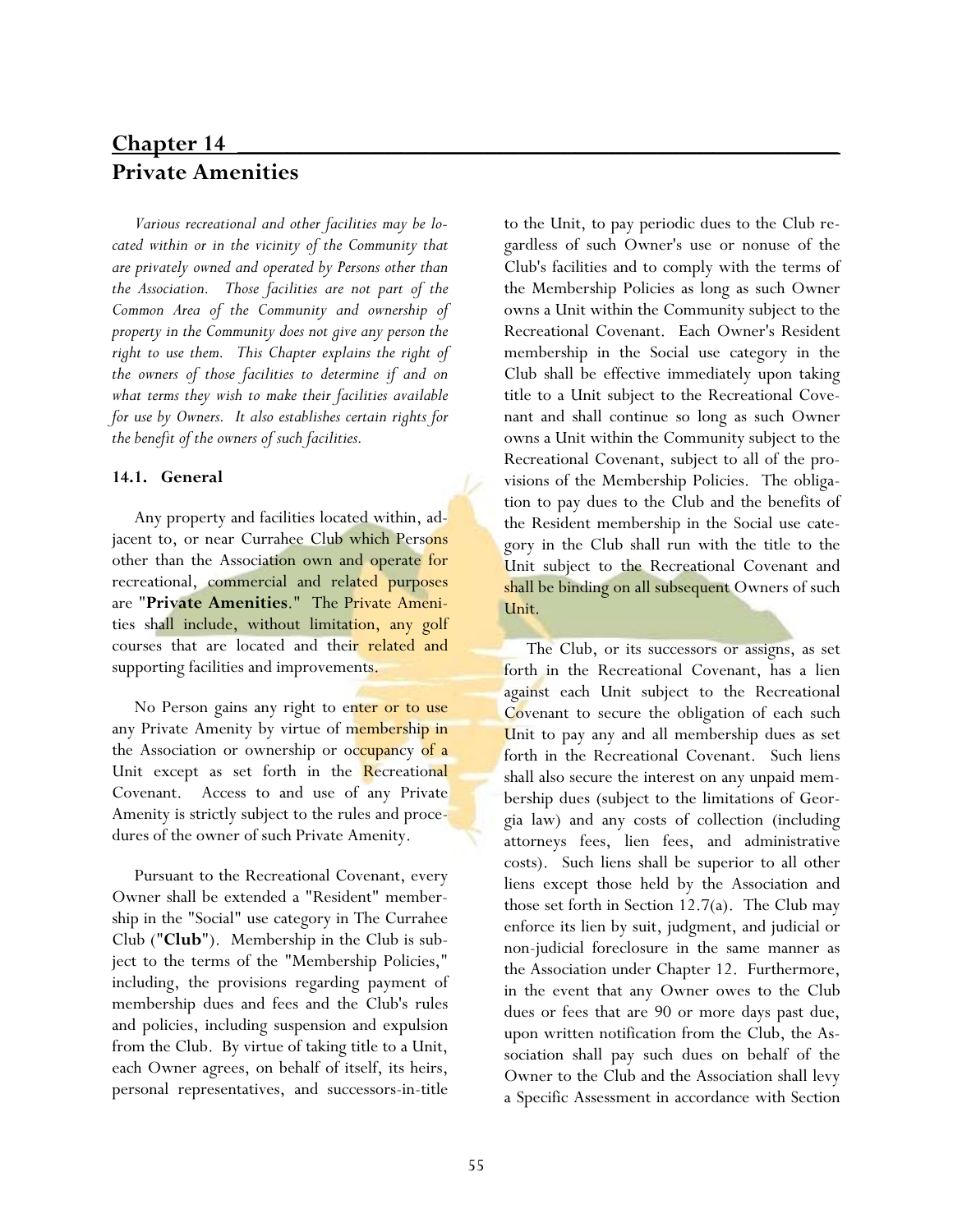# **Private Amenities**

12.4 against such Owner's Unit in the amount paid to the Club.

Each Owner and occupant of a Unit acknowledges and agrees to refrain from, and to cause their respective guests and invitees to refrain from, entering upon a Private Amenity, including any portion of any golf course, except in accordance with the Recreational Covenant without the prior permission of the owner or operator of the Private Amenity and further acknowledge and agree that any such unauthorized entry may be deemed a trespass.

All Persons are hereby advised that no representations or warranties have been or are made by the Founder, the Association, or by any Person acting on behalf of any of the foregoing with regard to the continuing ownership or operation of the Private Amenities. No purported representation or warranty in such regard, written or oral, shall be effective unless specifically set forth in a written instrument which the record owner of the Private Amenity executes.

Ownership or operation of any Private Amenity may change at any time. This may be for different reasons, such as (a) the sale to or assumption of operations by an independent Person, (b) establishment of, or conversion of the membership structure to, an "equity" club or similar arrangement whereby the members of a Private Amenity or an entity owned or controlled by its members become the owner(s) and/or operator(s) of the Private Amenity, or (c) the conveyance of a Private Amenity to one or more affiliates of Founder. Consent of the Association, any Neighborhood Association, or any Owner shall **not** be required to effectuate any change in ownership or operation of any Private Amenity, subject to the terms of any written agreements entered into by such owners.

Additional rights to use the Private Amenities will be granted only to such persons, and on such terms and conditions, as may be determined by their respective owners. Such owners shall have

the right, from time to time in their sole and absolute discretion and without notice, to amend or waive the terms and conditions of use of their respective Private Amenities and to terminate use rights altogether.

### **14.2. View Impairment**

The Founder, the Association, or the owner of any Private Amenity, does not guarantee or represent that any view over and across the Private Amenity from Units adjacent to the Private Amenity will be preserved without impairment. Owners of the Private Amenities shall have no obligation to prune or thin trees or other landscaping, and shall have the right, in their sole and absolute discretion, to add trees and other landscaping to the Private Amenities from time to time. In addition, the owner of any Private Amenity which includes a golf course may, in its sole and absolute discretion, change the location, configuration, size, and elevation of the trees, bunkers, fairways and greens from time to time. Any such additions or changes may diminish or obstruct any view from the Units and any express or implied easements for view purposes or for the passage of light and air are hereby expressly disclaimed.

# **14.3. Rights of Access and Parking**

There is hereby established for the benefit of any Private Amenity and its members (regardless of whether such members are Owners hereunder), guests, invitees, employees, agents, contractors, and designees, a right and nonexclusive easement of access and use over all private roadways located within Currahee Club reasonably necessary to travel between the entrance to Currahee Club and the Private Amenity and over those portions of Currahee Club (whether Common Area or otherwise) reasonably necessary to the operation, maintenance, repair, and replacement of the Private Amenity. Without limiting the generality of the foregoing, members of any Private Amenity and the guests and invitees of such Private Amenity shall have the right to park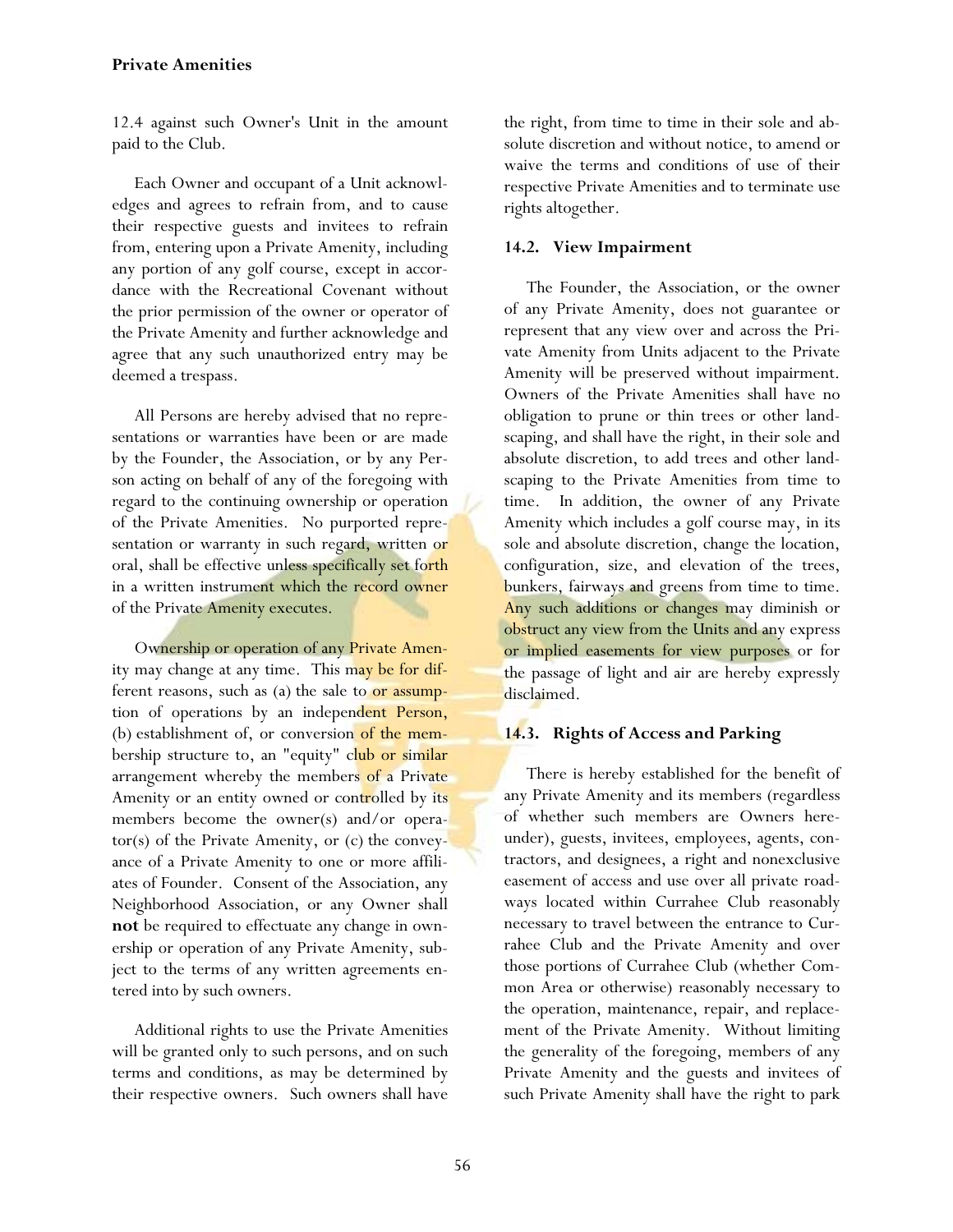their vehicles on the roadways located within Currahee Club at reasonable times before, during, and after tournaments, other similar functions, and special events held by or at the Private Amenity to the extent that the Private Amenity has insufficient parking to accommodate such vehicles.

# **14.4. Design Control**

No person shall approve any improvement to any portion of Currahee Club which is adjacent to or otherwise in the direct line of sight of any Private Amenity without giving the Private Amenity at least 30 days' prior written notice of its intent to approve the same together with copies of the request and all other documents and information finally submitted in such regard. The owner of such Private Amenity shall then have 30 days to respond in writing approving or disapproving the proposal, stating in detail the reasons for any disapproval. The failure of the owner of such Private Amenity to respond to the notice within the 30-day period shall constitute a waiver of the Private Amenity's right to object to the matter. This Section shall also apply to any work on the Common Area or any common property or common elements of a Neighborhood Association, if any.

# **14.5. Limitations on Amendments**

In recognition of the fact that the provisions of this Chapter are for the benefit of the Private Amenities, no amendment to this Chapter, and no amendment in derogation of any other provisions of this Charter benefiting any Private Amenity, may be made without the written approval of the Private Amenities. However, the foregoing shall not apply to the Founder's amendments.

# **14.6. Jurisdiction and Cooperation**

It is the Founder's intention that the Association and the Private Amenities shall cooperate to the maximum extent possible in the operation of Currahee Club and the Private Amenities. Each shall reasonably assist the other in upholding the Community-Wide Standard as it pertains to maintenance and the Design Guidelines.

# **14.7. Assessments**

In consideration of the fact that the Private Amenity will benefit from maintenance of the roads, rights-of-way, and Common Areas within Currahee Club, after termination of the Founder Control Period a Private Amenity and the Association may enter into a contractual arrangement or covenant to share costs obligating the Private Amenity to contribute funds for, among other things, shared property or services and/or a higher level of Common Area maintenance.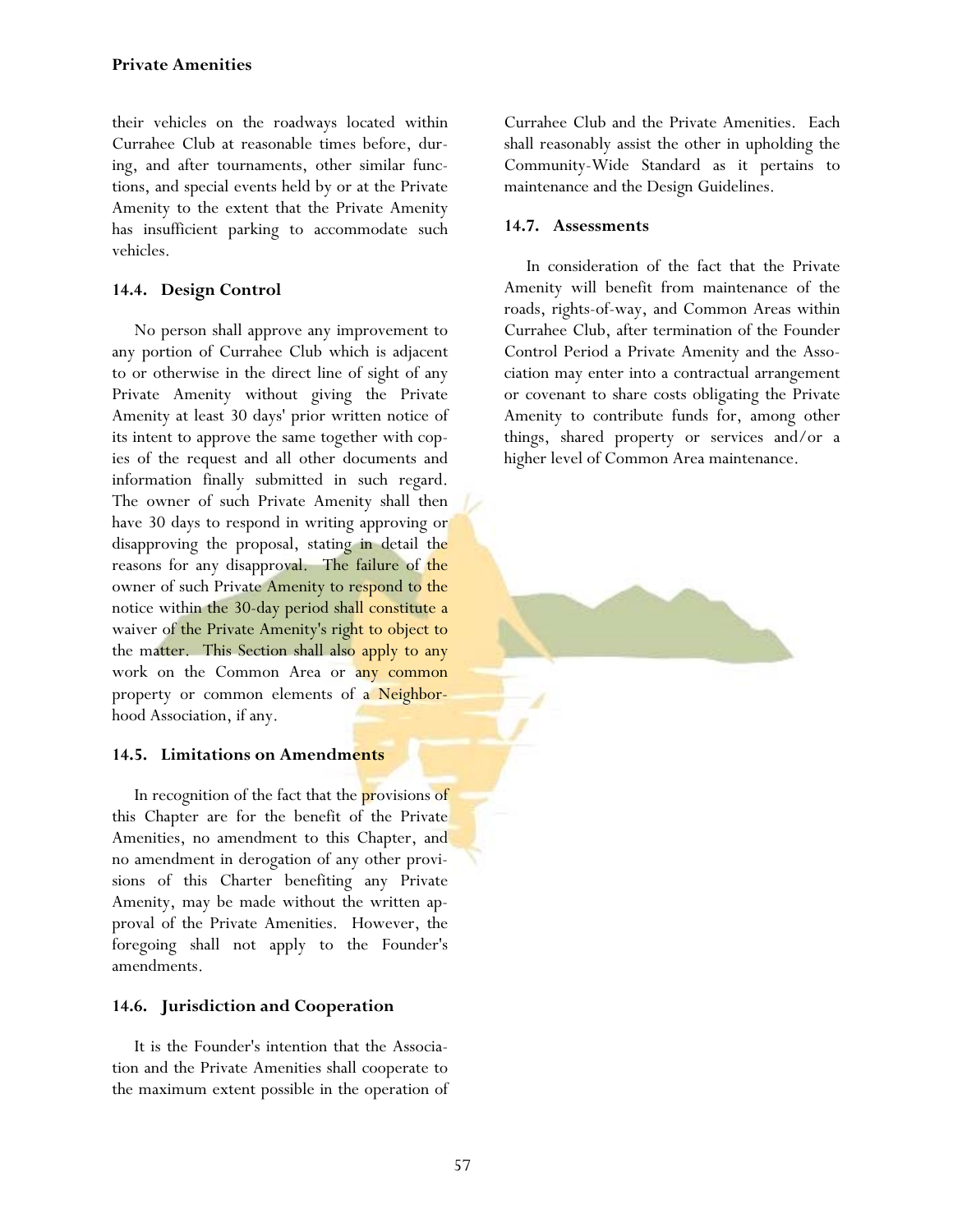# **Chapter 15** \_\_\_\_\_\_\_\_\_\_\_\_\_\_\_\_\_\_\_\_\_\_\_\_\_\_\_\_\_\_\_\_\_\_\_\_\_\_\_\_\_\_\_\_\_\_\_\_ **Disclosures and Waivers**

*This Chapter discloses some important information about the Community for the benefit of prospective purchasers of property in the Community. Each Owner, by accepting a deed to property in the Community, also accepts and agrees to the matters set forth in this Chapter.* 

# **15.1. Facilities and Services Open to the Public**

 Certain facilities and areas within Currahee Club may be open for use and enjoyment of the public. Such facilities and areas may include, by way of example: greenbelts, trails and paths, parks, and other neighborhood spots conducive to gathering and interaction, roads, sidewalks, and medians. The Founder may designate such facilities and areas as open to the public at the time the Founder makes them a part of the Area of Common Responsibility, or the Board may so designate at any time thereafter. **Each Owner and occupant of a Unit, by accepting any interest in a Unit or occupying a Unit, acknowledges that such public access may occur and agrees that the Association shall have no responsibility or liability for monitoring, restricting, or preventing such access, nor for any loss or damage that any person exercising such easements may cause.**

# **15.2. Safety and Security**

Each Owner and occupant of a Unit, and their respective guests and invitees, shall be responsible for their own personal safety and the security of their property in Currahee Club. The Association may, but shall not be obligated to, maintain or support certain activities within Currahee Club designed to promote or enhance the level of safety or security which each person provides for himself or herself and his or her property. However, neither the Association nor the Founder shall in any way be considered insurers or guarantors of safety or security within Currahee Club, nor shall either be held liable for any loss or damage by reason of failure to provide adequate security or ineffectiveness of security measures undertaken.

**No representation or warranty is made that any systems or measures, including security monitoring systems or any mechanism or system for limiting access to Currahee Club, cannot be compromised or circumvented, nor that any such systems or security measures undertaken will in all cases prevent loss or provide the detection or protection for which the system is designed or intended. Each Owner acknowledges, understands, and shall be responsible for informing its tenants and all occupants of its Unit that the Association, its Board and committees, and the Founder are not insurers or guarantors of security or safety and that each Person within Currahee Club assumes all risks of personal injury and loss or damage to property, including Units and the contents of Units, resulting from acts of third parties.** 

# **15.3. Changes in Master Plan**

Each Owner acknowledges that Currahee Club is a master planned community, the development of which is likely to extend over many years, and agrees that neither the Association nor any Neighborhood Association shall engage in, or use Association funds to support, any protest, challenge, or other form of objection to (a) changes in uses or density of property within Currahee Club, or (b) changes in the Master Plan as it relates to property outside Currahee Club,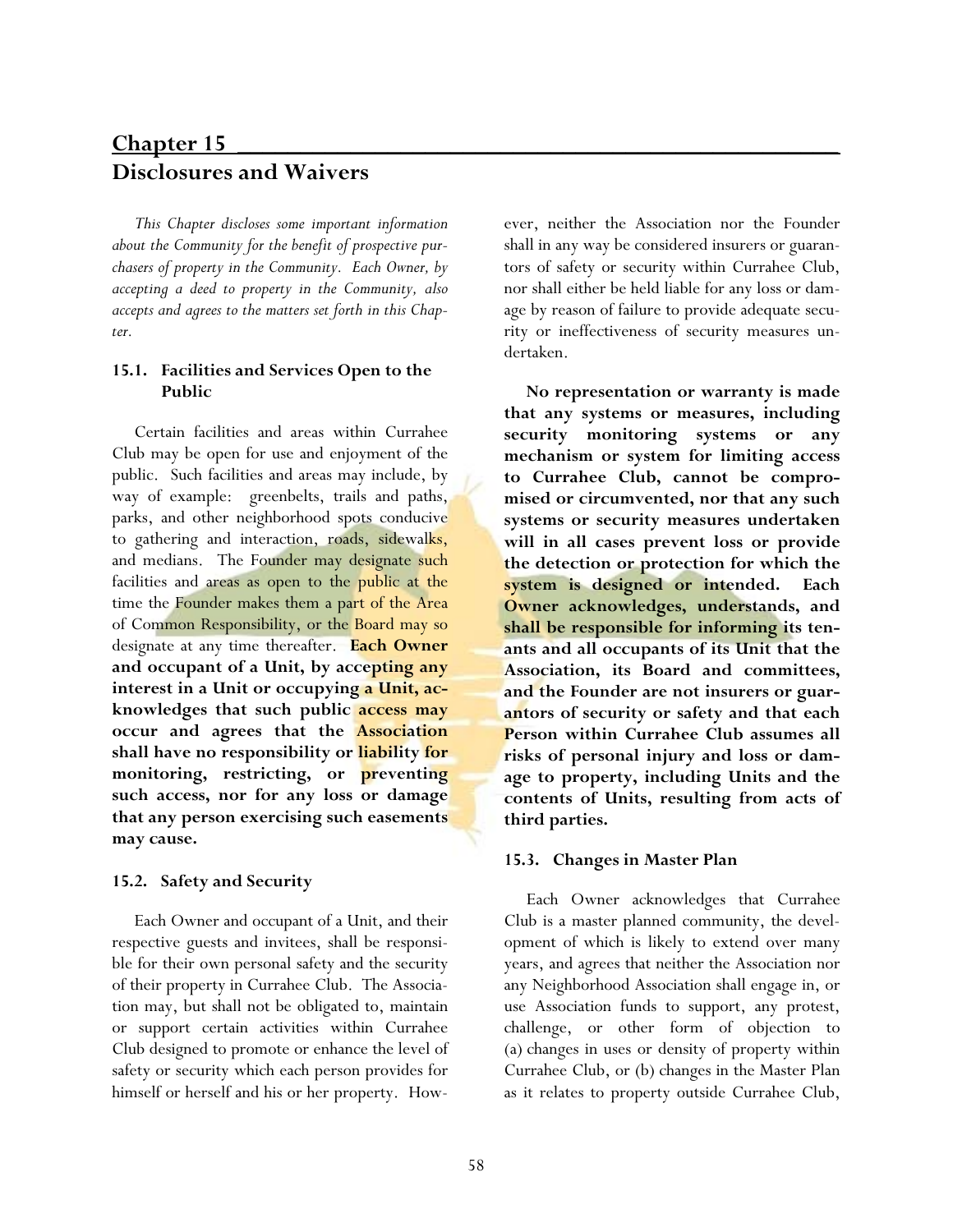without the Founder's prior written consent, which consent may be granted or withheld in the Founder's discretion.

# **15.4. View Impairment**

Neither the Founder nor the Association guarantee or represent that any view over and across the Units, any open space within the Community, or any golf course or other Private Amenity will be preserved without impairment. The Founder, the Association, and any Private Amenity owner shall not be obligated to relocate, prune, or thin trees or other landscaping except to maintain the Community-Wide Standard or as otherwise required under a separate covenant or agreement. The Association (with respect to the Common Area) and Private Amenity owners (with respect to Private Amenity property) have the right to add trees and other landscaping from time to time subject to applicable law. There shall be no express or implied easements for view purposes or for the passage of light and air.

Any golf course owner may, in its discretion, but shall not be obligated to, change the location, size, configuration, landscaping, topography, hydrology, and elevation of the tees, bunkers, fairways, greens, buildings, improvements, landscaping, and water features on such golf course. Any such additions or changes to such golf course may diminish or obstruct the view from the Units.

# **15.5. Notices and Disclaimers as to Community Systems**

Each Owner acknowledges that interruptions in cable television and other Community Systems and services will occur from time to time. The Founder or any of its successors or assigns shall not be liable for, and no Community System or service user shall be entitled to refund, rebate, discount, or offset in applicable fees for, any interruption in Community Systems and services, regardless of whether or not such interruption is caused by reasons within the service provider's control.

# **15.6. Noise from Water, Sewer and Golf Course Operations.**

The Association and the Private Amenities may make use of pumps, pipes and lines for pumping and transport of water which may be located within easements for such purpose on Units. The pumping and transport of water within Currahee Club may generate noise which is audible to occupants of Units and other persons in the vicinity of such pumps, pipes, or lines. Likewise, the sewage system serving Currahee Club may require the installation and operation of sewer lift stations at which may generate motor noise when operating that may be audible to occupants of Units and other persons in the vicinity of such lift stations.

In addition, the Private Amenities may make use of various maintenance equipment, such as mowers and trimmers, that generate noise audible to occupants of Units and other persons in the vicinity of the Private Amenities at the time such maintenance is being performed. Such maintenance is likely to be performed early in the morning or in the evening to prevent disruption of the Private Amenities' daily operations.

Neither the owner or operator of the Private Amenities, the Founder, Builders, the Association, nor the members, partners, affiliates, officers, directors, agents or employees of any of the foregoing, shall have any duty to take action to abate noise from any of the foregoing activities, nor shall any of them be liable for any claim of damages or injury to any Person or property arising out of or related to noise resulting from any of the foregoing activities.

# **15.7. Natural Conditions.**

(a) Currahee Club contains a number of manmade, natural and environmentally sensitive areas that may serve as habitats for a variety of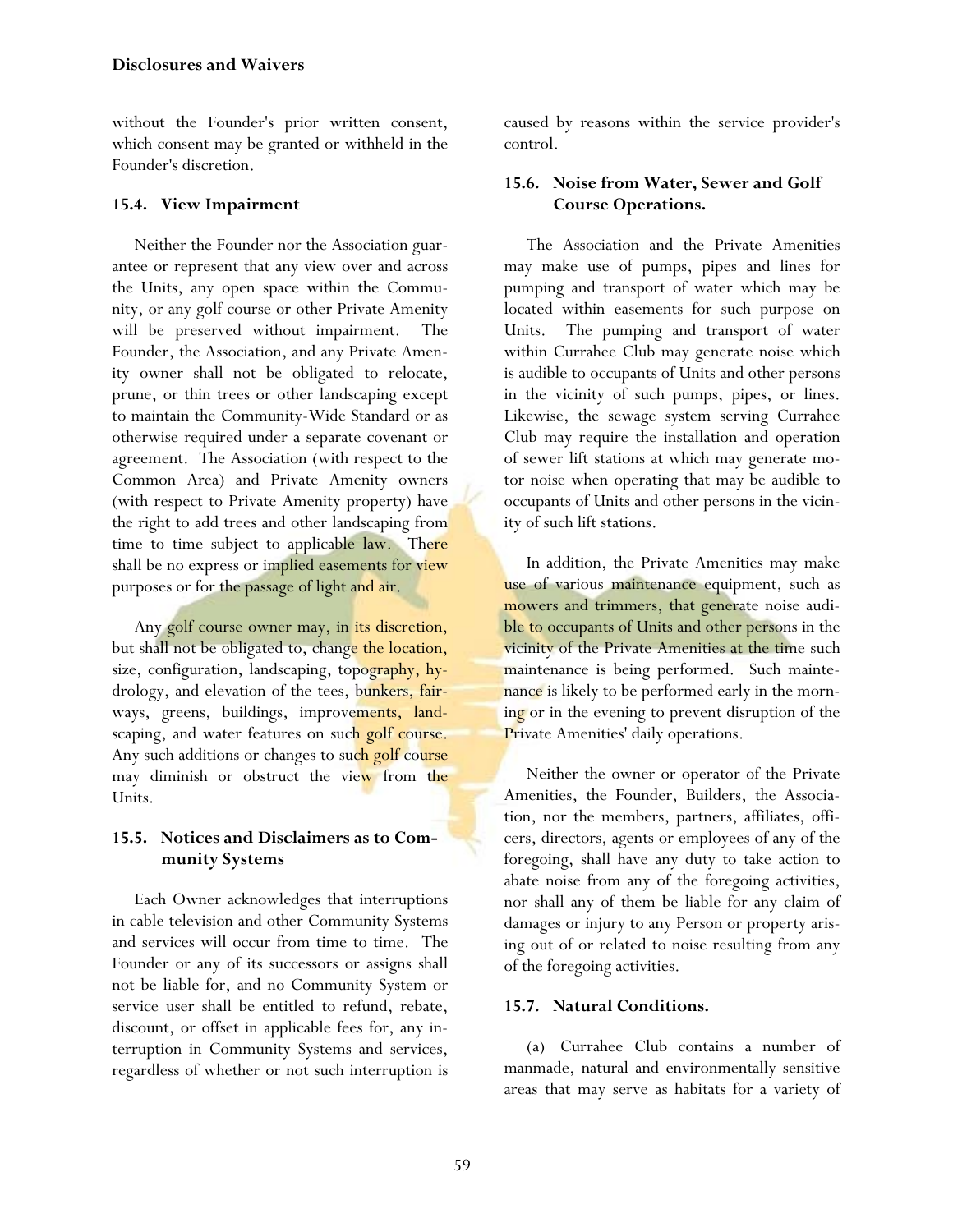## **Disclosures and Waivers**

native plants and wildlife, including insects, snakes and other reptiles, and other animals, some of which may pose hazards to persons or pets coming in contact with them. Each Owner and occupant of any Unit, and every person entering Currahee Club (i) acknowledges that such plants and wildlife are indigenous to the area and are not restrained or restricted in their movement within or through Currahee Club; and (ii) assumes all risk of personal injury arising from the presence of such plants and wildlife within Currahee Club. Neither the Association, the Founder, any Builder, nor the members, partners, affiliates, officers, directors, agents or employees of any of the foregoing, shall have any duty to take action to control, remove, or eradicate any plant or wildlife in Currahee Club, nor shall they have any liability for any injury resulting from the presence, movement or propagation of any plant or wildlife within or through Currahee Club.

(b) The natural areas described in subsection (a) above may also contain creeks, ponds, or intermittent pools of water, muddy areas, and underbrush, among other things, all of which are important to the ecological balance and maintenance of the area as a wildlife habitat. No Owner or occupant of a Unit shall enter upon, or permit their guests or any other person acting on their behalf to enter upon, or disturb such areas in any way without the Association's or the Founder's prior approval.

# **15.8. Conservation Areas**

Currahee Club contains wetland, floodplain, and woodland conservation areas, many of which are adjacent to and abut Units and other property within the development. These areas have been specifically set aside by Founder with the concurrence and approval of various local, state and Federal regulatory agencies for their preservation, management, and protection. Conservation easements either have been or may be placed on these areas with the intent and purpose of setting aside these areas in perpetuity for their preservation and conservation. In the furtherance of that goal, Founder may develop a site mitigation and management plan which may incorporate any terms and conditions which the regulatory agencies may have established for these conservation areas. Any costs associated with such mitigation and management plan shall be treated as an Association Common Expense.

## **NOTES AND THOUGHTS**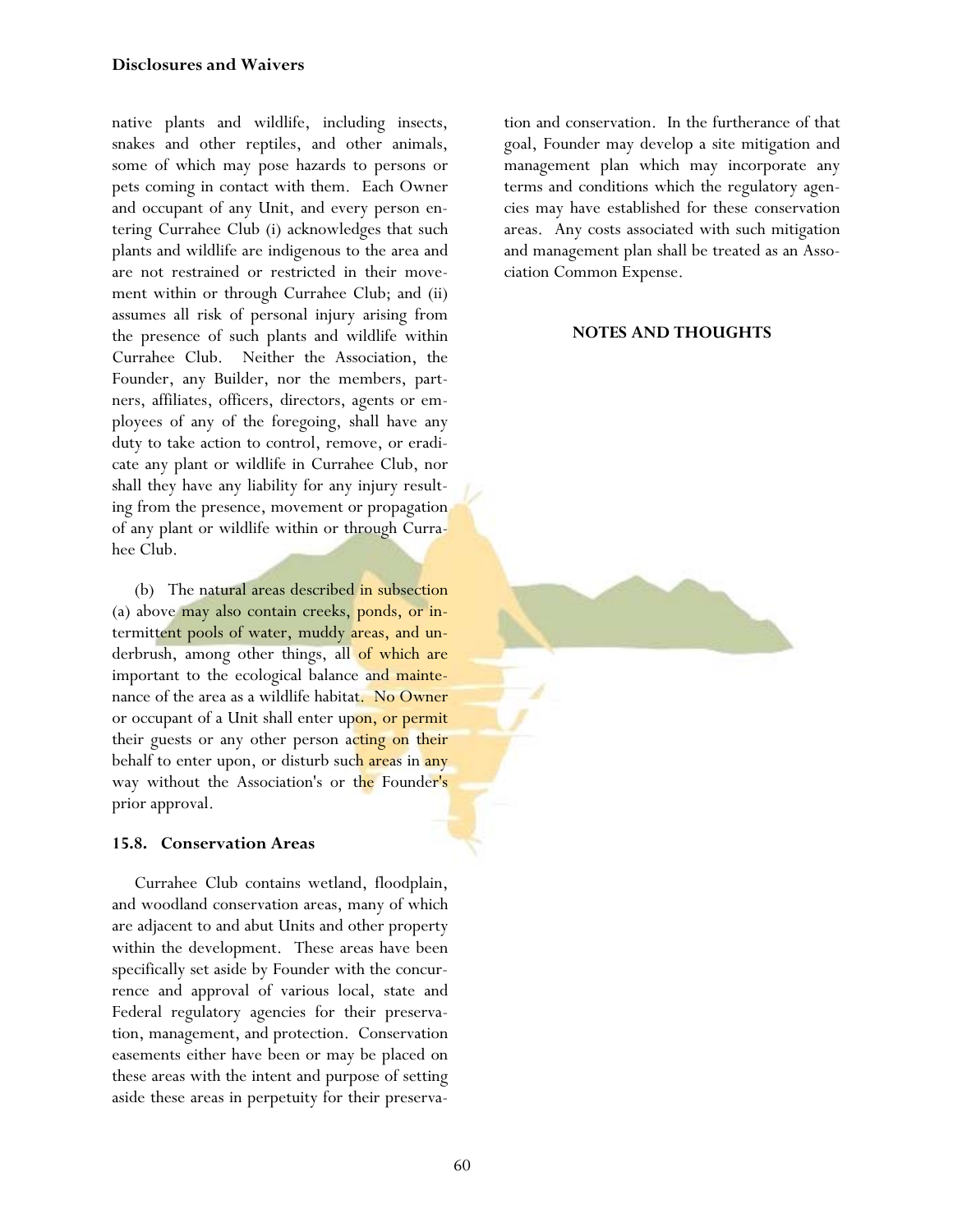# **Chapter 16** \_\_\_\_\_\_\_\_\_\_\_\_\_\_\_\_\_\_\_\_\_\_\_\_\_\_\_\_\_\_\_\_\_\_\_\_\_\_\_\_\_\_\_\_\_\_\_\_ **Rights of Lenders**

*To enhance each Owner's ability to obtain financing for the purchase of his or her Unit, this Chapter sets forth various provisions for the benefit of lenders who make mortgage loans and for the benefit of those agencies which guarantee and insure mortgage loans made by institutional lenders.* 

The following provisions are for the benefit of holders, insurers and guarantors of first Mortgages on Units in Currahee Club.

### **16.1. Notices of Action**

An institutional holder, insurer, or guarantor of a first Mortgage which provides a written request to the Association (such request to state the name and address of such holder, insurer, or guarantor and the street address of the Unit to which its Mortgage relates, thereby becoming an "Eligible Holder"), will be entitled to timely written notice of:

(a) Any condemnation loss or any casualty loss which affects a material portion of Currahee Club or which affects any Unit on which there is a first Mortgage held, insured, or guaranteed by such Eligible Holder; and

(b) Any delinquency in the payment of assessments or charges owed by a Unit subject to the Mortgage of such Eligible Holder, where such delinquency has continued for a period of 60 days, or any other violation of the Governing Documents relating to such Unit or the Owner or occupant which is not cured within 60 days.

#### **16.2. No Priority**

No provision of this Charter or the By-Laws gives or shall be construed as giving any Owner or other party priority over any rights of the first Mortgagee of any Unit in the case of distribution to such Owner of insurance proceeds or condemnation awards for losses to or a taking of the Common Area.

## **16.3. Failure of Mortgagee to Respond**

Any Mortgagee who receives a written request from the Board to respond to or consent to any action shall be deemed to have approved such action if the Association does not receive a written response from the Mortgagee within 30 days of the date of the Association's request, provided such request is delivered to the Mortgagee by certified or registered mail, return receipt requested.

#### **16.4. Notice to Association**

Upon request, each Owner shall be obligated to furnish to the Association the name and address of the holder of any Mortgage encumbering such Owner's Unit.

### **NOTES AND THOUGHTS**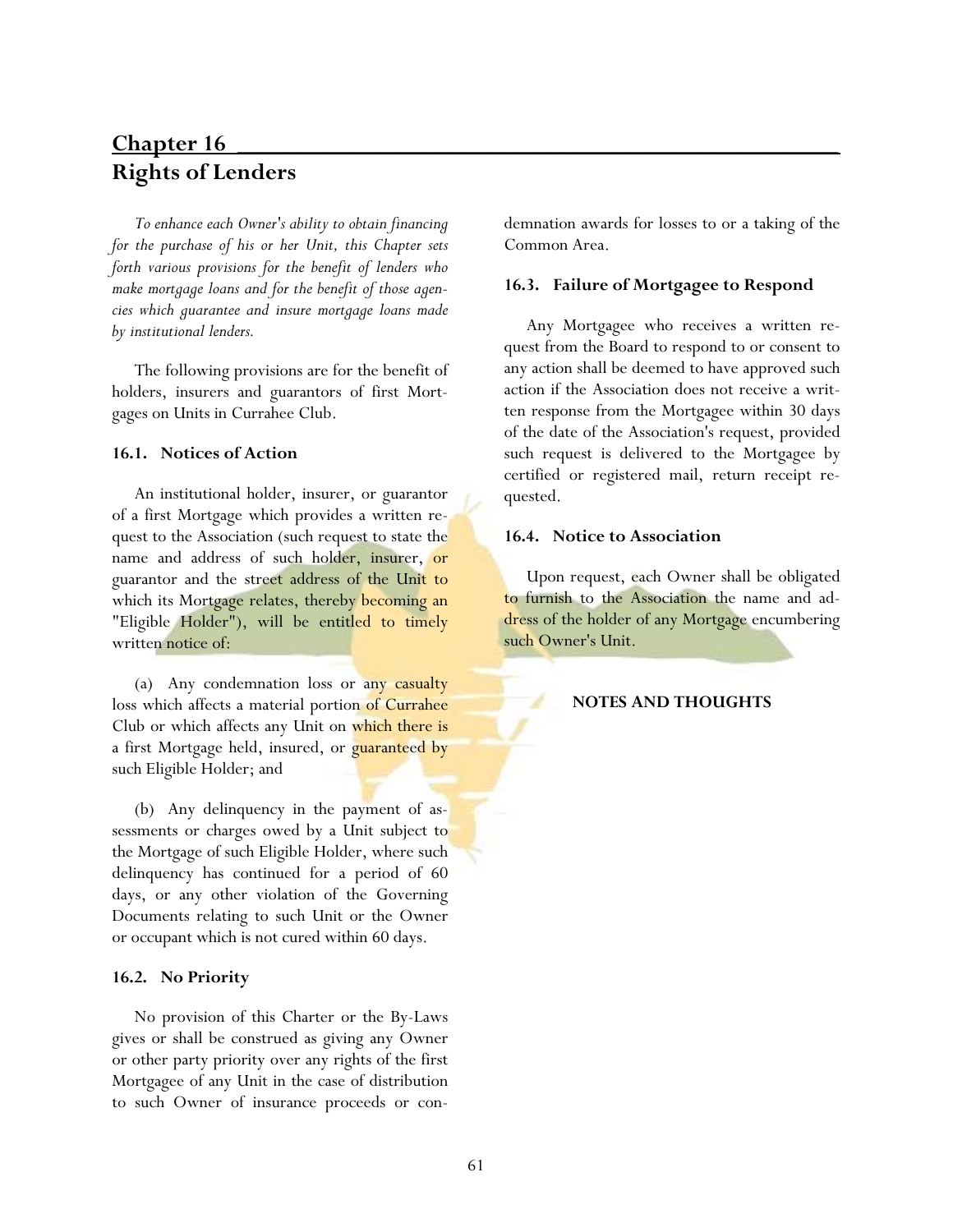# **PART FIVE: COMMUNITY DEVELOPMENT**

*The rung of a ladder was never meant to rest upon, but only to hold a man's foot long enough to enable him to put the other somewhat higher.* 

 *Thomas Henry Huxley* 

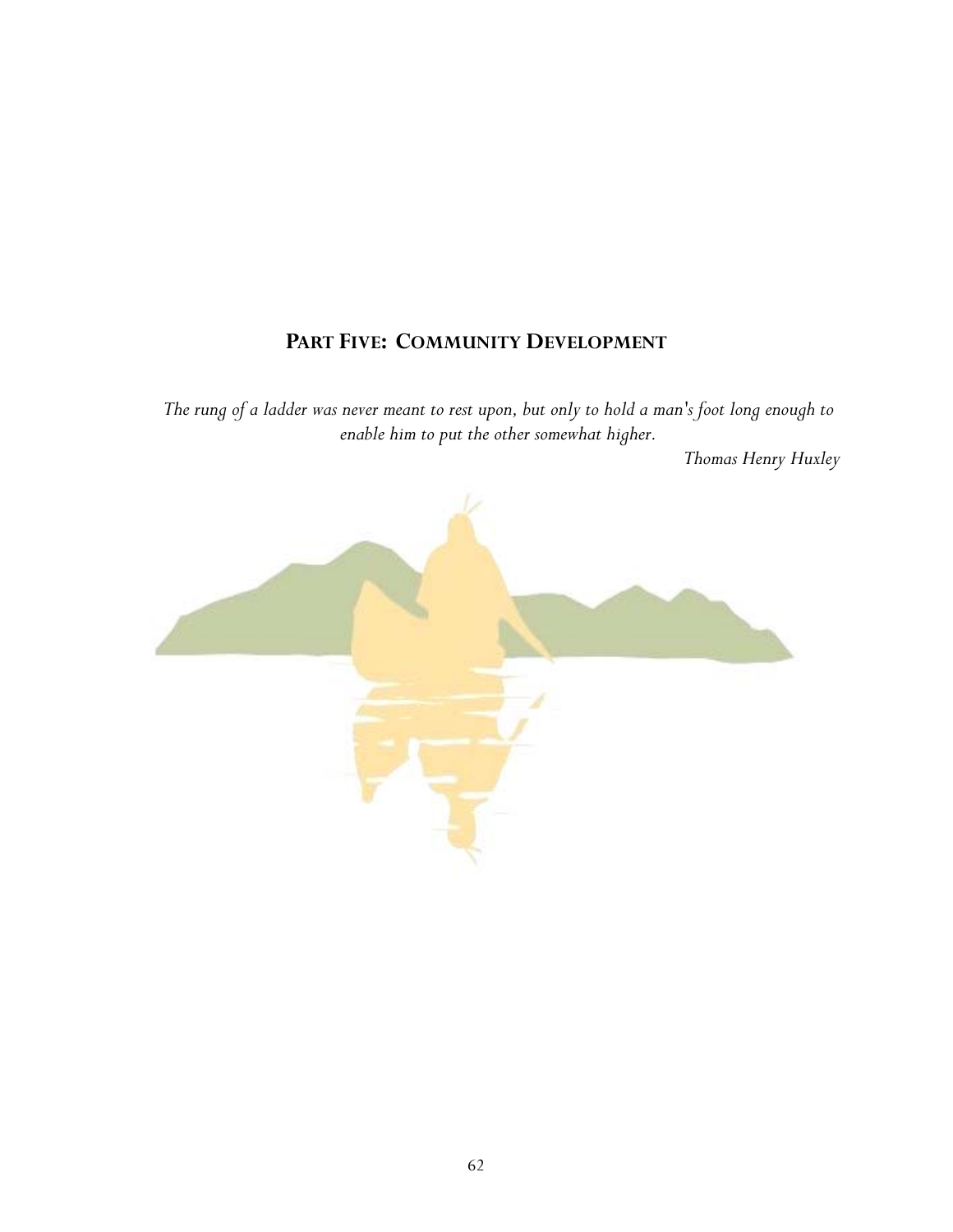# **Chapter 17** \_\_\_\_\_\_\_\_\_\_\_\_\_\_\_\_\_\_\_\_\_\_\_\_\_\_\_\_\_\_\_\_\_\_\_\_\_\_\_\_\_\_\_\_\_\_\_\_ **Expansion of the Community**

*Due to the need to pace development to the needs of the Community and demand for Units or Common Areas, the initial property submitted to the Charter may be expanded by the Founder or the Association.* 

### **17.1. Expansion by Founder**

From time to time, the Founder may submit to the terms of this Charter all or any portion of the property described in Exhibit "B" by recording a Supplement describing the additional property to be submitted. The Founder may record such a Supplement without the consent of any Person except the owner of such property, if not the Founder.

The Founder's right to expand Currahee Club under this Section expires when all property described in Exhibit "B" has been submitted to this Charter or 40 years after this Charter is recorded, whichever is earlier. Until then, the Founder may transfer or assign this right to any Person who is the developer of at least a portion of the real property described in Exhibit "A" or "B." Any such transfer shall be described in a recorded instrument executed by the Founder.

Nothing in this Charter shall require the Founder or any successor to submit additional property to this Charter or to develop any of the property described in Exhibit "B" in any manner whatsoever.

# **17.2. Expansion by the Association**

The Association also may submit additional property to this Charter by recording a Supplement describing the additional property. Any Supplement which the Association records must be approved by Voting Delegates representing more than 50% of the total votes in the Association at a meeting duly called for such purpose and by the owner of the property to be submitted. In addition, during the Development and Sale Period, the Founder's consent is required. The Association's President and Secretary, the owner of the property, and the Founder, if the Founder's consent is required, shall sign the Supplement.

# **17.3. Additional Covenants and Easements**

Any Supplement that the Founder records may impose additional covenants and easements on the property described in such Supplement, such as covenants obligating the Association to maintain and insure such property and authorizing the Association to recover its costs through Service Area or Specific Assessments levied against such Unit. Such provisions may be included in a Supplement submitting new property to this Charter or may be set forth in a separate Supplement applicable to property previously submitted to this Charter. If someone other than the Founder owns the property, then the Supplement must be signed by such owner evidencing such owner's consent. Any Supplement may add to, create exceptions to, or otherwise modify the terms of this Charter as it applies to the property described in the Supplement, to reflect the different character and intended use of such property.

# **17.4. Effect of Filing Supplement**

A Supplement shall be effective upon recording unless otherwise specified in the Supplement. On the effective date of the Supplement, any additional property made subject to this Charter shall be assigned voting rights in the Association and assessment liability in accordance with the provisions of this Charter.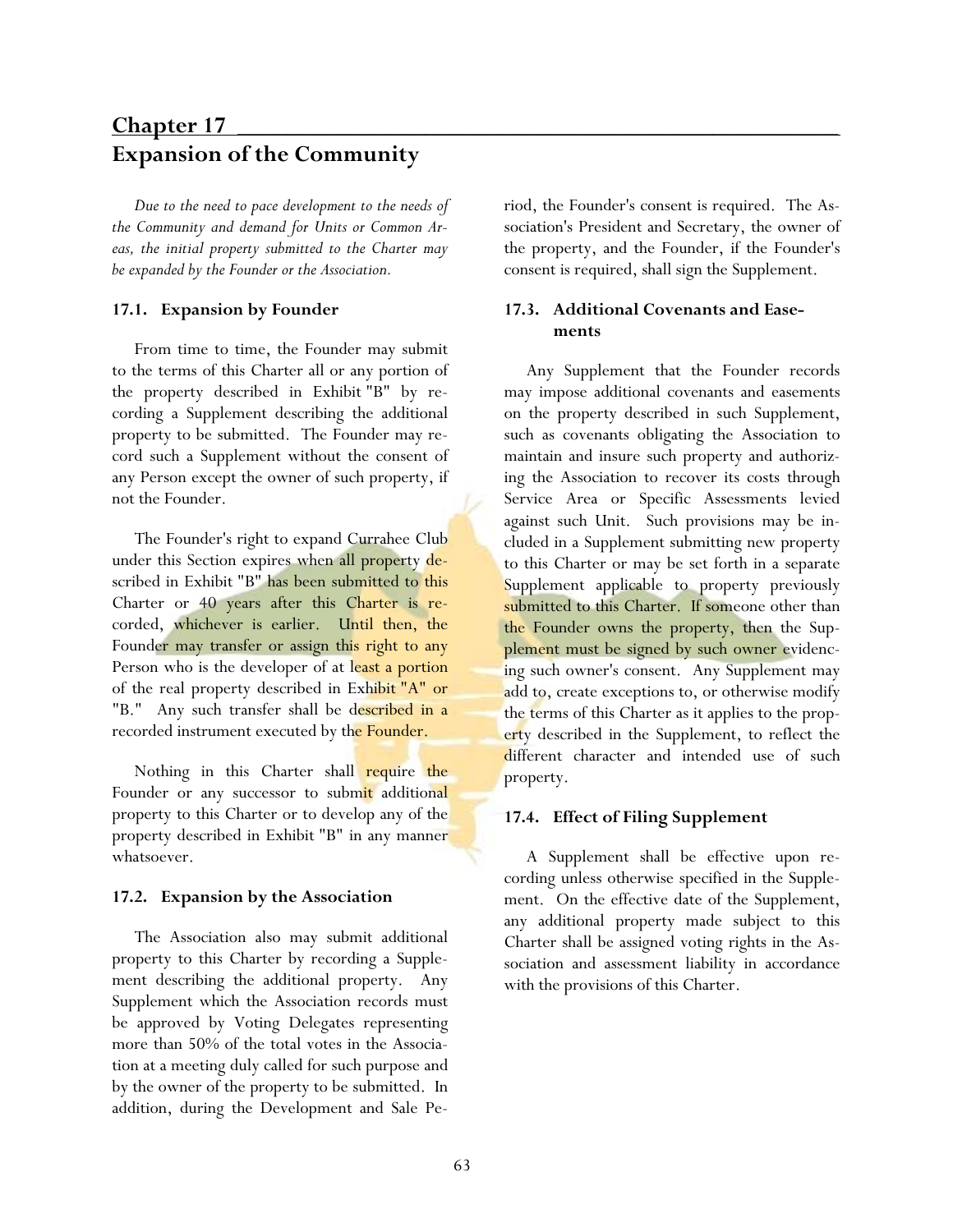# **Chapter 18** \_\_\_\_\_\_\_\_\_\_\_\_\_\_\_\_\_\_\_\_\_\_\_\_\_\_\_\_\_\_\_\_\_\_\_\_\_\_\_\_\_\_\_\_\_\_\_\_ **Additional Rights Reserved to the Founder**

*This Chapter reserves various rights to the Founder to facilitate the Founder's development and sale of property in the Community, to enable the Founder to respond to Owners' concerns, and to protect various property rights and other interests of the Founder.* 

### **18.1. Withdrawal of Property**

During the Development and Sale Period, the Founder may amend this Charter to remove any unimproved portion of Currahee Club from the coverage of this Charter, provided such withdrawal does not reduce the total number of Units then subject to the Charter by more than 10%. "Unimproved" means that no permanent structure has yet been completed on the property. Such amendment shall not require the consent of any Person other than the Owner(s) of the property to be withdrawn, if not the Founder. If the property is Common Area, the Association shall consent to such withdrawal.

### **18.2. Marketing and Sales Activities**

Notwithstanding anything in the Governance Documents to the contrary, the Founder and its designees or assigns may construct, use, and maintain upon portions of the Common Area and other property they own, such facilities and activities as, in the Founder's opinion, may reasonably be required, convenient, or incidental to the construction or sale of Units. Such permitted facilities and activities shall include business offices, sales offices, holding or sponsoring special events, and extending short term stay accommodations to individuals or groups in Units owned by or under the control of Founder and any Unit owned by Founder's designees and assigns. In addition, if reasonably required, convenient, or incidental to construction or sales activities, the Founder and its employees, agents, and designees may park vehicles in designated areas, including within courtyards enclosed by building frontages or in parking courts. The rights of any Founder designee or assign under this Section are subject to the Founder's approval.

### **18.3. Right to Develop**

The Founder and its employees, agents, and designees shall have a right of access and use and an easement over and upon all of the Common Area for the purpose of making, constructing, and installing such improvements to the Common Area and to the Exhibit "B" property as it deems appropriate.

In addition, during the Development and Sale Period, the Founder may replat property that it owns and convert Units it owns into Common Area.

# **18.4. Right to Approve Changes in Currahee Club Standards**

During the Development and Sale Period, no amendment to or modification of any Rules or Design Guidelines shall be effective without prior notice to and the written approval of the Founder.

# **18.5. Exclusive Rights to Use Name of Development**

No Person shall use the name "Currahee Club" or any derivative of such name or in any logo or depiction associated with Currahee Club in any printed or promotional material without the Founder's prior written consent. However, Owners may use the name "Currahee Club" in printed or promotional matter where such term is used solely to specify that particular property is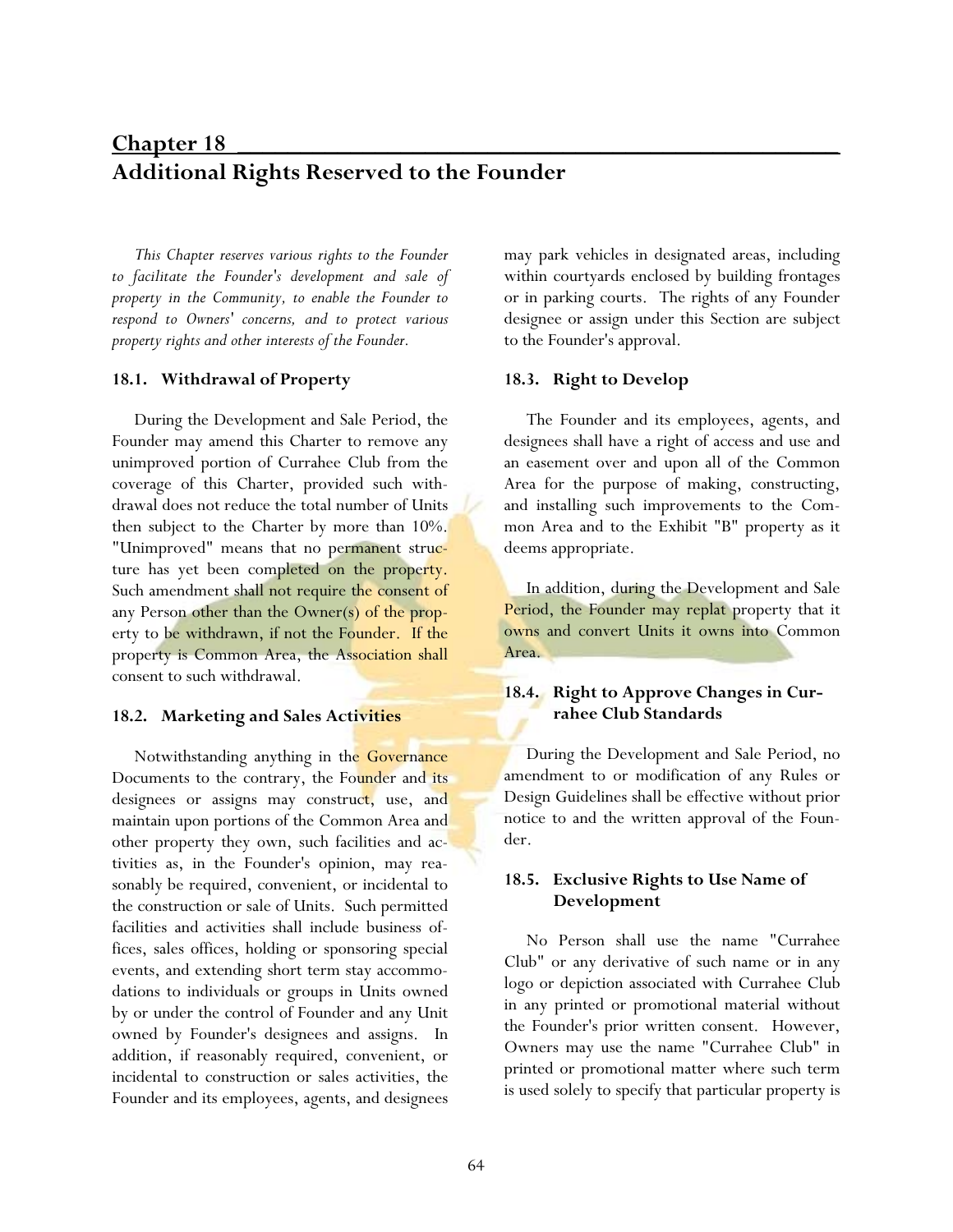located within Currahee Club, and the Association shall be entitled to use the word "Currahee Club" in its name.

## **18.6. Community Systems**

The Founder reserves for itself, and its successors and assigns, a perpetual right and easement to install and operate within Currahee Club such systems as the Founder, in its discretion, deems appropriate to service the buildings and the structures within any Unit or other portion of the Community. Such right shall include, without limitation, the Founder's right to select and contract with companies licensed to provide telecommunications, cable television, and other services in the region. The Founder also has the right to charge individual users a reasonable fee not to exceed the maximum allowable charge for such service, as from time to time is defined by the laws, rules, and regulations of the relevant government authority, if applicable.

Notwithstanding the above, there is no guarantee or representation that any particular system will be made available.

## **18.7. Easement to Inspect and Right to Correct**

The Founder, or someone <mark>it may desig-</mark> nate, may enter any Owner's property to inspect and correct improvements on the Unit. To do so, the Founder must give the Owner of the Unit prior notice, and if entering a dwelling or other enclosed structure on the Unit is necessary, the Owner's consent is also necessary before the Founder or its designee can enter. However, if there is an emergency, the Founder may enter without the notice or consent.

The Founder reserves for itself and others it may designate the right, but not the obligation, to inspect, monitor, test, redesign, and correct any structure, improvement, or condition which may exist on any portion of the property within Currahee Club, including Units, and a perpetual nonexclusive easement of access throughout Currahee Club to the extent reasonably necessary to exercise such right. Except in an emergency, entry onto a Unit shall be only after reasonable notice to the Owner, and no entry into an enclosed structure shall be permitted without the Owner's consent. The person exercising this easement shall promptly repair, at such person's own expense, any damage he or she causes. Nothing in this paragraph shall relieve an Owner of the responsibility for the maintenance and repair of his or her Unit.

## **18.8. Right to Notice of Design or Construction Claims**

No Person shall retain an expert for the purpose of inspecting the design or construction of any structures or improvements within Currahee Club in connection with or in anticipation of any potential or pending claim, demand, or litigation involving such design or construction unless the Founder and any builder involved in the design or construction have been first notified in writing and given an opportunity to meet with the owner of the property to discuss the owner's concerns and conduct their own inspection.

## **18.9. Water Rights.**

The Founder reserves for itself, and grants to affiliates of Founder, and their respective successors, assigns, and designees (including the owner and operator(s) of the golf courses), all rights to surface water and storm water runoff originating within or running through the Community, and each Owner agrees that the Founder and affiliates of Founder shall retain all such rights. No Person other than the Founder, affiliates of Founder, and their respective successors, assigns, or designees (including the owner and operator(s) of the golf courses) shall claim, capture, pump, or collect rainwater, surface water or storm water runoff from any portion of the Community without prior written permission of the Founder or affiliates of Founder to which such rights are reserved. The Founder or affiliates of Founder or their des-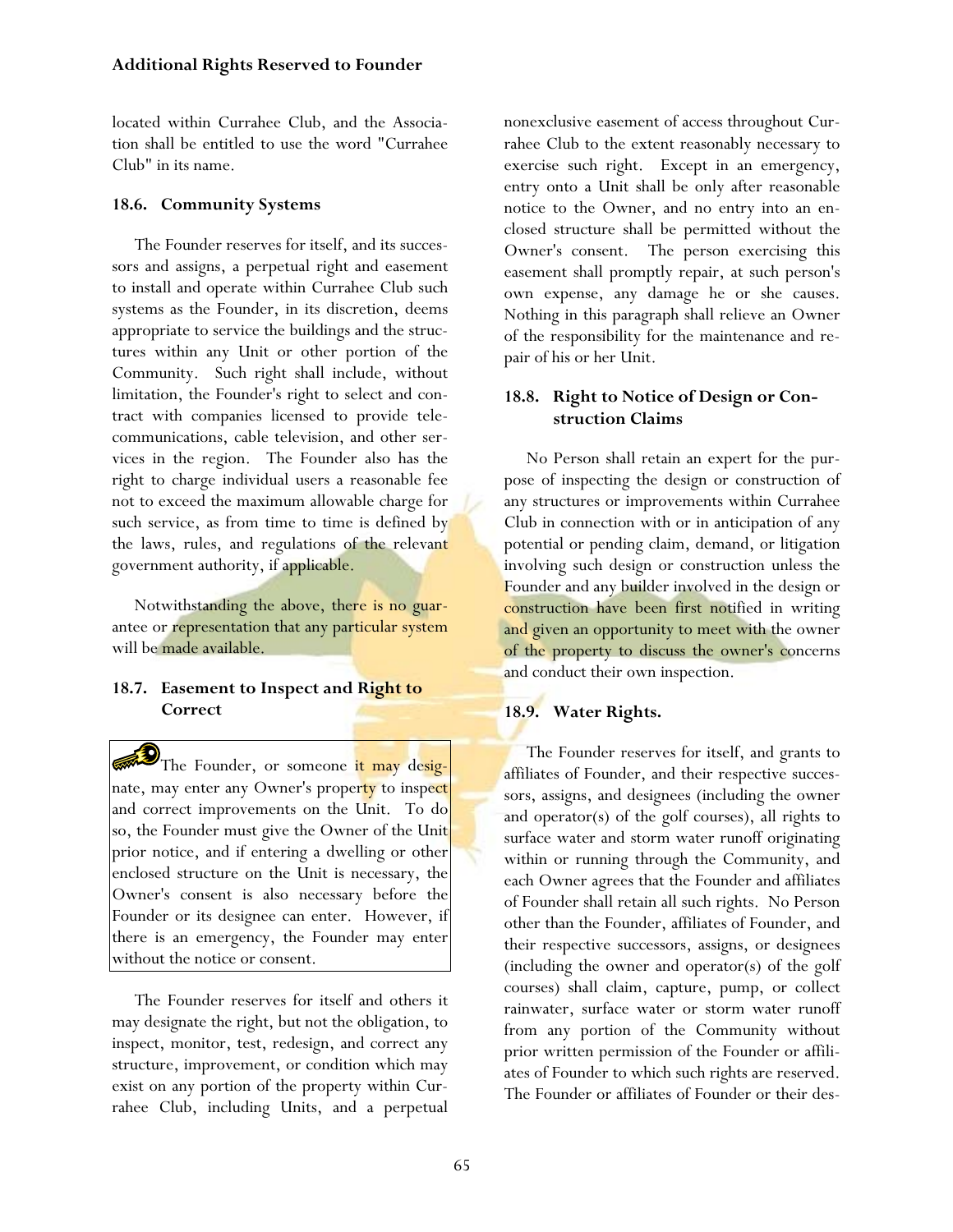#### **Additional Rights Reserved to Founder**

ignees may establish programs for reclamation of storm water runoff and wastewater for appropriate uses within or outside the Community and may require Owners and occupants of Units to participate in such programs to the extent reasonably practical. No Owner or occupant of a Unit shall have any right to be compensated for water claimed or reclaimed from Units.

#### **18.10. Right to Transfer or Assign the Founder's Rights**

Any or all of the Founder's special rights and obligations set forth in this Charter or the By-Laws may be transferred in whole or in part to other Persons. However, such a transfer shall not reduce an obligation nor enlarge a right beyond that which Founder has under this Charter or the By-Laws. No such transfer or assignment shall be effective unless it is in a recorded instrument the Founder signs. The foregoing sentence shall not preclude the Founder from permitting other Persons to exercise, on a one-time or limited basis, any right reserved to the Founder in this Charter where the Founder does not intend to transfer such right in its entirety. In such case, it shall not be necessary to record any written assignment unless necessary to evidence the Founder's consent to such exercise.

#### **18.11. Termination of Rights**

The rights contained in this Chapter shall not terminate until the earlier of (a) the period specified in the particular Section; (b) termination of the Development and Sale Period; or (c) the Founder's recording of a written statement that all sales activity has ceased.

*The very essence of leadership is that you have to have a vision. Theodore Hesburgh* 

#### **NOTES AND THOUGHTS**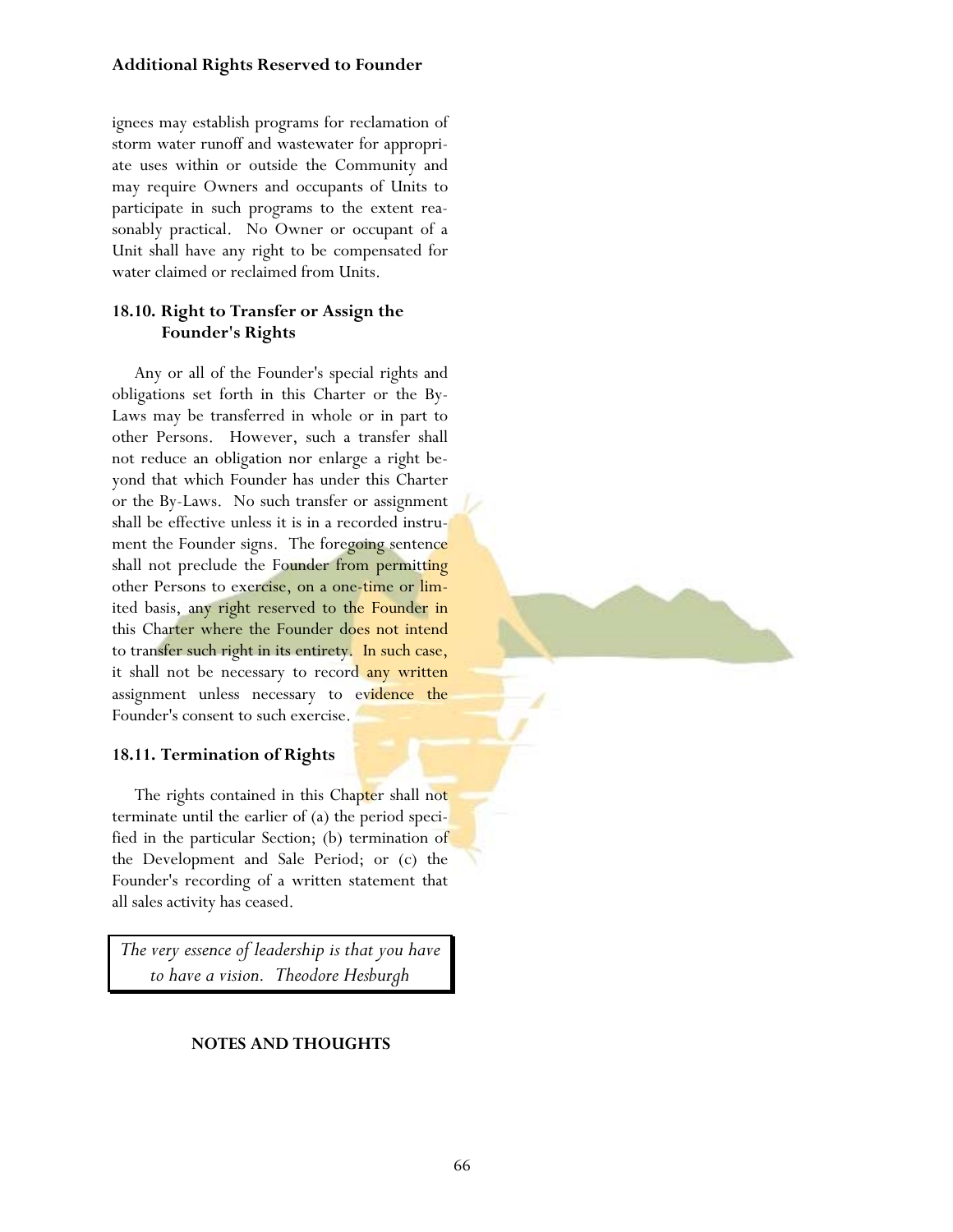## **PART SIX: PROCEDURES FOR AND LIMITATIONS ON CERTAIN ACTIONS**

*There are many ways of going forward, but only one way of standing still. Franklin D. Roosevelt* 

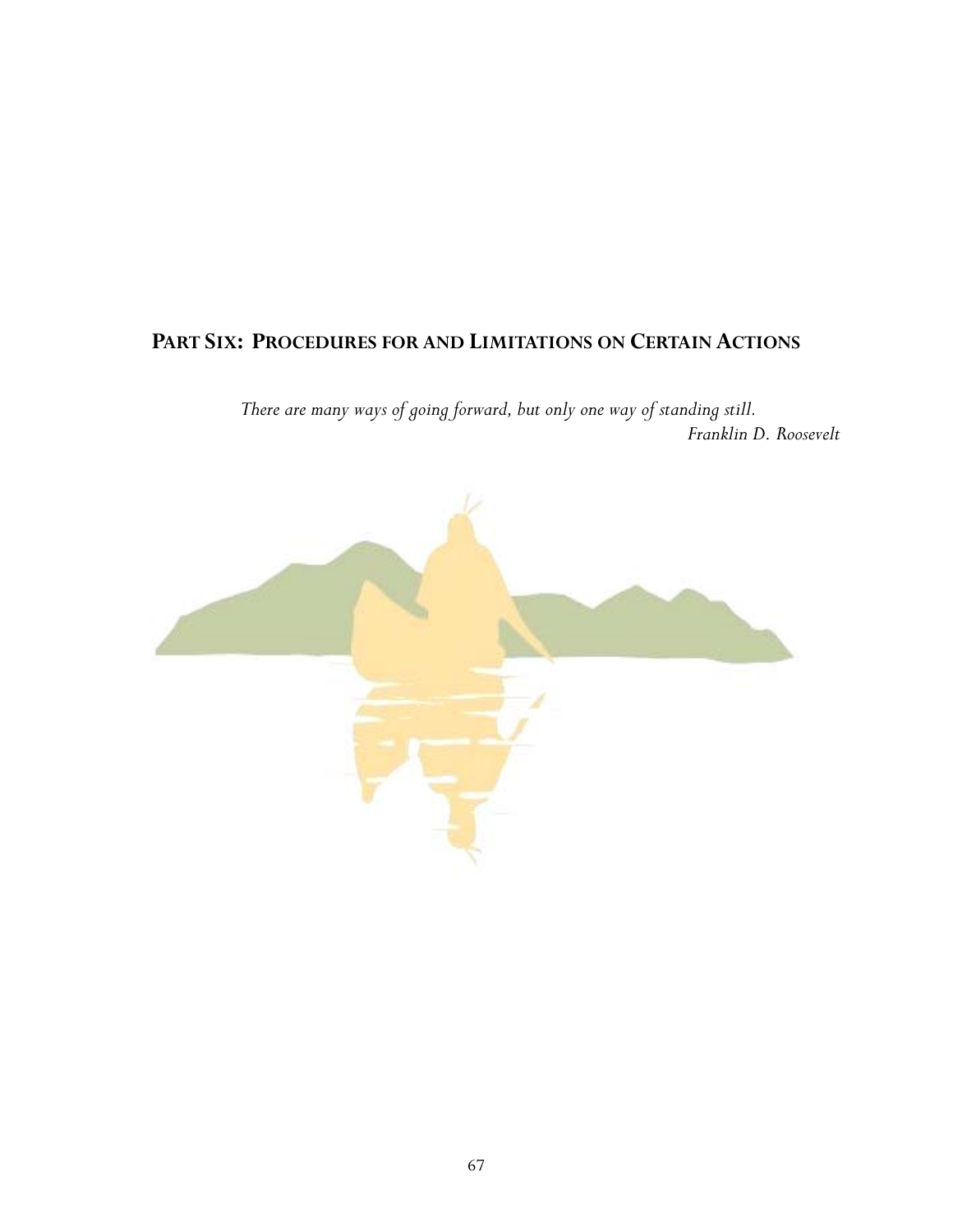# **Chapter 19** \_\_\_\_\_\_\_\_\_\_\_\_\_\_\_\_\_\_\_\_\_\_\_\_\_\_\_\_\_\_\_\_\_\_\_\_\_\_\_\_\_\_\_\_\_\_\_\_ **Dispute Resolution and Limitation on Litigation**

*From time to time, disputes may arise between owners or between an owner and the Association, the Founder or others involved in the Community. This Chapter establishes the commitment of the parties to any such a dispute to work together to resolve the dispute without litigation in order to facilitate the prompt resolution of such disputes in a manner that respects and builds upon the relationships between the parties. It also requires substantial support of the Association's membership before the Association can engage in certain types of litigation that could result in significant legal and emotional costs to the Community.* 

## **19.1. Agreement to Encourage Resolution of Disputes without Litigation**

(a) The Founder, the Association and its officers, directors, and committee members, all Persons subject to this Charter (including all Owners and occupants of a Unit), and any Person not otherwise subject to this Charter who agrees to submit to this Chapter (collectively, "**Bound**  Parties"), agree that it is in the best interest of all concerned to encourage the amicable resolution of disputes involving the Community without the emotional and financial costs of litigation. Accordingly, each Bound Party agrees that a Claim, as described in Subsection (b), shall be resolved using the alternative dispute resolution procedures set forth in Section 19.2 in lieu of filing suit in any court.

(b) As used in this Chapter, the term "**Claim**" shall refer to any claim, grievance, or dispute arising out of or relating to:

 (i) the interpretation, application, or enforcement of the Governing Documents;

 (ii) the rights, obligations, and duties of any Bound Party under the Governing Documents; or

 (iii) the design or construction of Improvements within the Community, other than matters of aesthetic judgment or requiring prior approval by the Reviewer under Chapter 5, which shall not be subject to review and shall not be subject to this Chapter.

(c) The following shall not be considered "Claims" unless all parties to the matter otherwise agree to submit the matter to the procedures set forth in Section 19.2:

 (i) any suit by the Association to collect assessments or other amounts due from any Owner;

 (ii) any suit by the Association to obtain a temporary or permanent restraining order (or emergency equitable relief) and such ancillary relief as the court may deem necessary in order to maintain the status quo and preserve the Association's ability to enforce the provisions of Part Two of this Charter (relating to creation and maintenance of community standards);

 (iii) any suit that does not include the Founder or the Association as a party, if such suit asserts a Claim that would constitute a cause of action independent of the Governing Documents; and

 (iv) any suit as to which any applicable statute of limitations would expire within 180 days of giving the Notice required by Section  $19.2(a)$ , unless the party or parties against whom the Claim is made agree to toll, or extend, the Claim's statute of limitations to comply with this Chapter.

#### **19.2. Dispute Resolution Procedures**

**(a)** *Notice*. The Bound Party asserting a Claim ("**Claimant**") against another Bound Party ("**Respondent**") shall give written notice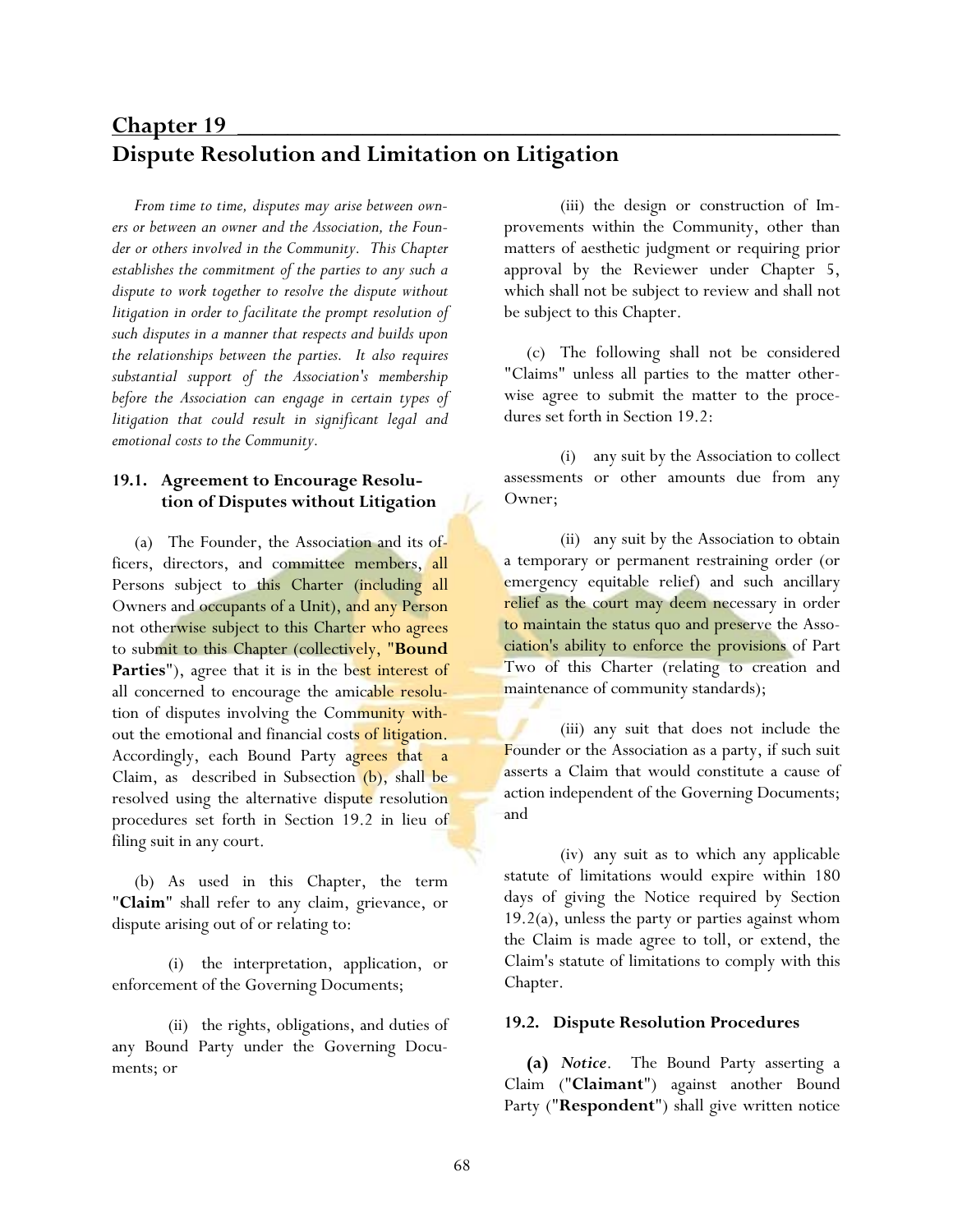("**Notice**") by mail or personal delivery to each Respondent and to the Board, stating plainly and concisely:

 (i) the nature of the Claim, including the Persons involved and the Respondent's role in the Claim;

 (ii) the legal basis of the Claim (*i.e.*, the specific authority out of which the Claim arises);

 (iii) the Claimant's proposed resolution or remedy; and

 (iv) the Claimant's desire to meet with the Respondent to discuss, in good faith, ways to resolve the Claim.

**(b)** *Negotiation*. The Claimant and Respondent shall make every reasonable effort to meet in person and confer for the purpose of resolving the Claim by good faith negotiation. If requested in writing, accompanied by a copy of

spondent shall be deemed to have waived the right to mediation, and the Claimant shall thereafter be entitled to directly proceed to arbitration in accordance with Subsection (d) below.

**(c)** *Mediation*. If the parties have not resolved the Claim, in writing, through negotiation within 30 days of the date of the Notice (or within such other agreed upon period) ("**Termination of Negotiations**"), the Claimant shall have 30 additional days to submit the Claim to mediation with an entity designated by the Association (if the Association is not a party to the Claim) or to an independent agency providing dispute resolution services in the Stephens County, Georgia area. Each Bound Party shall present the mediator with a written summary of the Claim.

If the Claimant does not submit the Claim to mediation within such time, or does not appear for and participate in good faith in the mediation when scheduled, the Claimant shall be deemed to



Diagram 19.1

the Notice, the Board may appoint a representative to assist the parties in negotiating a resolution of the Claim.

If the Respondent does not appear for or participate in good faith in the negotiation, the Rehave waived the Claim, and the Respondent shall be relieved of any and all liability to the Claimant (but not third parties) on account of such Claim.

Any settlement of the Claim through mediation shall be documented in writing by the me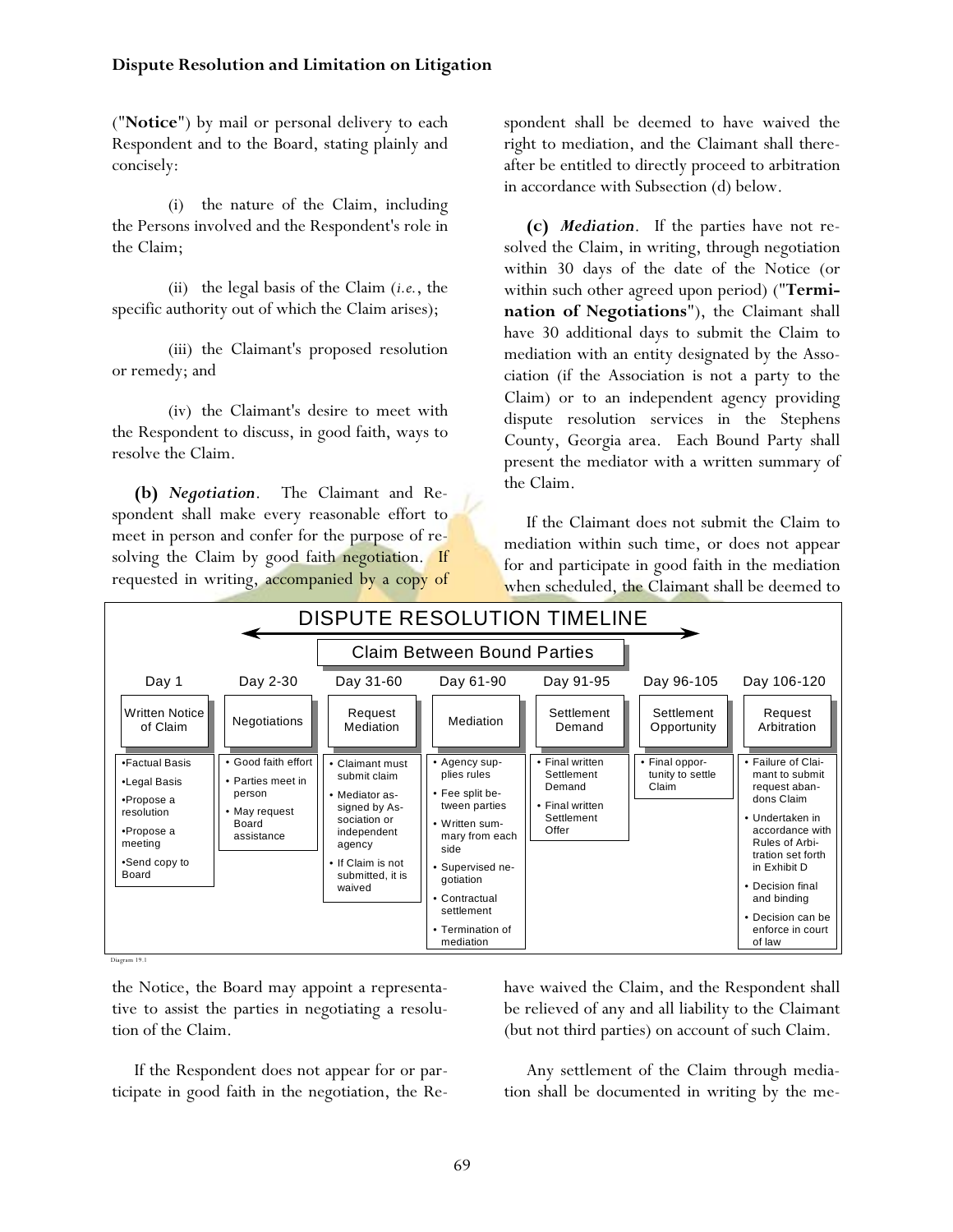diator. If the parties do not settle the Claim within 30 days after submission of the matter to mediation, or within such time as determined reasonable by the mediator, the mediator shall issue a notice of termination of the mediation proceedings indicating that the parties are at an impasse and the date that mediation was terminated ("**Termination of Mediation**").

Within five days of the Termination of Mediation, the Claimant shall make a final written settlement demand ("**Settlement Demand**") to the Respondent and the Respondent shall make a final written settlement offer ("**Settlement Offer**") to the Claimant. If the Claimant fails to make a Settlement Demand, Claimant's original Notice shall constitute the Settlement Demand. If the Respondent fails to make a Settlement Offer, Respondent shall be deemed to have made a "zero" or "take nothing" Settlement Offer.

## **(d)** *Final and Binding Arbitration***.**

(i) If the Parties do not agree in writing to a settlement of the Claim within 15 days of the Termination of Mediation, the Claimant shall have 15 additional days to submit the Claim to arbitration in accordance with the Rules of Arbitration contained in Exhibit "D" or such rules as may be required by the agency providing the arbitrator. If not timely submitted to arbitration or if the Claimant fails to appear for the arbitration proceeding, the Claim shall be deemed abandoned, and Respondent shall be released and discharged from any and all liability to Claimant arising out of such Claim; provided, nothing herein shall release or discharge Respondent from any liability to Persons other than Claimant.

 (ii) This Subsection (d) is an agreement to arbitrate and is specifically enforceable under the applicable arbitration laws of the State of Georgia. The arbitration award (the "**Award**") shall be final and binding, and judgment may be entered upon it in any court of competent jurisdiction to the fullest extent permitted under the laws of the State of Georgia.

## **(e)** *Costs*.

 (i) Subject to Subsection (e)(ii) below, each Bound Party shall bear its own costs, including attorneys fees, and each Party shall pay an equal share of all charges rendered by the mediator(s) and all filing fees and costs of conducting the arbitration proceeding ("**Post Mediation Costs**").

 (ii) Any Award which is equal to or more favorable to Claimant than Claimant's Settlement Demand shall add Claimant's Post Mediation Costs to the Award, such costs to be borne equally by all Respondents. Any Award which is equal to or less favorable to Claimant than any Respondent's Settlement Offer shall award to such Respondent its Post Mediation Costs.

**(f)** *Enforcement*. After resolution of any Claim, if any Party thereafter fails to abide by the terms of such agreement or Award, then any other Party may file suit or initiate administrative proceedings to enforce such agreement or Award without the need to comply again with the procedures set forth in this Section. In such event, the Party taking action to enforce the agreement or Award shall, upon prevailing, be entitled to recover from the non-complying Party (or if more than one non-complying party, from all such Parties in equal proportions) all costs incurred in enforcing such agreement or Award, including, without limitation, attorneys fees and court costs.

## **19.3. Initiation of Litigation by Association**

In addition to compliance with the foregoing alternative dispute resolution procedures, if applicable, the Association shall not initiate any judicial or administrative proceeding unless first approved by a vote of Voting Delegates representing at least 75% of the total votes in the Association, except that no such approval shall be required for actions or proceedings: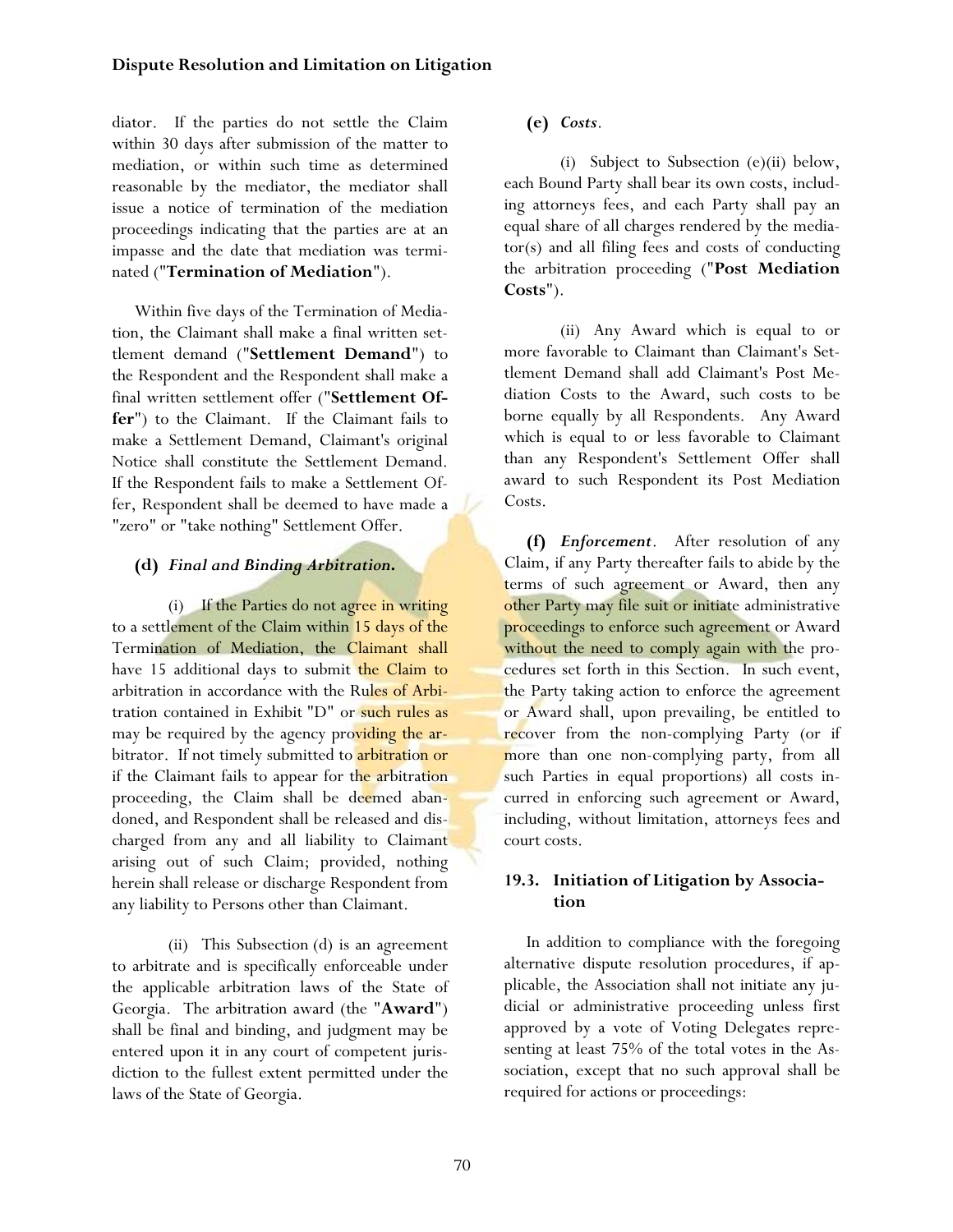## **Dispute Resolution and Limitation on Litigation**

(a) initiated during the Founder Control Period;

(b) initiated to enforce the provisions of this Charter, including collection of assessments and foreclosure of liens;

(c) initiated to challenge *ad valorem* taxation or condemnation proceedings;

(d) initiated against any contractor, vendor, or supplier of goods or services arising out of a contract for services or supplies; or

(e) to defend claims filed against the Association or to assert counterclaims in proceedings instituted against it.

This Section shall not be amended unless such amendment is approved by the same percentage of votes necessary to institute proceedings.

*Problems cannot be solved at the same level of awareness that created them. Albert Einstein* 

#### **NOTES AND THOUGHTS**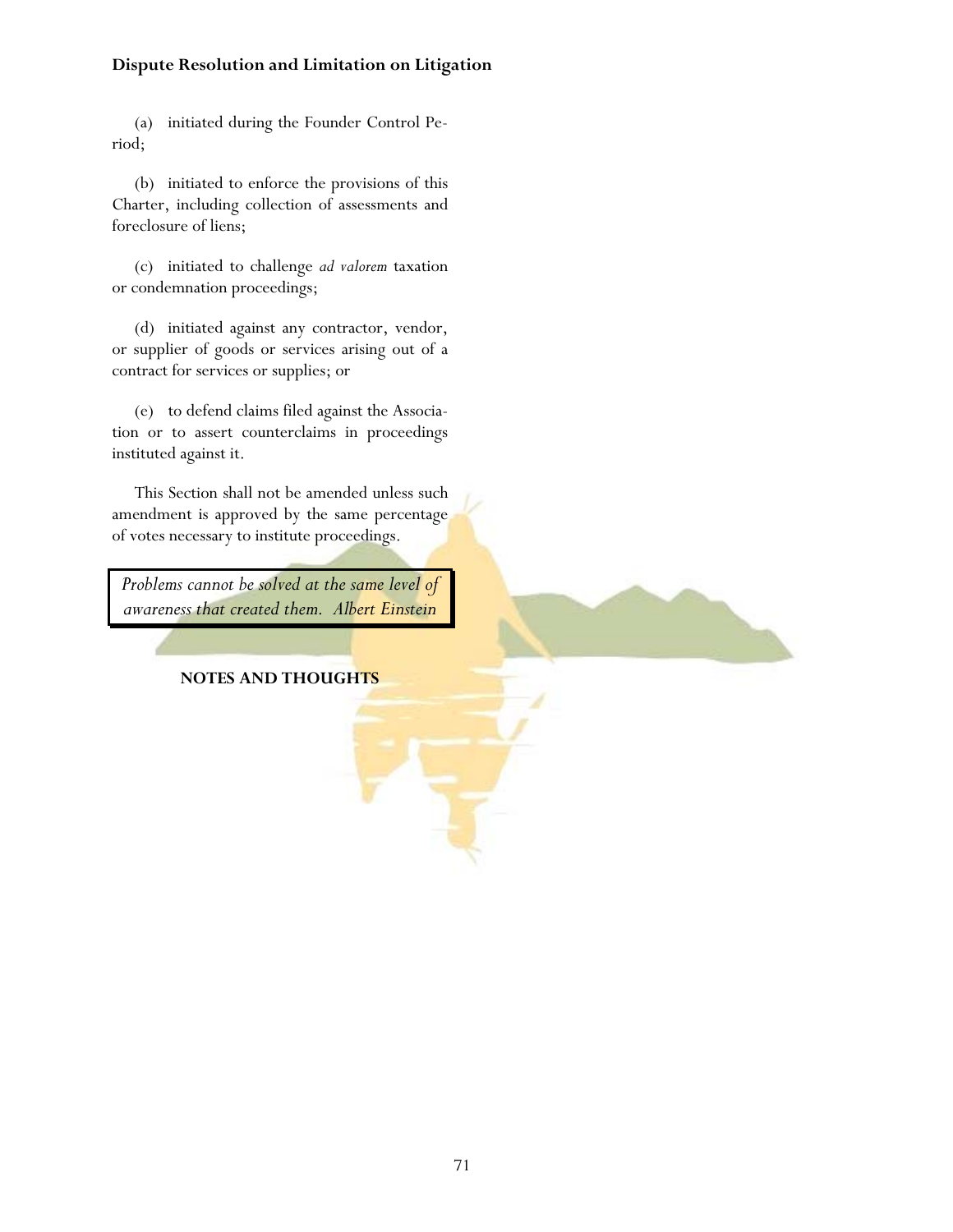# **Chapter 20** \_\_\_\_\_\_\_\_\_\_\_\_\_\_\_\_\_\_\_\_\_\_\_\_\_\_\_\_\_\_\_\_\_\_\_\_\_\_\_\_\_\_\_\_\_\_\_\_ **Changes in the Common Area**

*Various influences and circumstance within and outside the Community may give rise to a need or desire to make changes in the ownership of or rights to use Common Area. This Chapter explains the procedures for dealing with matters such as changing use rights in Common Area or Limited Common Area, partition of the Common Area, and condemnation.* 

#### **20.1. Assignment and Reassignment of Limited Common Area**

The Board may designate a portion of the Common Area as Limited Common Area, and may reassign Limited Common Area, upon approval of the Board and the vote of Voting Delegates representing at least a majority of the total votes in the Association, including a majority of the votes attributable to Units to which the Limited Common Area is proposed to be assigned or reassigned. As long as the Founder owns any property subject to this Charter or which may become subject to this Charter in accordance with Chapter 17, any such assignment or reassignment shall also require the Founder's written consent.

Upon approval of a majority of Owners of Units to which any Limited Common Area is assigned, the Association may permit Owners of other Units to use all or a portion of such Limited Common Area upon payment of reasonable user fees, which fees shall be used to offset the Service Area Expenses attributable to such Limited Common Area.

#### **20.2. Condemnation**

A governmental entity such as a town, county, or state has the power to condemn property for its own uses but generally has to pay the value of the property to do so.

If any part of the Common Area is taken by any authority having the power of condemnation or eminent domain, or conveyed by the Association in lieu of and under threat of condemnation with such approval as may be required under Section 20.4, each Owner shall be entitled to written notice of such taking or conveyance prior to disbursement of any condemnation award or proceeds from such conveyance. Such award or proceeds shall be payable to the Association to be disbursed as follows:

If the taking or conveyance involves a portion of the Common Area on which improvements have been constructed, the Association shall restore or replace such improvements on the remaining land included in the Common Area to the extent available, unless within 60 days after such taking, the Founder, during the Development and Sale Period, and Voting Delegates representing at least 75% of the total votes in the Association shall otherwise agree. Any such construction shall be in accordance with plans approved by the Board. The provisions of Section 9.4 regarding funds for restoring improvements shall apply.

If the taking or conveyance does not involve any improvements on the Common Area, if a decision is made not to repair or restore, or if net funds remain after any such restoration or replacement is complete, then such award or net funds shall be treated in the same manner as proceeds from the sale of Common Area under Section 20.4.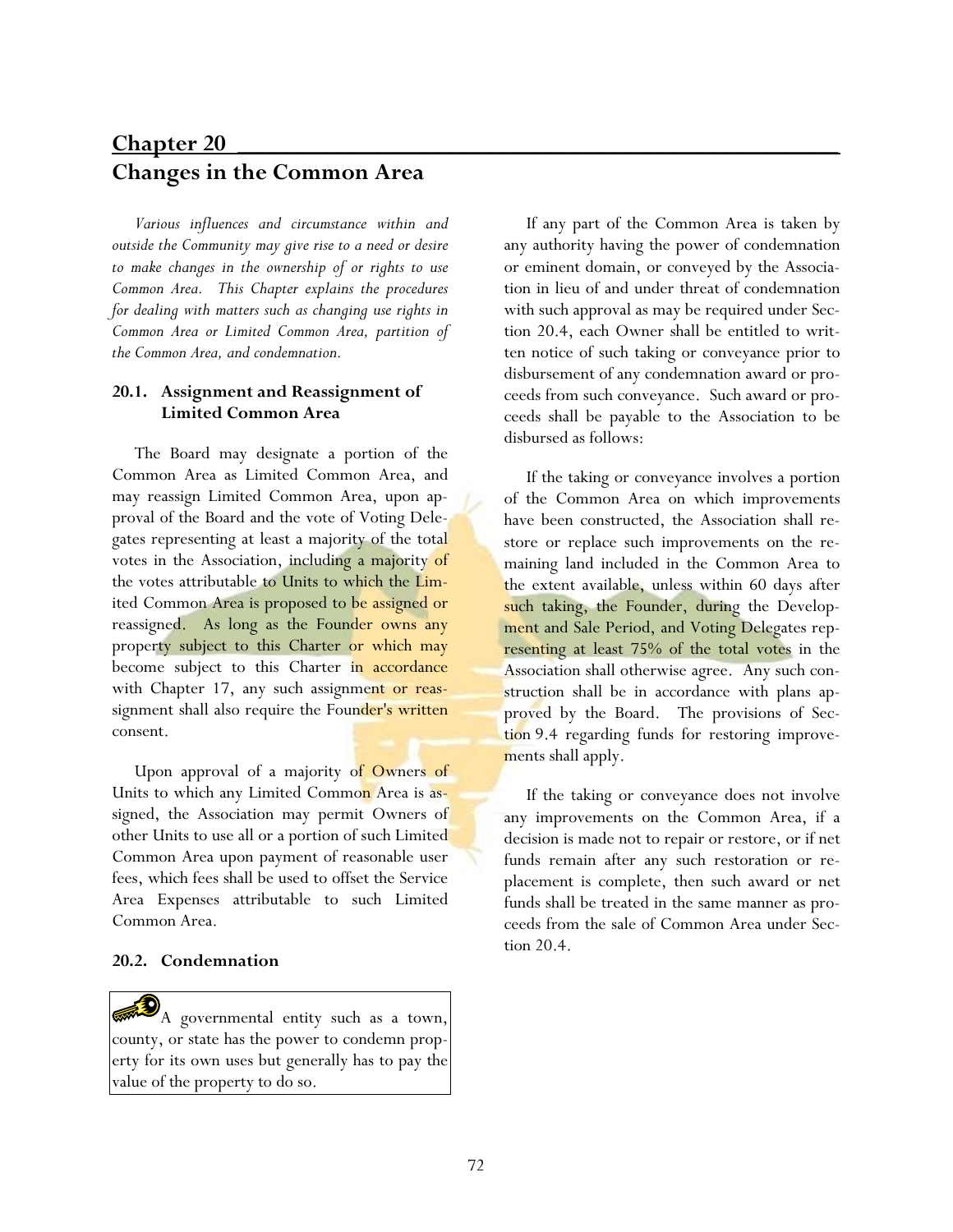#### **20.3. Partition**

 $\mathbf{P}_{\text{Partition is a legal action in which a party}}$ requests to have a portion of one interest in property split off so that the party can possess that portion or interest separately from other parties who have rights in the property.

Except as permitted in this Charter, the Common Area shall remain undivided, and no Person shall bring any action to partition any portion of the Common Area without the written consent of all Owners. This Section shall not prohibit the Board from acquiring and disposing of tangible personal property or from acquiring and disposing of real property that may or may not be subject to this Charter, with such approval as may be required under Section 20.4.

## **20.4. Transfer or Dedication of Common Area**

The Association may dedicate portions of the Common Area to Stephens County, Georgia, or to any other local, state, or federal governmental or quasi-governmental entity, may subject Common Area to a security interest, or may transfer or convey Common Area as follows:

(a) if Common Area other than Limited Common Area, upon the written direction of Voting Delegates representing at least 75% of the total votes in the Association and the Founder during the Development and Sale Period; or

(b) if Limited Common Area, upon written approval of Owners of at least 75% of the Units to which such Limited Common Area is assigned.

The proceeds from the sale or mortgaging of Common Area other than Limited Common Area shall be an asset of the Association to be used as the Board determines. The proceeds from the sale or mortgaging of Limited Common Area shall be disbursed in the manner approved by the Owners of Units to which the Limited Common

Area is assigned at the time such sale or mortgage is authorized.

No conveyance or encumbrance of Common Area may deprive any Unit of rights of access or support.

The approval requirements of this section shall not apply to any conveyance of Common Area to the Founder or its designees upon request of the Founder pursuant to Section 9.1, which conveyance shall be accomplished by action of the Board without a vote of the membership.

#### **20.5. Additional Covenants and Restrictions**

During the Development and Sale Period, no one other than the Founder may record any additional covenants or restrictions affecting any portion of the Community without the Founder's written consent. Thereafter, the Board must consent. Any instrument recorded without the required consent shall be void and of no force and effect.

*Anyone who has never made a mistake has never tried anything new. Albert Einstein* 

#### **NOTES AND THOUGHTS**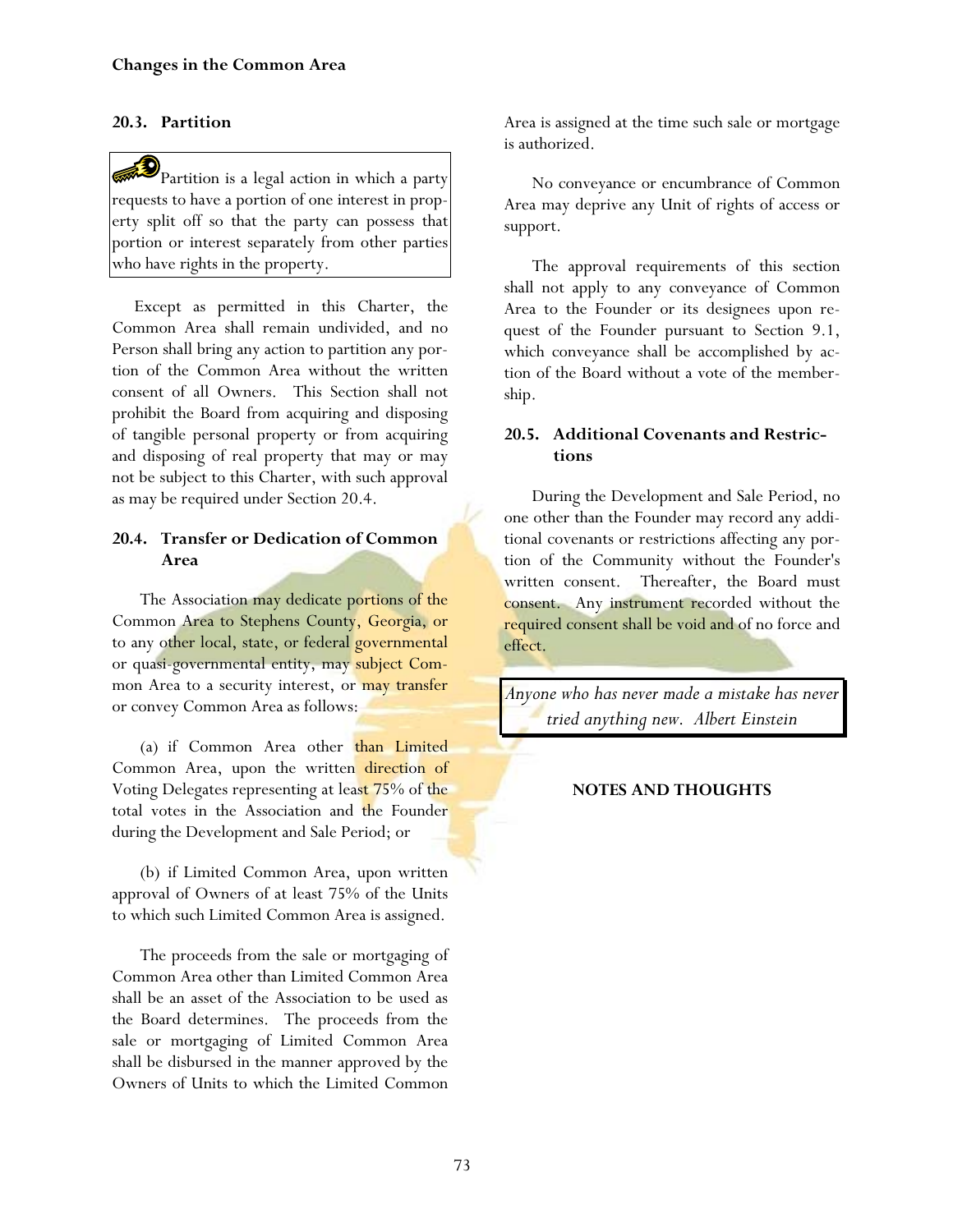# **Chapter 21** \_\_\_\_\_\_\_\_\_\_\_\_\_\_\_\_\_\_\_\_\_\_\_\_\_\_\_\_\_\_\_\_\_\_\_\_\_\_\_\_\_\_\_\_\_\_\_\_ **Amendment of Community Charter**

*As the Community matures and grows, the rules by which it is governed must be flexible enough to adapt to changes in the development plan, as well as changes in the needs and desires of the Community that inevitably will occur. This Chapter sets out procedures by which either the Founder or the Owners as a group may amend this Charter to address such changes.* 

#### **21.1. By the Founder**

In addition to specific amendment rights granted elsewhere in this Charter, until termination of the Founder Control Period, the Founder may unilaterally amend this Charter for any purpose.

Thereafter, the Founder may unilaterally amend this Charter if such amendment is necessary (a) to bring any provision into compliance with any applicable governmental statute, rule, regulation, or judicial determination; (b) to enable any reputable title insurance company to issue title insurance coverage on the Units; (c) to enable any institutional or governmental lender, purchaser, insurer, or guarantor of mortgage loans, including, for example, the Federal National Mortgage Association or Federal Home Loan Mortgage Corporation, to make, purchase, insure, or guarantee mortgage loans on the Units; or (d) to satisfy the requirements of any local, state, or federal governmental agency. However, any amendment under this paragraph shall not adversely affect the title to any Unit unless the Owner shall consent in writing.

In addition, during the Development and Sale Period, the Founder may unilaterally amend this Charter for any other purpose, provided the amendment has no material adverse effect upon the rights of more than 2% of the Owners.

#### **21.2. By Owners**

Except as otherwise specifically provided above and elsewhere in this Charter, this Charter may be amended only by the affirmative vote or written consent, or any combination thereof, of Voting Delegates representing at least 75% of the total votes in the Association, including 75% of the total votes held by Owners other than the Founder. In addition, during the Development and Sale Period, any such amendment shall also require the Founder's written consent.

Notwithstanding the above, the percentage of votes necessary to amend a specific clause shall not be less than the prescribed percentage of affirmative votes required for action to be taken under that clause.

#### **21.3. Validity and Effective Date**

No amendment may remove, revoke, or modify any right or privilege of the Founder or the Founder Member without the written consent of the Founder or the Founder Member, respectively (or the assignee of such right or privilege). **No amendment may remove, revoke, or modify any right or privilege of RPH-Toccoa without the prior written consent of RPH-Toccoa (or the assignee of such right or privilege).** 

If an Owner consents to any amendment to this Charter or the By-Laws, it will be conclusively presumed that such Owner has the authority to consent, and no contrary provision in any Mortgage or contract between the Owner and a third party will affect the validity of such amendment.

Any amendment shall become effective upon recording unless a later effective date is specified in the amendment. Any procedural challenge to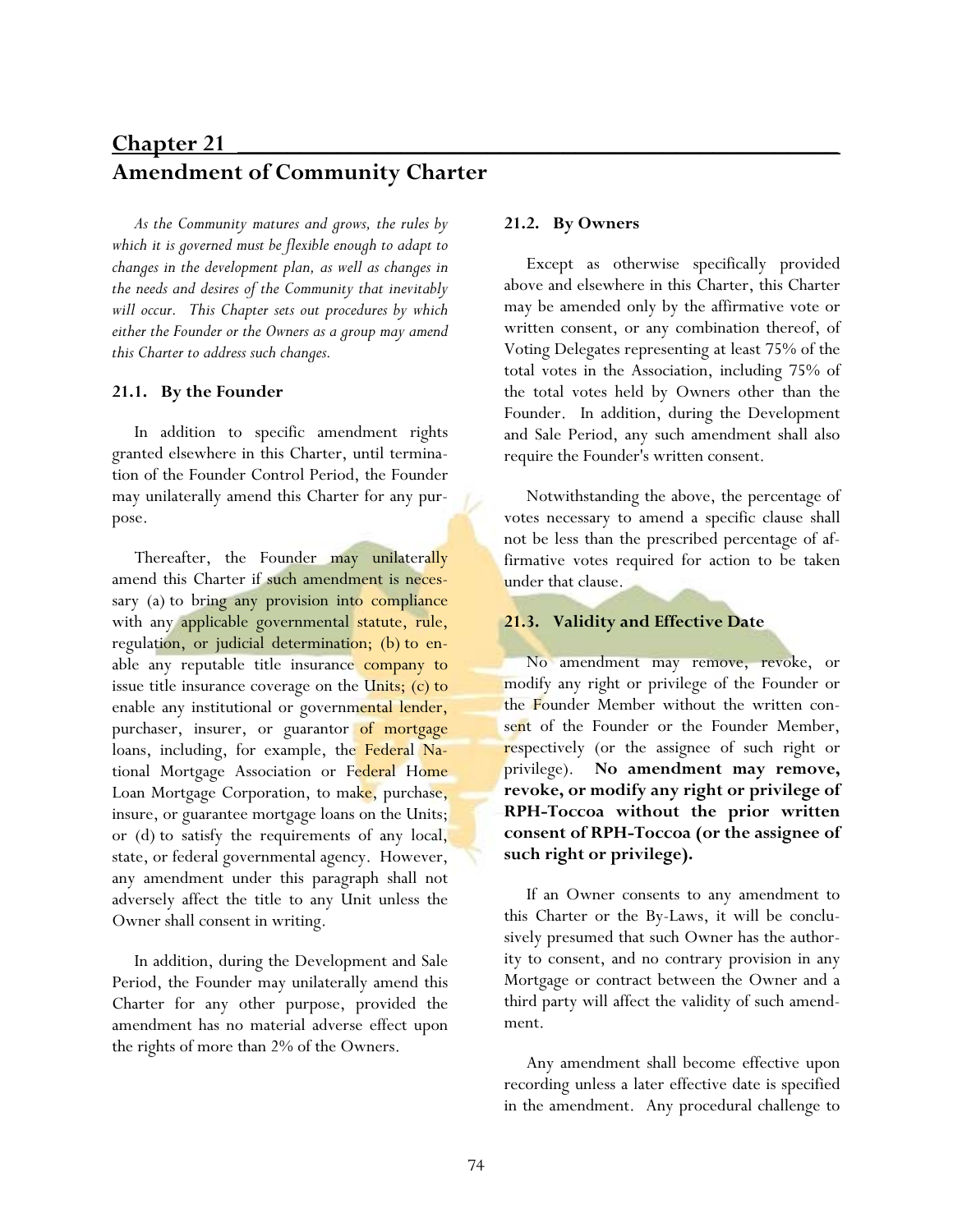### **Amendment of Community Charter**

an amendment must be made within three months of its recordation or such amendment shall be presumed to have been validly adopted. In no event shall a change of conditions or circumstances operate to amend any provisions of this Charter.

## **21.4. Exhibits**

Exhibits "A," "B," and "D" are incorporated by this reference, and this Chapter shall govern amendment of those exhibits. Exhibit "C" is incorporated by this reference and may be amended under Chapter 7 or pursuant to Sections 21.1 and 21.2. All other exhibits are attached for informational purposes and may be amended as provided in those exhibits or in the provisions of this Charter, which refer to such exhibits.

*Don't ever take a fence down until you know why it was put up. Robert Frost* 

**NOTES AND THOUGHTS**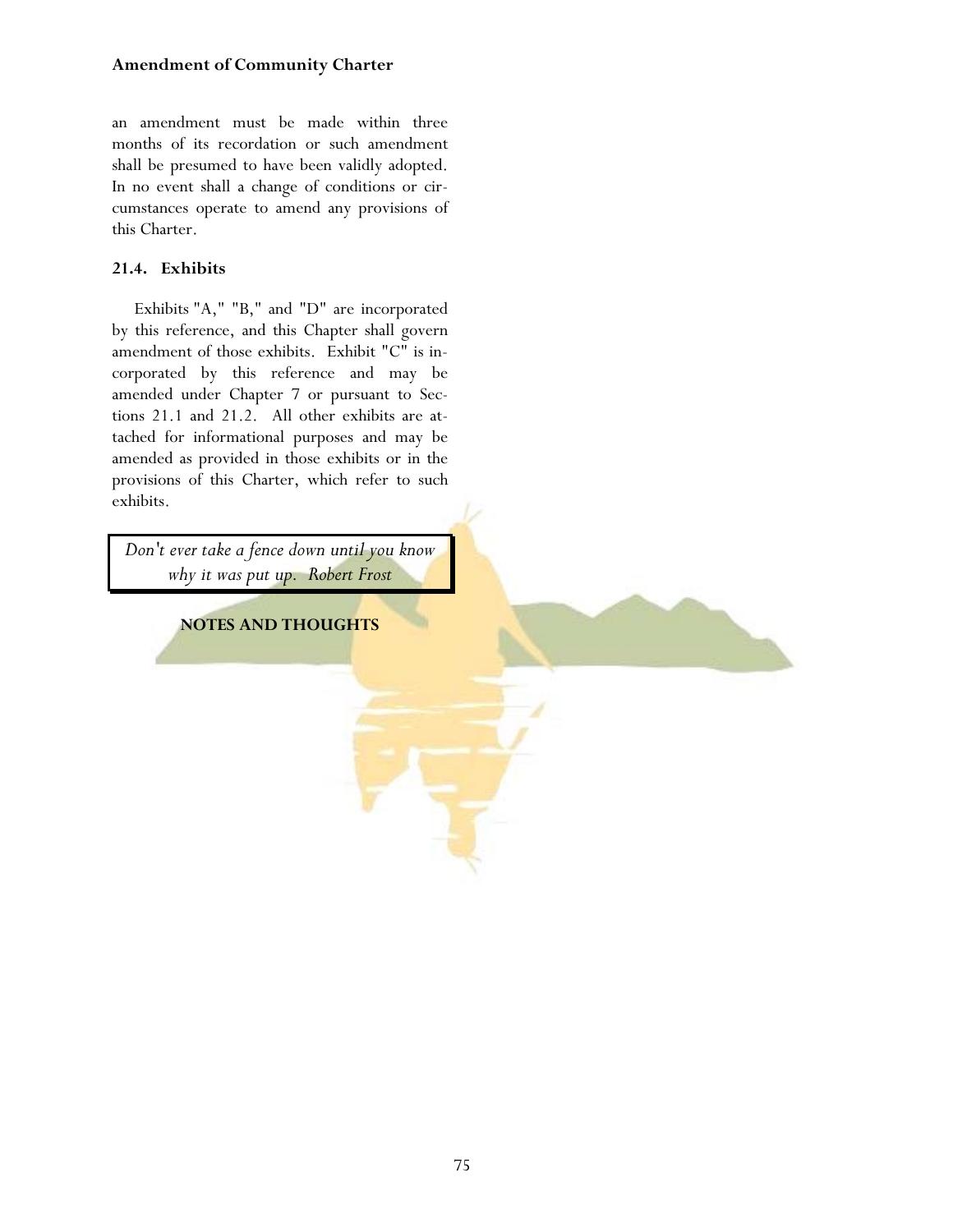THIS COMMUNITY CHARTER is made this \_\_\_\_\_ day of \_\_\_\_\_\_\_\_\_, 20\_\_\_, by CURRAHEE CLUB DEVELOPMENT, LLC, a Georgia limited liability company ("Founder"). In witness whereof, the undersigned Founder has executed this Charter the date and year first written above.

# **FOUNDER: CURRAHEE CLUB DEVELOPMENT,**

**LLC**, a Georgia limited liability company

 By: Landology Hartwell, LLC, a Delaware limited liability company, its manager

 By: \_\_\_\_\_\_\_\_\_\_\_\_\_\_\_\_\_\_\_\_\_\_\_\_\_ William G. Slagle Its Manager

| Signed, sealed and delivered this | day |
|-----------------------------------|-----|
| of                                |     |
| in the presence of:               |     |

**WITNESS** 

 $\mathcal{L}=\mathcal{L}=\mathcal{L}=\mathcal{L}=\mathcal{L}=\mathcal{L}=\mathcal{L}=\mathcal{L}=\mathcal{L}=\mathcal{L}=\mathcal{L}=\mathcal{L}=\mathcal{L}=\mathcal{L}=\mathcal{L}=\mathcal{L}=\mathcal{L}=\mathcal{L}=\mathcal{L}=\mathcal{L}=\mathcal{L}=\mathcal{L}=\mathcal{L}=\mathcal{L}=\mathcal{L}=\mathcal{L}=\mathcal{L}=\mathcal{L}=\mathcal{L}=\mathcal{L}=\mathcal{L}=\mathcal{L}=\mathcal{L}=\mathcal{L}=\mathcal{L}=\mathcal{L}=\mathcal{$ NOTARY PUBLIC My Commission Expires:

[AFFIX NOTARY SEAL]

\_\_\_\_\_\_\_\_\_\_\_\_\_\_\_\_\_\_\_\_\_\_\_\_\_\_\_\_\_\_\_\_\_\_\_\_\_

597301\CA Cocs\Charter\Charter - Currahee Club - Currahee Club Development - FINAL - 082412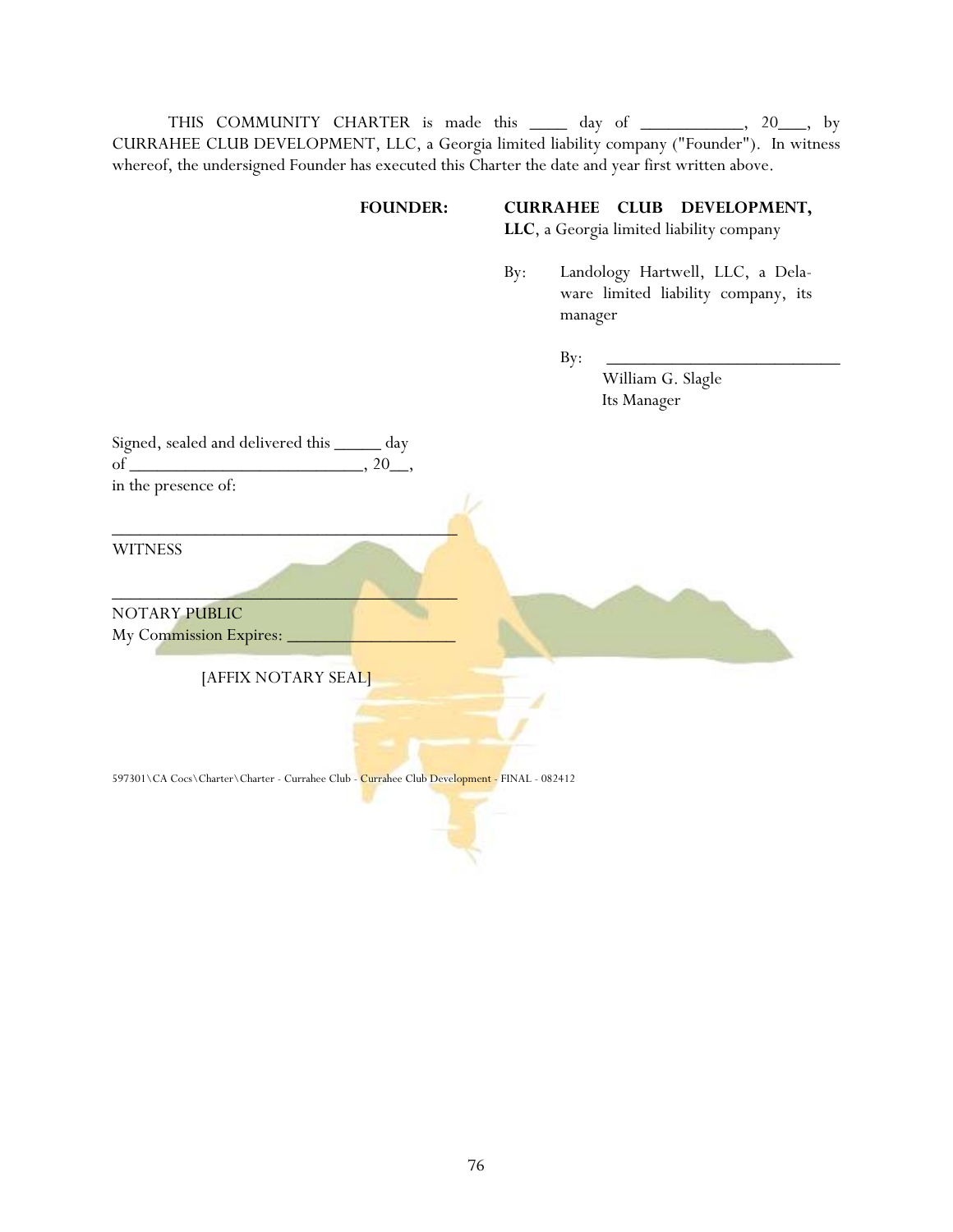## **INDEX TO DEFINED TERMS**

Approval, 4 Architectural Review Board or ARB, 15 Area of Common Responsibility, 9 Articles of Incorporation, 3 Association, 1 Base Assessment, 43 Board, 6 Bound Parties, 68 Building Envelope, 14 By-Laws, 3 Charter, 1 Claim, 68 Claimant, 68 Club, 55 Common Area, 9 Common Expenses, 42 Community, 1 Community Charter, 1 Community Systems, 38 Community-Wide Standard, 4 Consent, 4 Design Guidelines, 3 Development and Sale Period, 6 Discretion, 4 Founder, 1 Founder Control Period, 6 Founder Membership, 11 Governing Documents, 3 Improvements, 14

Lease and Leasing, 23 Limited Common Area, 9 Maintenance, 5 Master Plan, 6 Mortgage, 7 Mortgagee, 7 Neighborhood Association, 7 Neighborhoods, 9 Notice, 69 Owner, 7 Owner Membership, 11 Person, 4 Private Amenities, 55 Recorded, 4 Recreational Covenant, 3 Respondent, 68 Reviewer, 16 RPH-Toccoa, 8 Rules, 3 Service Area Assessment, 43 Service Area Committee, 10 Service Area Expenses, 42 Service Areas, 10 Special Assessments, 44 Specific Assessments, 44 Supplement, 3 Units, 9 Voting Delegate, 11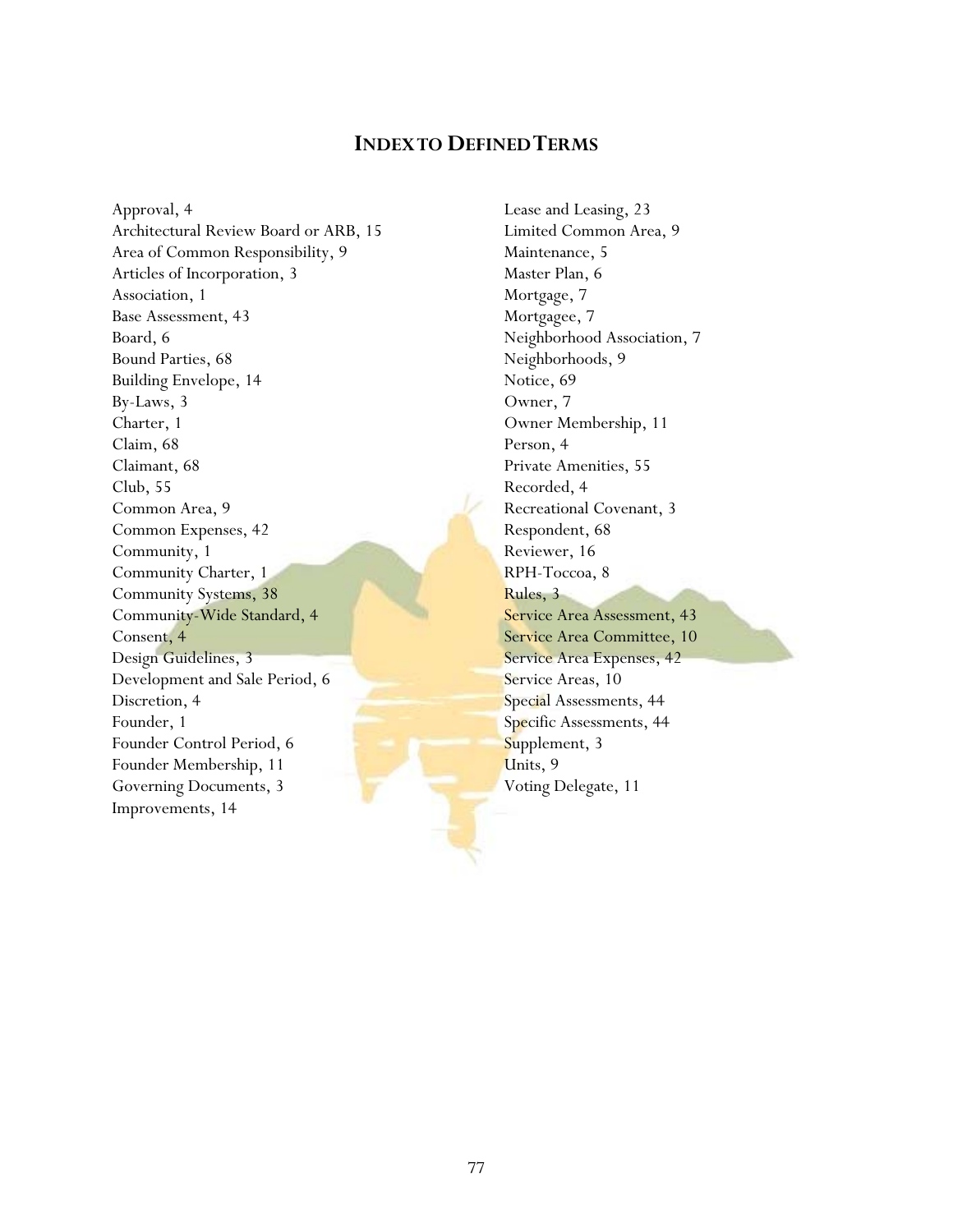#### **EXHIBIT "A"**

#### Land Initially Submitted

 All that certain real property and improvements thereon as the same are depicted and/or described on the Boundary Survey for Phase One Currahee Club, Plats recorded in Plat Book 17, Pages 53-85, Stephens County Deed Records:

All that tract or parcel of land situate, lying and being in the 215 G. M. D. (Big Smith) and 440 G.M.D., Stephens County, Georgia B**EING KNOWN AS PHASE ONE, CURRAHEE CLUB, CONSISTING OF THE RIGHT-OF-WAYS FOR CURRAHEE CLUB DRIVE, TIMBER RIDGE TRAIL, ROCK CREEK TRAIL, WARD'S POND WAY, A PORTION OF CURRAHEE CLUB WAY, COTTAGE LANE, LAKEVIEW ROAD, A PORTION OF EDGEWATER TRAIL, A PORTION OF CURRAHEE CROSSINGS, AND PROPERTY DESIGNATED AS PARCELS C, D, F, Y & Z**, as more particularly described on a Boundary Survey for Phase One Currahee Club prepared by J. Dennis Billew, Georgia Registered Land Surveyor No. 2195, dated February 19, 2003, last revised May 8, 2003 the description as contained therein being incorporated herein by reference and being more particularly described as follows:

**BEGINNING** at the Point of Beginning (POB) which is the intersection of the miter of the West margin of Oak Valley Road with the South margin of Holly Springs Road; thence from the POB running along the South and Southwest right-of-way of Currahee Club Drive, with the arc of a circular curve having a radius of 340.00 feet, an arc distance of 98.09 feet and a chord bearing of North 71 degrees 13 minutes 55 seconds West 97.75 feet; thence with the arc of a circular curve having a radius of 100.00 feet, an arc distance of 30.44 feet and a chord bearing of North 71 degrees 41 minutes 13 seconds West 30.32 feet to a point; thence North 80 degrees 24 minutes 26 seconds West 21.73 feet; thence with the arc of a circular curve having a radius of  $117.00$  feet, an arc distance of 83.52 feet and a chord bearing of North 59 degrees 57 minutes 22 seconds West 81.76 feet; thence North 39 degrees 30 minutes 17 seconds West 55.85 feet; thence with the arc of a circular curve having a radius of  $130.00$  feet, an arc distance of  $100.14$  feet and a chord bearing of North 61 degrees 34 minutes 21 seconds West 97.68 feet; thence North 83 degrees 38 minutes 24 seconds West 65.89 feet; thence with the arc of a circular curve having a radius of 170.00 feet, an arc distance of 212.16 feet and a chord bearing of North 47 degrees 53 minutes 14 seconds West 198.66 feet; thence North 12 degrees 08 minutes 04 seconds West 108.79 feet; thence with the arc of a circular curve having a radius of 280.00 feet, an arc distance of 92.62 feet and a chord bearing of North 21 degrees 36 minutes 37 seconds West 92.19 feet; thence North 31 degrees 05 minutes 11 seconds West 100.14 feet; thence with the arc of a circular curve having a radius of 280.00 feet, an arc distance of 49.73 feet and a chord bearing of North 36 degrees 10 minutes 26 seconds West 49.66 feet; thence North 41 degrees 15 minutes 41 seconds West 61.58 feet; thence North 41 degrees 15 minutes 41 seconds West 285.40 feet; thence with the arc of a circular curve having a radius of 280.00 feet, an arc distance of 478.85 feet and a chord bearing of South 89 degrees 44 minutes 44 seconds West 422.59 feet; thence South 40 degrees 45 minutes 09 seconds West 350.29 feet; thence with the arc of a circular curve having a radius of 970.00 feet, an arc distance of 56.53 feet and a chord bearing of South 39 degrees 04 min-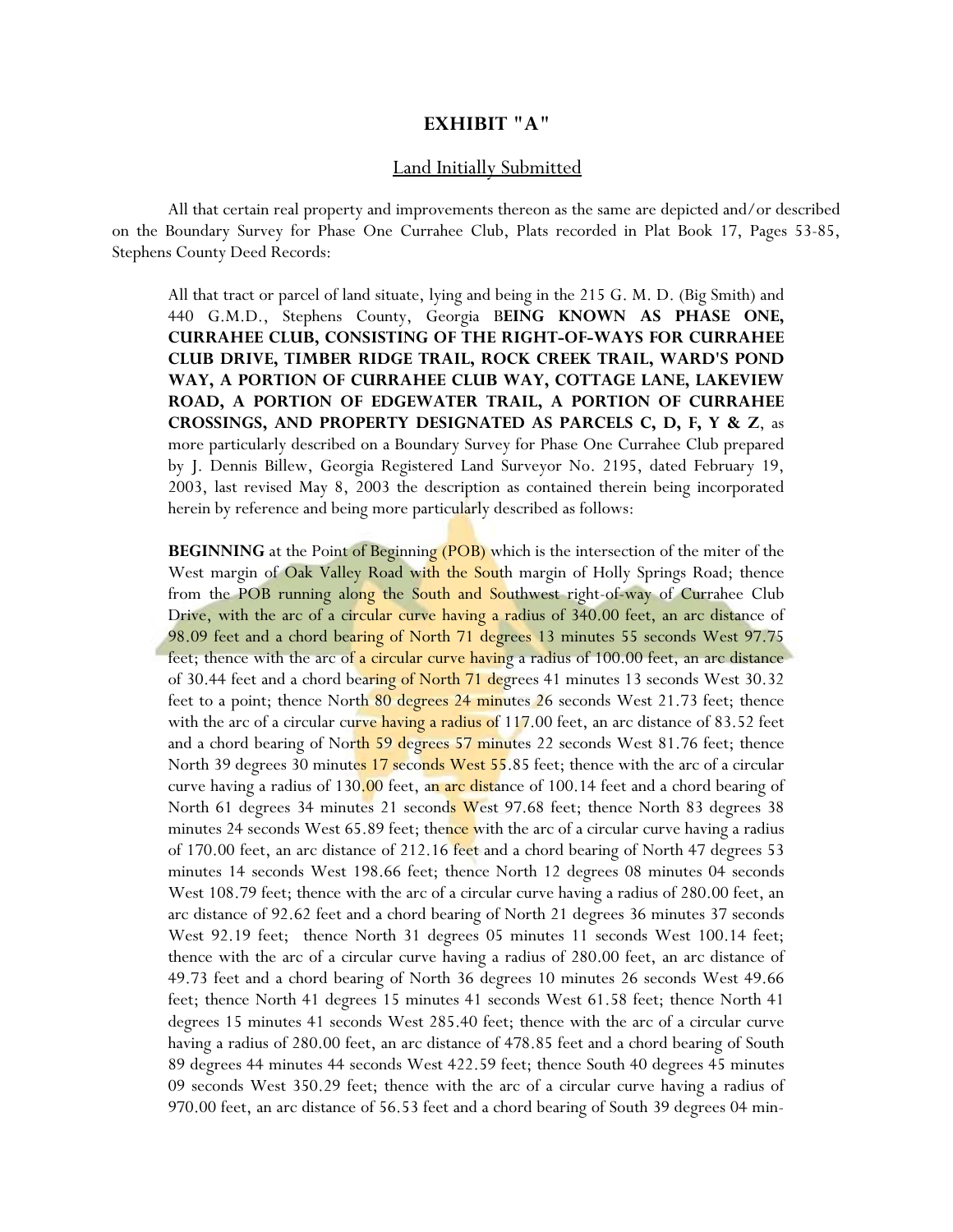utes 59 seconds West 56.52 feet; thence South 37 degrees 24 minutes 48 seconds West 216.13 feet; thence with the arc of a circular curve having a radius of 430.00 feet, an arc distance of 46.19 feet and a chord bearing of South 40 degrees 29 minutes 27 seconds West 46.17 feet; thence with the arc of a circular curve having a radius of 10.00 feet, an arc distance of 14.80 feet and a chord bearing of South 01 degree 10 minutes 34 seconds West 13.48 feet to the point of intersection with the Northeast right-of-way of Rock Creek Trail; thence running along the Northeast right-of-way of Rock Creek Trail South 41 degrees 12 minutes 57 seconds East 114.80 feet; thence with the arc of a circular curve having a radius of 370.00 feet, an arc distance of 69.51 feet and a chord bearing of South 46 degrees 35 minutes 52 seconds East 69.41 feet to a point adjacent to Lot 1, Parcel Z; thence North 22 degrees 25 minutes 58 seconds East 137.40 feet; thence South 62 degrees 51 minutes 13 seconds East 120.00 feet; thence South 84 degrees 27 minutes 14 seconds East 220.32 feet; thence South 61 degrees 12 minutes 31 seconds East 154.07 feet; thence South 36 degrees 29 minutes 28 seconds East 80.93 feet; thence North 44 degrees 49 minutes 31 seconds East 127.48 feet; thence South 76 degrees 28 minutes 25 seconds East 33.58 feet; thence with the arc of a circular curve having a radius of 45.00 feet, an arc distance of 43.09 feet and a chord bearing of North 76 degrees 05 minutes 34 seconds East 41.46 feet; thence North 48 degrees 39 minutes 33 seconds East 62.93 feet; thence South 37 degrees 20 minutes 39 seconds East 62.45 feet; thence South 05 degrees 25 minutes 12 seconds West 81.13 feet to a point at the end of the cul-de-sac at the end of Rock Creek Trail; thence running along Rock Creek Trail with the arc of a circular curve having a radius of 50.00 feet, an arc distance of 80.27 feet and a chord bearing of South 45 degrees 59 minutes 25 seconds East 71.92 feet; thence South 00 degree 00 minute 00 second East 17.43 feet; thence with the arc of a circular curve having a radius of 270.00 feet, an arc distance of 95.80 feet and a chord bearing of South 10 degrees 09 minutes 52 seconds East 95.30 feet; thence South 20 degrees 19 minutes 44 seconds East 82.35 feet; thence with the arc of a circular curve having a radius of 230.00 feet, an arc distance of 90.49 feet and a chord bearing of South 09 degrees 03 minutes 27 seconds East 89.91 feet; thence South 02 degrees 12 minutes 49 seconds West 29.55 feet; thence with the arc of a circular curve having a radius of 130.00 feet, an arc distance of 119.61 feet and a chord bearing of South 28 degrees 34 minutes 16 seconds West 115.43 feet; thence South 54 degrees 55 minutes 42 seconds West 3.37 feet; thence with the arc of a circular curve having a radius of 90.00 feet, an arc distance of 31.24 feet and a chord bearing of South 64 degrees 52 minutes 26 seconds West 31.09 feet; thence with the arc of a circular curve having a radius of 90.00 feet, an arc distance of 99.35 feet and a chord bearing of North 73 degrees 33 minutes 22 seconds West 94.38 feet; thence North 41 degrees 55 minutes 53 seconds West 82.66 feet; thence with the arc of a circular curve having a radius of 320.00 feet, an arc distance of 78.68 feet and a chord bearing of North 48 degrees 58 minutes 30 seconds West 78.48 feet; thence North 56 degrees 01 minute 07 seconds West 227.88 feet; thence with the arc of a circular curve having a radius of 205.00 feet, an arc distance of 41.29 feet and a chord bearing of North 50 degrees 14 minutes 55 seconds West 41.22 feet; thence North 44 degrees 28 minutes 42 seconds West 72.88 feet; thence with the arc of a circular curve having a radius of 145.00 feet, an arc distance of 123.69 feet and a chord bearing of North 68 degrees 54 minutes 57 seconds West 119.97 feet; thence South 86 degrees 38 minutes 48 seconds West 23.34 feet; thence with the arc of a circular curve having a radius of 230.00 feet, an arc distance of 41.15 feet and a chord bearing of North 88 degrees 13 minutes 40 seconds West 41.10 feet to a point adjacent to Lot 12, Parcel Z; thence South 00 degree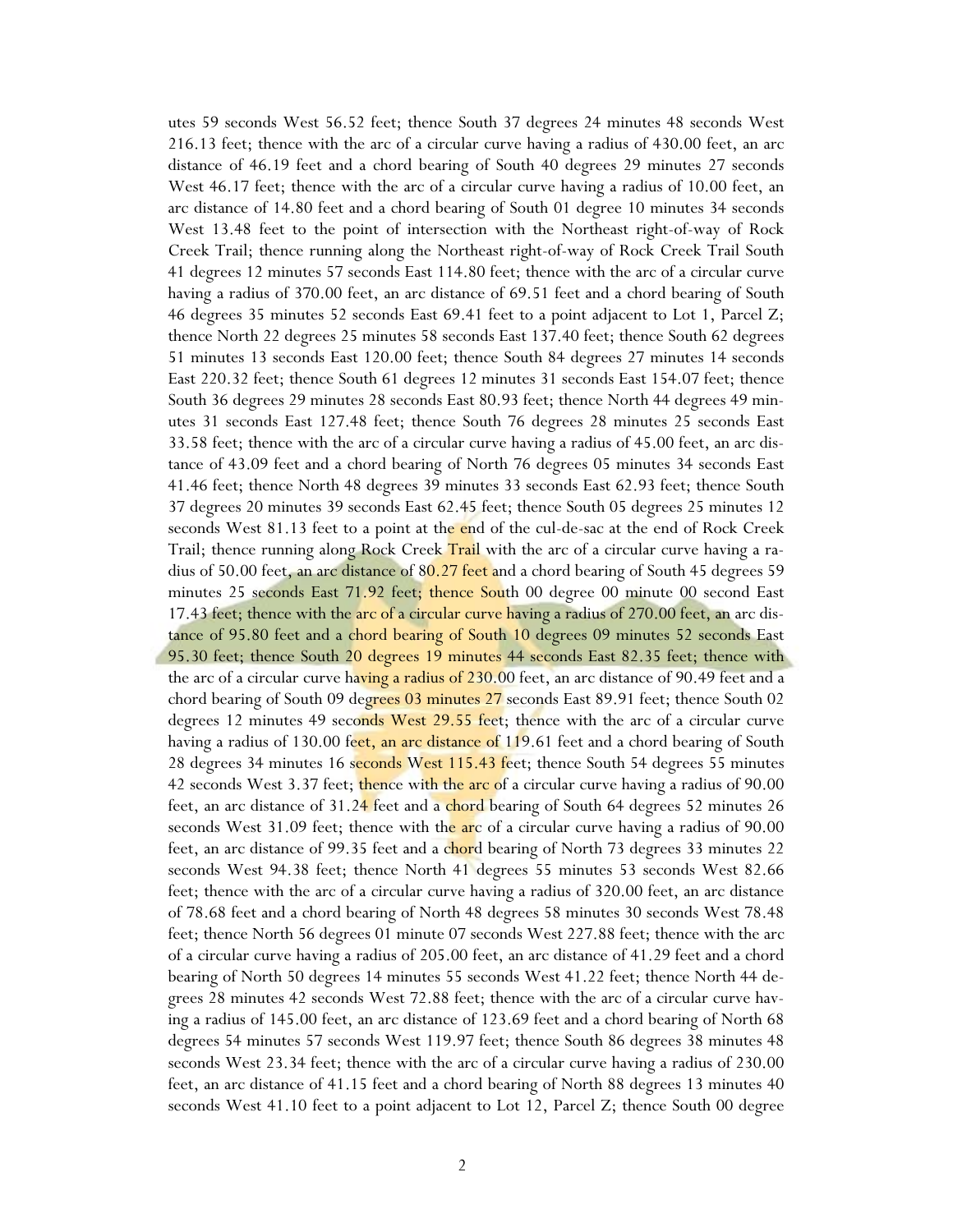08 minutes 16 seconds West 53.92 feet; thence South 57 degrees 12 minutes 10 seconds West 726.30 feet; thence North 11 degrees 33 minutes 29 seconds West 132.74 feet; thence North 33 degrees 22 minutes 25 seconds West 66.00 feet; thence North 09 degrees 59 minutes 33 seconds West 156.05 feet; thence North 46 degrees 47 minutes 37 seconds East 513.81 feet to a point located on the Southwest right-of-way of Rock Creek Trail; thence running along the Southwest right-of-way of Rock Creek Trail North 41 degrees 12 minutes 57 seconds West 27.37 feet to the point of intersection with the South right-ofway of Currahee Club Drive; thence running along the South and Southwest right-of-way of Currahee Club Drive with the arc of a circular curve having a radius of 10.00 feet, an arc distance of 14.80 feet and a chord bearing of North 83 degrees 36 minutes 29 seconds West 13.48 feet; thence with the arc of a circular curve having a radius of 430.00 feet, an arc distance of 0.90 foot and a chord bearing of South 54 degrees 03 minutes 36 seconds West 0.90 foot; thence South 54 degrees 07 minutes 12 seconds West 121.67 feet; thence with the arc of a circular curve having a radius of 330.00 feet, an arc distance of 114.07 feet and a chord bearing of South 64 degrees 01 minutes 23 seconds West 113.51 feet; thence South 73 degrees 55 minutes 34 seconds West 28.66 feet; thence with the arc of a circular curve having a radius of 180.75 feet, an arc distance of 141.45 feet and a chord bearing of North 83 degrees 32 minutes 49 seconds West 137.87 feet; thence with the arc of a circular curve having a radius of 130.00 feet, an arc distance of 10.00 feet and a chord bearing of North 59 degrees 01 minute 00 second West 10.00 feet; thence with the arc of a circular curve having a radius of 130.00 feet, an arc distance of 95.16 feet and a chord bearing of North 35 degrees 50 minutes 36 seconds West 93.05 feet; thence with the arc of a circular curve having a radius of 230.00 feet, an arc distance of 193.88 feet and a chord bearing of North 09 degrees 16 minutes 30 seconds East 188.19 feet; thence North 33 degrees 25 minutes 27 seconds East 112.44 feet; thence with the arc of a circular curve having a radius of 260.00 feet, an arc distance of 292.65 feet and a chord bearing of North 01 degree 10 minutes 42 seconds East 277.45 feet; thence North 31 degrees 04 minutes 03 seconds West 151.66 feet; thence with the arc of a circular curve having a radius of  $430.00$ feet, an arc distance of 202.43 feet and a chord bearing of North 17 degrees 34 minutes 51 seconds West 200.57 feet; thence North 04 degrees 05 minutes 40 seconds West 73.58 feet; thence with the arc of a circular curve having a radius of 370.00 feet, an arc distance of 224.10 feet and a chord bearing of North 21 degrees 26 minutes 44 seconds West 220.69 feet; thence North  $38$  degrees  $47$  minutes  $49$  seconds West  $83.04$  feet; thence with the arc of a circular curve having a radius of 280.00 feet, an arc distance of 281.55 feet and a chord bearing of North 09 degrees 59 minutes 27 seconds West 269.83 feet; thence North 18 degrees 48 minutes 54 seconds East 128.99 feet; thence with the arc of a circular curve having a radius of 1030.00 feet, an arc distance of 179.26 feet and a chord bearing of North 23 degrees 48 minutes 03 seconds East 179.03 feet; thence North 28 degrees 47 minutes 12 seconds East 122.49 feet; thence with the arc of a circular curve having a radius of 620.00 feet, an arc distance of 362.39 feet and a chord bearing of North 12 degrees 02 minutes 31 seconds East 357.26 feet; thence North 04 degrees 42 minutes 10 seconds West 13.73 feet; thence with the arc of a circular curve having a radius of 170.00 feet, an arc distance of 40.30 feet and a chord bearing of North 11 degrees 29 minutes 37 seconds West 40.20 feet; thence North 18 degrees 17 minutes 03 seconds West 128.62 feet; thence with the arc of a circular curve having a radius of 230.00 feet, an arc distance of 28.52 feet and a chord bearing of North 14 degrees 43 minutes 56 seconds West 28.50 feet; thence North 11 degrees 10 minutes 48 seconds West 110.44 feet; thence with the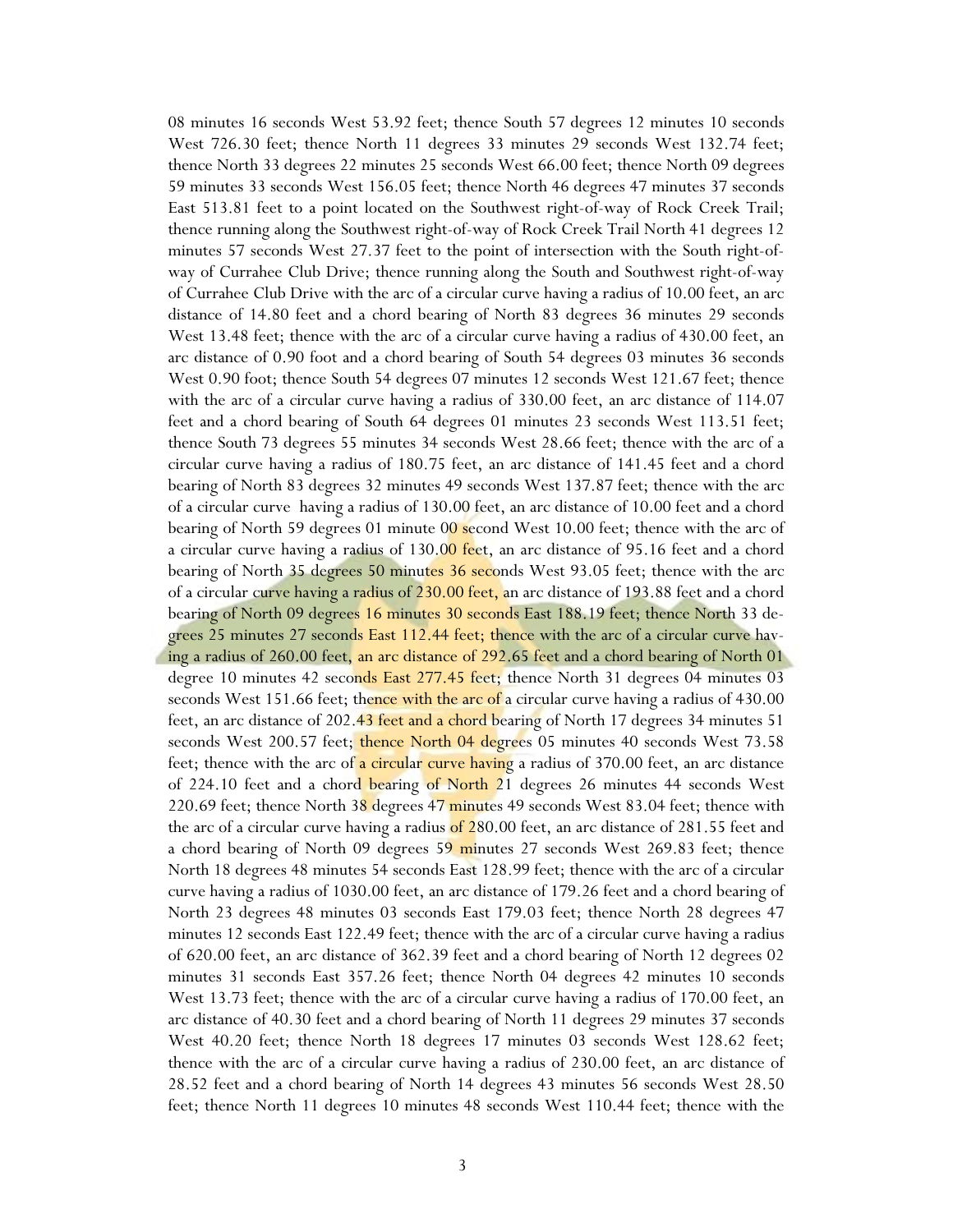arc of a circular curve having a radius of 245.00 feet, an arc distance of 257.58 feet and a chord bearing of North 41 degrees 17 minutes 57 seconds West 245.88 feet; thence North 71 degrees 25 minutes 07 seconds West 91.55 feet; thence with the arc of a circular curve having a radius of 580.00 feet, an arc distance of 213.65 feet and a chord bearing of North 60 degrees 51 minutes 57 seconds West 212.44 feet; thence North 50 degrees 18 minutes 48 seconds West 221.18 feet; thence with the arc of a circular curve having a radius of 770.00 feet, an arc distance of 187.80 feet and a chord bearing of North 57 degrees 18 minutes 01 second West 187.33 feet; thence North 64 degrees 17 minutes 14 seconds West 194.28 feet; thence with the arc of a circular curve having a radius of 170.00 feet, an arc distance of 14.17 feet and a chord bearing of North 66 degrees 40 minutes 29 seconds West 14.16 feet; thence North 69 degrees 03 minutes 44 seconds West 128.82 feet; thence with the arc of a circular curve having a radius of 230.00 feet, an arc distance of 25.49 feet and a chord bearing of North 65 degrees 53 minutes 15 seconds West 25.48 feet; thence North 62 degrees 42 minutes 46 seconds West 109.11 feet; thence with the arc of a circular curve having a radius of 330.00 feet, an arc distance of 184.79 feet and a chord bearing of North 46 degrees 40 minutes 14 seconds West 182.39 feet; thence North 30 degrees 37 minutes 43 seconds West 103.58 feet to a point adjacent to Lot 13, Parcel F; thence leaving the Southwest right-of-way of Currahee Club Drive South 59 degrees 22 minutes 17 seconds West 98.44 feet; thence North 65 degrees 11 minutes 18 seconds West 267.79 feet; thence North 80 degrees 30 minutes 49 seconds West 89.49 feet; thence South 80 degrees 33 minutes 12 seconds West 154.71 feet; thence South 83 degrees 06 minutes 26 seconds West 272.36 feet; thence North 11 degrees 04 minutes 40 seconds West 86.86 feet; thence South 63 degrees 54 minutes 03 seconds West 207.54 feet to a point located on the Northeast right-of-way of Currahee Club Drive; thence running along the Northeast right-of-way of Currahee Club Drive with the arc of a circular curve having a radius of 230.00 feet, an arc distance of 97.88 feet and a chord bearing of South 13 degrees 54 minutes 25 seconds East 97.15 feet; thence South 01 degree 42 minutes 54 seconds East 31.86 feet; thence with the arc of a circular curve having a radius of 220.00 feet, an arc distance of  $108.69$  feet and a chord bearing of South 15 degrees 52 minutes 05 seconds East  $107.59$  feet; thence South 30 degrees 01 minute 16 seconds East 359.76 feet; thence with the arc of a circular curve having a radius of 230.00 feet, an arc distance of 165.28 feet and a chord bearing of South 09 degrees 26 minutes 04 seconds East 161.75 feet; thence South 11 degrees 09 minutes 08 seconds West 13.50 feet; thence with the arc of a circular curve having a radius of  $280.00$  feet, an arc distance of  $236.32$ feet and a chord bearing of South 35 de<mark>gree</mark>s 19 minutes 51 seconds West 229.37 feet; thence South 59 degrees 30 minutes 34 seconds West 227.01 feet; thence with the arc of a circular curve having a radius of 305.00 feet, an arc distance of 204.06 feet and a chord bearing of South 78 degrees 40 minutes 35 seconds West 200.28 feet; thence North 82 degrees 09 minutes 23 seconds West 66.55 feet; thence North 07 degrees 50 minutes 37 seconds East 60.00 feet; thence South 82 degrees 09 minutes 23 seconds East 66.55 feet; thence with the arc of a circular curve having a radius of 245.00 feet, an arc distance of 163.92 feet and a chord bearing of North 78 degrees 40 minutes 35 seconds East 160.88 feet; thence North 59 degrees 30 minutes 34 seconds East 227.01 feet; thence with the arc of a circular curve having a radius of 220.00 feet, an arc distance of 185.68 feet and a chord bearing of North 35 degrees 19 minutes 51 seconds East 180.22 feet; thence North 11 degrees 09 minutes 08 seconds East 13.50 feet; thence with the arc of a circular curve having a radius of 170.00 feet, an arc distance of 122.16 feet and a chord bearing of North 09 de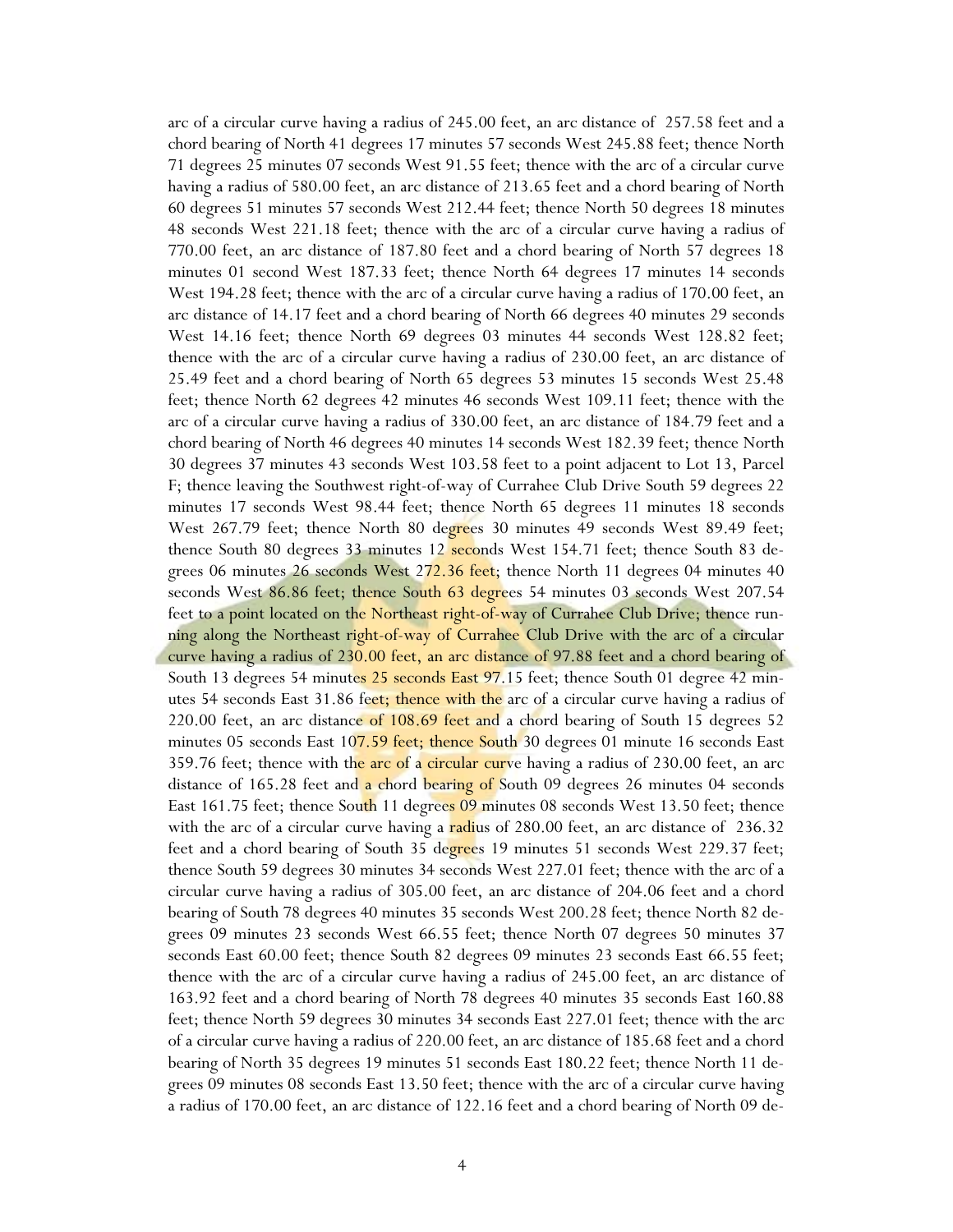grees 26 minutes 04 seconds West 119.55 feet; thence North 30 degrees 01 minute 16 seconds West 359.76 feet; thence with the arc of a circular curve having a radius of 280.00 feet, an arc distance of 138.33 feet and a chord bearing of North 15 degrees 52 minutes 05 seconds West 136.93 feet; thence North 01 degree 42 minutes 54 seconds West 31.86 feet; thence with the arc of a circular curve having a radius of 170.00 feet, an arc distance of 72.35 feet and a chord bearing of North 13 degrees 54 minutes 25 seconds West 71.80 feet; thence with the arc of a circular curve having a radius of 170.00 feet, an arc distance of 60.94 feet and a chord bearing of North 36 degrees 22 minutes 05 seconds West 60.61 feet; thence North 46 degrees 38 minutes 13 seconds West 188.93 feet; thence with the arc of a circular curve having a radius of 230.00 feet, an arc distance of 85.31 feet and a chord bearing of North 36 degrees 00 minute 39 seconds West 84.82 feet; thence North 25 degrees 23 minutes 06 seconds West 17.30 feet; thence with the arc of a circular curve having a radius of 130.00 feet, an arc distance of 142.74 feet and a chord bearing of North 06 degrees 04 minutes 15 seconds East 135.68 feet; thence North 37 degrees 31 minutes 36 seconds East 30.82 feet; thence with the arc of a circular curve having a radius of 230.00 feet, an arc distance of 93.93 feet and a chord bearing of North 49 degrees 13 minutes 34 seconds East 93.28 feet; thence North 60 degrees 55 minutes 32 seconds East 85.42 feet; thence with the arc of a circular curve having a radius of 330.00 feet, an arc distance of 178.22 feet and a chord bearing of North 76 degrees 23 minutes 49 seconds East 176.06 feet; thence South 88 degrees 07 minutes 55 seconds East 287.75 feet; thence with the arc of a circular curve having a radius of  $10.00$  feet, an arc distance of 15.78 feet and a chord bearing of North 46 degrees 40 minutes 28 seconds East 14.19 feet to the point of intersection with the Southwest right-of-way of Currahee Crossings; thence running along the Southwest right-of-way of Currahee Crossings with the arc of a circular curve having a radius of 170.00 feet, an arc distance of 66.55 feet and a chord bearing of North 09 degrees 44 minutes 02 seconds West 66.12 feet; thence North 20 degrees 56 minutes 53 seconds West 104.84 feet; thence North 69 degrees 03 minutes 07 seconds East 60.00 feet to a point adjacent to lot 1, Parcel F; thence North 65 degrees 02 minutes 25 seconds East 165.03 feet; thence South 37 degrees 38 minutes 07 seconds East 127.09 feet; thence South 72 degrees 36 minutes 41 seconds East 125.00 feet; thence South 54 degrees 51 minutes 48 seconds East 172.45 feet; thence South 48 degrees 30 minutes 07 seconds East 786.82 feet; thence South 51 degrees 46 minutes 44 seconds East 687.59 feet; thence South 46 degrees 04 minutes 18 seconds West 155.56 feet to a point located on the Northeast right-of-way of Currahee Club *Drive*; thence running along the Northeast rightof-way of Currahee Club Drive South 50 degrees 18 minutes 48 seconds East 190.92 feet; thence with the arc of a circular curve having a radius of 520.00 feet, an arc distance of 191.54 feet and a chord bearing of South 60 degrees 51 minutes 57 seconds East 190.46 feet; thence South 71 degrees 25 minutes 07 seconds East 91.55 feet; thence with the arc of a circular curve having a radius of 305.00 feet, an arc distance of 320.66 feet, and a chord bearing of South 41 degrees 17 minutes 57 seconds East 306.10 feet; thence South 11 degrees 10 minutes 48 seconds East 110.44 feet; thence with the arc of a circular curve having a radius of 170.00 feet, an arc distance of 21.08 feet and a chord bearing of South 14 degrees 43 minutes 56 seconds East 21.06 feet; thence South 18 degrees 17 minutes 03 seconds East 106.09 feet; thence with the arc of a circular curve having a radius of 10.00 feet, an arc distance of 14.98 feet and a chord bearing of South 61 degrees 11 minutes 24 seconds East 13.62 feet to the Northeast right-of-way of Lakeview Road; thence North 75 degrees 54 minutes 14 seconds East 43.23 feet; thence with the arc of a circular curve hav-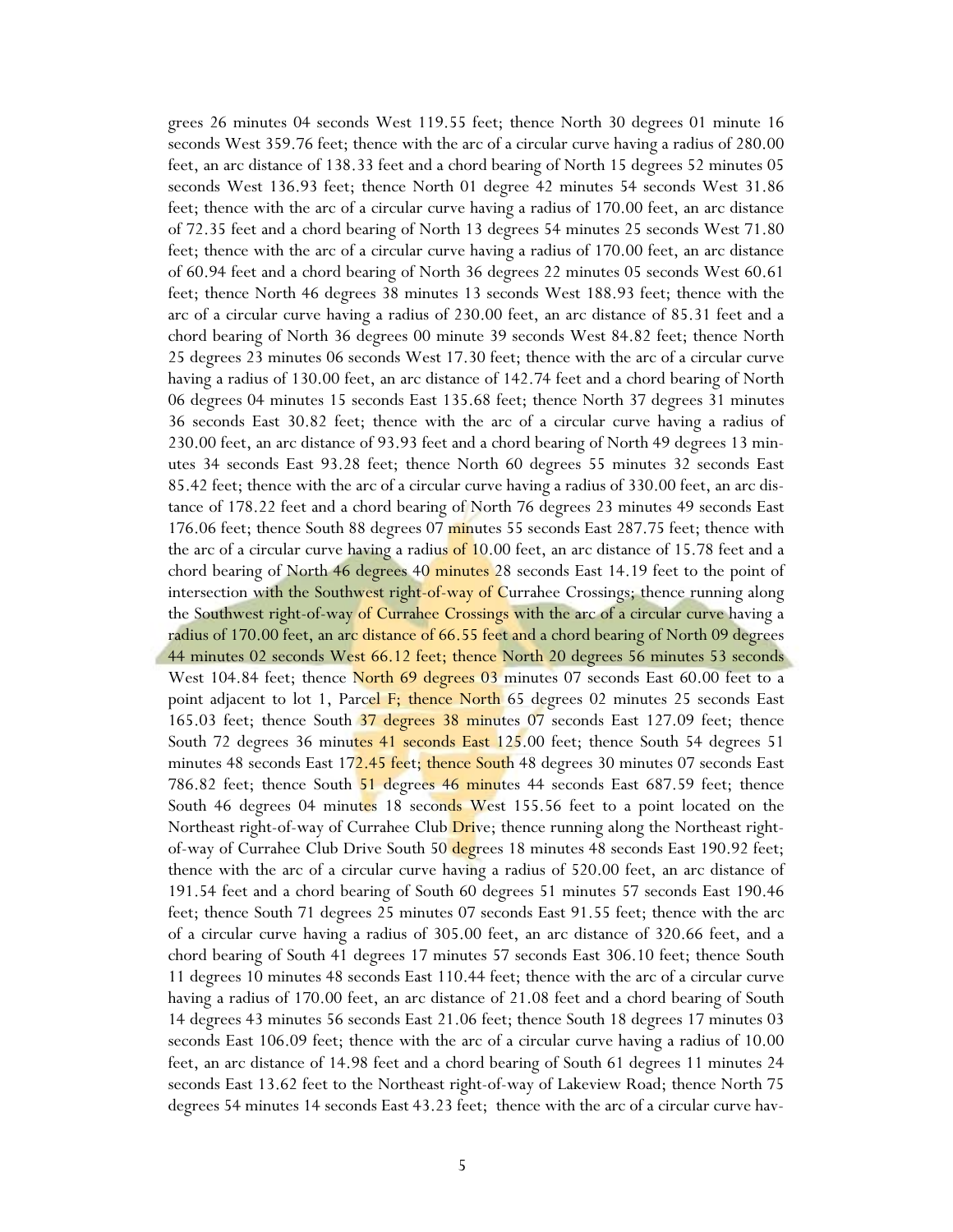ing a radius of 580.00 feet, an arc distance of 197.35 feet and a chord bearing of North 85 degrees 39 minutes 05 seconds East 196.40 feet; thence South 84 degrees 36 minutes 03 seconds East 65.94 feet; thence with the arc of a circular curve having a radius of 280.00 feet, an arc distance of 101.96 feet and a chord bearing of South 74 degrees 10 minutes 07 seconds East 101.40 feet; thence South 63 degrees 44 minutes 11 seconds East 350.85 feet; thence with the arc of a circular curve having a radius of 245.00 feet, an arc distance of 258.27 feet and a chord bearing of North 86 degrees 03 minutes 52 seconds East 246.47 feet; thence North 55 degrees 51 minutes 55 seconds East 62.03 feet; thence with the arc of a circular curve having a radius of 320.00 feet, an arc distance of 69.38 feet and a chord bearing of North 49 degrees 39 minutes 14 seconds East 69.25 feet; thence North 43 degrees 26 minutes 32 seconds East 141.44 feet; thence with the arc of a circular curve having a radius of 35.00 feet, an arc distance of 46.84 feet and a chord bearing of North 05 degrees 05 minutes 59 seconds East 43.43 feet; thence with the arc of a circular curve having a radius of 119.00 feet, an arc distance of 72.72 feet and a chord bearing of North 15 degrees 44 minutes 10 seconds West 71.59 feet; thence North 01 degree 46 minutes 15 seconds East 35.07 feet; thence South 88 degrees 13 minutes 45 seconds East 60.00 feet to a point adjacent to Lot 63, Parcel D; thence North 61 degrees 15 minutes 47 seconds East 182.29 feet; thence North 27 degrees 22 minutes 23 seconds East 181.87 feet; thence South 78 degrees 45 minutes 50 seconds East 196.16 feet; thence North 33 degrees 50 minutes 32 seconds West 93.48 feet; thence North 71 degrees 54 minutes 41 seconds East 135.25 feet; thence North 39 degrees 35 minutes 24 seconds East 268.32 feet; thence North 49 degrees 12 minutes 16 seconds East 145.89 feet; thence North 74 degrees 46 minutes 26 seconds East 430.00 feet; thence South 56 degrees 02 minutes 43 seconds East 288.17 feet; thence South 20 degrees 54 minutes 59 seconds East 322.84 feet; thence South 21 degrees 08 minutes 33 seconds East 199.92 feet; thence South 21 degrees 35 minutes 17 seconds East 100.11 feet; thence South 21 degrees 06 minutes 12 seconds East 353.10 feet; thence South 37 degrees 54 minutes 13 seconds West 290.01 feet; thence South 38 degrees 02 minutes 30 seconds West 301.10 feet; thence North 39 degrees 29 minutes 43 seconds West 180.49 feet; thence North 10 degrees 55 minutes 35 seconds West 128.60 feet; thence South 86 degrees 24 minutes 02 seconds West 179.33 feet; thence South 43 degrees 12 minutes 30 seconds West 373.26 feet; thence North 49 degrees 30 minutes 03 seconds West 442.86 feet; thence South 83 degrees 11 minutes 39 seconds West 667.91 feet; thence North 67 degrees 24 minutes 49 seconds West 122.97 feet; thence North 16 degrees 48 minutes 47 seconds West 144.06 feet to a point on the Southeast right-of-way of Lakeview Road; thence running along the Southeast and Southwest right-of-way of Lakeview Road with the arc of a circular curve having a radius of 305.00 feet, an arc distance of 232.05 feet and a chord bearing of North 85 degrees 31 minutes 57 seconds West 226.49 feet; thence North 63 degrees 44 minutes 11 seconds West 350.85 feet; thence with the arc of a circular curve having a radius of 220.00 feet, an arc distance of 80.11 feet and a chord bearing of North 74 degrees 10 minutes 07 seconds West 79.67 feet; thence North 84 degrees 36 minutes 03 seconds West 65.94 feet; thence with the arc of a circular curve having a radius of 520.00 feet, an arc distance of 176.93 feet and a chord bearing of South 85 degrees 39 minutes 05 seconds West 176.08 feet; thence South 75 degrees 54 minutes 14 seconds West 44.30 feet to the point of intersection of the Southwest right-of-way of Lakeview Road with the Southeast right-of-way of Currahee Club Drive; thence running along the Southeast right-of-way of Currahee Club Drive with the arc of a circular curve having a radius of 10.00 feet, an arc distance of 14.07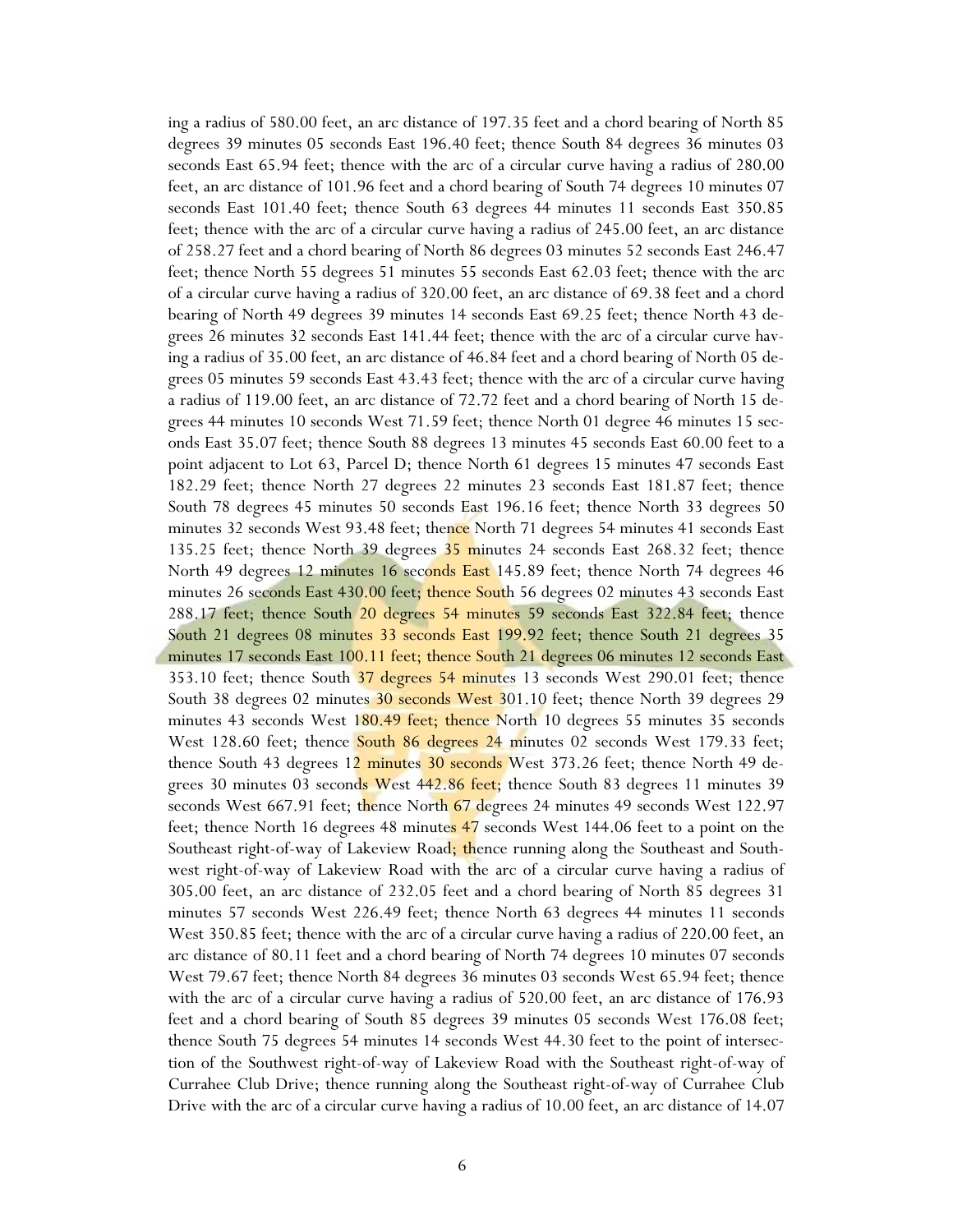feet and a chord bearing of South 35 degrees 36 minutes 02 seconds West 12.94 feet; thence South 04 degrees 42 minutes 10 seconds East 12.88 feet; thence with the arc of a circular curve having a radius of 680.00 feet, an arc distance of 397.46 feet and a chord bearing of South 12 degrees 02 minutes 31 seconds West 391.83 feet; thence South 28 degrees 47 minutes 12 seconds West 122.49 feet; thence with an arc of a circular curve having a radius of 970.00 feet, an arc distance of 168.82 feet and a chord bearing of South 23 degrees 48 minutes 03 seconds West 168.60 feet; thence South 18 degrees 48 minutes 54 seconds West 128.99 feet; thence with the arc of a circular curve having a radius of 220.00 feet, an arc distance of 221.21 feet and a chord bearing of South 09 degrees 59 minutes 27 seconds East 212.01 feet; thence South 38 degrees 47 minutes 49 seconds East 83.04 feet; thence with a circular curve having a radius of 430.00 feet, an arc distance of 75.18 feet and a chord bearing of South 33 degrees 47 minutes 19 seconds East 75.08 feet; thence with a circular curve having a radius of 15.00 feet, an arc distance of 22.04 feet and a chord bearing of South 70 degrees 52 minutes 41 seconds East 20.11 feet to the point of intersection of the Northeast right-of-way of Currahee Club Drive with the Northwest right-ofway of Currahee Club Way; thence along the Northwest right-of-way of Currahee Club Way North 67 degrees 01 minute 26 seconds East 5.31 feet; thence with a circular curve having a radius of 155.00 feet, an arc distance of 54.36 feet and a chord bearing of North 77 degrees 04 minutes 16 seconds East 54.08 feet; thence North 87 degrees 07 minutes 06 seconds East 44.52 feet; thence with a circular curve having a radius of 5.00 feet, an arc distance of 11.88 feet and a chord bearing of North 19 degrees 02 minutes 57 seconds East 9.28 feet; thence North 40 degrees 58 minutes 47 seconds East 40.00 feet; thence with the arc of a circular curve having a radius of 95.00 feet, an arc distance of 21.19 feet and a chord bearing of South 42 degrees 37 minutes 45 seconds East 21.15 feet; thence with the arc of a circular curve having a radius of 15.00 feet, an arc distance of 22.94 feet and a chord bearing of South 80 degrees 02 minutes 29 seconds East 20.77 feet; thence South 33 degrees 51 minutes 23 seconds East 60.00 feet to a point adjacent to Lot 1, Parcel Y; thence with the arc of a circular curve having a radius of 180.00 feet, an arc distance of 109.24 feet and a chord bearing of North 38 degrees 45 minutes 57 seconds East 107.57 feet; thence South 68 degrees 37 minutes 10 seconds East 88.71 feet; thence South 00 degree 22 minutes 38 seconds West 87.65 feet; thence South 25 degrees 16 minutes 24 seconds East 328.79 feet; thence South 19 degrees 26 minutes 02 seconds West 265.68 feet; thence South 48 degrees 20 minutes 24 seconds West 65.57 feet; thence South 75 degrees 36 minutes 30 seconds West 142.88 feet to a point located on the Southeast right-of-way of Currahee Club Drive; thence running along the Southeast right-of-way of Currahee Club Drive with the arc of a circular curve having a radius of 320.00 feet, an arc distance of 212.70 feet and a chord bearing of South 14 degrees 22 minutes 54 seconds West 208.81 feet; thence South 33 degrees 25 minutes 27 seconds West 112.44 feet; thence with the arc of a circular curve having a radius of 170.00 feet, an arc distance of 143.30 feet and a chord bearing of South 09 degrees 16 minutes 30 seconds West 139.10 feet; thence with the arc of a circular curve having a radius of 70.00 feet, an arc distance of 56.67 feet and a chord bearing of South 38 degrees 03 minutes 59 seconds East 55.13 feet; thence with a circular curve having a radius of 120.75 feet, an arc distance of 94.50 feet and a chord bearing of South 83 degrees 31 minutes 22 seconds East 92.11 feet; thence North 73 degrees 55 minutes 34 seconds East 28.60 feet; thence with the arc of a circular curve having a radius of 270.00 feet, an arc distance of 93.33 feet and a chord bearing of North 64 degrees 01 minute 23 seconds East 92.87 feet; thence North 54 degrees 07 minutes 12 sec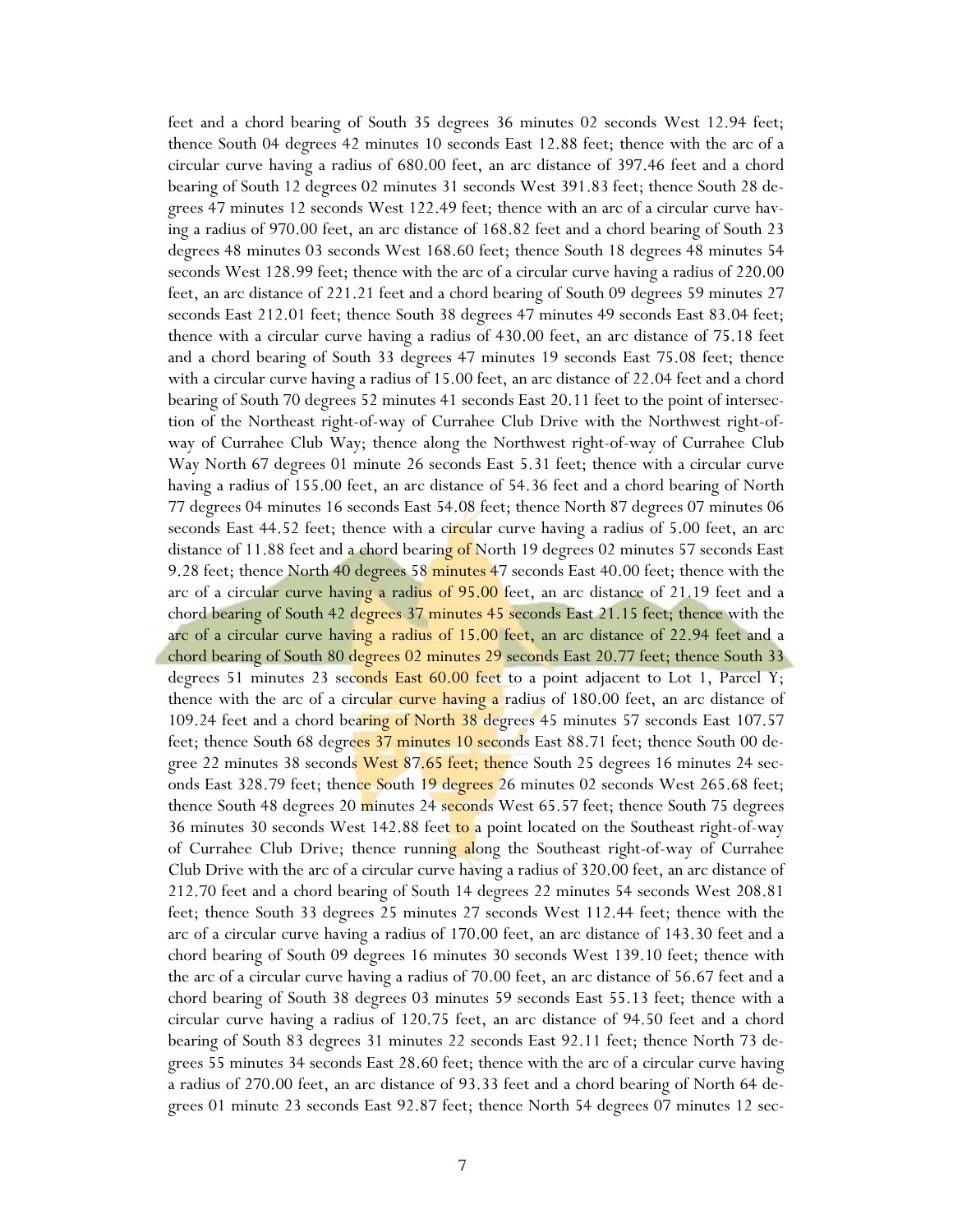onds East 121.67 feet; thence with the arc of a circular curve having a radius of 370.00 feet, an arc distance of 107.89 feet and a chord bearing of North 45 degrees 46 minutes 00 second East 107.50 feet; thence North 37 degrees 24 minutes 48 seconds East 216.13 feet; thence with the arc of a circular curve having a radius of 1030.00 feet, an arc distance of 60.03 feet and a chord bearing of North 39 degrees 04 minutes 59 seconds East 60.02 feet; thence North 40 degrees 45 minutes 09 seconds East 350.29 feet; thence with the arc of a circular curve having a radius of 340.00 feet, an arc distance of 383.68 feet and a chord bearing of North 73 degrees 04 minutes 49 seconds East 363.64 feet to a point at the intersection of the Southeast right-of-way of Currahee Club Drive with the Northwest right-ofway of Timber Ridge Trail; thence running along the Northwest right-of-way of Timber Ridge Trail with the arc of a circular curve having a radius of 10.00 feet, an arc distance of 13.62 feet and a chord bearing of North 66 degrees 24 minutes 09 seconds East 12.59 feet; thence North 27 degrees 23 minutes 49 seconds East 25.82 feet; thence with the arc of a circular curve having a radius of 230.00 feet, an arc distance of 66.14 feet and a chord bearing of North 35 degrees 38 minutes 05 seconds East 65.91 feet; thence North 43 degrees 52 minutes 21 seconds East 45.81 feet; thence with the arc of a circular curve having a radius of 130.00 feet, an arc distance of 29.99 feet and a chord bearing of North 50 degrees 28 minutes 54 seconds East 29.92 feet to a point adjacent to Lot 12, Parcel C; thence North 10 degrees 44 minutes 30 seconds West 171.08 feet; thence North 38 degrees 26 minutes 17 seconds East 191.15 feet; thence North 19 degrees 16 minutes 07 seconds East 41.77 feet; thence North 08 degrees 08 minutes 03 seconds West 32.10 feet; thence North 22 degrees 05 minutes 00 second West 28.64 feet; thence North 25 degrees 16 minutes 16 seconds West 38.91 feet; thence North 07 degrees 07 minutes 43 seconds East 44.59 feet; thence North 38 degrees 39 minutes 46 seconds East 30.07 feet; thence North 33 degrees 53 minutes 32 seconds East 58.57 feet; thence North 20 degrees 33 minutes 57 seconds East 35.61 feet; thence North 24 degrees 34 minutes 21 seconds East 127.00 feet; thence North 78 degrees 57 minutes 54 seconds East 172.02 feet; thence South 65 degrees 18 minutes 30 seconds East 88.25 feet; thence South 77 degrees 44 minutes 05 seconds East 48.99 feet; thence South 51 degrees 07 minutes 48 seconds East 38.90 feet; thence South 82 degrees 55 minutes 12 seconds East 27.97 feet; thence South 45 degrees 30 minutes 20 seconds East 75.93 feet; thence South 32 degrees 29 minutes 17 seconds East 312.93 feet; thence South 51 degrees 55 minutes 53 seconds West 67.63 feet; thence South 50 degrees 36 minutes 50 seconds West 41.25 feet; thence South 37 degrees 46 minutes 38 seconds West 73.99 feet; thence South 36 degrees 58 minutes 16 seconds West 20.72 feet; thence North 71 degrees 12 minutes 51 seconds West 158.47 feet; thence South 18 degrees 47 minutes 09 seconds West 77.23 feet; thence South 33 degrees 30 minutes 19 seconds West 366.11 feet; thence North 56 degrees 29 minutes 41 seconds West 56.72 feet; thence South 35 degrees 55 minutes 00 second West 122.46 feet; thence with the arc of a circular curve having a radius of 270.02 feet, an arc distance of 15.38 feet and a chord bearing of North 53 degrees 28 minutes 26 seconds West 15.38 feet; thence North 51 degrees 50 minutes 32 seconds West 18.67 feet; thence with the arc of a circular curve having a radius of 170.00 feet, an arc distance of 48.73 feet and a chord bearing of North 43 degrees 37 minutes 49 seconds West 48.56 feet; thence North 35 degrees 25 minutes 06 seconds West 50.49 feet; thence with the arc of a circular curve having a radius of 280.00 feet, an arc distance of 21.16 feet and a chord bearing of North 37 degrees 35 minutes 00 second West 21.15 feet; thence with the arc of a circular curve having a radius of 10.00 feet, an arc distance of 16.13 feet and a chord bearing of North 06 degrees 27 minutes 01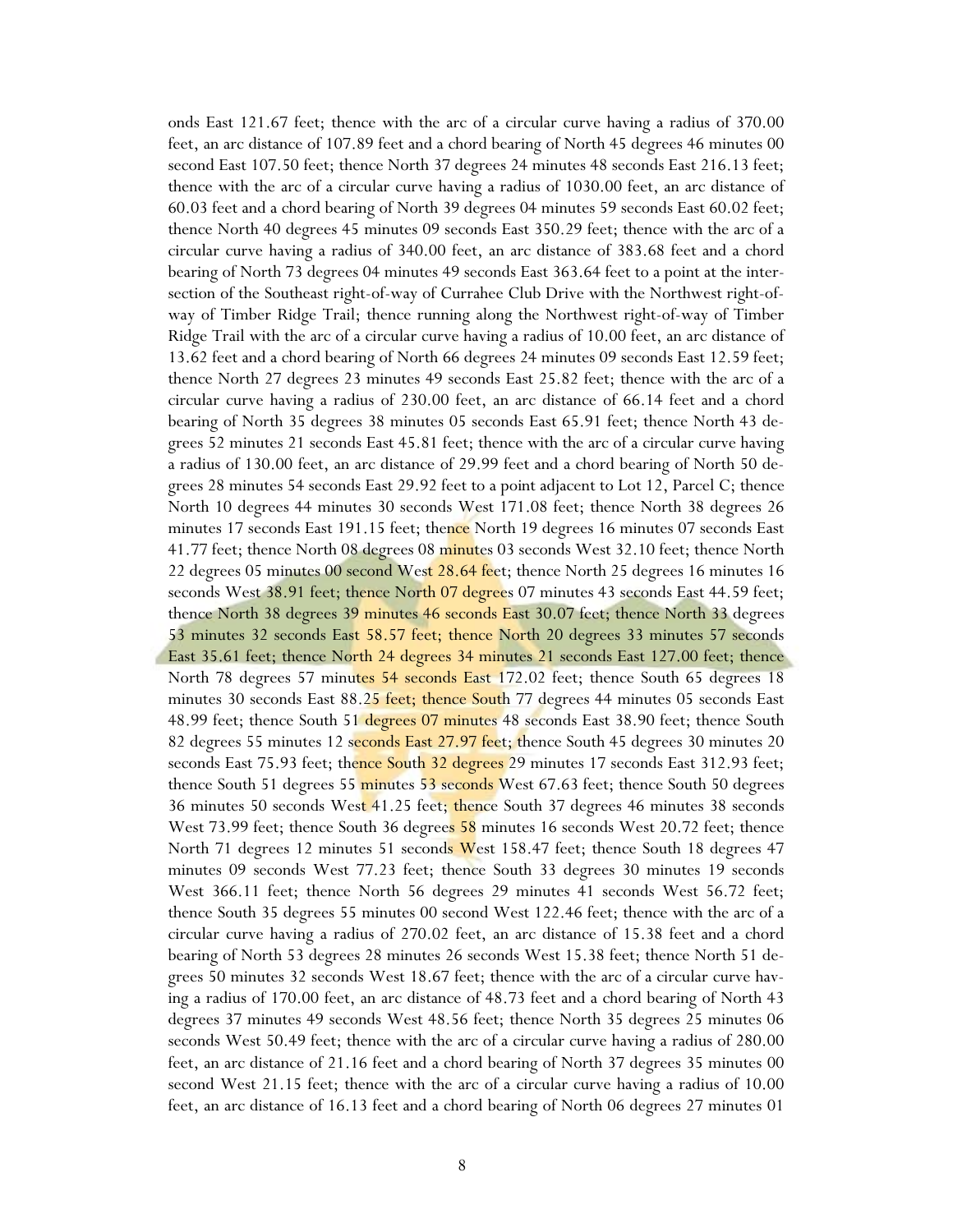second East 14.43 feet to a point located on the Southeast right-of-way of Timber Ridge Trail; thence running along the Southeast right-of-way of Timber Ridge Trail with the arc of a circular curve having a radius of 70.00 feet, an arc distance of 10.72 feet and a chord bearing of South 48 degrees 15 minutes 39 seconds West 10.71 feet; thence South 43 degrees 52 minutes 21 seconds West 45.81 feet; thence with the arc of a circular curve having a radius of 170.00 feet, an arc distance of 48.88 feet and a chord bearing of South 35 degrees 38 minutes 05 seconds West 48.72 feet; thence South 27 degrees 23 minutes 49 seconds West 18.26 feet; thence with the arc of a circular curve having a radius of 10.00 feet, an arc distance of 15.50 feet and a chord bearing of South 17 degrees 00 minute 20 seconds East 13.99 feet to a point at the intersection of the Southeast right-of-way of Timber Ridge Trail with the Northeast right-of-way of Currahee Club Drive; thence running along the Northeast right-of-way of Currahee Club Drive with the arc of a circular curve having a radius of 340.00 feet, an arc distance of 119.55 feet and a chord bearing of South 51 degrees 20 minutes 05 seconds East 118.94 feet; thence South 41 degrees 15 minutes 41 seconds East 293.38 feet; thence with the arc of a circular curve having a radius of 175.00 feet, an arc distance of 94.18 feet and a chord bearing of South 56 degrees 40 minutes 43 seconds East 93.05 feet; thence South 72 degrees 05 minutes 45 seconds East 159.58 feet; thence with an arc of a circular curve having a radius of 220.00 feet, an arc distance of 52.67 feet and a chord bearing of South 65 degrees 14 minutes 15 seconds East 52.54 feet; thence South 58 degrees 22 minutes 46 seconds East 23.51 feet; thence with the arc of a circular curve having a radius of  $220.00$  feet, an arc distance of 31.26 feet and a chord bearing of South 54 degrees 18 minutes 30 seconds East 31.24 feet; thence with the arc of a circular curve having a radius of 120.00 feet, an arc distance of 109.21 feet and a chord bearing of South 24 degrees 09 minutes 52 seconds East 105.48 feet; thence South 01 degree 54 minutes 31 seconds West 42.73 feet; thence with the arc of a circular curve having a radius of 80.00 feet, an arc distance of 56.80 feet and a chord bearing of South 18 degrees 25 minutes 48 seconds East 55.61 feet; thence South 38 degrees 46 minutes 08 seconds East 20.26 feet; thence with the arc of a circular curve having a radius of 80.00 feet, an arc distance of 13.08 feet and a chord bearing of South 43 degrees 27 minutes 12 seconds East 13.07 feet; thence South 48 degrees 08 minutes 16 seconds East 29.83 feet; thence with the arc of a circular curve having a radius of 70.00 feet, an arc distance of 47.71 feet and a chord bearing of South 28 degrees 36 minutes 46 seconds East 46.79 feet; thence South 09 degrees 05 minutes 16 seconds East 19.20 feet; thence with the arc or a circular curve having a radius of 80.00 feet, an arc distance of 56.53 feet and a chord bearing of South 29 degrees 19 minutes 56 seconds East 55.36 feet; thence South 49 degrees 34 minutes 35 seconds East 63.66 feet; thence with the arc of a circular curve having a radius of 266.00 feet, an arc distance of 39.85 feet and a chord bearing of South 45 degrees 17 minutes 06 seconds East 39.81 feet; thence with the arc of a circular curve having a radius of 200.00 feet, an arc distance 149.37 feet and a chord bearing of South 62 degrees 23 minutes 21 seconds East 145.92 feet; thence South 06 degrees 16 minutes 17 seconds West 79.05 feet to the Point of Beginning (POB).

#### TOGETHER WITH:

 All such real property previously made subject to the provisions of the Charter by the following Supplements recorded in accordance with Section 17.1: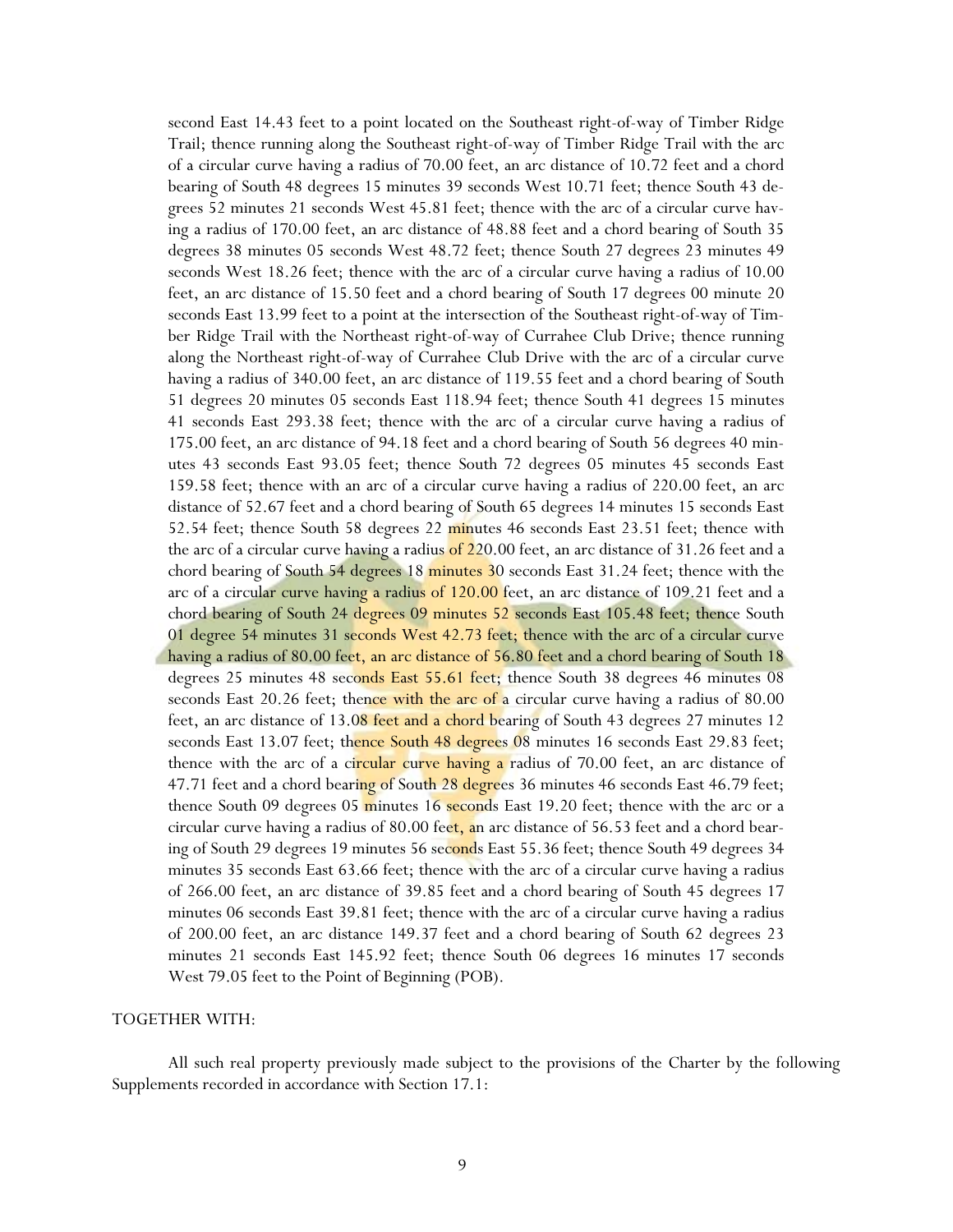Supplement to the Community Charter for Currahee Club, recorded in Deed Book 765, Page 111, *et seq.*, in the Office of the Clerk of the Superior Court of Stephens County, Georgia ("**First Supplement**");

Supplement to the Community Charter for Currahee Club (Parcel  $X -$  Coneflower Lane Cottages), recorded in Deed Book 873, Page 1, *et seq.*, in the Office of the Clerk of the Superior Court of Stephens County, Georgia ("**Second Supplement**"); and

Supplement to the Community Charter for Currahee Club, recorded in Deed Book \_\_\_\_\_, Page \_\_\_\_\_, *et seq.*, in the Office of the Clerk of the Superior Court of Stephens County, Georgia ("**Third Supplement**").

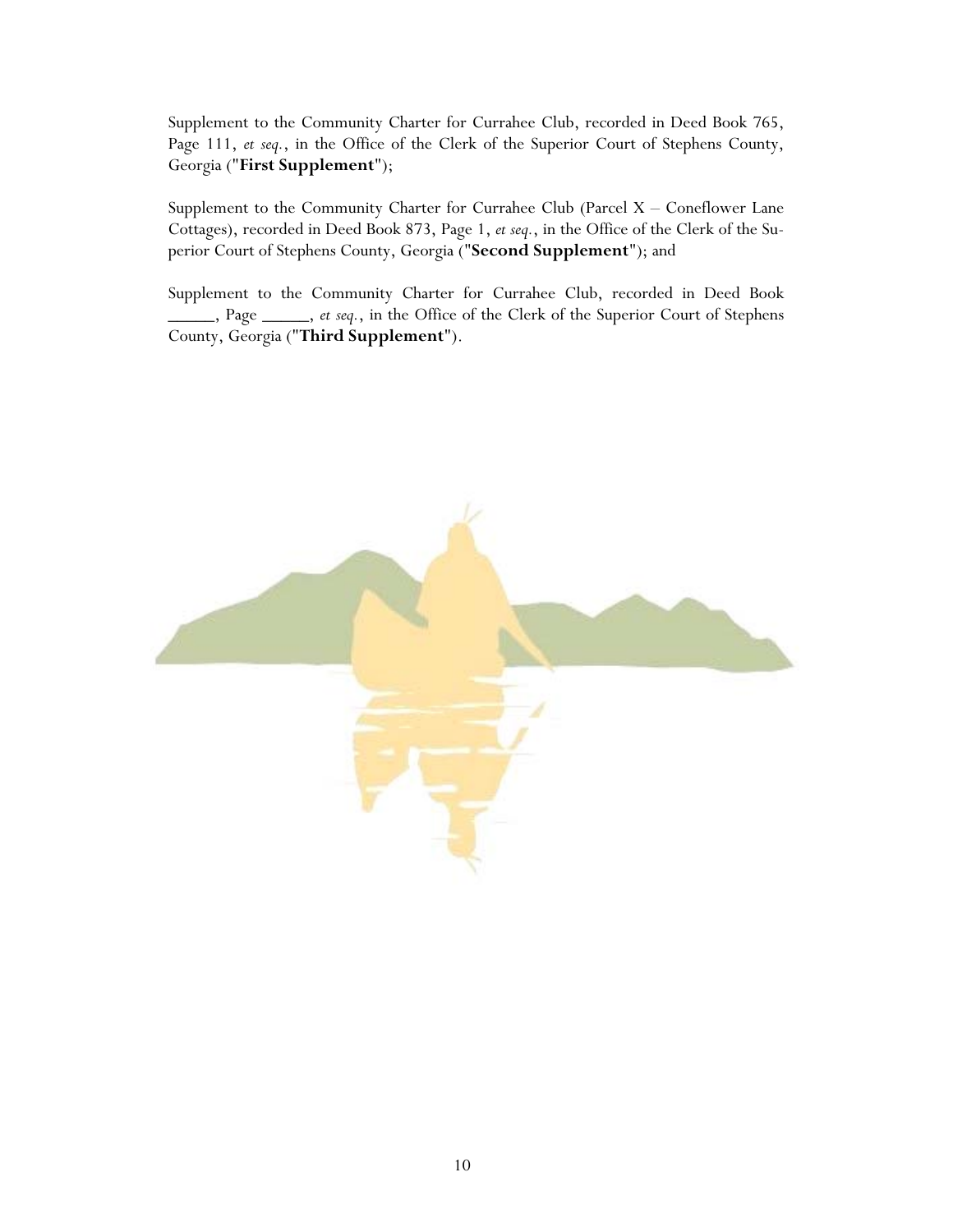## **EXHIBIT "B"**

## Land Subject to Annexation

 Any and all real property lying and being within a five-mile radius of the boundaries of the property described in Exhibit "A" as expanded in accordance with the provisions of Section 17.1.

## **Note to clerk and title examiners:**

 **This Charter is not intended to create an encumbrance on title to the property described in this Exhibit "B." Such title may be encumbered only with the consent of the owner by filing a Supplement in accordance with Chapter 17.** 

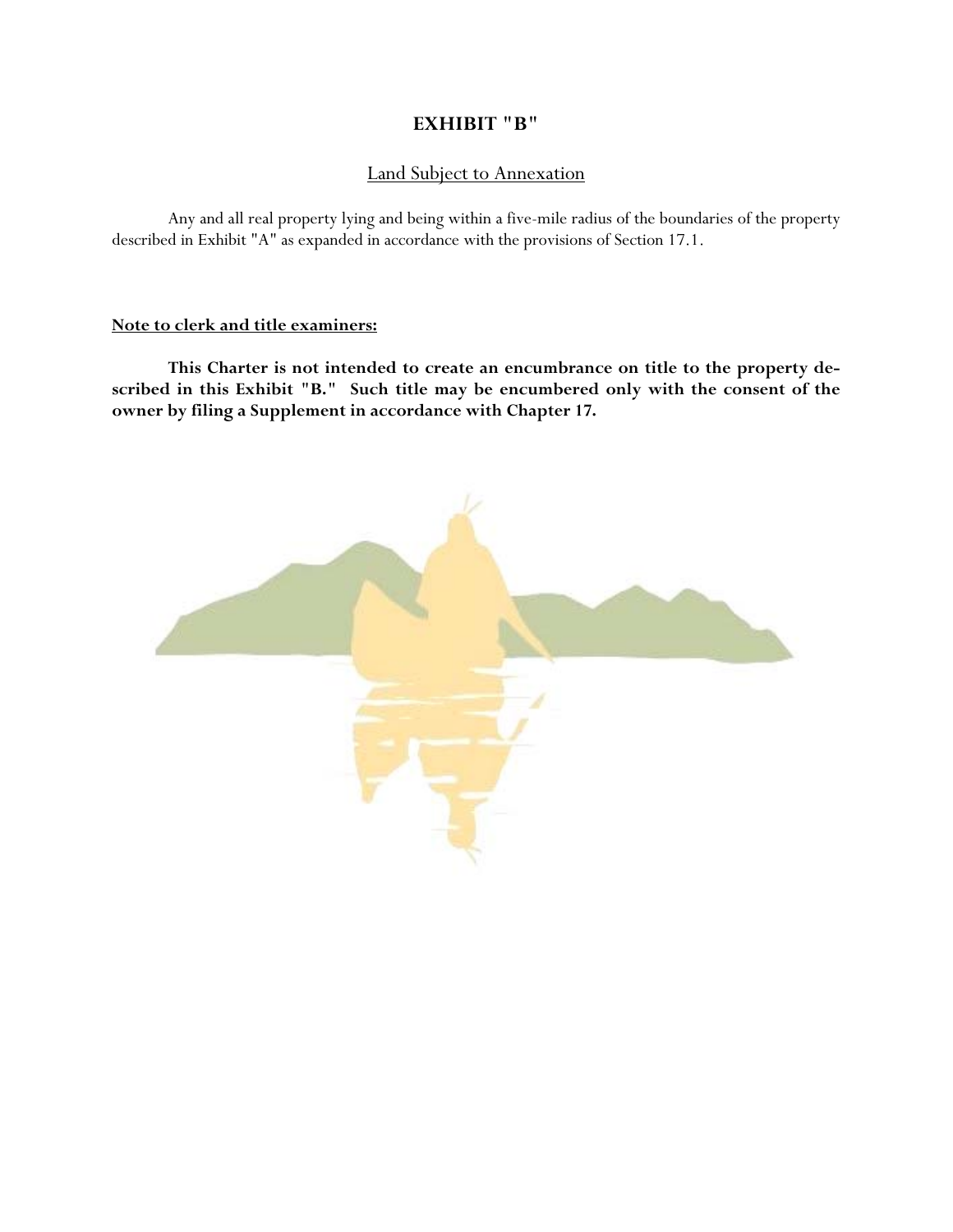#### **EXHIBIT "C"**

#### Initial Rules

The purpose of Rules is not to anticipate all acceptable or unacceptable behavior in advance and eliminate all improvements or activities that fall outside of "the norm." In fact, it is expressly intended that the Reviewer under Chapter 5, and the Board, as appropriate, have discretion to approve or disapprove items, or to enforce or not enforce technical violations of the Governing Documents, based upon aesthetic or other considerations consistent with the established guidelines. As such, while something may be approved or permitted for one Unit under one set of circumstances, the same thing may be disapproved for another Unit under a different set of circumstances. The exercise of discretion in approving or enforcement shall not be construed as a waiver of approval or enforcement rights, nor shall it preclude the Board from taking enforcement action in any appropriate circumstances.

The following shall apply to all of Currahee Club until such time as they are modified pursuant to the Charter.

**1. General**. Currahee Club shall be used only for residential, recreational, and related purposes (which may include, without limitation, an information center and/or a sales office for any real estate broker retained by the Founder to assist in the sale of **property** described in Exhibit "A" or "B," offices for any property manager retained by the Association, or business offices for the Founder or the Association) consistent with this Charter and any Supplement.

**2. Restricted Activities**. Unless expressly authorized by, and then subject to such conditions as may be imposed by, the Board, the following activities are prohibited within Currahee Club:

(a) Parking any vehicles on **public or private streets** or thoroughfares, or parking of commercial vehicles or equipment, mobile homes, recreational vehicles, golf carts, boats and other watercraft, trailers, stored vehicles, or inoperable vehicles in places other than enclosed garages or parking areas designated as such in strict compliance with the **provisions of Chapter 5** of the Charter; provided, construction, service and delivery vehicles shall be exempt from this provision during normal business hours for such period of time as is reasonably necessary to provide service or to make a delivery to a Unit or the Common Area, and such vehicles, equipment, and other items may be **parked** in a driveway for a period as reasonably necessary to allow it to be washed and cleaned, but under no circumstances in either event overnight. Semi-tractors and trucks over one ton capacity are prohibited within the Community except in conjunction with the provision of services to a Unit during normal business hours;

 (b) Raising, breeding, or keeping animals except that no more than a combination of a total of two dogs and/or cats and a reasonable number of other usual and common household pets may be permitted in a Unit. However, those pets which are permitted to roam free, or, in the Board's sole discretion, make objectionable noise, endanger the health or safety of, or constitute a nuisance or inconvenience to the occupants of other Units shall be removed upon the Board's request. If the pet owner fails to honor such request, the Board may remove the pet. All pets shall be kept on a leash or otherwise confined in a manner acceptable to the Board whenever outside the dwelling. Pets shall be registered, licensed, and inoculated as required by law. Owner shall be responsible for ensuring all waste deposited by their pet is collected from the Unit and the Common Area. No pet food shall be left on the outside portion of a Unit. All "pit bulldog" breeds, including, but not limited to Staffordshire Bull Terriers, Bull Terriers, Pit Terriers, and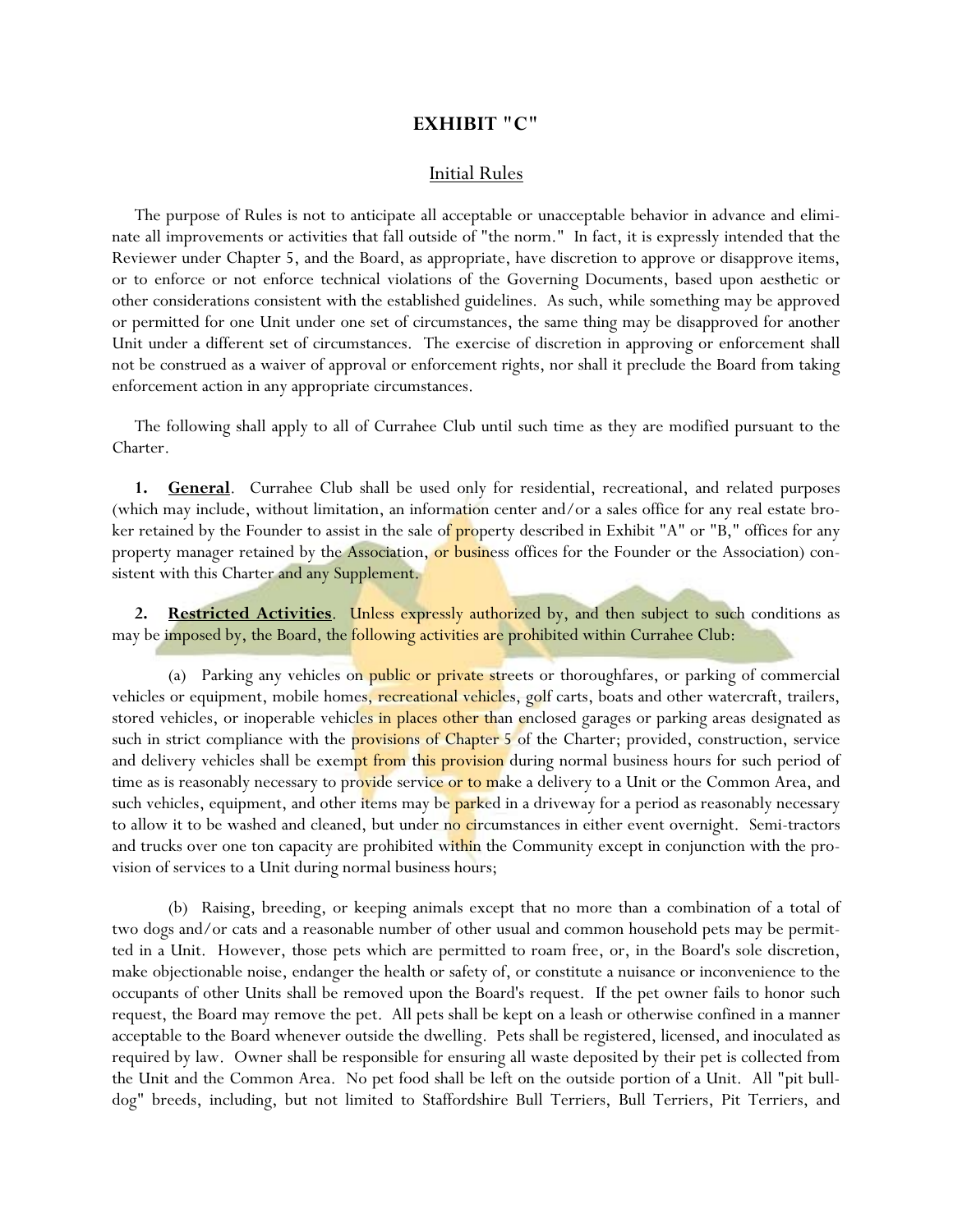American Pit Bull Terriers (as the list may be modified by the Board from time to time) are prohibited within the Community;

 (c) Any activity that emits foul or obnoxious odors outside the Unit or creates noise or other conditions that tend to disturb the peace or threaten the safety of the occupants of other Units;

 (d) Any activity that violates local, state, or federal laws or regulations; however, the Board shall have no obligation to take enforcement action in the event of a violation;

 (e) Pursuit of hobbies or other activities that tend to cause an unclean, unhealthy, or untidy condition to exist outside of enclosed structures on the Unit;

 (f) Any noxious or offensive activity which in the reasonable determination of the Board tends to cause embarrassment, discomfort, annoyance, or nuisance to persons using the Common Area or to the occupants of other Units;

 (g) Outside burning of trash, leaves, debris, or other materials, except during the normal course of constructing a dwelling on a Unit;

 (h) Use or discharge of any radio, loudspeaker, horn, whistle, bell, or other sound device so as to be audible to occupants of other Units, except alarm devices used exclusively for security purposes;

(i) Use and discharge of firecrackers and other fireworks;

(j) Accumulation of rubbish, trash, or garbage except between regular garbage pick ups, and then only in approved containers;

(k) Discharge of firearms; provided, the Board shall have no obligation to take action to prevent or stop such discharge;

(l) On-site storage of fuel, except that a reasonable amount of fuel may be stored on each Unit for emergency purposes and operation of lawn mowers and similar tools or equipment, and the Association shall be permitted to store fuel for **operation of maintenance** vehicles, generators, and similar equipment. This provision shall not apply to any underground fuel tank authorized pursuant to Chapter 5;

(m) Any activities which materially disturb or destroy the vegetation, wildlife, wetlands, or air quality within or outside Currahee Club or which use excessive amounts of water or which result in unreasonable levels of sound or light pollution;

 (n) Conversion of any garage to finished space for use as an apartment or other integral part of the living area on any Unit without prior approval pursuant to Chapter 5. Garage doors shall remain closed at all times except as needed for active use and under no circumstances may remain open overnight;

 (o) Any modification of any thing, permanently or temporarily, on the outside portions of the Unit, whether such portion is improved or unimproved, except in strict compliance with the provisions of Chapter 5 of the Charter. This shall include, without limitation, sculptures, artwork, or statutes; basketball goals, and swing sets and similar sports and play equipment; clotheslines; garbage cans; woodpiles; above-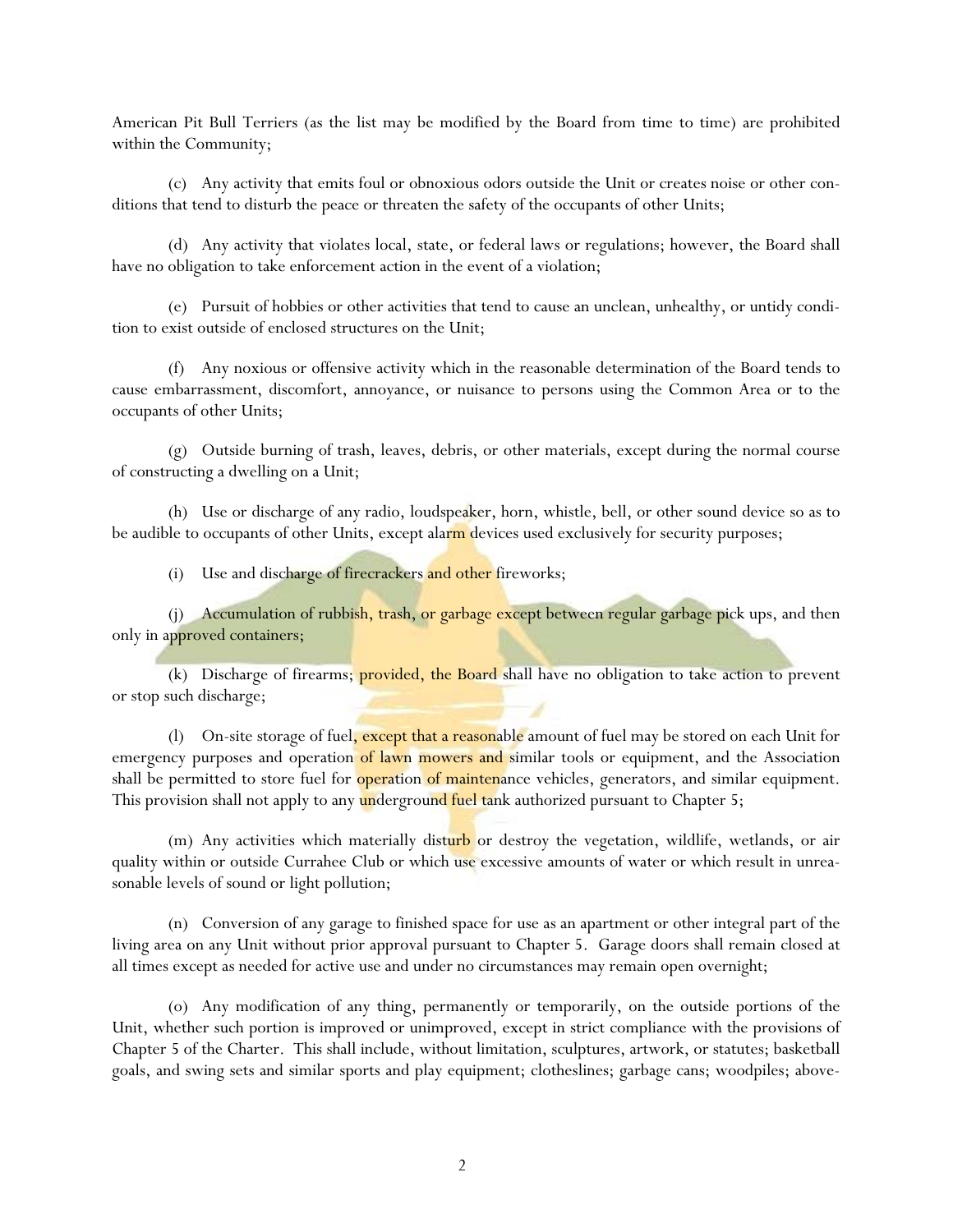ground swimming pools; docks, piers, and similar structures; and hedges, walls, dog runs, animal pens, fences of any kind decks; storage sheds; and satellite dishes and antennas, except that:

 (i) an antenna designed to receive direct broadcast satellite services, including direct-tohome satellite services, that is one meter or less in diameter; or

 (ii) an antenna designed to receive video programming services via multipoint distribution services, including multi-channel multipoint distribution services, instructional television fixed services, and local multipoint distribution services, that is one meter or less in diameter or diagonal measurement; or

(iii) an antenna that is designed to receive television broadcast signals;

(collectively, "**Permitted Antennas**") shall be permitted on Units, subject to such reasonable requirements as to location and screening as may be set forth in the Design Guidelines, consistent with applicable law, in order to minimize obtrusiveness as viewed from streets and adjacent property. The Founder and/or the Association shall have the right, without obligation, to erect an aerial, satellite dish, or other apparatus for a master antenna, cable, or other communication system for the benefit of all or a portion of the Community, should any master system or systems be utilized by the Association and require such exterior apparatus;

(p) Dumping grass clippings, leaves or other debris, petroleum products, fertilizers, or other potentially hazardous or toxic substances in any drainage ditch, stream, pond, or lake, or elsewhere within Currahee Club, except that fertilizers may be applied to landscaping on Units provided care is taken to minimize runoff, and Founder may dump and bury rocks and trees removed from a building site on such building site;

 (q) Obstructing or rechanneling drainage flows after location and installation of drainage swales, storm sewers, or storm drains, except that Founder and the Association shall have such right; provided, the exercise of such right shall not unreasonably interfere with the use of any Unit without the Owner's consent;

(r) Swimming, boating, use of personal flotation devices, or other active use of rivers, lakes, ponds, or other bodies of water within Currahee Club, except that fishing from the shore shall be permitted with appropriate licenses and Founder, its successors and assigns, shall be permitted and shall have the exclusive right and easement to retrieve golf balls *from* bodies of water within the Common Areas and to draw water from rivers, lakes, ponds, and other bodies of water within Currahee Club for purposes of irrigation and such other purposes as Founder shall deem desirable. The Association shall not be responsible for any loss, damage, or injury to any person or property arising out of the authorized or unauthorized use of rivers, lakes, ponds, or other bodies of water within or adjacent to Currahee Club;

(s) Any garage sale, moving sale, rummage sale, or similar activity;

 (t) Capturing, trapping, or killing of wildlife within Currahee Club, except in circumstances posing an imminent threat to the safety of persons using Currahee Club; provided, the Founder and the Association, and any of their respective designees, shall have the right, but not the obligation to, capture, trap, and kill wildlife within Currahee Club which pose a threat or a nuisance; and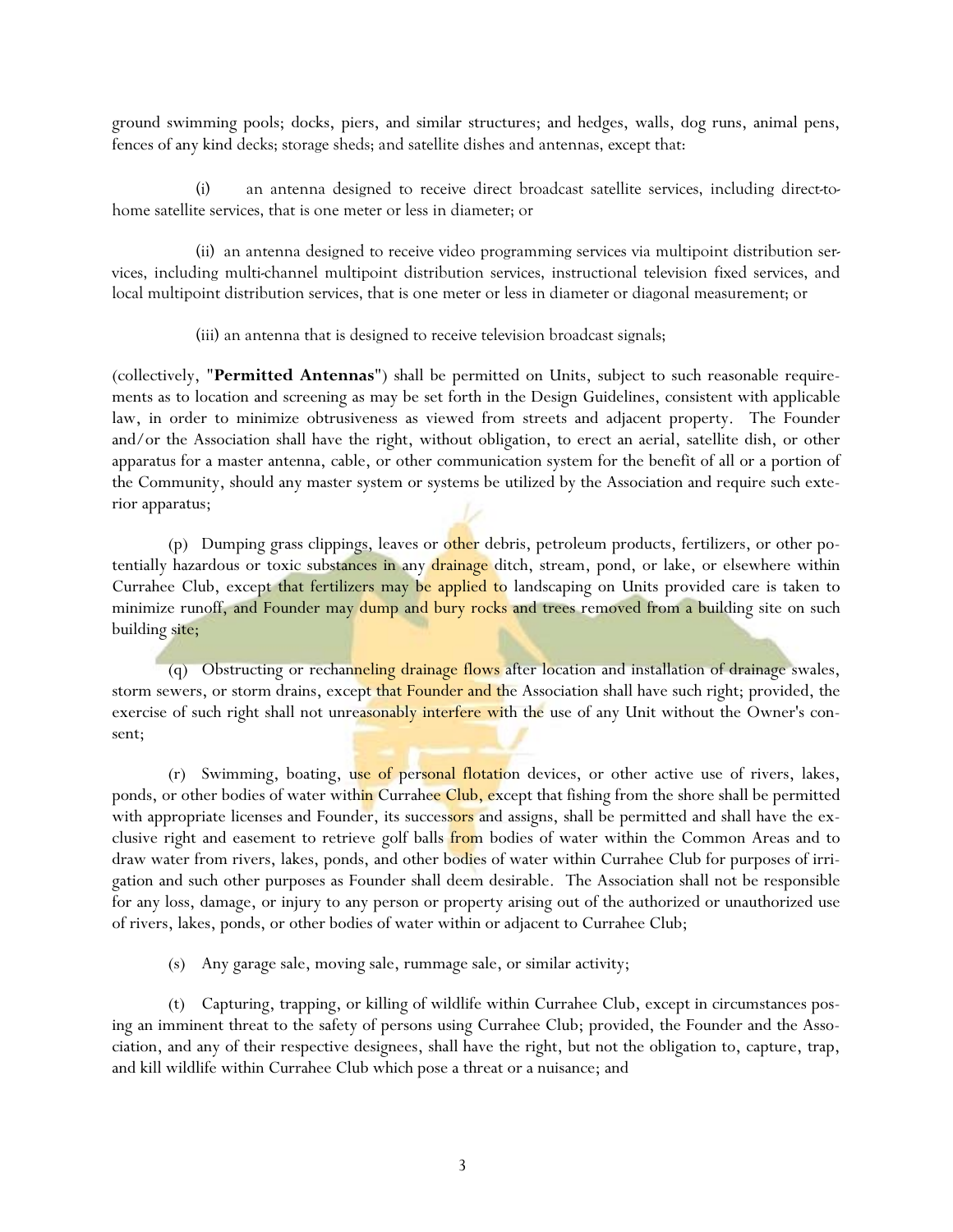(u) Operation of motorized vehicles on Roadways, pathways or trails maintained by the Association by any individual not licensed to operate motor vehicles by a governmental agency, except that electric golf carts may be operated on pathways and trails designated for such vehicles in accordance with the rules established by the Association, including, but not limited to, requiring a permit and requiring that such vehicles be operated only by individuals licensed to operate motor vehicles by a governmental agency.

**3. Prohibited Conditions**. The following shall be prohibited at Currahee Club:

 (a) Plants, animals, devices, or other things of any sort whose activities or existence in any way is noxious, dangerous, unsightly, unpleasant, or of a nature as may diminish or destroy the enjoyment of Currahee Club;

 (b) Structures, equipment, or other items on the exterior portions of a Unit which have become rusty, dilapidated, or otherwise fallen into disrepair;

 (c) Any activity which emits foul or obnoxious odors outside the Unit or creates noise or other conditions which tend to disturb the peace or threaten the safety of the occupants of other Units; and

 (d) Any activity which violates local, state, or federal laws or regulations; however, the Board shall have no obligation to take enforcement action in the event of a violation.

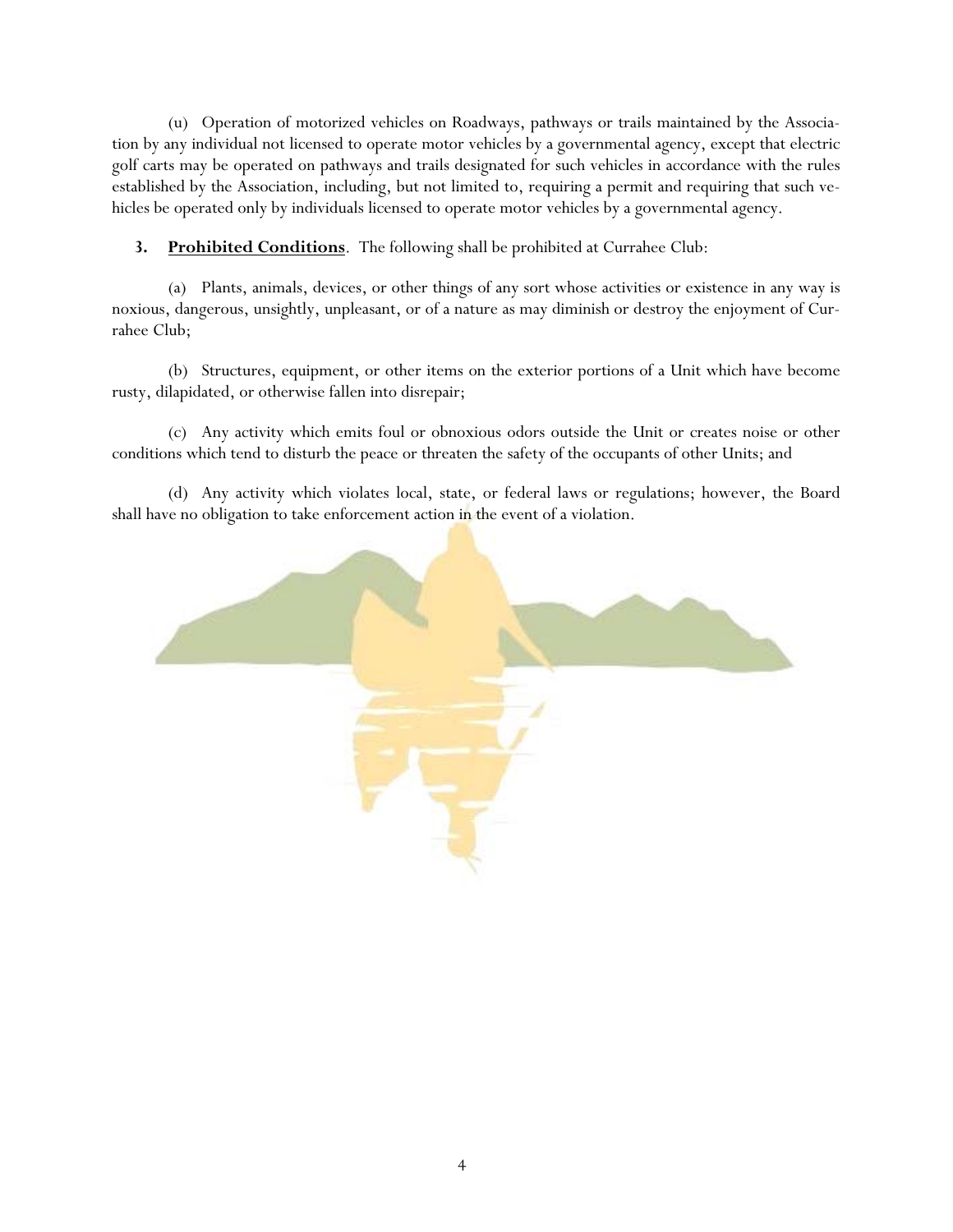## **EXHIBIT "D"**

## Rules of Arbitration

 1. Claimant shall submit a Claim to arbitration under these Rules by giving written notice to all other Parties stating plainly and concisely the nature of the Claim, the remedy sought and Claimant's submission of the Claim to arbitration ("**Arbitration Notice**").

 2. The Parties shall select arbitrators ("**Party Appointed Arbitrators**") as follows: all the Claimants shall agree upon one Party Appointed Arbitrator, and all the Respondents shall agree upon one Party Appointed Arbitrator. The Party Appointed Arbitrators shall, by agreement, select one neutral arbitrator ("**Neutral**") so that the total arbitration panel ("**Panel**") has three arbitrators. All arbitrators under this Rule 2 shall be selected from the American Arbitration Association or such other entity providing arbitration services in the Stephens County, Georgia or surrounding area within the State of Georgia.

 3. If the Panel is not selected under Rule 2 within 45 days from the date of the Arbitration Notice, any Party may notify the nearest chapter of The Community Associations Institute, for any dispute arising under the Governing Documents, or the American Arbitration Association, or such other independent body providing arbitration services, for any other dispute, which shall appoint one Neutral ("**Appointed Neutral**"), notifying the Appointed Neutral and all Parties in writing of such appointment. The Appointed Neutral shall thereafter be the sole arbitrator and any Party Appointed Arbitrators or their designees shall have no further duties involving the arbitration proceedings.

 4. No person may serve as a Neutral in any arbitration in which that person has any financial or personal interest in the result of the arbitration. Any person designated as a Neutral or Appointed Neutral shall immediately disclose in writing to all Parties any circumstance likely to affect impartiality, including any bias or financial or personal interest in the outcome of the arbitration ("**Bias Disclosure**"). If any Party objects to the service of any Neutral or Appointed Neutral after receipt of that Neutral's Bias Disclosure, such Neutral or Appointed Neutral shall be replaced in the same manner in which that Neutral or Appointed Neutral was selected.

 5. The Appointed Neutral or Neutral, as the case may be ("**Arbitrator**") shall fix the date, time and place for the hearing. The place of the hearing shall be within the Community unless otherwise agreed by the Parties. In fixing the date of the hearing, or in continuing a hearing, the Arbitrator shall take into consideration the amount of time reasonably required to determine Claimant's damages accurately.

 6. Any Party may be represented by an attorney or other authorized representative throughout the arbitration proceedings. In the event the Respondent fails to participate in the arbitration proceeding, the Arbitrator may not enter an Award by default, but shall hear Claimant's case and decide accordingly.

 7. All persons who, in the judgment of the Arbitrator, have a direct interest in the arbitration are entitled to attend hearings. The Arbitrator shall determine any relevant legal issues, including whether all indispensable parties are Bound Parties or whether the claim is barred by the statute of limitations.

 8. The hearing shall be conducted in whatever manner will, in the Arbitrator's judgment, most fairly and expeditiously permit the full presentation of the evidence and arguments of the Parties. The Ar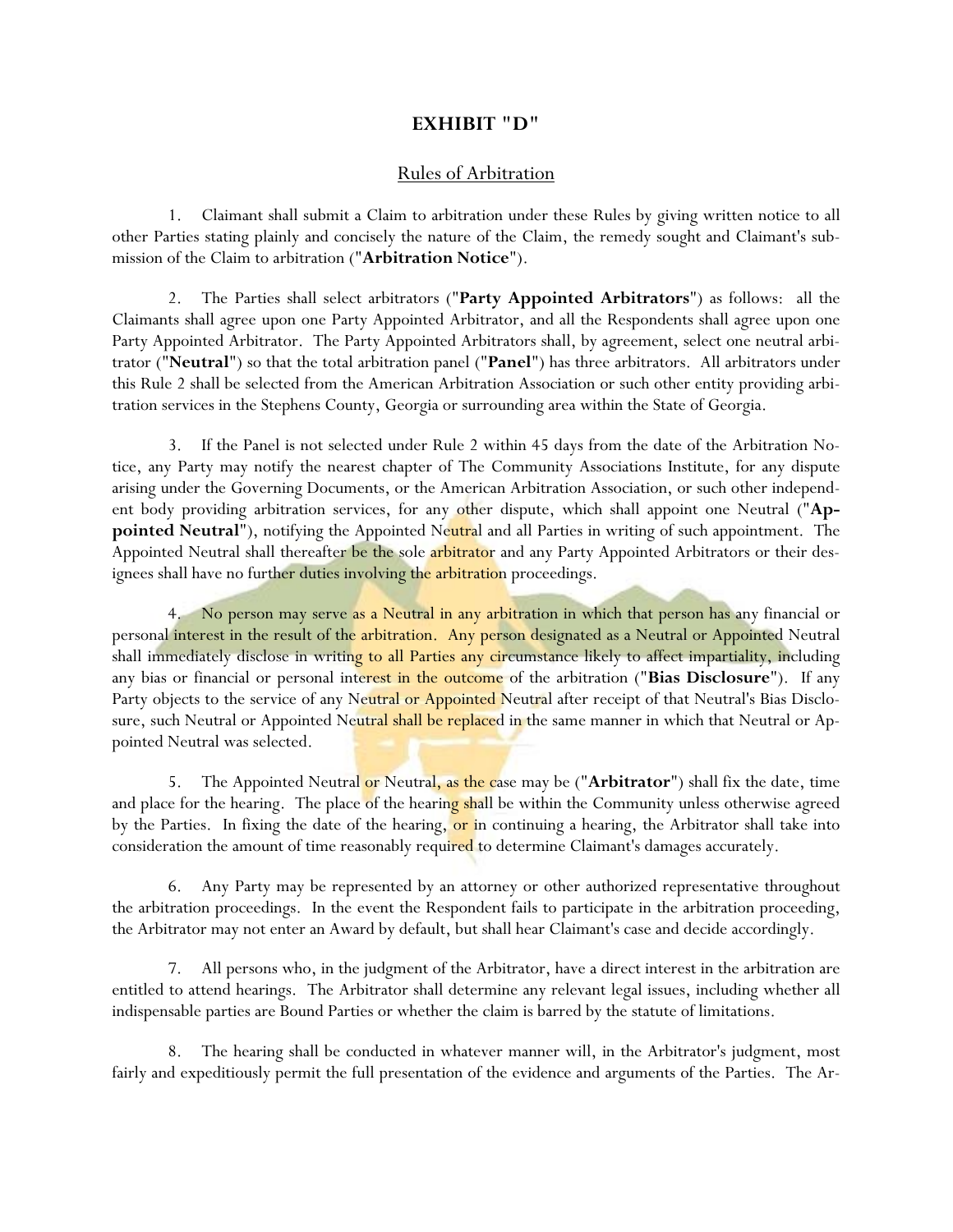bitrator may issue such orders as it deems necessary to safeguard rights of the Parties in the dispute without prejudice to the rights of the Parties or the final determination of the dispute.

 9. If the Arbitrator decides that it has insufficient expertise to determine a relevant issue raised during arbitration, the Arbitrator may retain the services of an independent expert who will assist the Arbitrator in making the necessary determination. The scope of such professional's assistance shall be determined by the Arbitrator in the Arbitrator's discretion. Such independent professional must not have any bias or financial or personal interest in the outcome of the arbitration, and shall immediately notify the Parties of any such bias or interest by delivering a Bias Disclosure to the Parties. If any Party objects to the service of any professional after receipt of a Bias Disclosure, such professional shall be replaced by another independent licensed professional selected by the Arbitrator.

 10. No formal discovery shall be conducted in the absence of express written agreement among all the Parties. The only evidence to be presented at the hearing shall be that which is disclosed to all Parties at least 30 days prior to the hearing; provided, however, no Party shall deliberately withhold or refuse to disclose any evidence which is relevant and material to the Claim, and is not otherwise privileged. The Parties may offer such evidence as is relevant and material to the Claim, and shall produce such additional evidence as the Arbitrator may deem necessary to an understanding and determination of the Claim. The Arbitrator shall be the sole judge of the relevance and materiality of any evidence offered, and conformity to the legal rules of evidence shall not be necessary. The Arbitrator shall be authorized, but not required, to administer oaths to witnesses.

11. The Arbitrator shall declare the hearings closed when satisfied the record is complete.

12. There will be no post hearing briefs.

13. The Award shall be rendered immediately following the close of the hearing, if possible, and no later than 14 days from the close of the hearing, unless otherwise agreed by the Parties. The Award shall be in writing, shall be signed by the Arbitrator and acknowledged before a notary public. If the Arbitrator believes an opinion is necessary, it shall be in summary form.

14. If there is more than one arbitrator, all decisions of the Panel and the Award shall be by majority vote.

15. Each Party agrees to accept as legal delivery of the Award the deposit of a true copy in the mail addressed to that Party or its attorney at the address communicated to the Arbitrator at the hearing.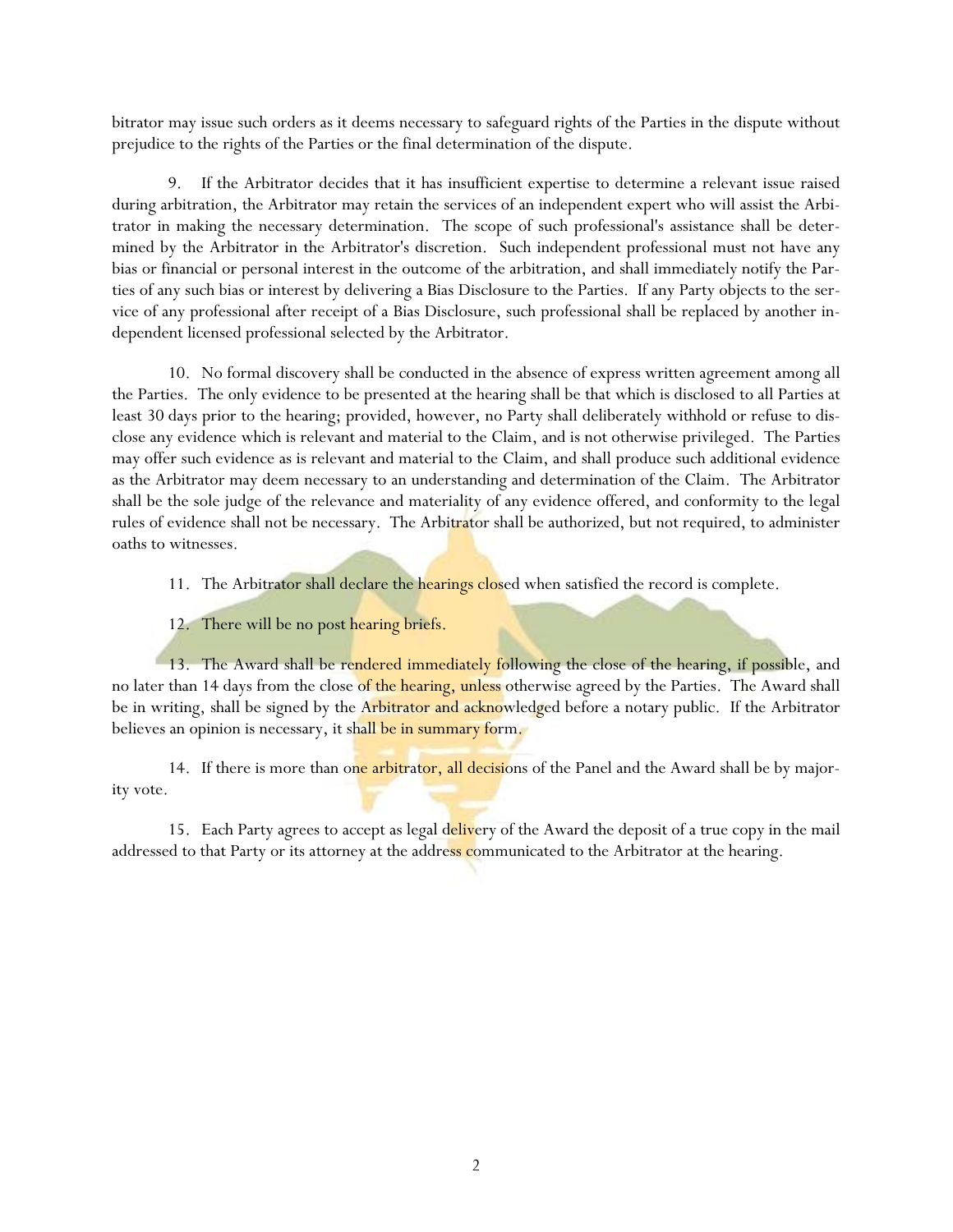

# **CURRAHEE CLUB PROPERTY OWNERS ASSOCIATION, INC.**

**OF** 

**BY-LAWS** 

**EXHIBIT "E"**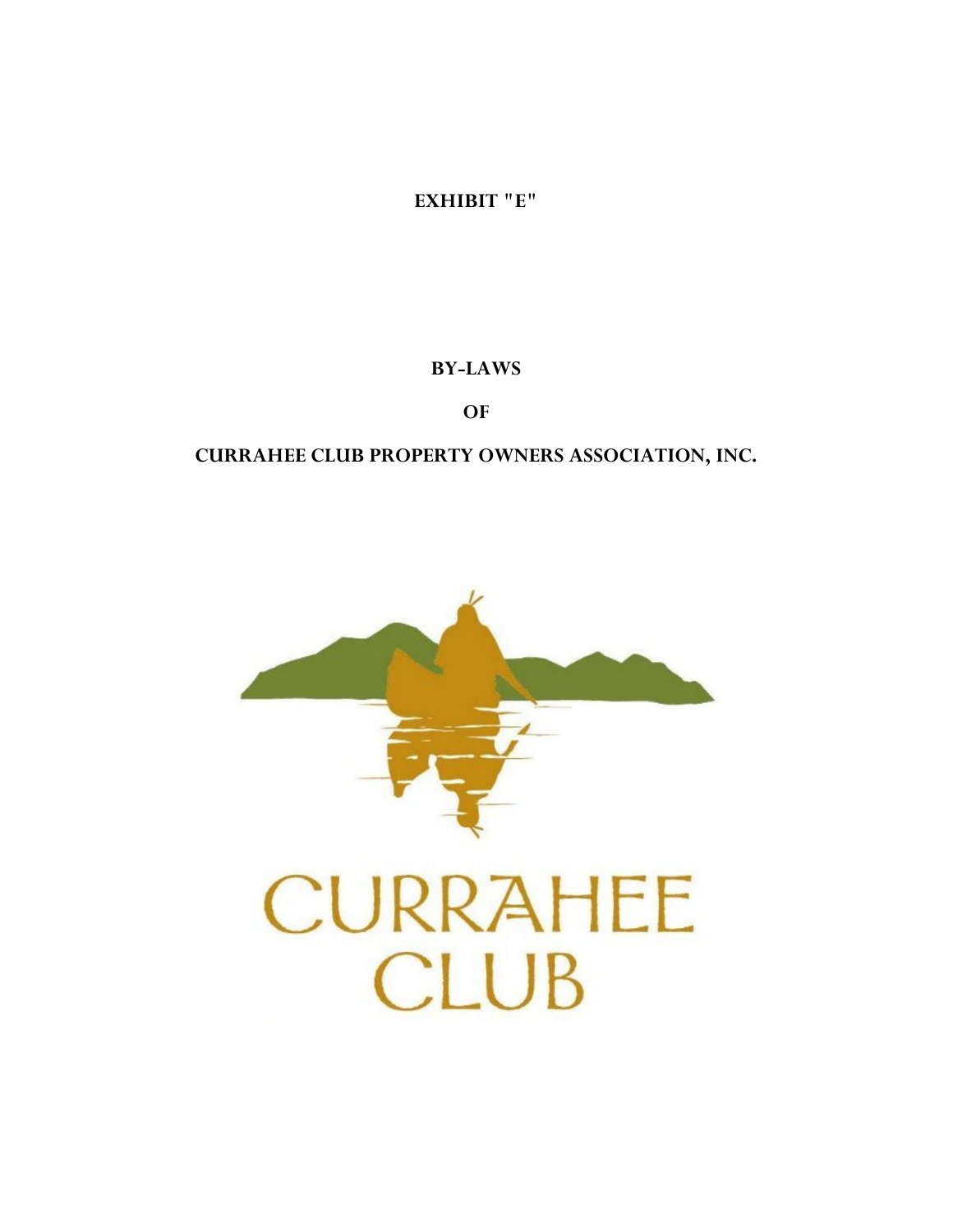## **TABLE OF CONTENTS**

| 1.1.                   |  |
|------------------------|--|
| 1.2.                   |  |
| 1.3.                   |  |
| <b>Chapter 2</b>       |  |
| 2.1.                   |  |
| 2.2.                   |  |
| 2.3.                   |  |
| 2.4.                   |  |
| 2.5.                   |  |
| 2.6.                   |  |
| 2.7.                   |  |
| 2.8.                   |  |
| 2.9.                   |  |
| 2.10.                  |  |
| 2.11.                  |  |
| <b>Chapter 3</b><br>A. |  |
| 3.1.                   |  |
| 3.2.                   |  |
| 3.3.                   |  |
| 3.4.                   |  |
| 3.5.                   |  |
| <b>B.</b>              |  |
| 3.6.                   |  |
| 3.7.                   |  |
| 3.8.                   |  |
| 3.9.                   |  |
| 3.10.                  |  |
| 3.11.                  |  |
| 3.12.                  |  |
| 3.13.                  |  |
| 3.14.                  |  |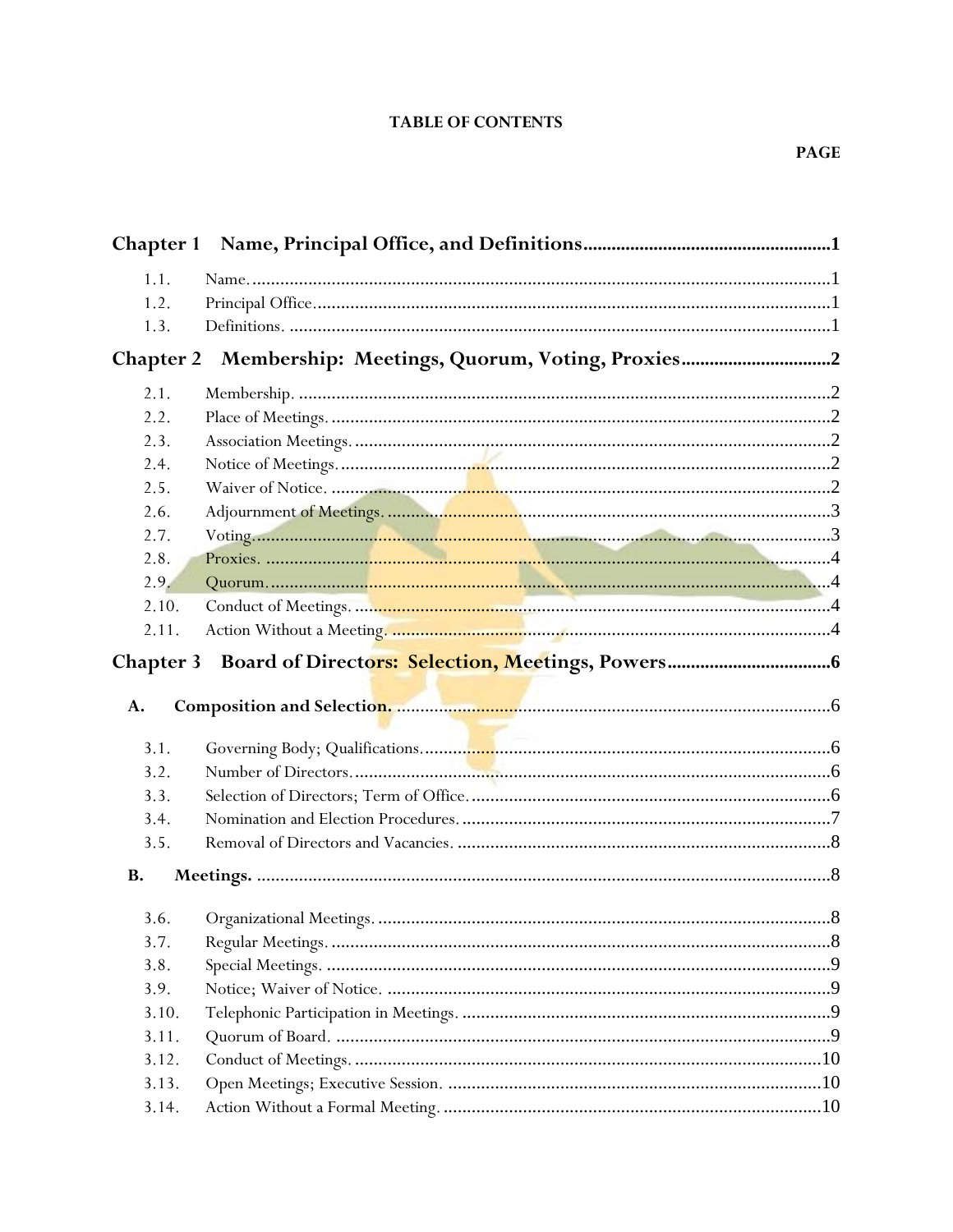| $\mathbf{C}$ .   |                                                                                  |  |  |  |  |
|------------------|----------------------------------------------------------------------------------|--|--|--|--|
| 3.15.            |                                                                                  |  |  |  |  |
| 3.16.            |                                                                                  |  |  |  |  |
| 3.17.            |                                                                                  |  |  |  |  |
|                  | Transition from Founder Control to Owner Control of Currahee<br><b>Chapter 4</b> |  |  |  |  |
|                  |                                                                                  |  |  |  |  |
| 4.1.             |                                                                                  |  |  |  |  |
| 4.2.             |                                                                                  |  |  |  |  |
| 4.3.             |                                                                                  |  |  |  |  |
|                  |                                                                                  |  |  |  |  |
| 5.1.             |                                                                                  |  |  |  |  |
| 5.2.             |                                                                                  |  |  |  |  |
| 5.3.             |                                                                                  |  |  |  |  |
| 5.4.             |                                                                                  |  |  |  |  |
| 5.5.             |                                                                                  |  |  |  |  |
| <b>Chapter 6</b> |                                                                                  |  |  |  |  |
| 6.1.             |                                                                                  |  |  |  |  |
| 6.2.             |                                                                                  |  |  |  |  |
|                  |                                                                                  |  |  |  |  |
|                  | Chapter 7 Standards of Conduct; Liability and Indemnification 16                 |  |  |  |  |
| 7.1.             |                                                                                  |  |  |  |  |
| 7.2.             |                                                                                  |  |  |  |  |
| 7.3.             |                                                                                  |  |  |  |  |
| 7.4.             |                                                                                  |  |  |  |  |
| 7.5.             |                                                                                  |  |  |  |  |
| <b>Chapter 8</b> |                                                                                  |  |  |  |  |
| 8.1.             |                                                                                  |  |  |  |  |
| 8.2.             |                                                                                  |  |  |  |  |
| 8.3.             |                                                                                  |  |  |  |  |
| 8.4.             |                                                                                  |  |  |  |  |
| 8.5.             |                                                                                  |  |  |  |  |
| 8.6.             |                                                                                  |  |  |  |  |
| 8.7.             |                                                                                  |  |  |  |  |
| <b>Chapter 9</b> |                                                                                  |  |  |  |  |
| 9.1.             |                                                                                  |  |  |  |  |
| 9.2.             |                                                                                  |  |  |  |  |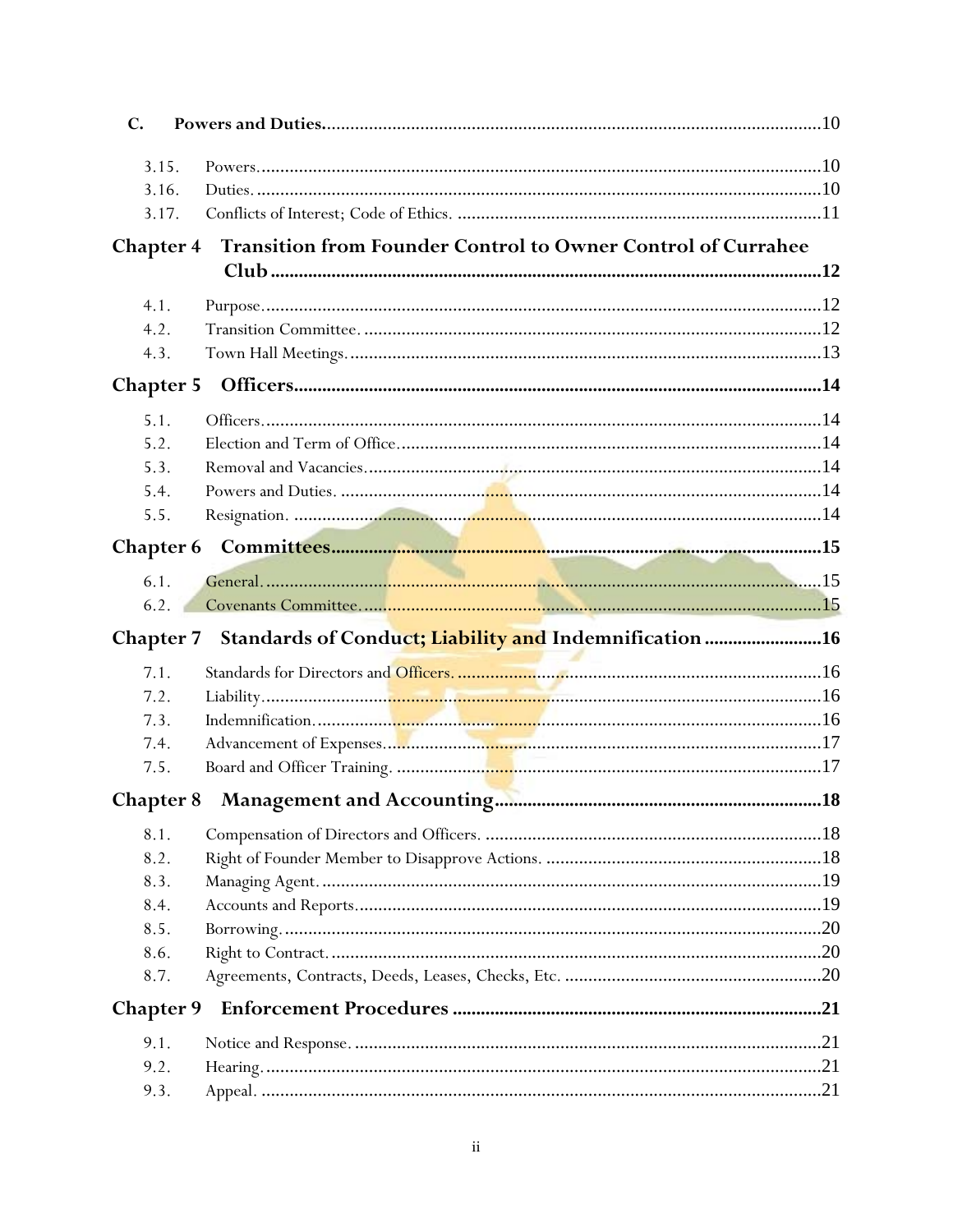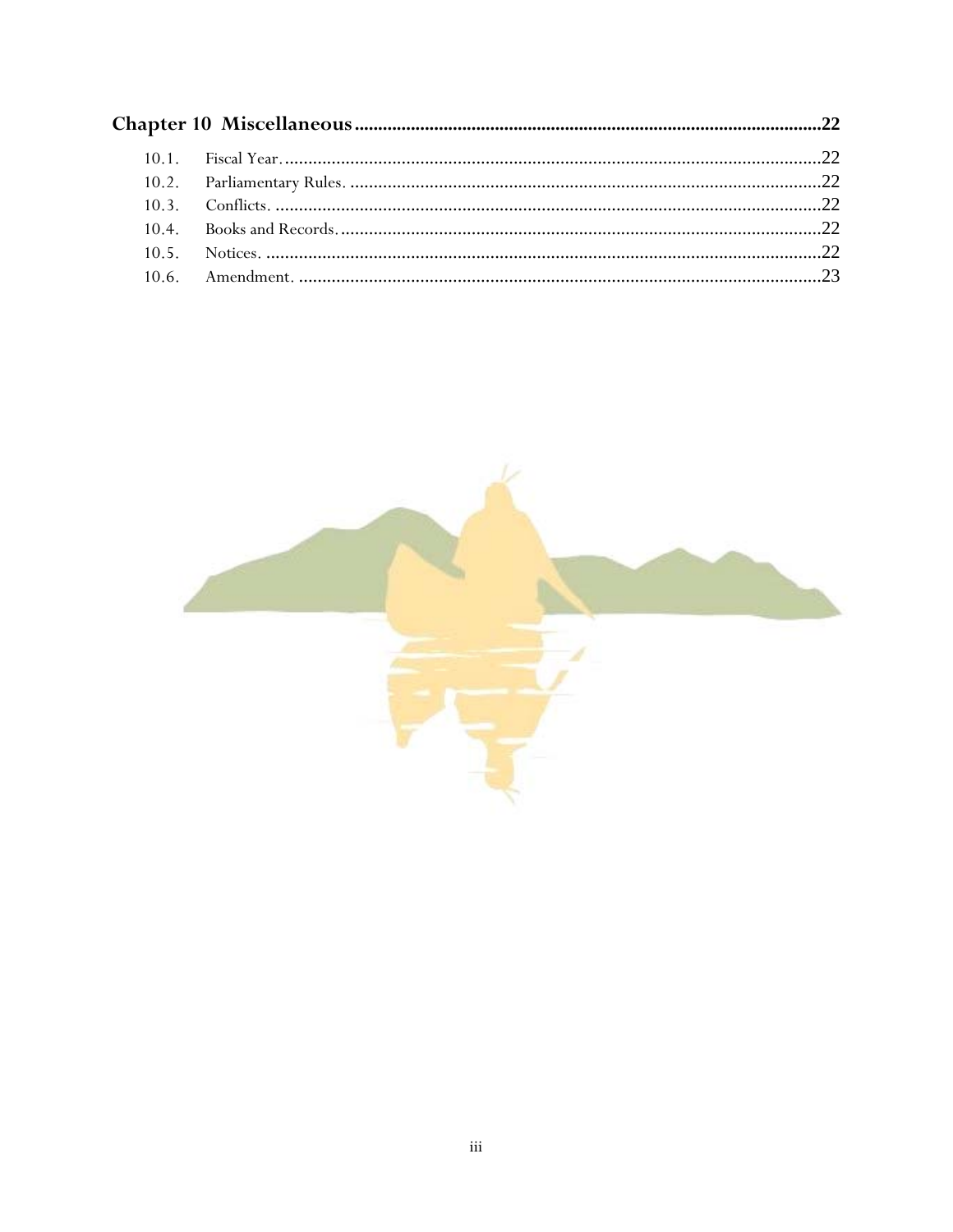#### **BY-LAWS**

### **OF**

### **CURRAHEE CLUB PROPERTY OWNERS ASSOCIATION, INC.**

#### **Chapter 1 \_\_\_\_\_\_\_\_\_\_\_\_\_\_\_\_\_\_\_\_\_\_\_\_\_\_\_\_\_\_\_\_\_\_\_\_\_\_\_\_\_\_\_\_\_\_\_\_\_\_\_\_\_\_\_\_\_**

### **Name, Principal Office, and Definitions**

#### **1.1. Name.**

 The name of the corporation is Currahee Club Property Owners Association, Inc. (the "**Association**").

#### **1.2. Principal Office.**

 The Association's principal office shall be located in Stephens County, Georgia. The Association may have such other offices as the **Board may** determine or as the Association's affairs require.

#### **1.3. Definitions.**

 The words used in these By-Laws shall be given their normal, commonly understood definitions. Capitalized terms shall have the same meaning as set forth in that certain recorded Community Charter for Currahee Club, as it may be amended (the "**Community Charter**"). The term "**majority**," as used in these By-Laws, means those votes, Owners, or other group, as the context may indicate, totaling more than 50% of the total eligible number.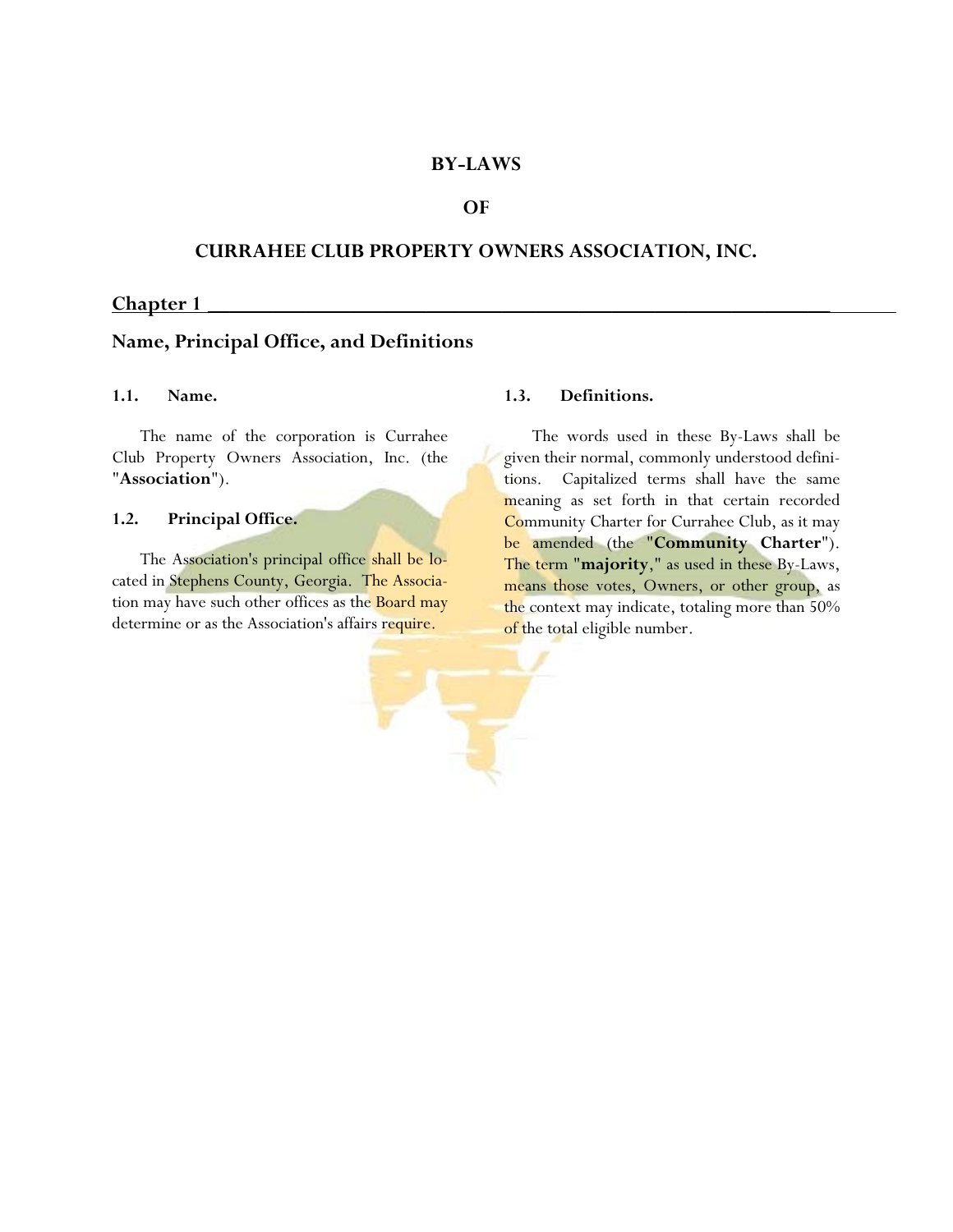## **Membership: Meetings, Quorum, Voting, Proxies**

#### **2.1. Membership.**

 The Association shall have two classes of membership, Owner and Founder members, as more fully set forth in the Community Charter. Provisions of the Community Charter pertaining to membership are incorporated by this reference.

#### **2.2. Place of Meetings.**

The Association shall hold meetings at the Association's principal office or at such other suitable place the Board may designate.

## **2.3. Association Meetings.**

 (a) *General.* Association meetings shall be of the Voting Delegates unless the **Board oth**erwise specifies or Georgia law otherwise requires; provided, until Voting Delegates are selected, meetings shall be of the Members and references in these By-Laws to Voting Delegates shall be deemed to be references to the Members. The first Association meeting, whether a regular or special meeting, shall be held within one year after the Association's incorporation.

 (b) *Annual Meetings.* The Board shall schedule regular annual meetings to occur within 90 days before or after the close of the Association's fiscal year, on such date and at such time and place as the Board shall determine.

 (c) *Special Meetings.* The President may call special meetings. In addition, the President or the Secretary shall call a special meeting if so directed by Board resolution or upon a written petition of Voting Delegates representing at least 40% of the total votes in the Association sign.

#### **2.4. Notice of Meetings.**

 The President, the Secretary, or the officers or other persons calling a meeting of the Voting Delegates shall deliver or cause to be delivered to each Voting Delegate entitled to vote at such meeting a written notice stating the place, day, and hour of the meeting. In the case of a special meeting or when otherwise required by statute, the Community Charter, or these By-Laws, the purpose or purposes for which the meeting is called shall also be stated in the notice. No business shall be transacted at a special meeting except as stated in the notice.

 Such notice shall be delivered by such means as permitted under Section 10.5, at least 10 but not more than 50 days before the date of such meeting.

## **2.5. Waiver of Notice.**

 Waiver of notice of an Association meeting shall be deemed the equivalent of proper notice. Any Voting Delegate may waive, in writing, notice of any Association meeting, either before or after such meeting. A Voting Delegate's attendance at a meeting shall be deemed a waiver by such Voting Delegate of notice of the time, date, and place thereof, unless the Voting Delegate specifically objects to lack of proper notice at the time the meeting is called to order. Attendance at a special meeting also shall be deemed a waiver of notice of all business transacted at such meeting unless an objection on the basis of lack of proper notice is raised before the business is put to a vote.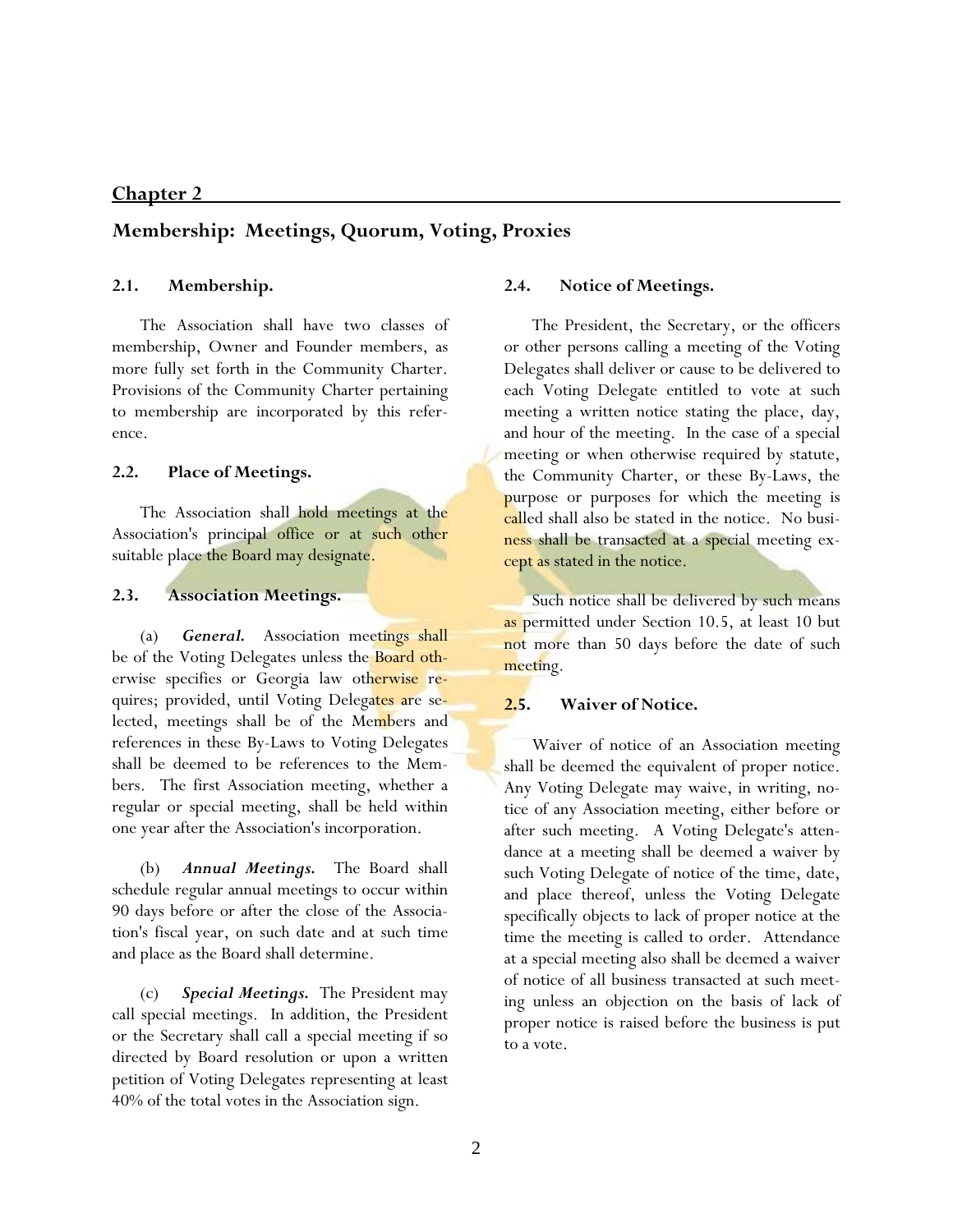### **2.6. Adjournment of Meetings**.

 If any Association meeting cannot be held because a quorum is not present, the Voting Delegates representing a majority of the votes present at such meeting may adjourn the meeting to a time at least five but not more than 30 days from the scheduled date of the original meeting. At the reconvened meeting, if a quorum is present, any business may be transacted which might have been transacted at the meeting originally called. If those in attendance at the original meeting do not fix a time and place for reconvening the meeting, or if for any reason a new date is fixed for reconvening the meeting after adjournment, the Board shall provide notice to the Voting Delegates of the time and place for reconvening the meeting in the manner prescribed for regular meetings.

 Voting Delegates present at a duly called or held meeting at which a quorum is present may continue to do business until adjournment, notwithstanding the departure of enough Voting Delegates to leave less than a quorum, provided at least a majority of the votes required to constitute a quorum must approve any action taken.

### **2.7. Voting.**

**(a)** *Voting Rights*. Members shall have such voting rights as are set forth in the Community Charter, which provisions are specifically incorporated by this reference. Until such time as the Board first calls for election of a Voting Delegate for any Neighborhood, the Owners within such Neighborhood shall be entitled personally to cast the votes attributable to their respective Units on any issue as to which a Voting Delegate representing the neighborhood would be entitled to vote.

**(b)** *Election of and Removal of Voting Delegates*. The Owner Members owning Units within each Neighborhood shall elect a Voting Delegate to cast all votes attributable to their Units on all Association matters requiring a membership vote, except as otherwise specified in the Community Charter or these By-Laws. In addition, each Neighborhood shall elect an alternate Voting Delegate who shall be responsible for casting such votes in the absence of the Voting Delegate.

 The first election of a Voting Delegate and alternate Voting Delegate from each Neighborhood shall occur at least 30 days prior to any Association meeting at which the Voting Delegate from such Neighborhood will be entitled to vote. Thereafter, the Board shall call for an election of Voting Delegates and alternates on an annual basis.

 Voting Delegate elections shall be by ballots cast by mail, computer, or at a meeting of the Owner Members within such Neighborhood, as the Board determines. Upon written petition signed by Owner Members holding at least 20% of the votes attributable to Units within any Neighborhood, the election for such Neighborhood shall be held at a meeting. Candidates for election as Voting Delegates may be nominated by the Board, a nominating committee the Board may appoint, or from the floor at any meeting at which such election is to be held. In addition or in the alternative, any Person may submit his or her name for consideration.

 The presence, in person or by proxy, or the filing of ballots of Owner Members representing at least 20% of the total votes attributable to Units in the Neighborhood shall constitute a quorum for any Neighborhood meeting or election. In the event of a failure to obtain a quorum or vacancy in such positions for any Neighborhood, the Board may appoint a Voting Delegates or alternate Voting Delegate to represent such Neighborhood until a successor is elected.

 Subject to the above quorum requirement, in any election of Voting Delegates the candidate who receives the greatest number of votes shall be elected as the Voting Delegate and the candidate receiving the next greatest number of votes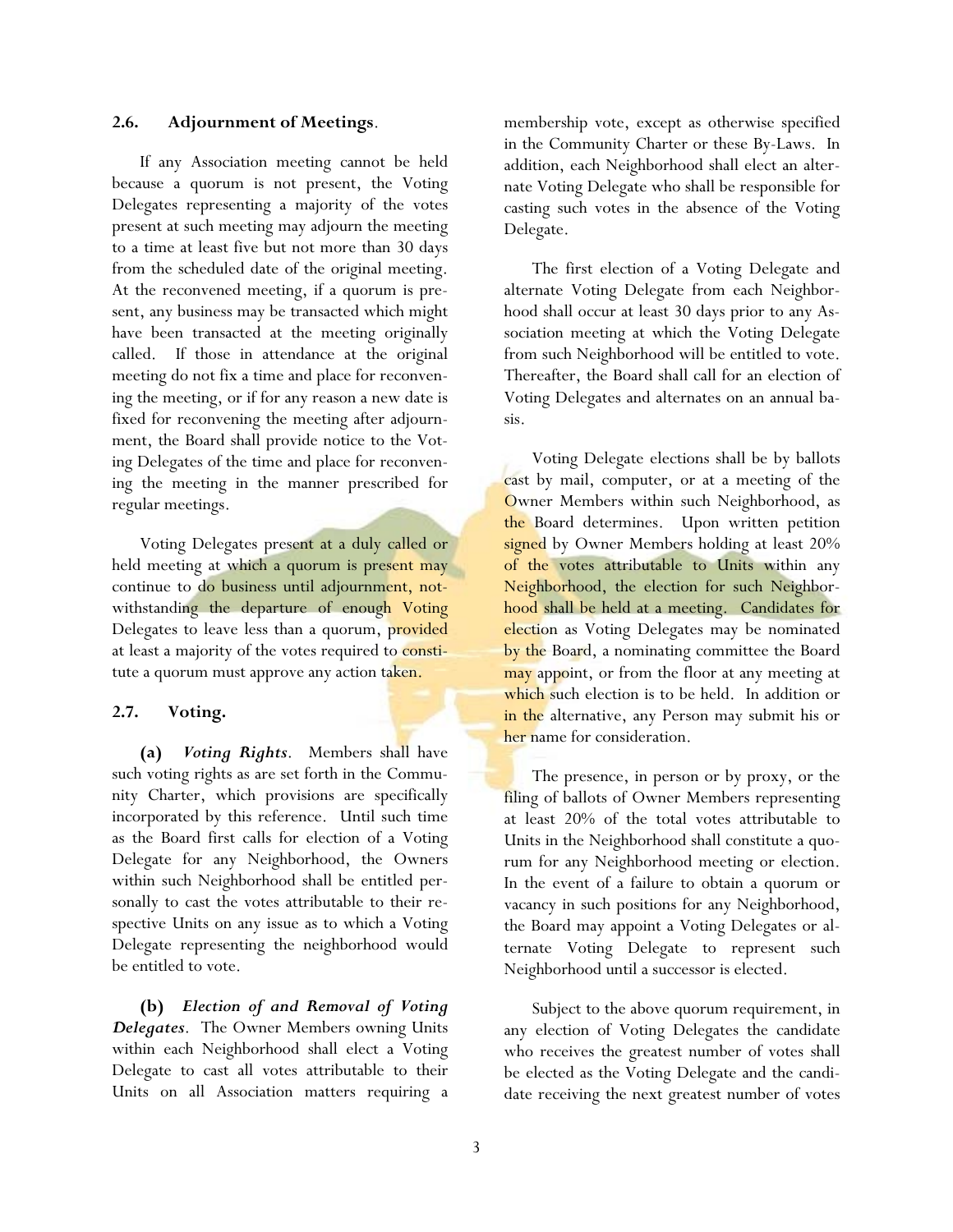shall be elected as the alternate Voting Delegate. In the event of a tie vote among the leading candidates, the Voting Delegate shall be determined by drawing names from a hat, with the first person drawn being the Voting Delegate and the second being the alternate Voting Delegate. The Voting Delegate and the alternate Voting Delegate shall serve a term of one year or until their successors are elected, whichever is longer.

 Any Voting Delegate may be removed, with or without cause, upon the vote or written petition of Owner Members representing a majority of the total number of Units in the Neighborhood that the Voting Delegate represents.

#### **2.8. Proxies.**

 Voting Delegates may not vote by proxy but only in person or through their designated alternates; however, any Voting Delegate who is entitled to cast only the vote(s) for his own  $Unit(s)$ pursuant to the Community Charter may cast such vote $(s)$  in person or by proxy until such time as the Board first calls for election of a Voting Delegate to represent the Neighborhood of which the Unit is a part. Likewise, if a Member is entitled personally to cast the vote for his Unit on any matter, he or she may vote in person or by proxy, subject to the limitations of Georgia law and subject to any specific provision to the contrary in the Community Charter or these By-Laws.

 Every proxy shall be in writing, shall identify the Unit for which it is given, signed by the Owner or his duly authorized attorney-in-fact, dated, and filed with the Association's Secretary prior to the meeting for which it is to be effective. Unless the proxy specifically provided otherwise, a proxy shall be presumed to cover the entire vote which the Owner giving such proxy is entitled to cast, and in the event of any conflict between two or more proxies purporting to cover the same voting rights, the later dated proxy shall prevail, or if dated as of the same date, both shall be deemed invalid.

 Every proxy shall be revocable and shall automatically cease upon (a) conveyance of any Unit for which it was given, (b) the Secretary's receipt of written notice of revocation of the proxy or of the death or judicially declared incompetence of a Member who is a natural person, or (c) 11 months from the date of the proxy, unless a shorter period is specified in the proxy.

### **2.9. Quorum.**

 Except as these By-Laws or the Community Charter otherwise provide, the presence of Voting Delegates representing 30% of the total votes in the Association shall constitute a quorum at all Association meetings and the vote of the Voting Delegates representing a majority of the total eligible votes cast shall constitute the action of the Voting Delegates.

### **2.10. Conduct of Meetings.**

 The President or a Board-approved designee shall preside over all Association meetings. The Secretary shall ensure that minutes of the meetings are kept and that all resolutions adopted and all other transactions occurring at such meetings are kept with the Association's books.

#### **2.11. Action Without a Meeting.**

 Any action required or permitted by the Governing Documents or by law to be taken at a meeting of the Members or Voting Delegates may be taken without a meeting, without prior notice, and without a vote. In order for such action to be approved, the minimum number of votes necessary to authorize such action at a meeting as if all Members or Voting Delegates entitled to vote thereon were present at such meeting must sign a written consent specifically authorizing the proposed action. Such consents shall be signed within 60 days after receipt of the earliest dated consent, dated, and delivered to the Association. Such consents shall be filed with the Association's minutes and shall have the same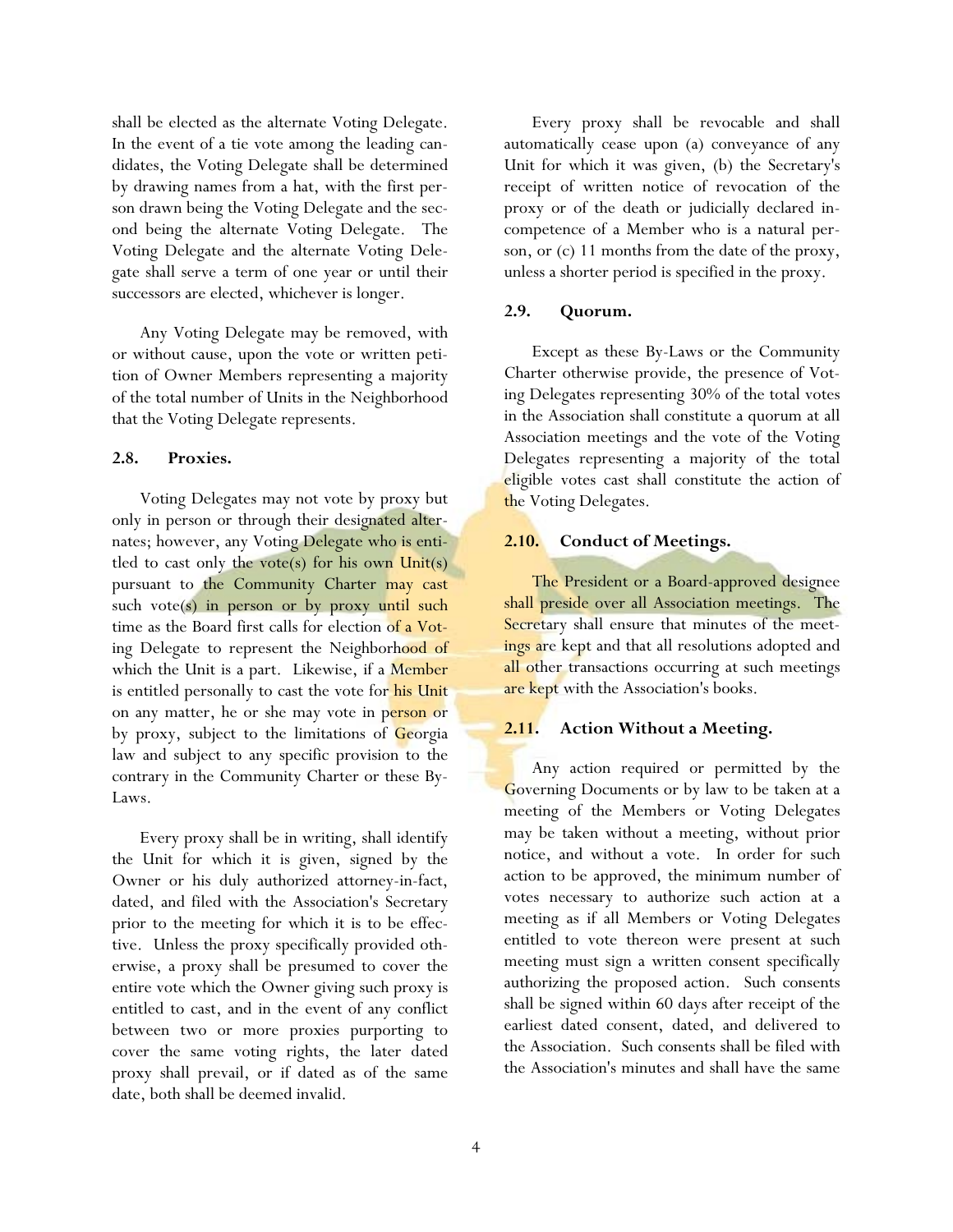force and effect as a vote of the Members or Voting Delegates at a meeting.

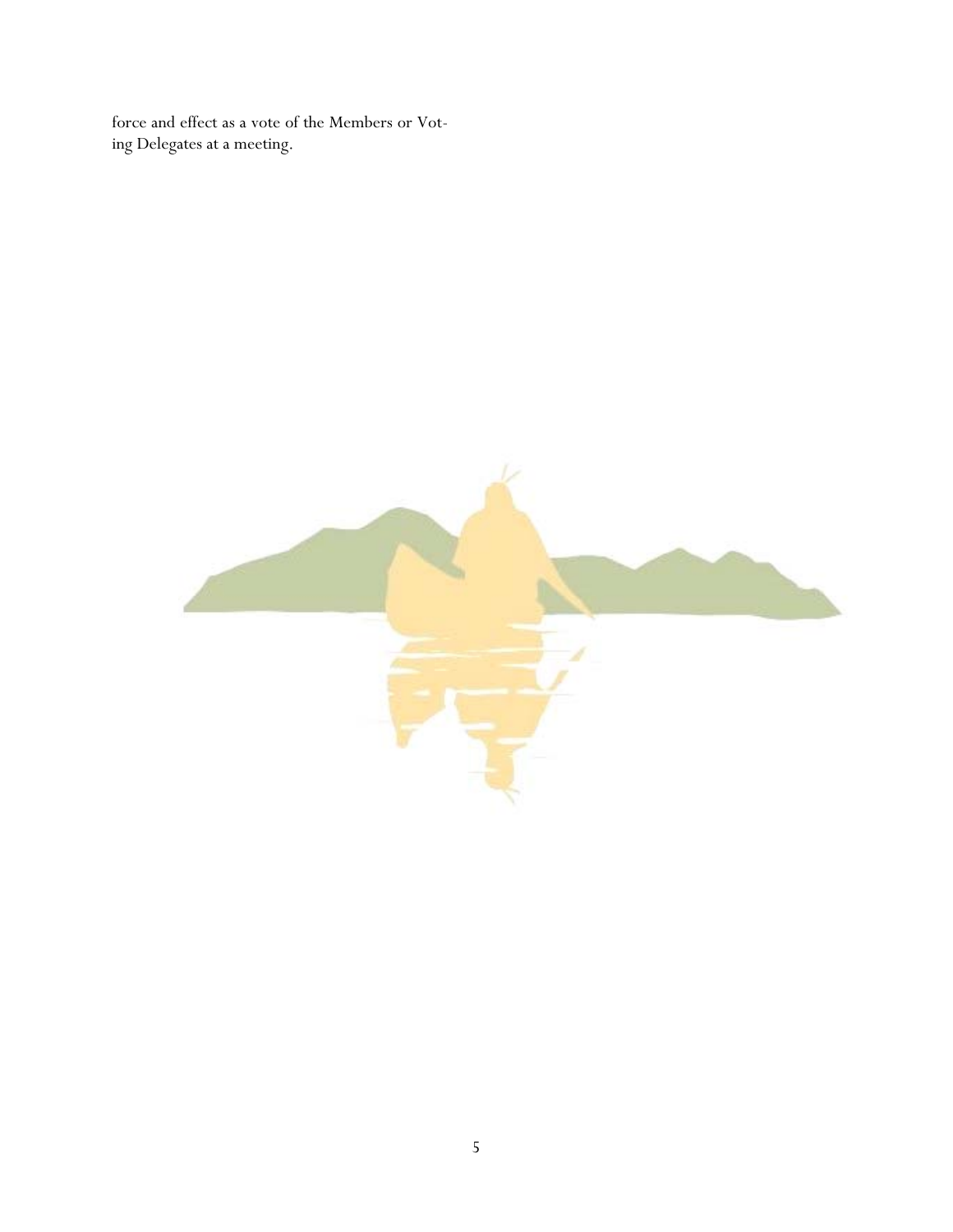### **Chapter 3 \_\_\_\_\_\_\_\_\_\_\_\_\_\_\_\_\_\_\_\_\_\_\_\_\_\_\_\_\_\_\_\_\_\_\_\_\_\_\_\_\_\_\_\_\_\_\_\_\_\_\_\_\_\_\_\_\_**

# **Board of Directors: Selection, Meetings, Powers**

### **A. Composition and Selection.**

#### **3.1. Governing Body; Qualifications.**

 The Board shall govern the Association's affairs. Each director shall have one vote. Except with respect to directors appointed by the Founder, directors shall be Owners or residents. No Owner or resident representing the same Unit may serve on the Board at the same time. A "**resident**" shall be any natural person 18 years of age or older whose principal residence is a Unit within Currahee Club; however, Persons renting or leasing a Unit shall not be classified as residents for the purposes of determining eligibility to serve on the Board.

If an Owner is not an individual, any officer, director, partner, or any trust officer of such Owner shall be eligible to serve as a director unless a written notice to the Association signed by the Owner specifies otherwise. However, no Owner may have more than one such representative on the Board at a time except in the case of directors the Founder appoints.

#### **3.2. Number of Directors.**

 The Board shall consist of three to seven directors, as provided in Section 3.3.

## **3.3. Selection of Directors; Term of Office.**

 (a) *Initial Board*. The initial Board shall consist of the three directors identified in the Articles of Incorporation, who shall serve until their successors are appointed or elected as provided in this Section.

 (b) *Directors During Founder Control Period*. Except as otherwise provided in this Subsection, the Founder may appoint, remove, and replace Board members until termination of the Founder Control Period. During such period, the Owners shall be entitled to elect a minority of the total number of directors according to the following schedule (directors elected by the Owners are referred to as "**Owner Directors**"):

 (i) Within 60 days after the time that Owners own 30% of the maximum number of Units permitted by the applicable zoning for the property described in the Master Plan or whenever the Founder earlier determines, the President shall call for an election by which the Voting Delegates, as a group, shall be entitled to elect one of the three directors. The remaining directors shall be appointees of the Founder. The Owner Director shall be elected for a term of two years or until the happening of the event described in Subsection  $(b)(ii)$  below, whichever is shorter. If such director's term expires prior to the happening of the event described in Subsection  $(b)(ii)$ , a successor shall be elected for a like term.

 (ii) Within 60 days after the time that Owners own 50% of the maximum number of Units permitted by the applicable zoning for the property described in the Master Plan or whenever the Founder earlier determines, the Board shall be increased to five directors and the President shall call for an election by which the Voting Delegates, as a group, shall be entitled to elect two of the five directors, who shall be directed at large. The Founder shall appoint the remaining three directors. The Owner Directors shall be elected for a term of two years or until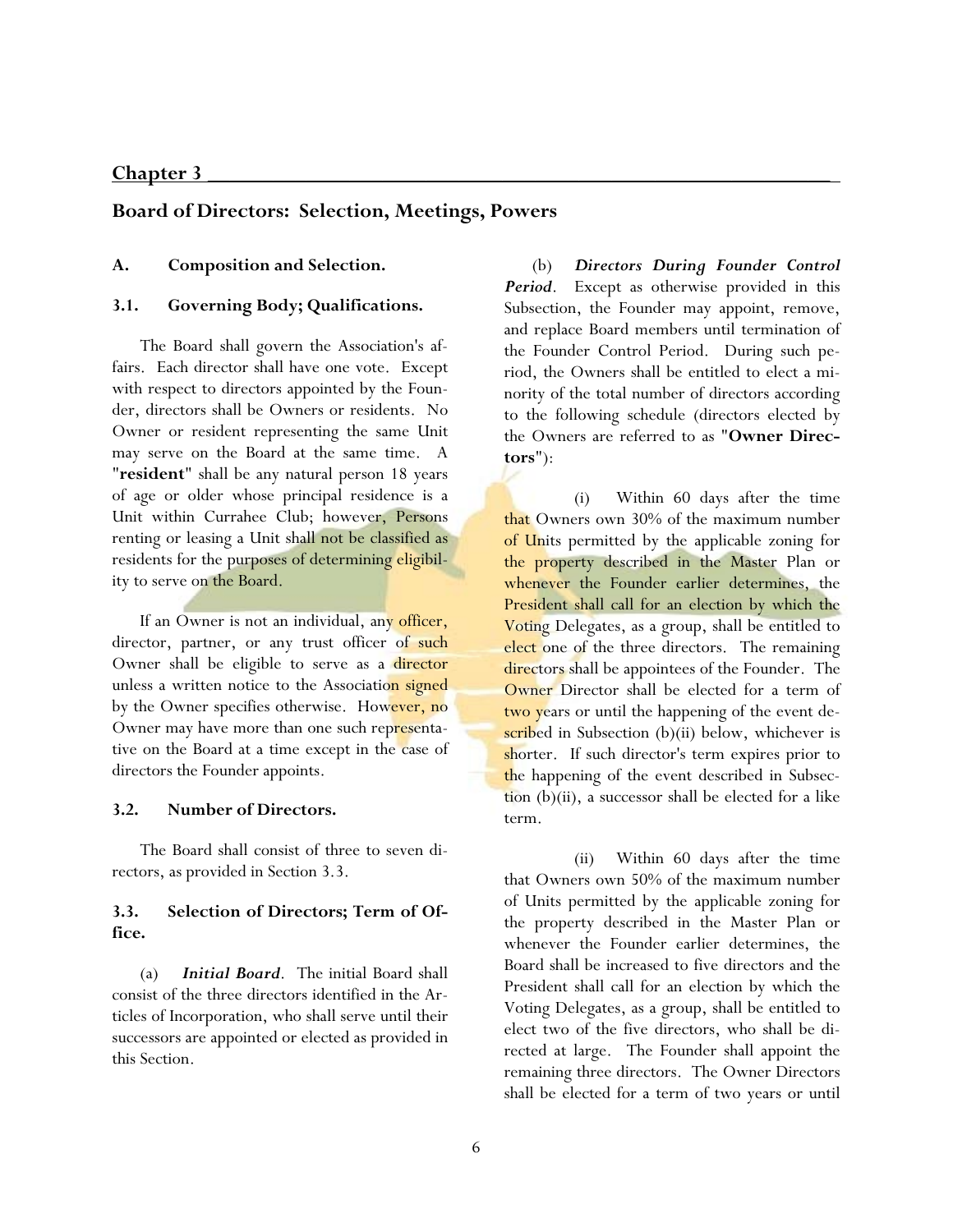the happening of the event described in Subsection (c)(i) below, whichever is shorter. If such directors' terms expire prior to the happening of the event described in Subsection (c)(i) below, successors shall be elected for a like term.

# (c) *Directors After the Founder Control Period.*

 (i) Within 90 days after termination of the Founder Control Period, the Board shall be increased to seven directors and the President shall call for an election by which the Voting Delegates shall be entitled to elect six directors. The Founder shall appoint the remaining director. Three directors shall serve a term of two years and three directors shall serve a term of one year, as such directors determine among themselves.

 (ii) Until such time that Founder determines, Founder may appoint one director. At such time, the director appointed by Founder shall resign and the remaining directors shall appoint a director to serve until the next annual meeting, at which time the Voting Delegates,

position. Such director shall be elected for a two-year term.

 (iii) Upon expiration of the term of office of each Owner Director, the Voting Delegates shall elect a successor to serve a term of two years. Owner Directors shall hold office until their respective successors have been elected. Directors may serve no more than three consecutive two year terms.

 Diagram 3.1 illustrates the concept of transition of control of the Board during and after the Founder Control Period.

# **3.4. Nomination and Election Procedures.**

 (a) *Nomination of Candidates*. At least 30 days prior to any election of directors by the Voting Delegates, the Board shall appoint a Nominating Committee consisting of a chairman, who shall be a Board member, and three or more Owners or representatives of Owners. The Nominating Committee shall serve a term of one year or until its successors are appointed. The

| <b>Initial Board</b> | $30\%$ of Permit-<br>ted Units Con-<br>veyed | 50% of Permit-<br>ted Units Con-<br>veyed | <b>90 Days After</b><br><b>Termination of</b><br><b>Founder Con-</b><br>trol Period | At such time<br>Founder de-<br>termines |
|----------------------|----------------------------------------------|-------------------------------------------|-------------------------------------------------------------------------------------|-----------------------------------------|
| Founder              | Owner                                        | Owner                                     | Owner                                                                               | Owner                                   |
| Founder              | Founder                                      | Owner                                     | Owner                                                                               | Owner                                   |
| Founder              | Founder                                      | Founder                                   | Owner                                                                               | Owner                                   |
|                      |                                              | Founder                                   | Owner                                                                               | Owner                                   |
|                      |                                              | Founder                                   | Owner                                                                               | Owner                                   |
|                      |                                              |                                           | Owner                                                                               | Owner                                   |
|                      |                                              |                                           | Founder                                                                             | Owner                                   |

# **COMPOSITION OF BOARD OF DIRECTORS**

Diagram 3.1

voting at large, shall elect a director to fill such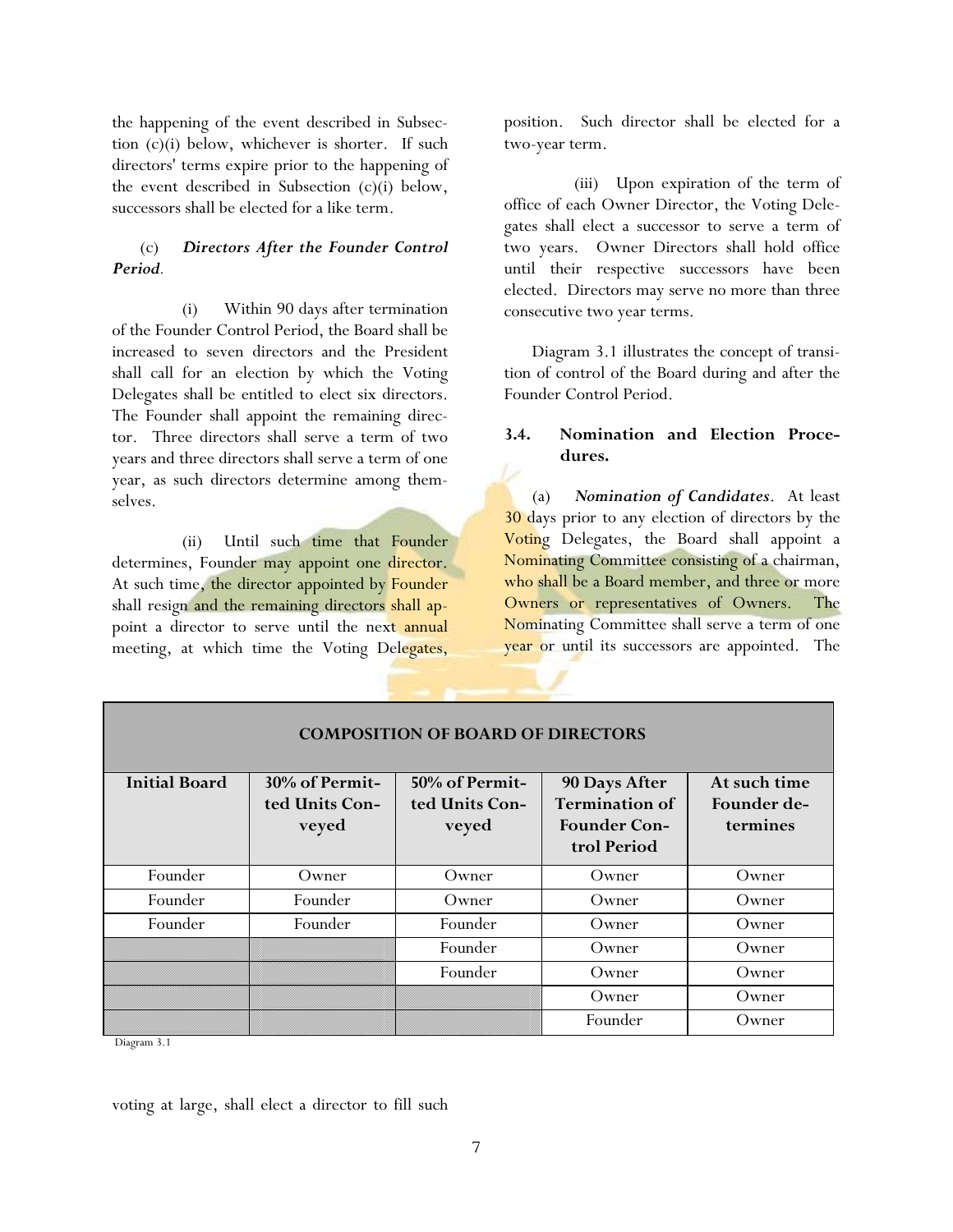names of the Nominating Committee members shall be announced in the notice of each election.

 In preparation for each election, the Nominating Committee shall meet and make as many nominations for election to the Board as it shall in its discretion determine, but in no event less than the number of positions to be filled by the Voting Delegates at such election. In making its nominations, the Nominating Committee shall use reasonable efforts to nominate candidates representing the diversity that exists within the pool of potential candidates. Nominations shall also be permitted from the floor at the meeting at which any election is held. All candidates shall have a reasonable opportunity to communicate their qualifications to the Owners and to solicit votes.

 (b) *Election Procedures*. At each election, voting shall be by written ballot. Each Voting Delegate may cast all votes assigned to the Units it represents for each position to be filled from any slate of candidates on which such Voting Delegate is entitled to vote.

In the event of a tie vote on any slate, the Voting Delegates entitled to vote on such slate shall be informed of the tie vote and given the opportunity to discuss the candidates among themselves in an effort to resolve the tie before another vote is taken. If the second vote again results in a tie, then the Board shall call for election of the director(s) from such slate by the Owners represented by such Voting Delegates. Such election shall be held by mail, with ballots to be sent by first class mail to each Owner entitled to vote on such slate within 10 days after the meeting at which the original election was held.

# **3.5. Removal of Directors and Vacancies.**

 Any Owner Director may be removed, with or without cause, by the vote of Voting Delegates holding a majority of the votes entitled to be cast for the election of such director. Any director whose removal is sought shall be given notice

prior to any meeting called for that purpose. Upon removal of a director by the Voting Delegates, the Voting Delegates entitled to elect the removed director shall elect a successor for the remainder of the term of such director. Owner Directors may not be removed by Founder.

 At any meeting at which a quorum is present, a majority of the directors may remove any Owner Director who has three consecutive unexcused absences from Board meetings, or who is more than 60 days delinquent (or resides in a Unit owned by an Owner who is so delinquent) in the payment of any assessment or other charge due the Association. The Board may appoint a successor to fill the vacancy for the remainder of the term.

 In the event of the death, disability, or resignation of an Owner Director, the Board may declare a vacancy and appoint a successor to fill the vacancy until the next annual meeting, at which time the Voting Delegates entitled to fill such directorship shall elect a successor for the remainder of the term.

 This Section shall not apply to the initial directors identified in the Articles of Incorporation and to directors the Founder appoints. The Founder shall appoint a successor to fill any vacancy on the Board resulting from the death, disability, or resignation of a director appointed by the Founder.

## **B. Meetings.**

## **3.6. Organizational Meetings.**

 The Board shall hold an organizational meeting within 10 days following each annual Association meeting at such time and place as the Board shall fix.

# **3.7. Regular Meetings.**

 The Board shall hold regular meetings at such time and place as a majority of the directors shall determine, but the Board shall meet at least four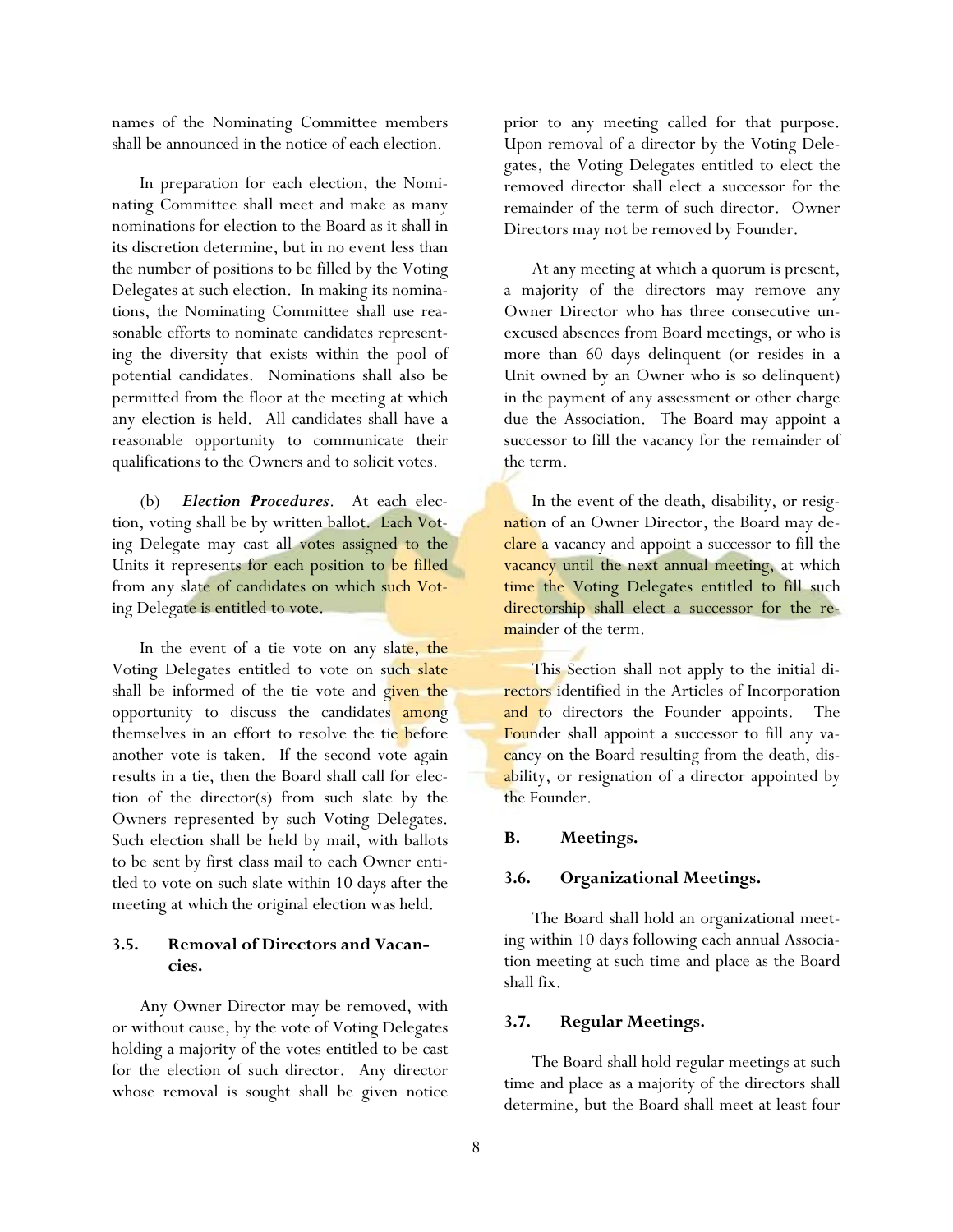times during each fiscal year with at least one meeting per quarter.

### **3.8. Special Meetings.**

 The Board shall hold special meetings when called by written notice the President, Vice President, or any two directors sign(s).

## **3.9. Notice; Waiver of Notice.**

 (a) Notices of Board meetings shall specify the time and place of the meeting and, in the case of a special meeting, the nature of any special business to be considered. The Board shall notify each director of meetings by: (i) personal delivery; (ii) first class mail, postage prepaid; (iii) telephone communication, either directly to the director or to a person at the director's office or home who would reasonably be expected to communicate such notice promptly to the director; or (iv) facsimile or other electronic communication device, with confirmation of transmission. All such notices shall be given at or sent to the director's telephone number, fax number, or sent to the director's address as shown on the Association's records. The Board shall deposit notices sent by first class mail into a United States mailbox at least five business days before the day of the meeting. The Board shall give notices by personal delivery, telephone, or other device at least 72 hours before the time set for the meeting.

 (b) The Board shall notify the Members of each Board meeting by either: (i) posting notice of the meeting in a conspicuous place in the Community at least 48 hours in advance of the meeting; (ii) publication of a schedule of the Board meetings in a newspaper, newsletter, on a community intranet or website, or by similar means at least seven days prior to the meeting; or (iii) mailing notice of the meeting to each Member.

 (c) Transactions of any Board meeting, however called and noticed or wherever held, shall be as valid as though taken at a meeting duly held after regular call and notice if (i) a quorum is present, and (ii) either before or after the meeting each director not present signs a written waiver of notice, a consent to holding the meeting, or an approval of the minutes. The waiver of notice or consent need not specify the purpose of the meeting. Notice of a meeting also shall be deemed given to any director who attends the meeting without protesting before or at its commencement about the lack of adequate notice.

# **3.10. Telephonic Participation in Meetings.**

 Members of the Board or any committee the Board designates may participate in a Board or committee meeting by conference telephone or similar communications equipment through which all persons participating in the meeting can hear each other. Participation in a meeting pursuant to this Section shall constitute presence at such meeting.

## **3.11. Quorum of Board.**

 At all Board meetings, a majority of the directors shall constitute a quorum for the transaction of business, and the votes of a majority of the directors present at a meeting at which a quorum is present shall constitute the Board's decision, unless Georgia law, these By-Laws, or the Community Charter specifically provide otherwise. A meeting at which a quorum is initially present may continue to transact business, notwithstanding the departure of directors, if at least a majority of the required quorum for that meeting approves any action taken. If the Board cannot hold a meeting because a quorum is not present, a majority of the directors present may adjourn the meeting to a time not less than five nor more than 30 days from the date of the original meeting. At the reconvened meeting, if a quorum is present the Board may transact, without further notice, any business it might have transacted at the original meeting.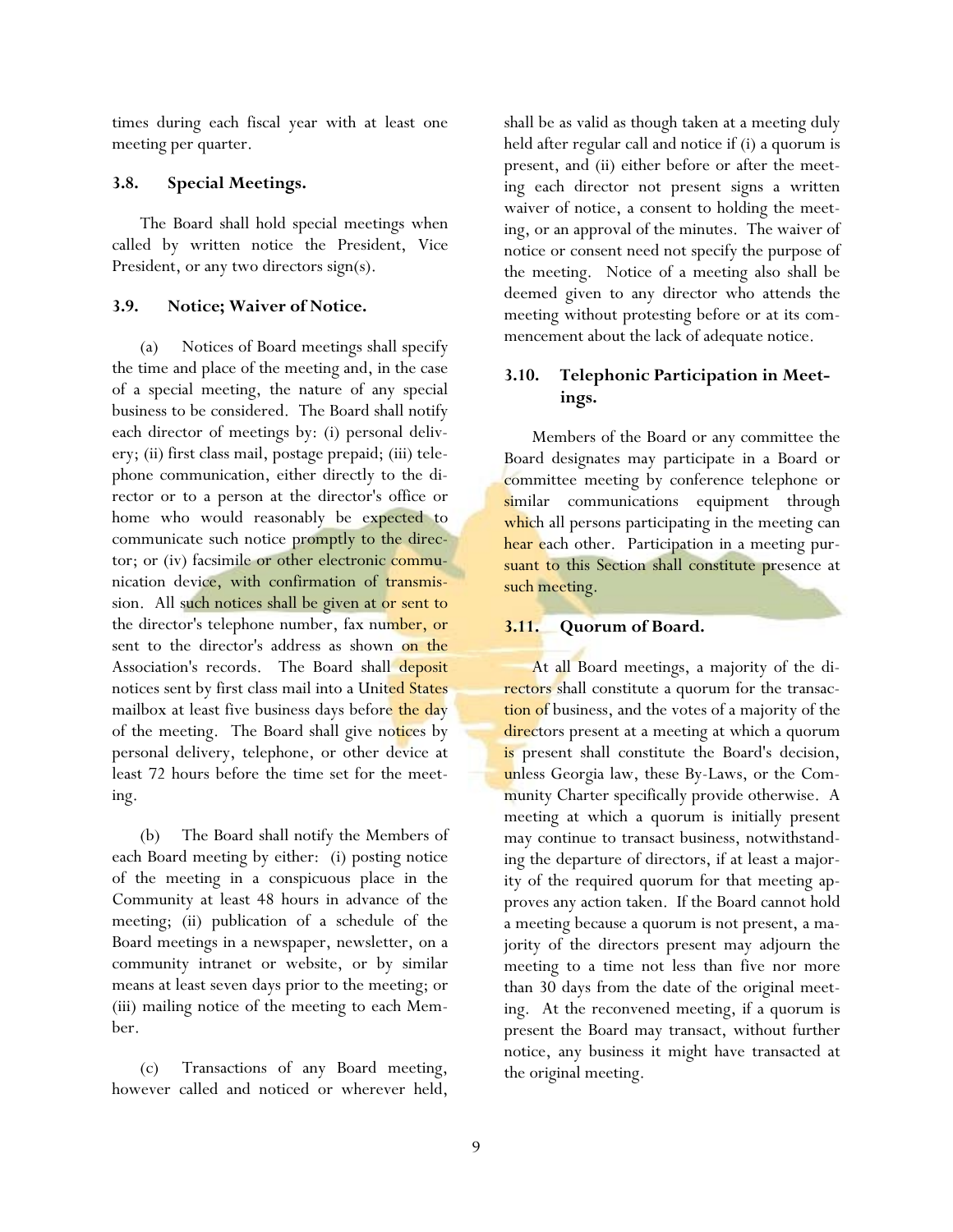#### **3.12. Conduct of Meetings.**

 The President or any designee the Board approves by resolution shall preside over all Board meetings. The Secretary shall ensure that minutes of the meetings are kept and that all resolutions and all transactions occurring at such meetings are included in the Association's records.

#### **3.13. Open Meetings; Executive Session.**

 (a) Subject to the provisions of Subsection 3.13(b) and Section 3.14, all Board meetings shall be open to all Owners, but only directors may participate in any discussion or deliberation unless a director requests that attendees be granted permission to speak. In such case, the President may limit the time any such individual may speak.

 (b) Notwithstanding the above, the President may adjourn any Board meeting and reconvene in executive session, and may exclude persons other than directors, to discuss matters of a sensitive nature, such as pending or threatened litigation, personnel matters, etc.

#### **3.14. Action Without a Formal Meeting.**

Any action to be taken or which may be taken at a Board meeting may be taken without a meeting if the directors sign a written consent, setting forth the action so taken. Such consent shall have the same force and effect as a unanimous vote. The Board shall post a notice of the Board's action in a prominent place within Currahee Club within three business days after obtaining all written consents to an action. Failure to give notice shall not render the action taken invalid.

#### **C. Powers and Duties.**

#### **3.15. Powers.**

 The Board shall have the power to administer the Association's affairs, perform the Association's responsibilities, and exercise the Association's rights as set forth in the Governing Documents and as provided by law. The Board may do or cause to be done on the Association's behalf all acts and things except those which the Governing Documents or Georgia law require to be done and exercised exclusively by the Voting Delegates or the membership generally.

#### **3.16. Duties.**

 The Board's duties shall include, without limitation:

 (a) preparing and adopting, in accordance with the Community Charter, an annual budget establishing each Owner's share of the Common Expenses and any Service Area Expenses;

 (b) levying and collecting such assessments from the Owners;

 (c) providing for the operation, care, upkeep, and maintenance of the Area of Common Responsibility consistent with the Community-Wide Standard;

 (d) designating, hiring, and dismissing personnel necessary to carry out the Association's rights and responsibilities and where appropriate, providing for compensation of such personnel and for the purchase of equipment, supplies, and materials to be used by such personnel in the performance of their duties;

 (e) depositing all funds received on the Association's behalf in a bank depository which it shall approve and using such funds to operate the Association; however, in the Board's business judgment any reserve funds may be deposited in depositories other than banks;

 (f) making and amending Rules in accordance with the Community Charter;

 (g) opening bank accounts on the Association's behalf and designating the signatories required;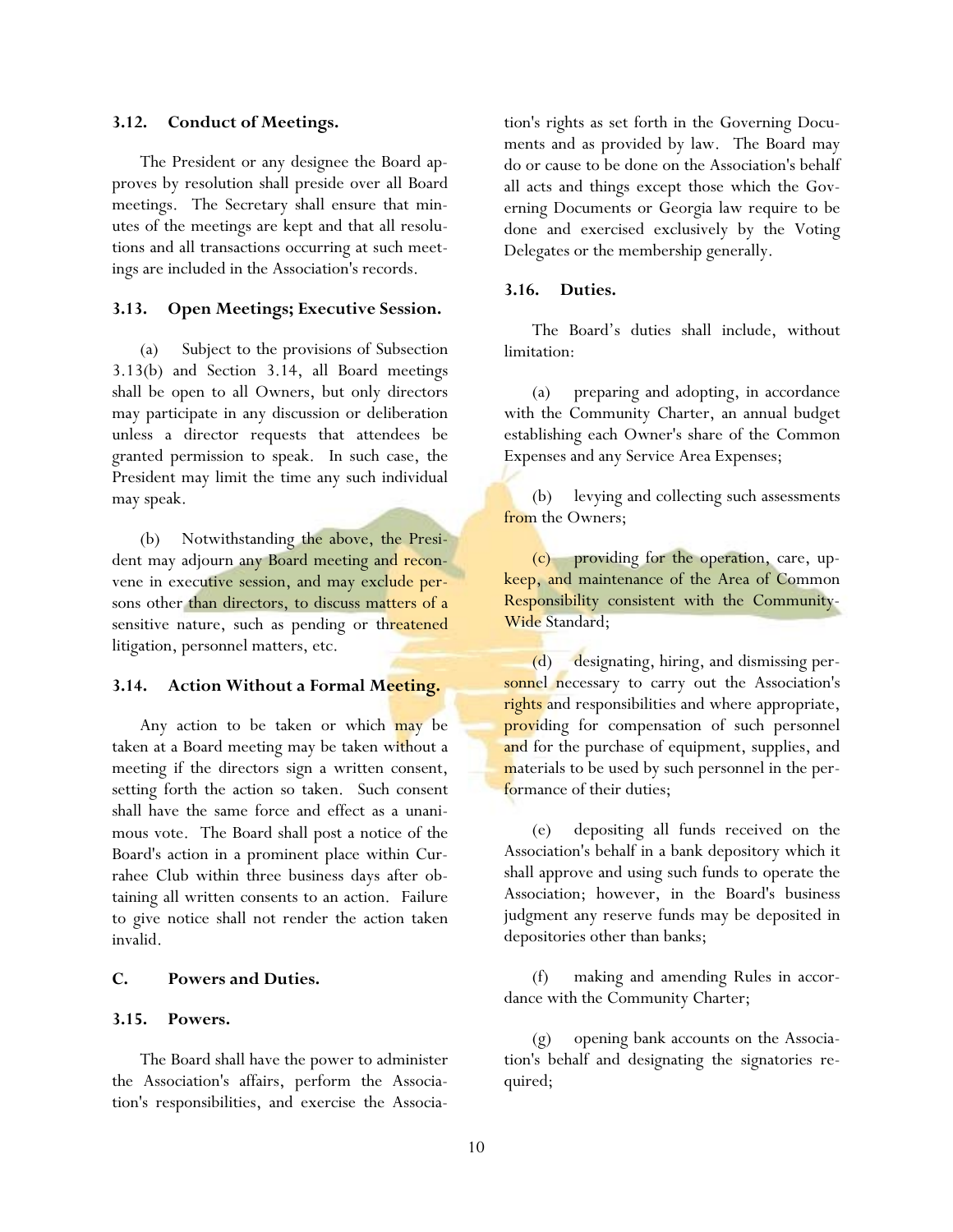(h) making or contracting for the making of repairs, additions, and improvements to or alterations of the Common Area in accordance with the Governing Documents;

 (i) instituting, defending, and settling any action and enforcing by legal means the provisions of the Governing Documents and bringing any proceedings which may be instituted on behalf of or against the Owners concerning the Association; however, the Association's obligation in this regard shall be conditioned in the manner provided in the Community Charter;

 (j) obtaining and carrying property and liability insurance and fidelity bonds, as provided in the Community Charter, paying the cost thereof, and filing and adjusting claims, as appropriate;

 (k) paying the cost of all services rendered to the Association;

 (l) keeping a detailed accounting of the Association's receipts and expenditures;

(m) making available to any prospective purchaser of a Unit, any Owner, and the **holders**, insurers, and guarantors of any Mortgage on any Unit, current copies of the Governing Documents and all other books, records, and financial statements of the Association as provided in Section 10.4;

 (n) permitting utility suppliers to use portions of the Common Area reasonably necessary to the ongoing development or operation of the Community; and

 (o) indemnifying a director, officer or committee member, or former director, officer or committee member of the Association to the extent such indemnity is required by Georgia law, the Articles and these By-Laws.

# **3.17. Conflicts of Interest; Code of Ethics.**

 Unless otherwise approved by a majority of the other directors, no Owner Director may transact business with the Association or any Association contractor during his or her term as director or within two years after the term expires. A director shall promptly disclose in writing to the Board any actual or potential conflict of interest affecting the directors relative to his or her performance as a director. A director's failure to make such disclosure shall be grounds for removal by a majority vote of the other Board members.

 Notwithstanding the above, directors appointed by the Founder may be employed by or otherwise transact business with the Founder or its affiliate, and the Founder may transact business with the Association or its contractors.

 The initial Board shall create and adopt a written "Code of Ethics" applicable to all directors and officers. The Code of Ethics shall incorporate the above standards and other conduct rules it deems appropriate. At a minimum, the Code of Ethics shall require each officer and director to conduct himself or herself in a manner consistent with the Board Standards described in Section 7.1. Each officer and director, as a precondition to service, shall acknowledge and agree, in writing, to abide by the Code of Ethics.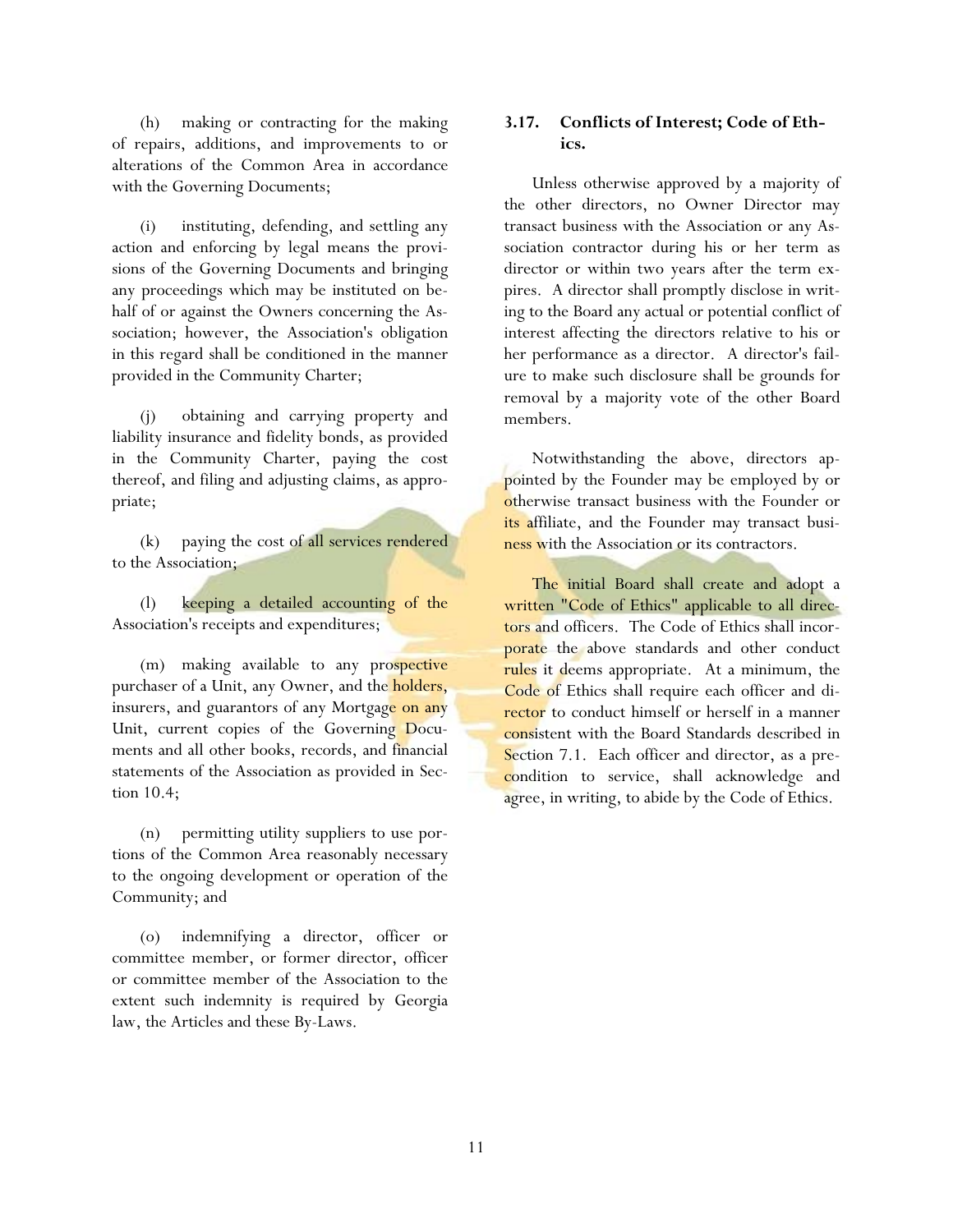# **Chapter 4 \_\_\_\_\_\_\_\_\_\_\_\_\_\_\_\_\_\_\_\_\_\_\_\_\_\_\_\_\_\_\_\_\_\_\_\_\_\_\_\_\_\_\_\_\_\_\_\_\_\_\_\_\_\_\_\_\_**

# **Transition from Founder Control to Owner Control of Currahee Club**

## **4.1. Purpose.**

 The time during which Owners assume control and responsibility of the Association is known as the "**Transition Period**." The Transition Period is a process, whereby control of the Board gradually shifts from the Founder to Owners, and the Owners carry out the responsibilities and functions of the Association as set forth in the Community Charter and these By-Laws. During this process, the Owners, drawing from their experience, education, and training in selfgovernance, begin to perform the duties of the Board which are outlined in the By-Laws without the assistance of the Founder or the Founderappointed directors.

This Chapter is intended to guide the Founder, Owners, and the Board through the transition process; prepare Owners to take control of the Board; encourage direct dialogue among all parties in order to anticipate and resolve maintenance and operation issues; and to promote community-wide participation and understanding of the transition process.

#### **4.2. Transition Committee.**

 The Board shall appoint a three to five member "**Transition Committee**" at least six months prior to the termination of the Founder's Control Period. The Transition Committee shall be comprised of a majority of Owner representatives, and, at a minimum, one Founder representative. Within three months from the date of its formation, the Transition Committee shall recommend a terms of transition agreement to the Board.

 (a) *Transition Agreement*. The Transition Committee shall include in the transition agreement (i) a five-year financial plan, or alternatively, a one-year financial plan with five-year rollover projections, an evaluation of the physical portions of Currahee Club, and a recommendation of which areas are in need of service, repair, or replacement; (ii) an agreement as to which parties are responsible for rendering such service, repair, or replacement and a time line for completing such activities; (iii) a list of all existing contracts and an agreement as to which contracts will be continued; (iv) an agreement as to future Founder obligations, if any; and (v) any other issue affecting the operation of the Association or the maintenance of Currahee Club.

 The Transition Committee shall work in good faith to develop a transition agreement for execution by the Founder and the Association. Once agreed upon by a majority of Transition Committee members, the transition agreement shall be recommended to the Board for its approval and execution. In the event that a transition agreement is not reached, the Transition Committee shall inform the Board in writing the reasons why it was unable to finalize a Transition Agreement.

 The following suggestions are listed to guide the Transition Committee in developing a transition agreement:

 (i) inspect all physical structures, recreational areas, and improvements in the Area of Common Responsibility to evaluate their condition and prepare or update the capital improvement plan;

 (ii) place all Common Area utility services (electric, water, gas, telephone, cable, internet/intranet) in the Association's name;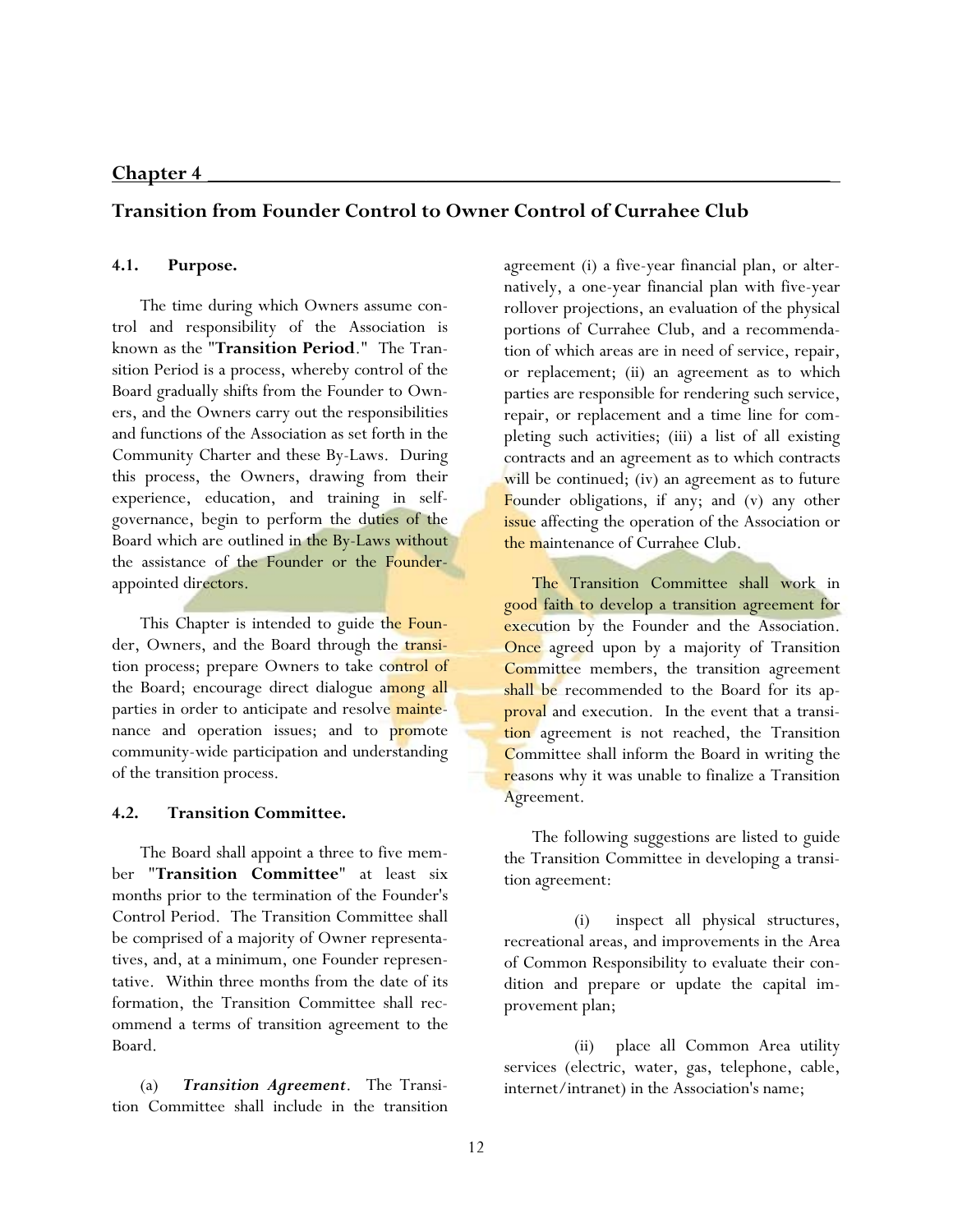(iii) update Association's corporate book, record books, and accounts. A record of all receipts, payments, and expenditures made on the Association's behalf must be maintained;

 (iv) evaluate the Association's Governing Documents to ensure that the Association has the necessary power, authority, and infrastructure to operate the Community;

 (v) conclude any pending legal, document, or Association matters, such as deeding any remaining Common Area to the Association, addressing all covenant enforcement issues, and taking any assessment collection action;

 (vi) review insurance policies to ensure adequate coverage is being maintained;

 (vii) review property management agreements to develop recommendations on post-developer management of common area and facilities;

 (viii) conduct a financial review of the Association's current budget, assessment rate, reserve accounts, and tax filings and records; and

 (ix) review the Association's real and personal property interests, deeds, and warranties.

 (b) *Transition Period Education and Training Opportunities*. During the Transition Period, the Transition Committee's vision of transition and strategy for developing a transition agreement should be explained to Owners, and the Owners should be prepared to assume control of the Association. Both objectives may be accomplished by teaching Owners about what transition of control means, what to expect during and after the Transition Period, and how to participate in the process.

 During the Transition Period, the Transition Committee shall provide or provide for education and training opportunities for Owner Members, focused on the subject of transition. Education or training opportunities shall be held within six months prior to the election during which the Voting Members elect a majority of the Board. Additionally, the Board shall conduct training for the Transition Committee within the first two months of its appointment to assist the Transition Committee in accomplishing its tasks. The Board may retain, as a Common Expense, industry professionals, which may include property managers, attorneys, and accountants, as appropriate or necessary for such purpose.

(c) *Transition Period Notices*. Once formed, the Transition Committee shall keep the Founder and the Owners informed of the transition process, including the Transition Committee's agenda, a timeline for creating a transition agreement, and a schedule of transition education, training opportunities, and town hall meetings.

### **4.3. Town Hall Meetings.**

The Transition Committee and the Board shall organize and conduct "town hall" meetings during the Transition Period. Such meetings shall be held for the purpose of promoting open communication among the Transition Committee, the Board, and the Owners. In addition, town hall meetings provide a forum where transition-related issues can be discussed and Owners have an opportunity to ask questions in order to better understand the transition process. For the purposes of preparing the town hall meeting agenda, the Transition Committee may solicit transition related questions from Owners prior to such meetings.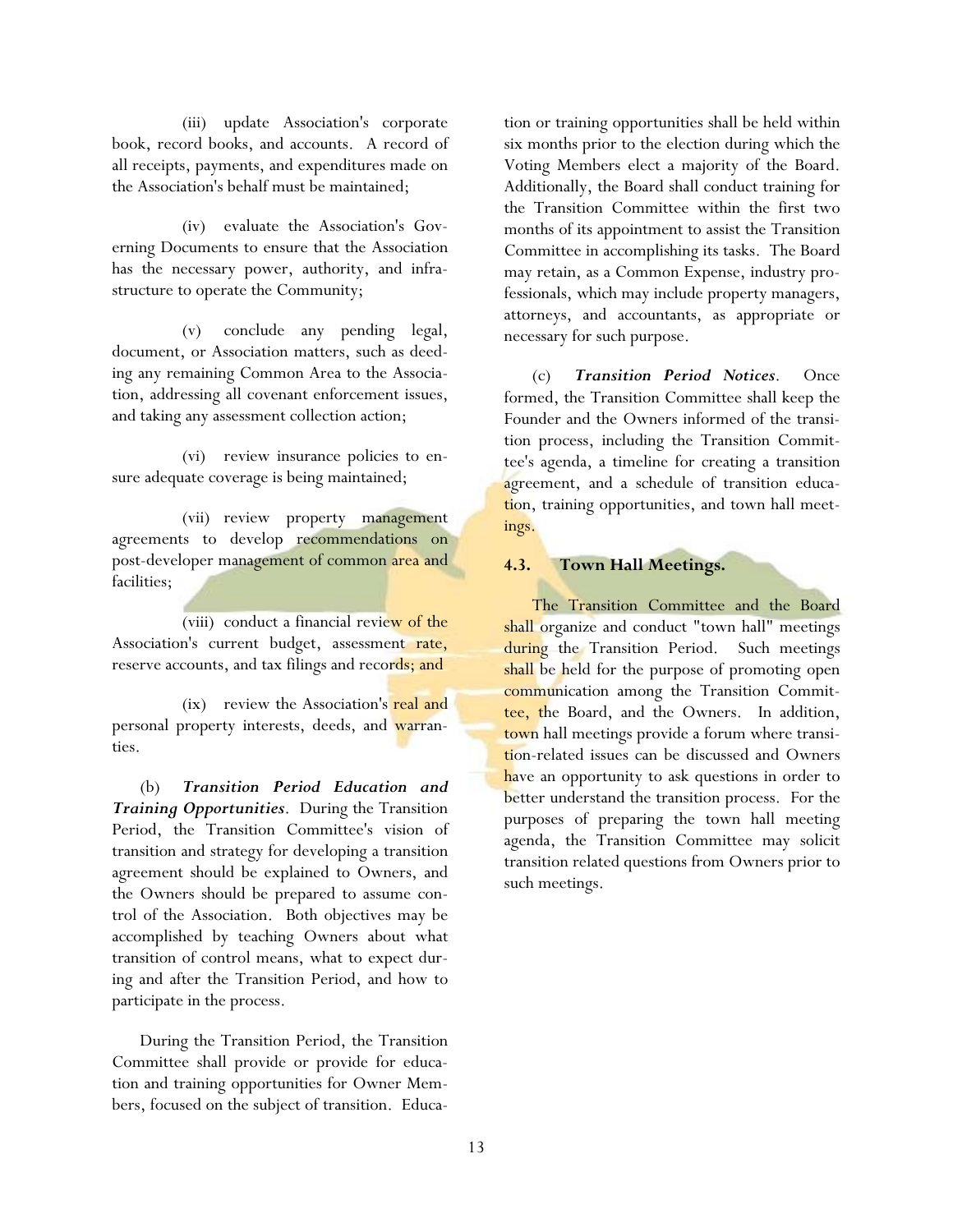# **Chapter 5 \_\_\_\_\_\_\_\_\_\_\_\_\_\_\_\_\_\_\_\_\_\_\_\_\_\_\_\_\_\_\_\_\_\_\_\_\_\_\_\_\_\_\_\_\_\_\_\_\_\_\_\_\_\_\_\_\_**

# **Officers**

# **5.1. Officers.**

 The Association's officers shall be a President, Vice President, Secretary, and Treasurer. The President and Secretary shall be elected from among the Board members; other officers may, but need not, be Board members. The Board may appoint such other officers, including one or more Assistant Secretaries and Assistant Treasurers, as it shall deem desirable, such officers to have such authority and perform such duties as the Board prescribes. Any two or more offices may be held by the same person, except the offices of President and Secretary.

# **5.2. Election and Term of Office.**

 The Board shall elect the Association's officers at the first Board meeting following each annual meeting of the Voting Delegates, to serve until their successors are elected.

# **5.3. Removal and Vacancies.**

 The Board may remove any officer whenever in its judgment the Association's best interests will be served, and may fill any vacancy in any office arising because of death, resignation, removal, or otherwise, for the unexpired portion of the term.

# **5.4. Powers and Duties.**

 The Association's officers shall have such powers and duties as generally pertain to their respective offices, as well as such powers and duties as the Board may specifically confer or impose. The President shall be the Association's chief executive officer. The Treasurer shall have primary responsibility for preparing the budget as provided for in the Community Charter and may delegate all or part of the preparation and notification duties to a finance committee, management agent, or both.

# **5.5. Resignation.**

 Any officer may resign at any time by giving written notice to the Board, the President, or the Secretary. Such resignation shall take effect on the date of the receipt of such notice or at a later time specified therein. Unless the resignation specifies, acceptance of such resignation shall not be necessary to make it effective.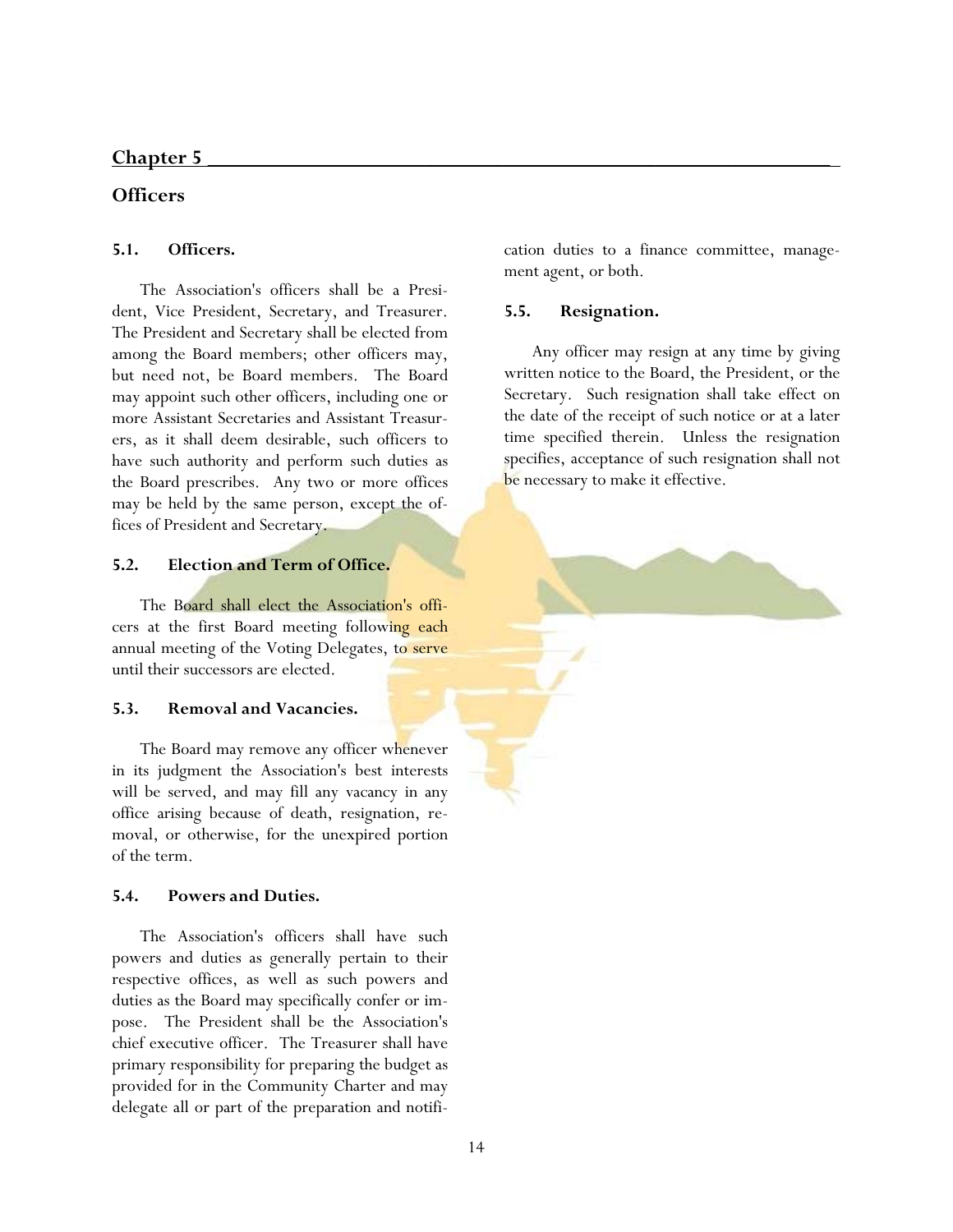# Chapter 6

# **Committees**

## **6.1. General.**

 In addition to the Transition Committee appointed pursuant to Chapter 4, the Board may appoint such committees as it deems appropriate to perform such tasks and to serve for such periods as the Board may designate by resolution. Each committee shall operate in accordance with the terms of such resolution.

### **6.2. Covenants Committee.**

 In addition to any other committees that the Board may establish pursuant to Section 6.1, the Board may appoint a Covenants Committee consisting of at least three and no more than seven Owners who shall not be officers, directors, or employees of the Association, or the spouse, parent, sibling, or child of any officer, director, or employee. Acting in accordance with the provisions of the Community Charter, these By-Laws, and resolutions the Board may adopt, the Covenants Committee, if established, shall be the hearing tribunal of the Association and shall conduct all hearings held pursuant to Chapter 9 of these By-Laws. The Covenants Committee shall have no responsibility for seeking out violations of the Governing Documents.

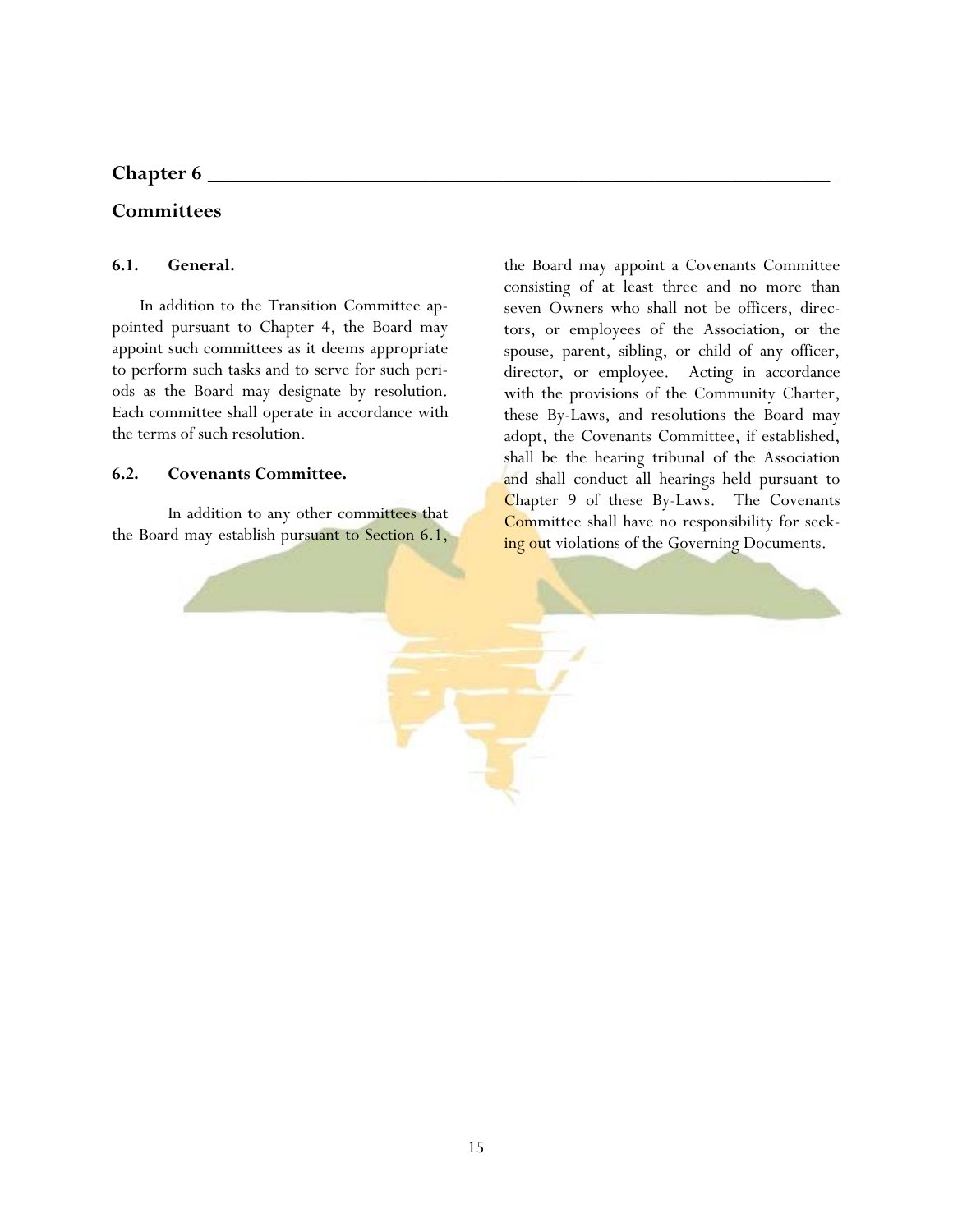# **Standards of Conduct; Liability and Indemnification**

# **7.1. Standards for Directors and Officers.**

 The Board shall exercise its powers in a reasonable, fair, nondiscriminatory manner and shall adhere to the procedures established in the Governing Documents.

 In performing their duties, directors and officers shall act as fiduciaries and shall be insulated from liability as provided for directors of corporations under Georgia law and as otherwise provided by the Governing Documents. Directors and officers shall discharge their duties as directors or officers, and as members of any committee to which they are appointed, in a manner that the director or officer believes in good faith to be in the best interest of the corporation and with the care that an ordinarily prudent person in a like position would exercise under similar circumstances. A director is entitled to rely on information, opinions, reports, or statements, including financial statements and other financial data, prepared or presented by others to the extent authorized under Georgia law.

#### **7.2. Liability.**

 (a) A director or officer shall not be personally liable to the Association, any Owner, the Founder, or any other Person for any action taken or not taken as a director if the director has acted in accordance with Section 7.1.

 (b) Pursuant to the business judgment rule, a director also shall not be personally liable for any action taken or not taken as a director if the director:

 (i) acts within the expressed or implied scope of the Governing Documents and his or her actions are not *ultra vires*;

 (ii) affirmatively undertakes to make decisions which are necessary for the Association's continued and successful operation and, when decisions are made, makes them on an informed basis;

 (iii) acts on a disinterested basis, promptly disclosing any real or potential conflict of interests (pecuniary or other), and avoiding participation in decisions and actions on matters as to which he has a conflict of interest (beyond that which all directors have by virtue of their ownership or occupancy of a Unit); and

 (iv) acts in a non-fraudulent manner and without reckless indifference to the Association's affairs.

 (c) The Association's officers, directors, and committee members of shall not be liable for any mistake of judgment, negligent or otherwise, except for their own individual willful misfeasance, malfeasance, misconduct, or bad faith. The officers and directors shall have no personal liability with respect to any contract or other commitment made or action taken in good faith on the Association's behalf (except to the extent that such officers or directors may also be a Member).

### **7.3. Indemnification.**

 Subject to the limitations of Georgia law, the Association shall indemnify every officer, director, and committee member against all damages and expenses, including counsel fees and expenses, reasonably incurred in connection with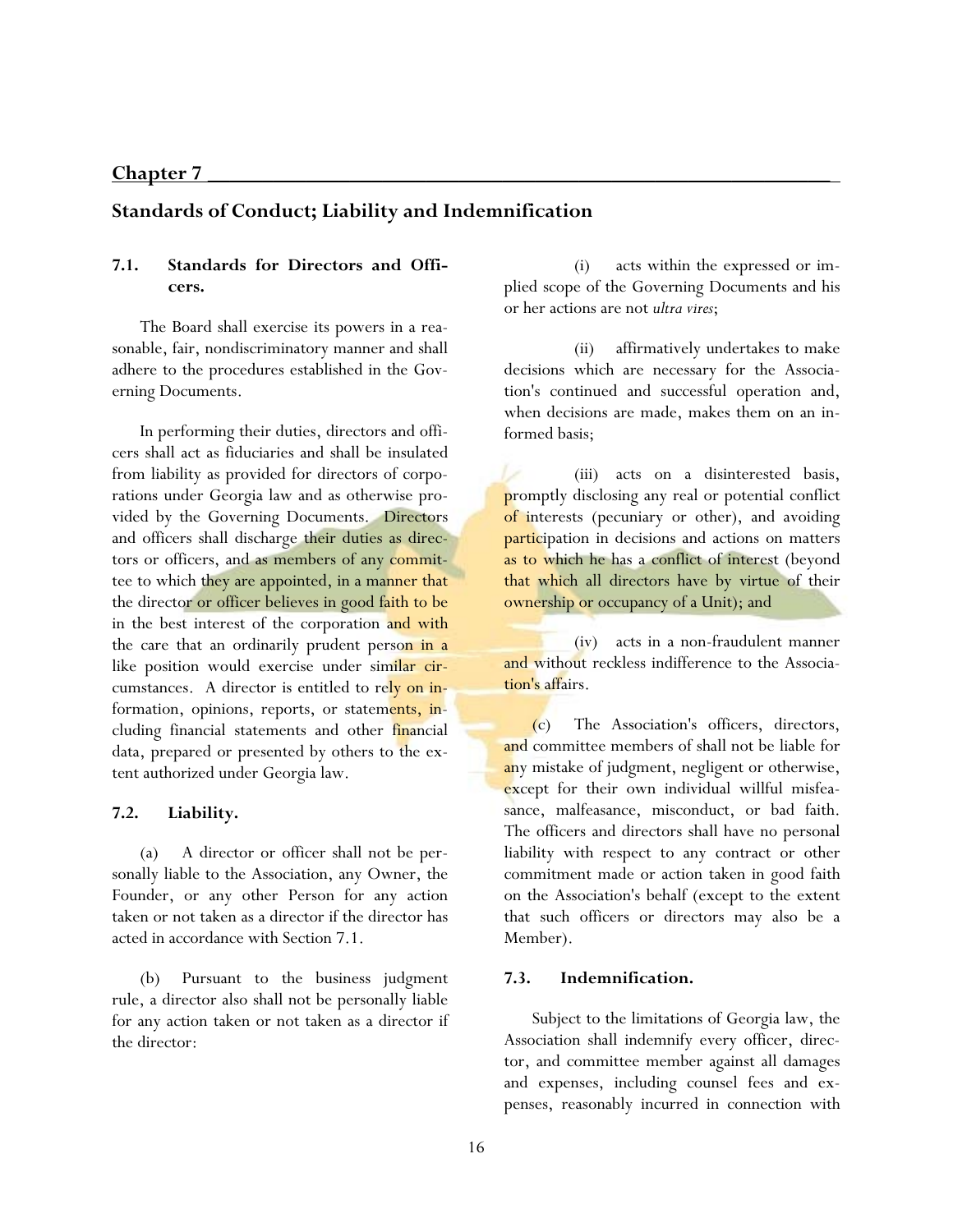any action, suit, or other proceeding (including settlement of any suit or proceeding, if approved by the then Board) to which he or she may be a party by reason of being or having been an officer, director, or committee member, except that the Association shall have no obligation to indemnify any individual against liability or expenses incurred in connection with a proceeding:

 (a) brought by or in the right of the Association, although it may reimburse the individual for reasonable expenses incurred in connection with the proceeding if it is determined, by the court or in the manner provided above, that the individual met the relevant standard of conduct under Georgia law; or

 (b) to the extent that the individual is adjudged liable for conduct that constitutes:

 (i) appropriation, in violation of his or her duties, of any business opportunity of the Association;

(ii) intentional misconduct or knowing violation of the law;

 (iii) an unlawful distribution to members, directors or officers; or

 (iv) receipt of an improper personal benefit.

 This right to indemnification shall not be exclusive of any other rights to which any present or former officer, director, or committee member may be entitled. The Association shall, as a Common Expense, maintain adequate general liability and officers' and directors' liability insurance to fund this obligation, if such insurance is reasonably available.

### **7.4. Advancement of Expenses.**

 In accordance with the procedures and subject to the conditions and limitations set forth in Georgia law, the Board may authorize the Association to advance funds to pay for or reimburse

the reasonable expenses incurred by a present or former officer, director or committee member in any proceeding to which he or she may be a party by reason of being or having been an officer, director, or committee member of the Association.

### **7.5. Board and Officer Training.**

 After termination of the Founder Control Period, the Board shall conduct or provide for seminars and continuing educational opportunities designed to educate and inform its officers and directors of their responsibilities as officers and directors. Such programs may include instruction on applicable Georgia corporate and fiduciary law principles, other issues relating to administering community affairs, and upholding and enforcing the Governing Documents. The Board may retain industry professionals, which may include property managers, attorneys, and accountants, as appropriate or necessary for such purpose. Each newly elected officer and director shall complete a training seminar within the first six months of assuming such position. The seminar may be live, video or audiotape, or in other format.

In a similar manner, the Board may provide or provide for Owner and resident education and training opportunities designed to foster awareness of Currahee Club's governance, operations, and concerns. The Board shall conduct or provide for training and information classes designed to educate Owners of the nomination, election, and voting processes and the duties and responsibilities of directors and officers.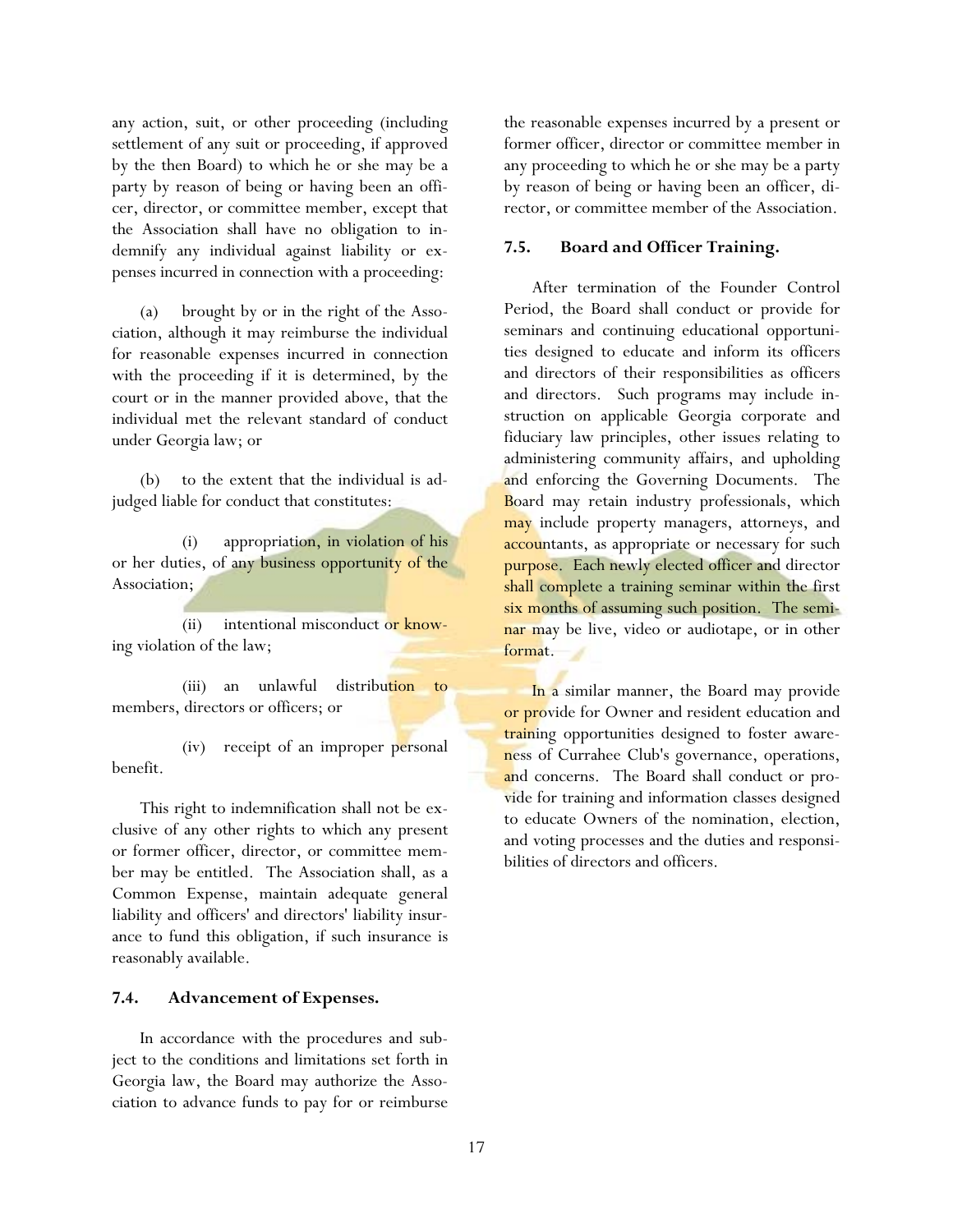## **Management and Accounting**

## **8.1. Compensation of Directors and Officers.**

 The Association shall not compensate directors and officers for acting as such unless Voting Delegates representing a majority of the total votes in the Association approve such compensation at an Association meeting. The Association may reimburse any director or officer for expenses he or she incurs on the Association's behalf upon approval of a majority of the other directors. Nothing herein shall prohibit the Association from compensating a director or officer, or any entity with which a director or officer is affiliated, for services or supplies he or she furnishes to the Association in a capacity other than as a director or officer pursuant to a contract or agreement with the Association. However, such director must make known his or her interest to the Board prior to entering into such contract, and a majority of the Board, excluding any interested director, must approve such contract.

# **8.2. Right of Founder Member to Disapprove Actions.**

 So long as there is a Founder, the Founder shall have a right to disapprove any action, policy, or program of the Association, the Board and any committee which, in the Founder's sole judgment, would tend to impair rights of the Founder or a Founder Affiliate under the Community Charter or these By-Laws, interfere with development or construction of any portion of Currahee Club, or diminish the level of services the Association provides. The Board shall not implement any action, policy, or program subject to the right of disapproval set forth herein until and unless the requirements of this Section have been met.

 (a) *Notice*. The Association shall give the Founder Member written notice of all meetings and proposed actions approved at Association, Board, or committee meetings (or by written consent in lieu of a meeting). The Association shall give such notice by certified mail, return receipt requested, or by personal delivery at the address the Founder has registered with the Association, which notice complies as to Board meetings with Section 3.9, and which notice shall, except in the case of regular Board meetings pursuant to these By-Laws, set forth with reasonable **particularity** the agenda to be followed at such meeting.

 (b) *Opportunity to be Heard*. At any such meeting, the Association shall give the **Founder** the opportunity to join in or to have its representatives or agents join in discussion from the floor of any prospective action, policy, or program which would be subject to the right of disapproval set forth herein.

 The Board shall not implement any action, policy, or program subject to the right of disapproval set forth herein until and unless the requirements of this Section have been met.

 The Founder, its representatives, or its agents shall make its concerns, thoughts, and suggestions known to the Board and/or the members of the subject committee. The Founder, acting through any officer or director, agent, or authorized representative, may exercise its right to disapprove at any time within 10 days following the meeting at which such action was proposed or, in the case of any action taken by written consent in lieu of a meeting, at any time within 10 days following receipt of written notice of the proposed action.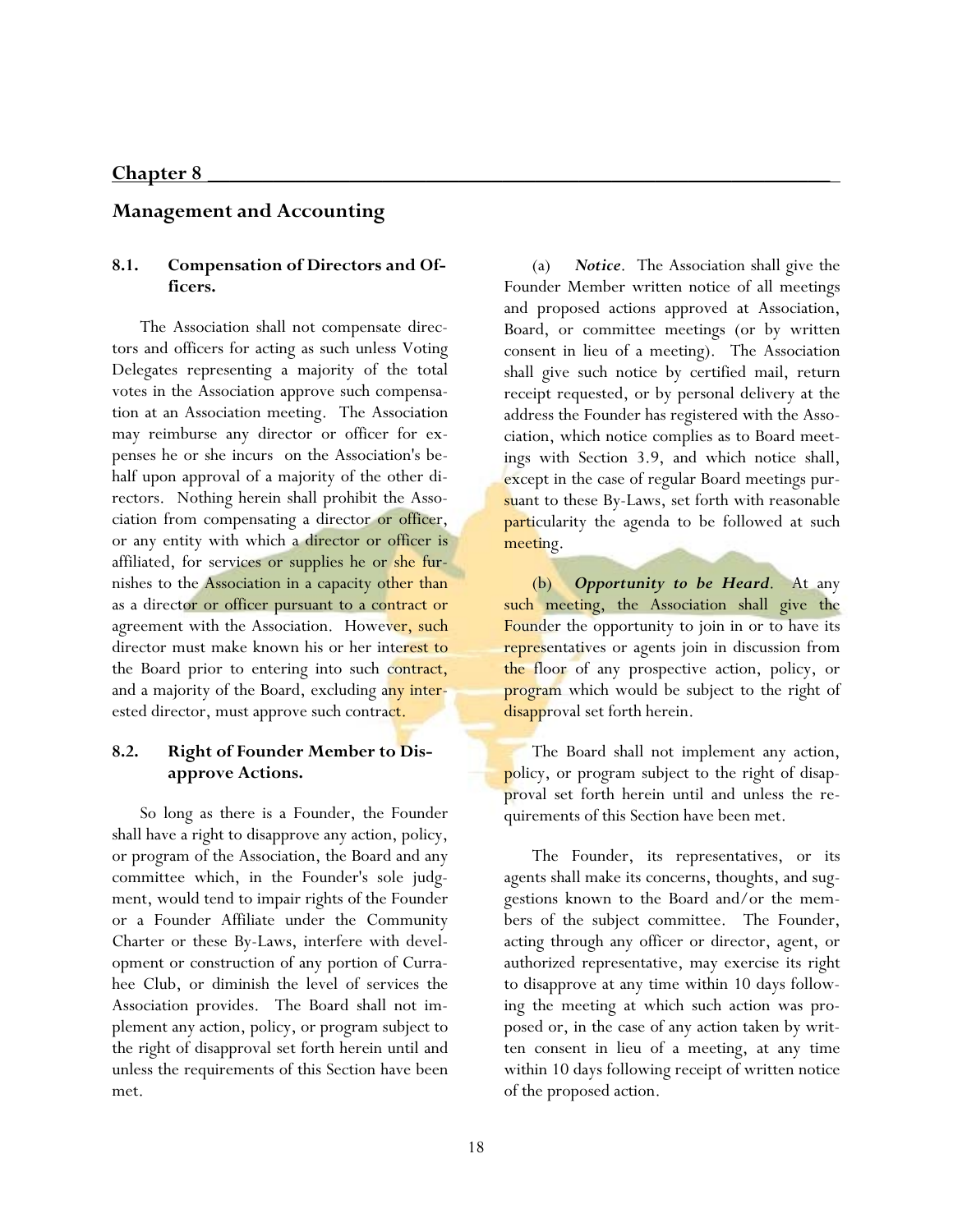The Founder may use this right to disapprove to block proposed actions but shall not use it to require any action or counteraction of any committee, the Board, or the Association. The Founder shall not use its right to disapprove to reduce the level of services the Association is obligated to provide or to prevent capital repairs or any expenditure required to comply with applicable laws and regulations.

## **8.3. Managing Agent.**

 The Board may employ for the Association professional management agents at such compensation as the Board may establish, to perform such duties and services as the Board shall authorize. The Board may delegate such powers as are necessary to perform the manager's assigned duties but shall not delegate policy-making authority or ultimate responsibility for those duties set forth in Section 3.16. The Board may employ the Founder or its affiliate as managing agent or manager.

The Board may delegate to one of its members the authority to act on its behalf on all matters relating to the duties of the managing agent or manager which might arise between Board meetings.

 The managing agent shall not accept remuneration from vendors, independent contractors, or others providing goods or services to the Association, whether in the form of commissions, finder's fees, service fees, prizes, gifts, or otherwise; any thing of value received shall benefit the Association. The managing agent shall promptly disclose to the Board any financial or other interest which it may have in any firm providing goods or services to the Association.

## **8.4. Accounts and Reports.**

 (a) The Board shall follow the following accounting standards unless the Board by resolution specifically determines otherwise:

 (i) accounting and controls should conform to generally accepted accounting principles; and

 (ii) the Association's cash accounts shall not be commingled with any other accounts.

 (b) Commencing at the end of the quarter in which the first Unit is sold and closed, financial reports shall be prepared for the Association at least quarterly containing:

 (i) an income statement reflecting all income and expense activity for the preceding period;

 (ii) a statement reflecting all cash receipts and disbursements for the preceding period;

 (iii) a variance report reflecting the status of all accounts in an "actual" versus "approved" budget format;

 (iv) a balance sheet as of the last day of the preceding period; and

 (v) a delinquency report listing all Owners who are delinquent in paying any assessments at the time of the report (any assessment or installment thereof shall be considered to be delinquent on the 15th day following the due date unless the Board specifies otherwise by resolution).

 (c) An annual report consisting of at least the following shall be made available for Members' review within 180 days after the close of the fiscal year: (i) a balance sheet; (ii) an operating (income) statement; and (iii) a statement of changes in financial position for the fiscal year. Such annual report shall be prepared on an audited, reviewed, or compiled basis, as the Board determines.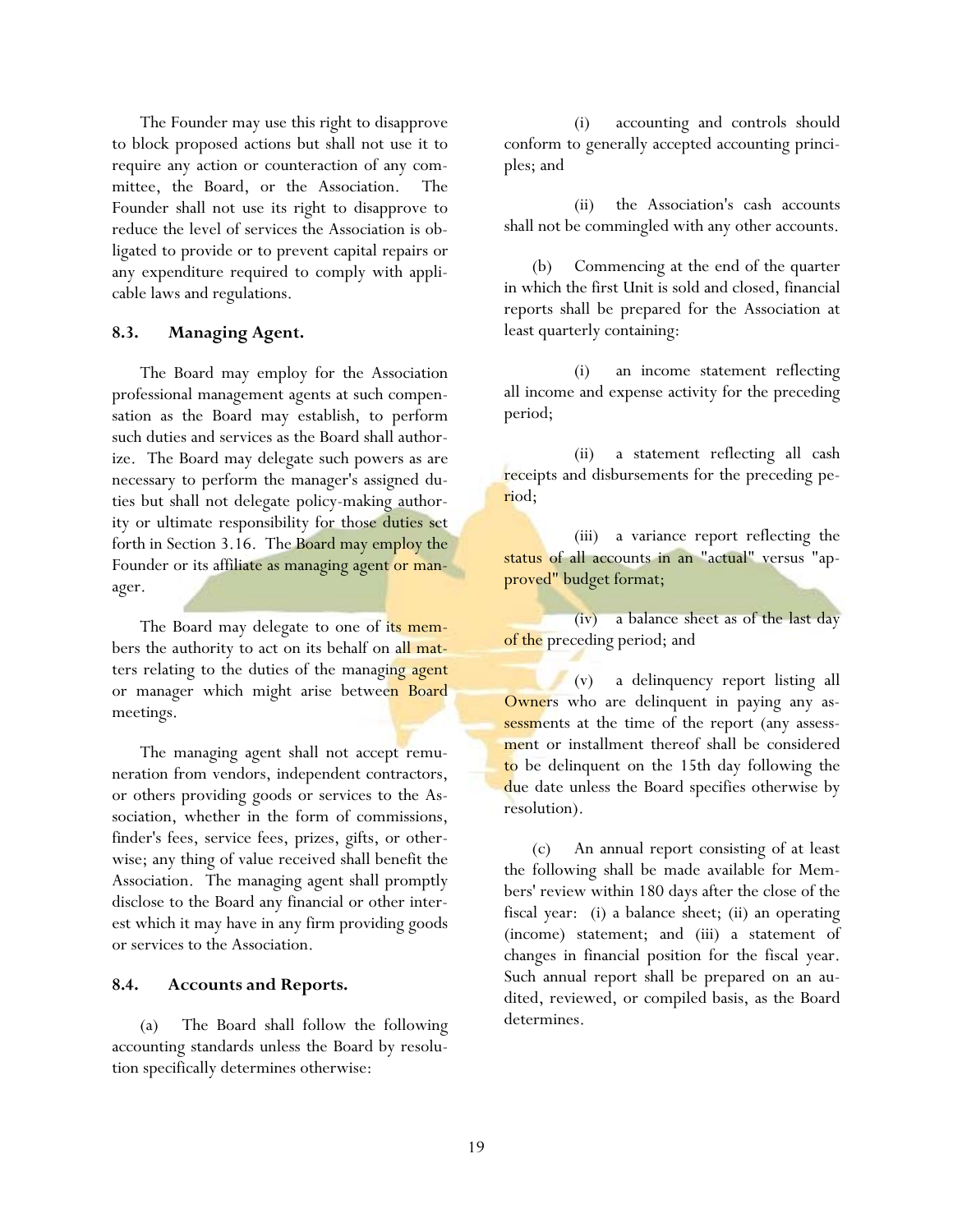### **8.5. Borrowing.**

 The Association shall have the power to borrow money for any legal purpose. However, the Board shall obtain Voting Delegate approval in the same manner provided in the Community Charter for Special Assessments if the proposed borrowing is for the purpose of making discretionary capital improvements and the total amount of such borrowing, together with all other debt incurred within the previous 12 month period, exceeds or would exceed 20% of the Association's budgeted gross expenses for that fiscal year.

### **8.6. Right to Contract.**

 The Association, through its Board, shall have the right to contract with any Person for the performance of various duties and functions. This right shall include, without limitation, the right to enter into common management, operational, or other agreements with trusts, condominiums, cooperatives, or Service Areas and other owners or residents associations, within and outside Currahee Club.

# **8.7. Agreements, Contracts, Deeds, Leases, Checks, Etc.**

 All Association agreements, contracts, deeds, leases, checks, and other instruments shall be executed by at least two officers or by such other person or persons as the Board may designate by resolution.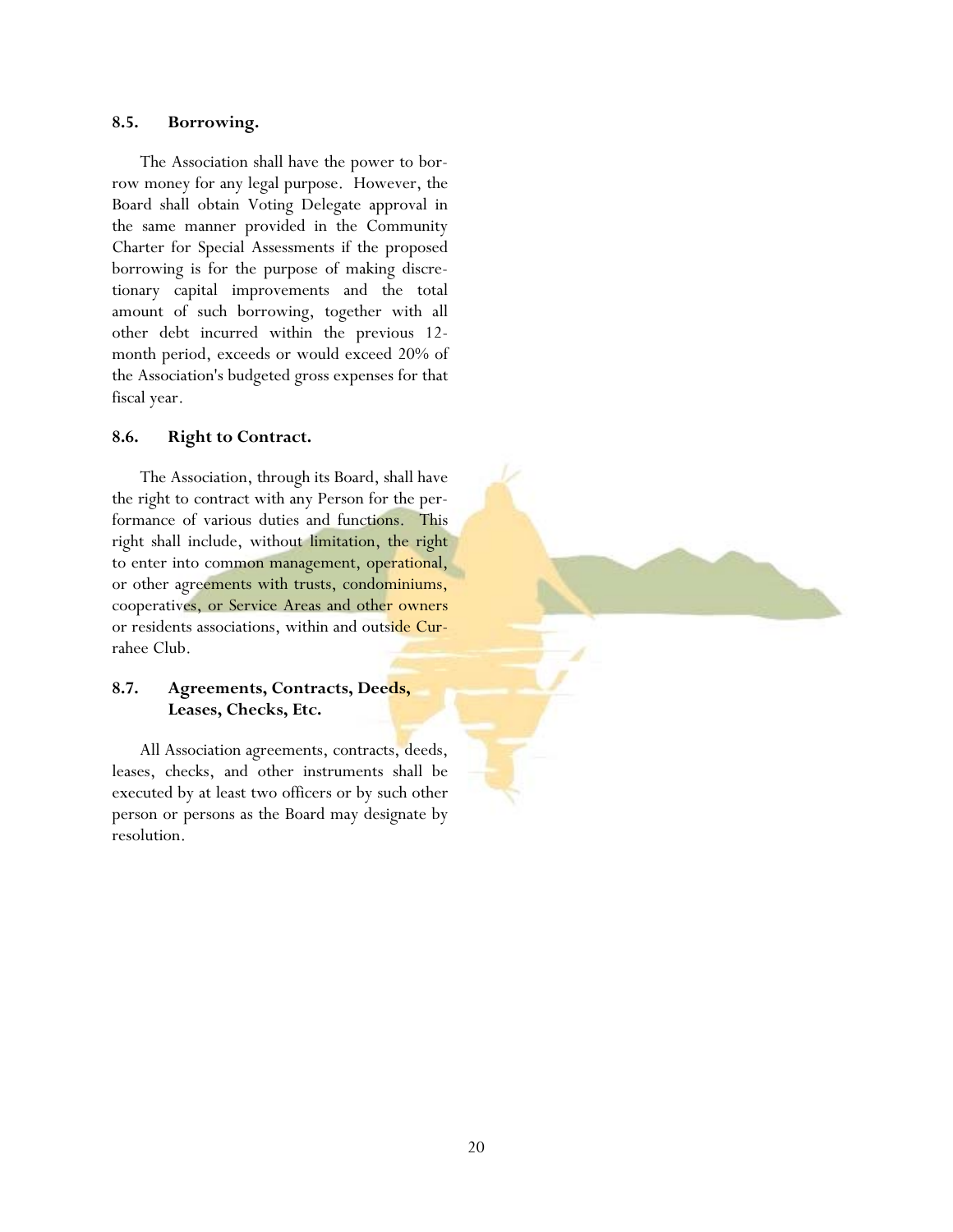# **Chapter 9 \_\_\_\_\_\_\_\_\_\_\_\_\_\_\_\_\_\_\_\_\_\_\_\_\_\_\_\_\_\_\_\_\_\_\_\_\_\_\_\_\_\_\_\_\_\_\_\_\_\_\_\_\_\_\_\_\_**

## **Enforcement Procedures**

 The Association shall have the power, as provided in the Community Charter, to impose sanctions for any violation of the Governing Documents. To the extent specifically required by the Community Charter, the Board shall comply with the following procedures prior to imposition of sanctions:

### **9.1. Notice and Response.**

 The Board or its delegate shall serve the alleged violator with written notice describing (a) the nature of the alleged violation, (b) the proposed sanction to be imposed, (c) the alleged violator shall have 10 days to present a written request for a hearing before the Covenants Committee; and (d) a statement that the proposed sanction maybe imposed as contained in the notice unless a hearing is requested within 10 days of the notice.

The alleged violator shall respond to the notice of the alleged violation in writing within such 10-day period, regardless of whether the alleged violator is challenging the imposition of the proposed sanction. If the alleged violator cures the alleged violation and notifies the Board in writing within such 10-day period the Board may, but shall not be obligated to, waive the sanction. Such waiver shall not constitute a waiver of the right to sanction future violations of the same or other provisions and rules by any Person. If a timely request for a hearing is not made, the sanction stated in the notice shall be imposed; provided the Board or Covenants Committee may, but shall not be obligated to, suspend any proposed sanction if the violation is cured within the 10-day period.

 Prior to the effectiveness of sanctions imposed pursuant to this Chapter, proof of proper notice shall be placed in the minutes of the Board or Covenants Committee, as applicable. Such proof shall be deemed adequate if a copy of the notice, together with a statement of the date and manner of delivery, is entered by the officer, director, or agent who delivered such notice. The notice requirement shall be deemed satisfied if the alleged violator or its representative requests and appears at the hearing.

# **9.2. Hearing.**

 If a hearing is requested within the allotted 10-day period, the hearing shall be held before the Covenants Committee. The alleged violator shall be afforded a reasonable opportunity to be heard. The minutes of the meetings of the Covenants Committee shall contain a written statement of the results of the hearing and the sanction, if any, to be imposed.

# **9.3. Appeal.**

 Following a hearing before the Covenants Committee, the violator shall have the right to appeal the decision to the Board. To exercise this right, the violator must deliver a written notice of appeal to the Association's manager, President, or Secretary within 10 days after the hearing date.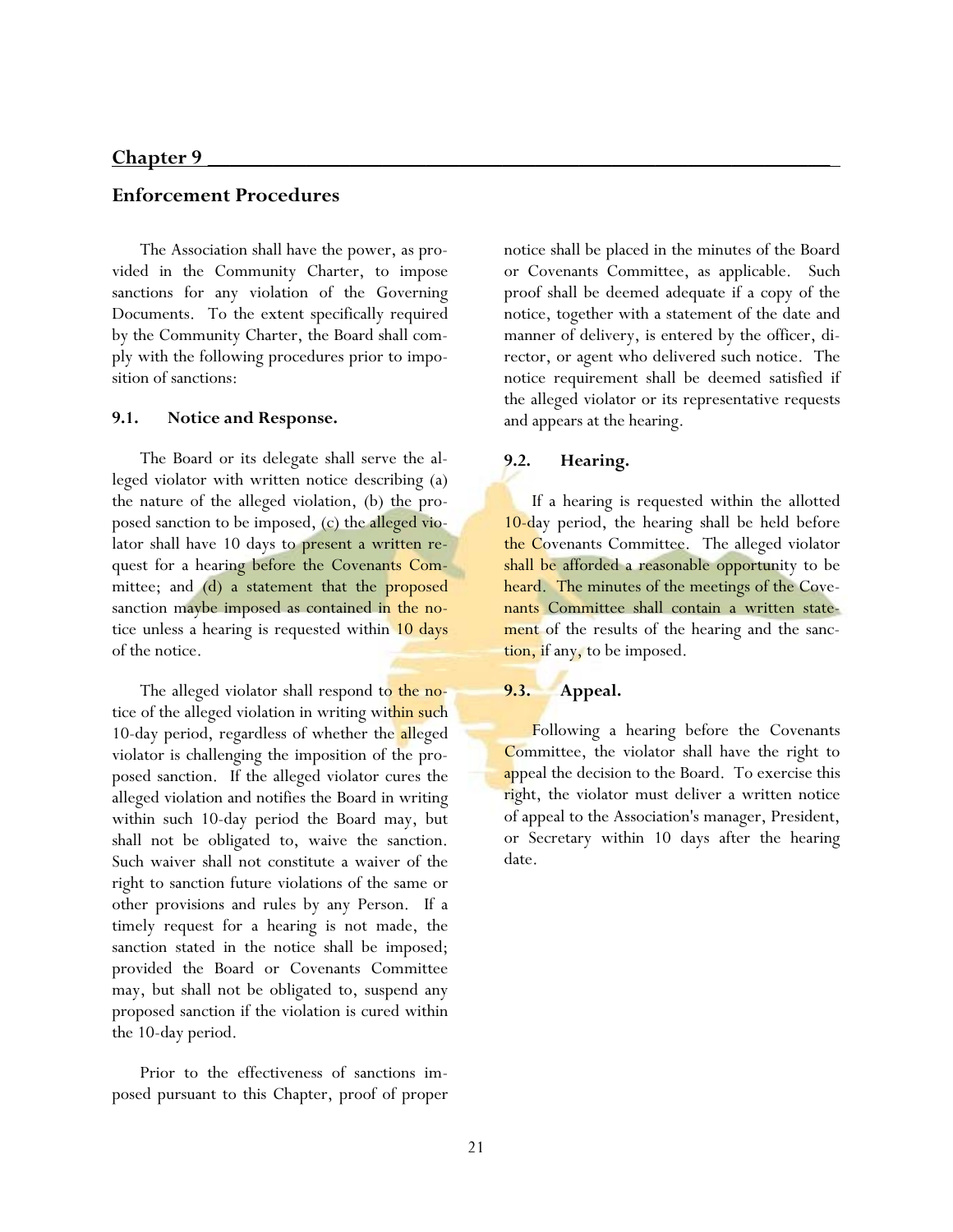## <u>Chapter 10</u>

## **Miscellaneous**

### **10.1. Fiscal Year.**

 The Association's fiscal year shall be the calendar year unless the Board establishes a different fiscal year by resolution.

#### **10.2. Parliamentary Rules.**

 Except as may be modified by Board resolution, *Robert's Rules of Order* (current edition) shall govern the conduct of Association proceedings when not in conflict with Georgia law or the Governing Documents.

#### **10.3. Conflicts.**

 If there are conflicts among the provisions of Georgia law, the Articles of Incorporation, the Community Charter, and these By-Laws, the provisions of Georgia law, the Community Charter, the Articles of Incorporation, and the By-Laws (in that order) shall prevail.

#### **10.4. Books and Records.**

 (a) *Inspection of Association Documents by Members and Mortgagees***.** The Board shall make available for inspection and copying by any holder, insurer or guarantor of a first Mortgage on a Unit, any Member, or the duly appointed representative of any of the foregoing at any reasonable time and for a purpose reasonably related to his or her interest in a Unit: the Governing Documents, the membership register, books of account, and the minutes of meetings of the Members, the Board, and committees. The Board shall provide for such inspection to take place at the Association's office or at such other place within Currahee Club as the Board shall designate.

 (b) *Rules for Inspection***.** The Board shall establish rules with respect to:

 (i) notice to be given to the custodian of the records;

 (ii) hours and days of the week when such an inspection may be made; and

 (iii) payment of the cost of reproducing documents requested.

 (c) *Inspection by Directors***.** Every director shall have the absolute right at any reasonable time to inspect all Association books, records, and documents and the physical properties owned or controlled by the Association. A director's right of inspection includes the right to make a copy of relevant documents at the Association's expense.

#### **10.5. Notices.**

 (a) *Form of Notice and Method of Delivery*. Except as otherwise provided in the Community Charter or these By-Laws or by Georgia law, all notices, demands, bills, statements, or other communications under the Community Charter or these By-Laws shall be in writing and may be delivered in person, by United States mail, by private carrier, or if the intended recipient has given its prior written authorization to use such method of delivery, by facsimile or, in the event notice is being sent to an Owner, electronic mail with written confirmation of transmission.

 (b) *Delivery Address*. Notices shall be delivered or sent to the intended recipient as follows: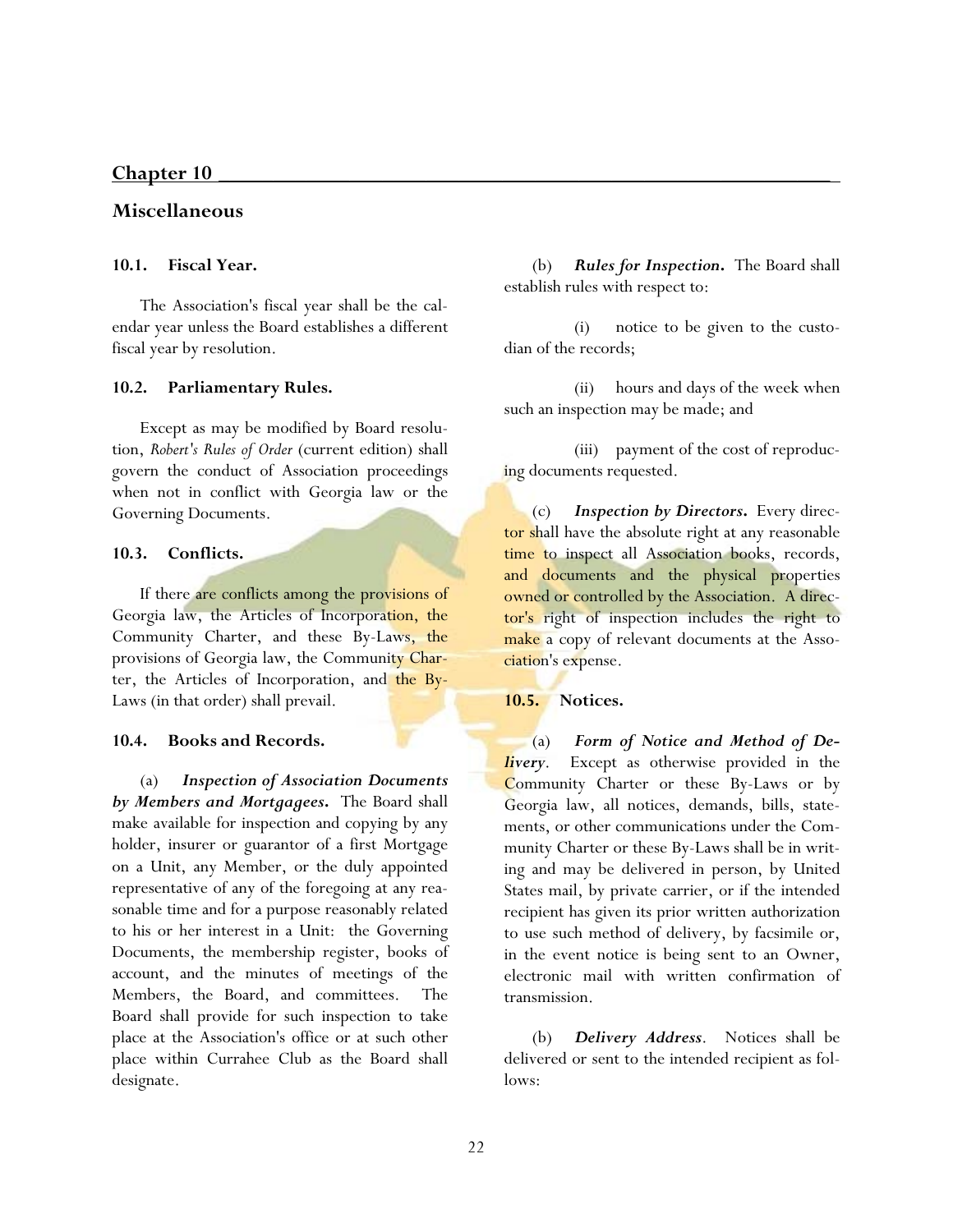(i) if to an Owner or Voting Member, at the address, telephone facsimile number, or e-mail address which the Owner or Voting Member has designated in writing and filed with the Secretary or, if no such address has been designated, at the address of the Unit of such Owner or Voting Delegate;

 (ii) if to the Association, the Board, or a committee of either, at the address, facsimile number, or e-mail address of the principal office of the Association or its managing agent, or at such other address as the Association shall designate by notice in writing to the Members pursuant to this Section; or

 (iii) if to the Founder, at the Founder's principal address as it appears on the Georgia Secretary of State's records, or at such other address as the Founder shall designate by notice in writing to the Association pursuant to this Section.

 (c) *Effective Date*. Notice sent in accordance with Subsections (a) and (b) shall be deemed to have been duly given and effective:

 (i) if sent by United States mail, when deposited with the U.S. Postal Service, correctly addressed, with first class or higher priority postage prepaid;

 (ii) if delivered personally or by private carrier, when actually delivered to the address of the intended recipient, as evidenced by the signature of the person at such address who accepts such delivery; or

 (iii) if sent by telephone facsimile or electronic mail, upon transmission, as evidenced by a printed confirmation of transmission.

## **10.6. Amendment.**

 (a) *By Founder Member*. Prior to termination of the Founder Control Period, the Founder may unilaterally amend these By-Laws. Thereafter, the Founder may unilaterally amend these By-Laws at any time and from time to time if such amendment is necessary (i) to bring any provision into compliance with any applicable governmental statute, rule or regulation, or judicial determination; (ii) to enable any reputable title insurance company to issue title insurance coverage on the Units; (iii) to enable any institutional or governmental lender, purchaser, insurer, or guarantor of mortgage loans, including, for example, the Federal National Mortgage Association or Federal Home Loan Mortgage Corporation, to make, purchase, insure, or guarantee mortgage loans on the Units; or (iv) to satisfy the requirements of any local, state, or federal government agency. So long as there is a Founder membership, the Founder may unilaterally amend these By-Laws for any other purpose, provided the amendment has no material adverse effect upon the rights of more than 2% of the Members.

**By Members Generally.** Except as provided above, these By-Laws may be amended only by the affirmative vote or written consent, or any combination thereof, of Voting Members representing 75% of the total votes in the Association, and the consent of the Founder member, if such exists. Notwithstanding the above, the percentage of votes necessary to amend a specific clause shall not be less than the prescribed percentage of affirmative votes required for action to be taken under that clause.

 (c) *Validity and Effective Date of Amendments*. Amendments to these By-Laws shall become effective upon recordation unless a later effective date is specified therein. Any procedural challenge to an amendment must be made within six months of its recordation, or such amendment shall be presumed to have been validly adopted. In no event shall a change of conditions or circumstances operate to amend any provisions of these By-Laws.

 No amendment may remove, revoke, or modify any right or privilege of Founder or an